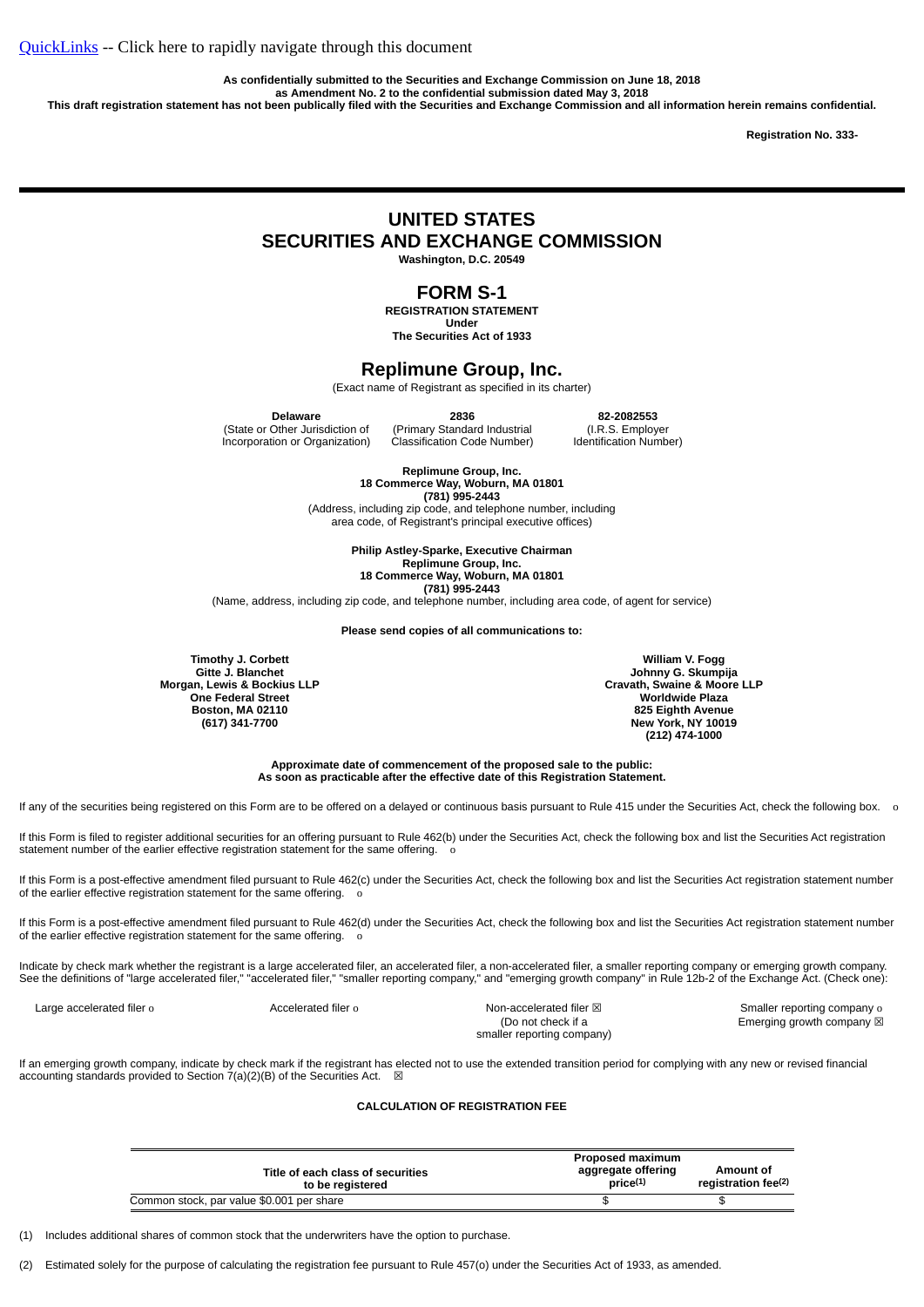The Registrant hereby amends this Registration Statement on such date or dates as may be necessary to delay its effective date until the Registrant shall file a further amendment which specifically states that this Registration Statement shall thereafter become effective in accordance with Section 8(a) of the Securities Act of 1933, as amended, or until the Registration Statement shall become effective on such date as the Securities and Exchange Commission, acting pursuant to said **Section 8(a), may determine.**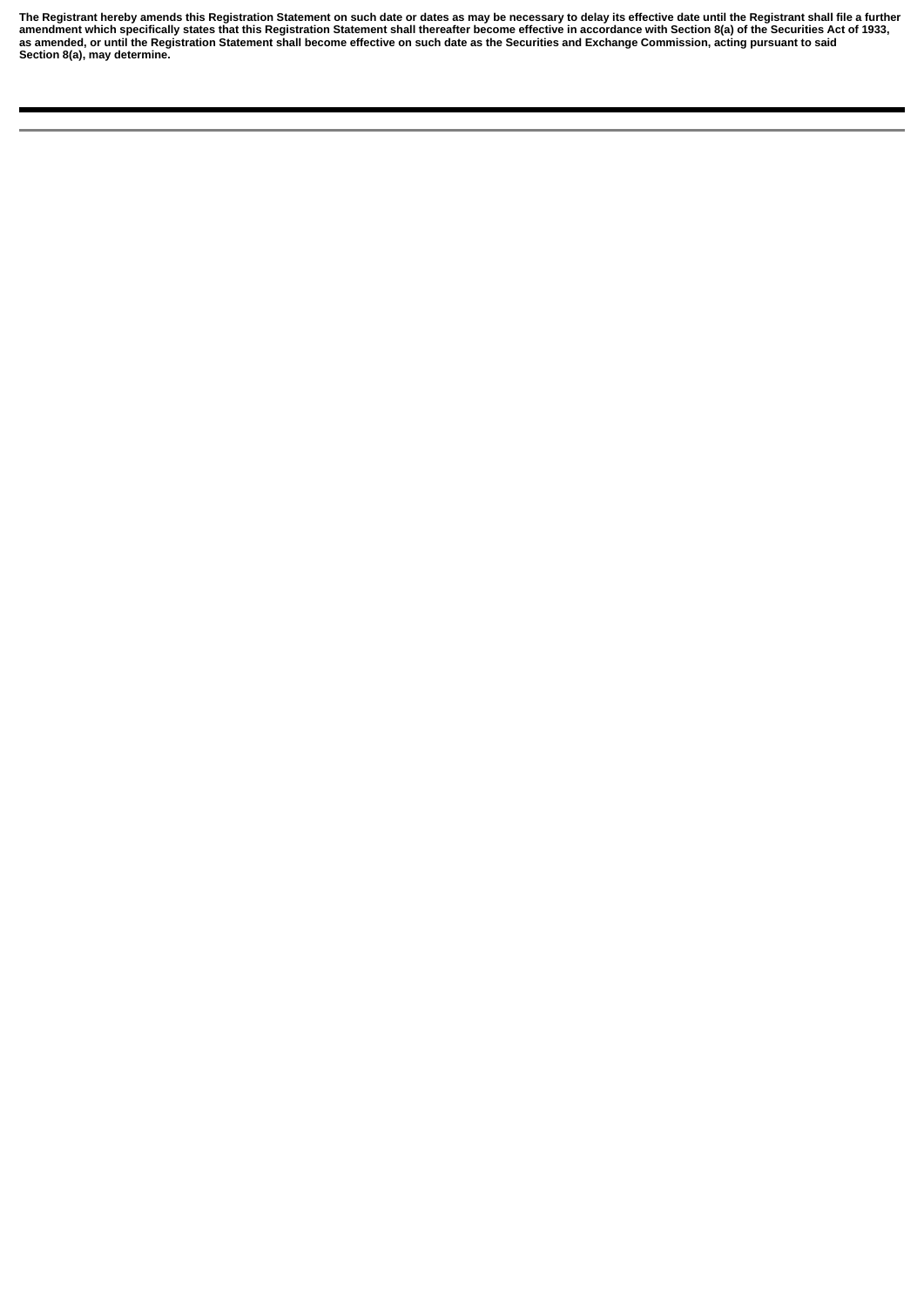# <span id="page-2-0"></span>**Explanatory note**

This Amendment No. 2 to the draft registration statement on Form S-1 is being confidentially submitted solely for the purpose of confidentially submitting Exhibits 10.9 and 10.10. No change is made to the prospectus constituting Part I of this draft registration statement or Items 13, 14, 15, 16(b) or 17 of Part II of this draft registration statement.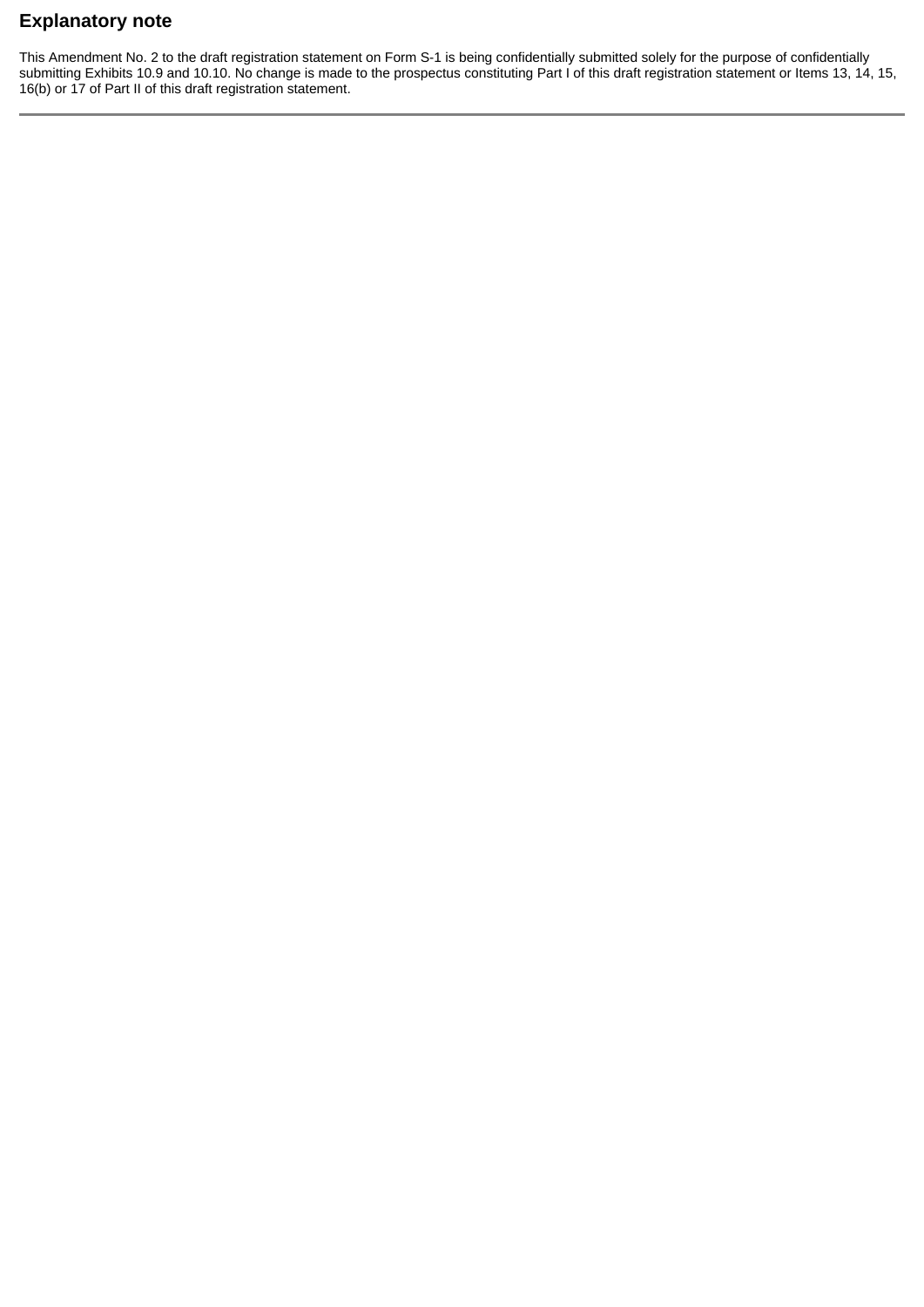# <span id="page-3-0"></span>**Part II Information not required in prospectus**

## <span id="page-3-1"></span>**Item 13. Other expenses of issuance and distribution.**

The following table sets forth the fees and expenses in connection with the sale of common stock being registered (excluding the underwriting discount). Except for the Securities and Exchange Commission, or SEC, registration fee and the Financial Industry Regulatory Authority, Inc., or FINRA, filing fee, all amounts are estimates.

|                                                | Amount paid<br>or to be paid |
|------------------------------------------------|------------------------------|
| <b>SEC</b> registration fee                    | \$                           |
| FINRA filing fee                               |                              |
| Nasdaq listing fee                             |                              |
| Legal fees and expenses                        |                              |
| Accounting fees and expenses                   |                              |
| Printing expenses                              |                              |
| Transfer agent and registrar fees and expenses |                              |
| <b>Miscellaneous</b>                           |                              |
| <b>Total</b>                                   |                              |

## <span id="page-3-2"></span>**Item 14. Indemnification of directors and officers.**

Section 145 of the Delaware General Corporation Law, or DGCL, authorizes a corporation's board of directors to grant, and authorizes a court to award, indemnity to officers, directors and other corporate agents.

As permitted by Delaware law, our amended and restated certificate of incorporation to be in effect immediately prior to the completion of this offering provides that, to the fullest extent permitted by Delaware law, no director will be personally liable to us or our investors for monetary damages for breach of fiduciary duty as a director. Pursuant to Delaware law, such protection would be not available for liability:

- for any breach of a duty of loyalty to us or our investors;
- for acts or omissions not in good faith or that involve intentional misconduct or a knowing violation of law;
- for any transaction from which the director derived an improper benefit; or
- for an act or omission for which the liability of a director is expressly provided by an applicable statute, including unlawful payments of dividends or unlawful stock repurchases or redemptions as provided in Section 174 of the DGCL.

Our amended and restated certificate of incorporation to be in effect immediately prior to the completion of this offering also provides that if Delaware law is amended after the approval by our investors of the amended and restated certificate of incorporation to authorize corporate action further eliminating or limiting the personal liability of directors, then the liability of our directors will be eliminated or limited to the fullest extent permitted by Delaware law.

II-1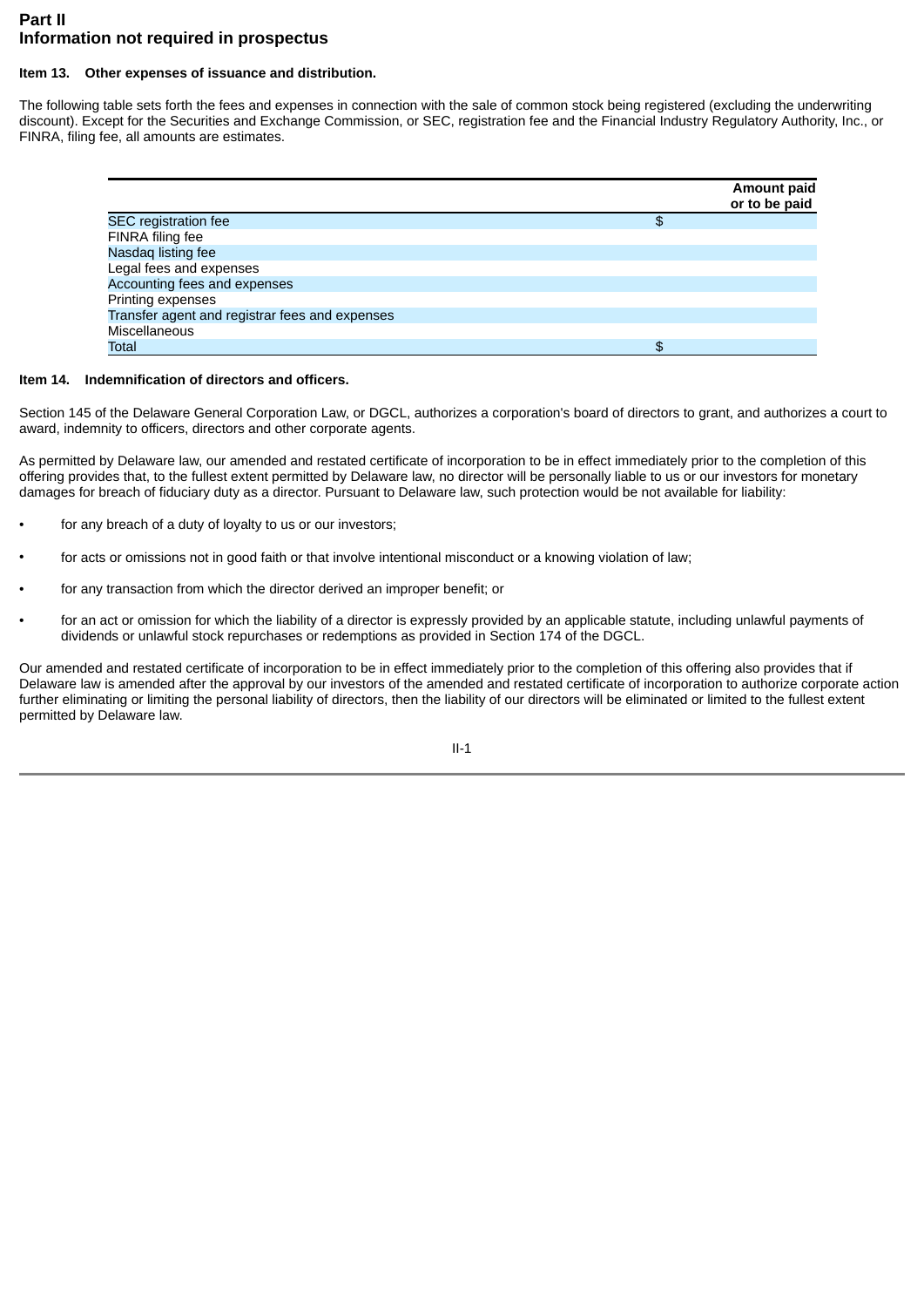Our amended and restated bylaws to be in effect immediately prior to the completion of this offering further provide that we must indemnify our directors and officers to the fullest extent permitted by Delaware law. Our amended and restated bylaws also authorize us to indemnify any of our employees or agents and permit us to secure insurance on behalf of any officer, director, employee or agent for any liability arising out of his or her action in that capacity, whether or not Delaware law would otherwise permit indemnification.

In addition, our amended and restated bylaws to be in effect immediately prior to the completion of this offering provide that we are required to advance expenses to our directors and officers as incurred in connection with legal proceedings against them for which they may be indemnified and that the rights conferred in the amended and restated bylaws are not exclusive.

We have entered into indemnification agreements with each of our directors and executive officers. These agreements, among other things, would require us to indemnify each director and officer to the fullest extent permitted by Delaware law, the amended and restated certificate of incorporation and amended and restated bylaws, for expenses such as, among other things, attorneys' fees, judgments, fines and settlement amounts incurred by the director or executive officer in any action or proceeding, including any action by or in our right, arising out of the person's services as our director or executive officer or as the director or executive officer of any subsidiary of ours or any other company or enterprise to which the person provides services at our request. Upon the completion of the offering, we intend to obtain and maintain directors' and officers' liability insurance.

The SEC has taken the position that personal liability of directors for violation of the federal securities laws cannot be limited and that indemnification by us for any such violation is unenforceable. The limitation of liability and indemnification provisions in our amended and restated certificate of incorporation and amended and restated bylaws, in each case, to be in effect immediately prior to the completion of this offering, may discourage stockholders from bringing a lawsuit against our directors and officers for breach of their fiduciary duty. They may also reduce the likelihood of derivative litigation against our directors and officers, even though an action, if successful, might benefit us and other stockholders. Further, a stockholder's investment may be adversely affected to the extent that we pay the costs of settlement and damage awards against directors and officers as required by these indemnification provisions.

### <span id="page-4-0"></span>**Item 15. Recent sales of unregistered securities**

Set forth below is information regarding securities issued by Replimune Group, Inc. within the past three years that were not registered under the Securities Act of 1933, as amended, or the Securities Act:

In July 2017, in connection with the reorganization, we issued the following shares:

- an aggregate of 200,000 shares of our series seed preferred stock to our series seed investors;
- warrants convertible into an aggregate of 50,000 shares of our series seed preferred stock to our series seed investors;
- an aggregate of 864,533 shares of our series A preferred stock to our series A investors; and
- stock options to purchase an aggregate of 93,501 shares of common stock to our executive officers and employees.

II-2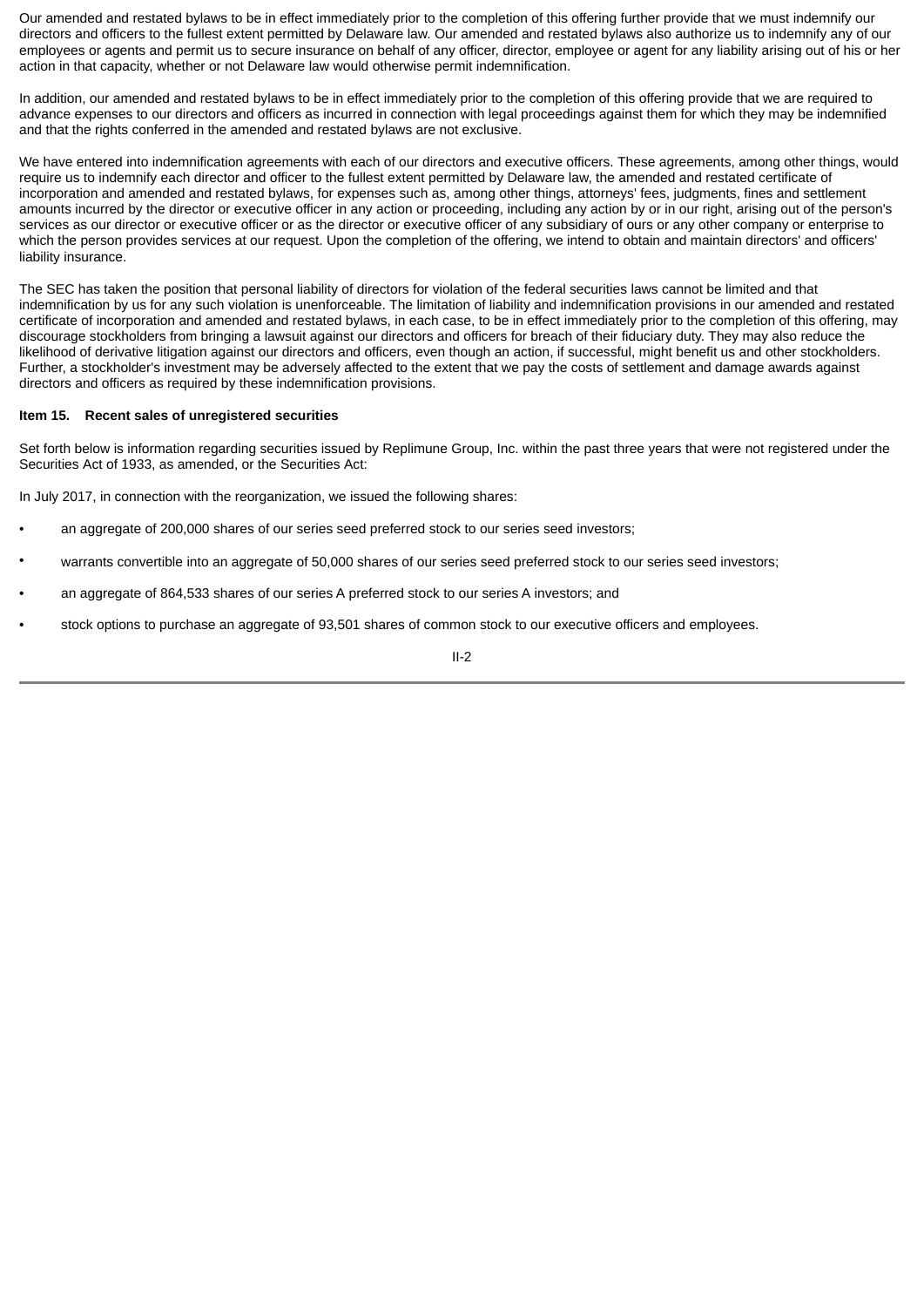In July 2017 and September 2017, we sold an aggregate of 861,415 shares of our series B preferred stock to our series B investors at a purchase price per share of \$63.79 resulting in aggregate gross proceeds of approximately \$55 million.

From July 2017 to June 11, 2018, we granted stock options under the 2017 Equity Compensation Plan, or our 2017 Plan, to purchase an aggregate of 160,657 shares of common stock at exercise prices ranging from \$32.82 per share to \$38.09 per share.

The offers and sales of the securities described in the foregoing paragraphs were exempt from registration under either (i) Rule 701 promulgated under the Securities Act in that the transactions were under compensatory benefit plans and contracts relating to compensation as provided under Rule 701 or (ii) in reliance on Regulation D, Rule 506 and/or Section 4(a)(2) under the Securities Act. With respect to the offers and sales that were exempt from registration under Rule 701, the recipients of such securities were our employees, directors or consultants and received the securities under our 2017 Plan. Appropriate legends were affixed to the securities issued in these transactions.

### <span id="page-5-0"></span>**Item 16. Exhibits and financial statement schedules**

### **(a) Exhibits**

The exhibits to the registration statement are listed in the Exhibit Index attached hereto and incorporated by reference herein.

#### **(b) Financial statement schedules**

All financial statement schedules have been omitted because they are not required or because the required information is given in the consolidated financial statements or notes to those statements.

#### <span id="page-5-1"></span>**Item 17. Undertakings.**

The undersigned Registrant hereby undertakes to provide to the underwriters at the closing specified in the underwriting agreement, certificates in such denominations and registered in such names as required by the underwriters to permit prompt delivery to each purchaser.

Insofar as indemnification for liabilities arising under the Securities Act may be permitted to directors, officers and controlling persons of the Registrant pursuant to the foregoing provisions, or otherwise, the Registrant has been advised that in the opinion of the SEC such indemnification is against public policy as expressed in the Securities Act and is, therefore, unenforceable. In the event that a claim for indemnification against such liabilities (other than the payment by the Registrant of expenses incurred or paid by a director, officer or controlling person of the Registrant in the successful defense of any action, suit or proceeding) is asserted by such director, officer or controlling person in connection with the securities being registered, the Registrant will, unless in the opinion of its counsel the matter has been settled by controlling precedent, submit to a court of appropriate jurisdiction the question whether such indemnification by it is against public policy as expressed in the Securities Act and will be governed by the final adjudication of such issue.

The Registrant hereby undertakes that:

(1) For purposes of determining any liability under the Securities Act, the information omitted from a form of prospectus filed as part of this registration statement in reliance upon Rule 430A and contained in the form of prospectus filed by the Registrant pursuant to Rule 424(b)(1) or  $(4)$  or 497(h) under the

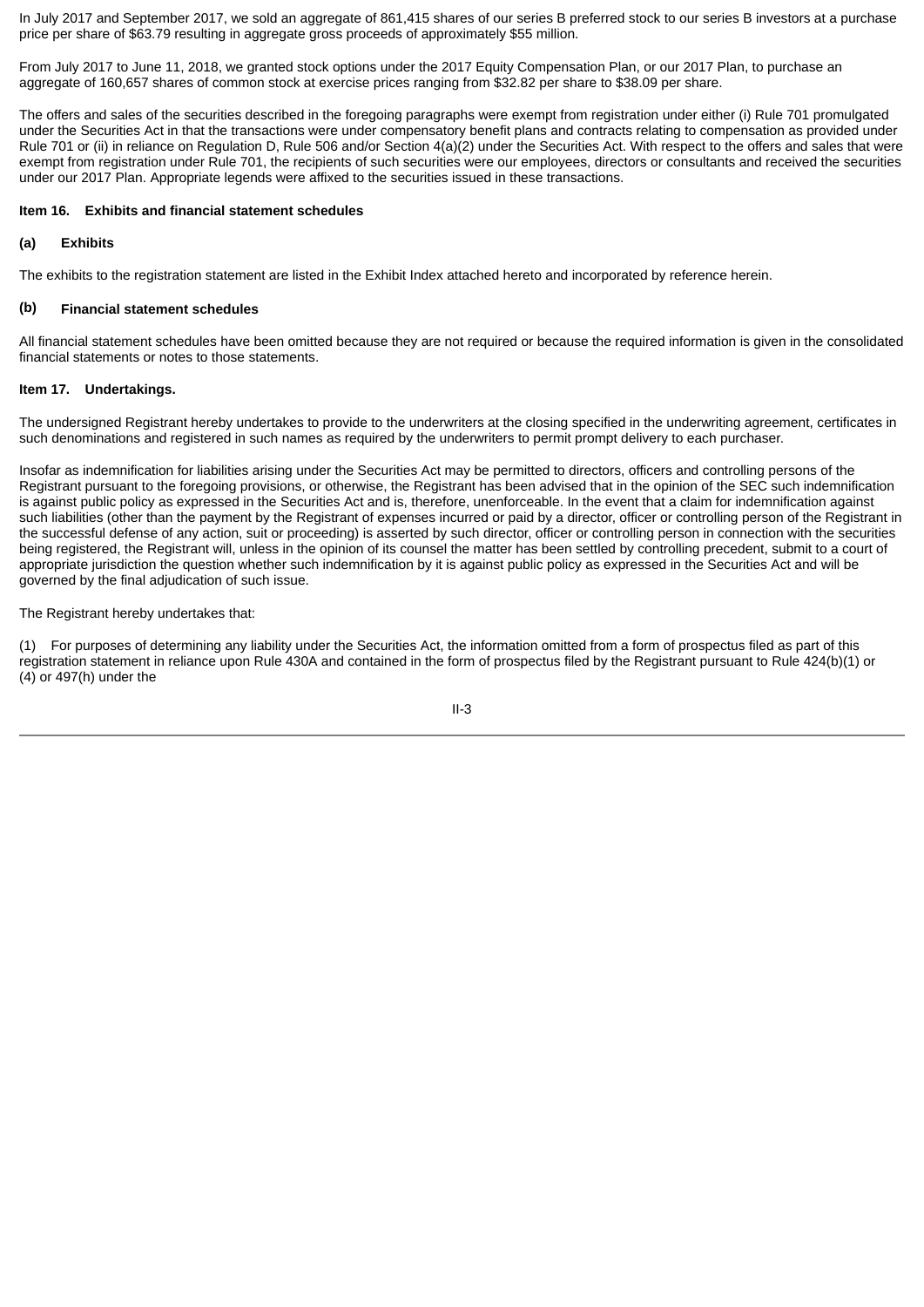Securities Act shall be deemed to be part of this registration statement as of the time it was declared effective.

(2) For the purpose of determining any liability under the Securities Act, each post-effective amendment that contains a form of prospectus shall be deemed to be a new registration statement relating to the securities offered therein, and the offering of such securities at that time shall be deemed to be the initial bona fide offering thereof.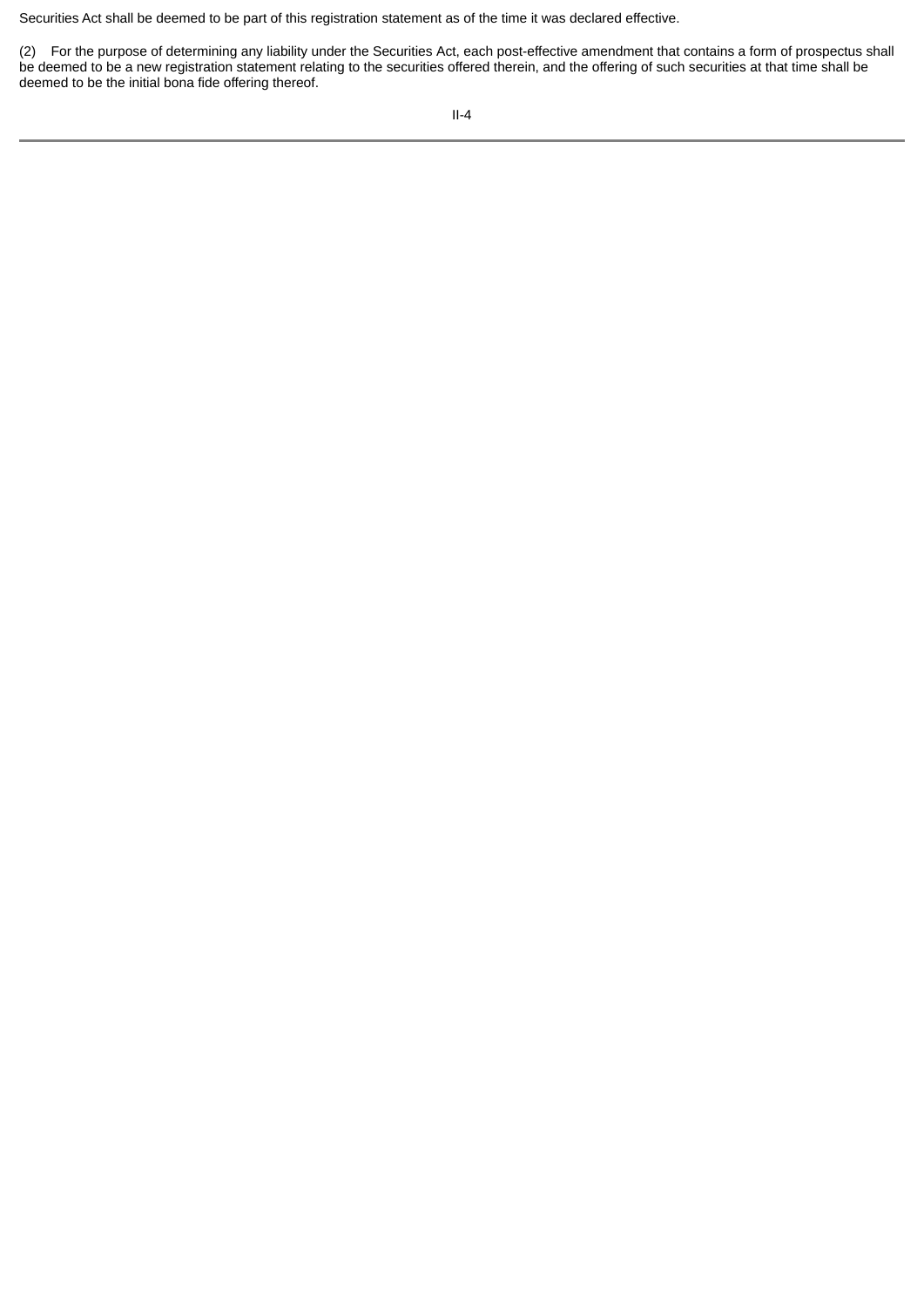<span id="page-7-0"></span>

| ıdex          |                                                                                                                                                                                                                                 |
|---------------|---------------------------------------------------------------------------------------------------------------------------------------------------------------------------------------------------------------------------------|
| <b>Number</b> | <b>Description</b>                                                                                                                                                                                                              |
|               | $1.1*$ Form of Underwriting Agreement                                                                                                                                                                                           |
|               | 3.1# Amended and Restated Certificate of Incorporation of the Registrant, as currently in effect                                                                                                                                |
|               | $3.2$ <sup>#</sup> Amended and Restated Bylaws of the Registrant, as currently in effect                                                                                                                                        |
|               | 3.3 <sup>*</sup> Form of Certificate of Amendment to Amended and Restated Certificate of Incorporation of the Registrant,<br>effecting a stock split, to be in effect prior to the effectiveness of this registration statement |
|               | 3.4* Form of Amended and Restated Certificate of Incorporation of the Registrant, to become effective<br>immediately prior to the completion of this offering                                                                   |
|               | 3.5 <sup>*</sup> Form of Amended and Restated Bylaws of the Registrant, to become effective immediately prior to the<br>completion of this offering                                                                             |
|               | 4.1* Form of Common Stock Certificate of the Registrant                                                                                                                                                                         |
|               | 4.2 <sup>#</sup> Amended and Restated Investors' Rights Agreement, dated July 10, 2017, by and among the Registrant<br>and the investors set forth therein                                                                      |
| $5.1^*$       | Opinion of Morgan Lewis and Bockius, LLP                                                                                                                                                                                        |
|               | 10.1* Form of Indemnification Agreement by and between the Registrant and its directors and officers                                                                                                                            |
|               | 10.2 <sup>*†</sup> 2017 Equity Compensation Plan and form of option agreements and notice of exercise                                                                                                                           |
|               | 10.3 <sup>*†</sup> 2018 Omnibus Incentive Compensation Plan and forms of agreements thereunder, to become effective<br>immediately prior to the completion of this offering                                                     |
|               | 10.4 <sup>†#</sup> Employment Agreement, effective as of October 1, 2015, by and between Robert Coffin and<br>Replimune, Inc.                                                                                                   |
|               | 10.5 <sup>†#</sup> Employment Agreement, effective as of October 1, 2015, by and between Philip Astley-Sparke and<br>Replimune, Inc.                                                                                            |
|               | 10.6 <sup>†#</sup> Employment Agreement, effective as of November 1, 2015, by and between Pamela Esposito and<br>Replimune, Inc.                                                                                                |
|               | $10.7#$ Lease, dated as of April 1, 2016, by and between Cummings Properties, LLC and the Registrant                                                                                                                            |
|               | $10.8#$ Lease, dated as of April 4, 2016, by and between MEPC Milton Park No. 1 Limited and MEPC Milton Park<br>No. 2 Limited, and the Registrant                                                                               |
|               | 10.9 <sup>‡</sup> Clinical Trial Collaboration and Supply Agreement, dated as of February 26, 2018, by and between Bristol-<br>Myers Squibb Company and the Registrant                                                          |
|               | 10.10 <sup>‡</sup> Master Clinical Trial Collaboration and Supply Agreement, dated as of May 29, 2018, by and between                                                                                                           |

- 23.1\* Consent of PricewaterhouseCoopers, Independent Registered Public Accounting Firm
- 23.2<sup>\*</sup> Consent of Morgan, Lewis & Bockius LLP. Reference is made to exhibit 5.1
- 24.1 Power of Attorney. Reference is made to the signature page hereto

Regeneron Pharmaceuticals, Inc. and the Registrant

‡ Indicates confidential treatment has been requested with respect to specific portions of this exhibit. Omitted portions have been filed with the Securities and Exchange Commission pursuant to Rule 406 of the Securities Act of 1933, as amended.

<sup>#</sup> Previously filed

To be filed by amendment

Indicates management contract or compensation plan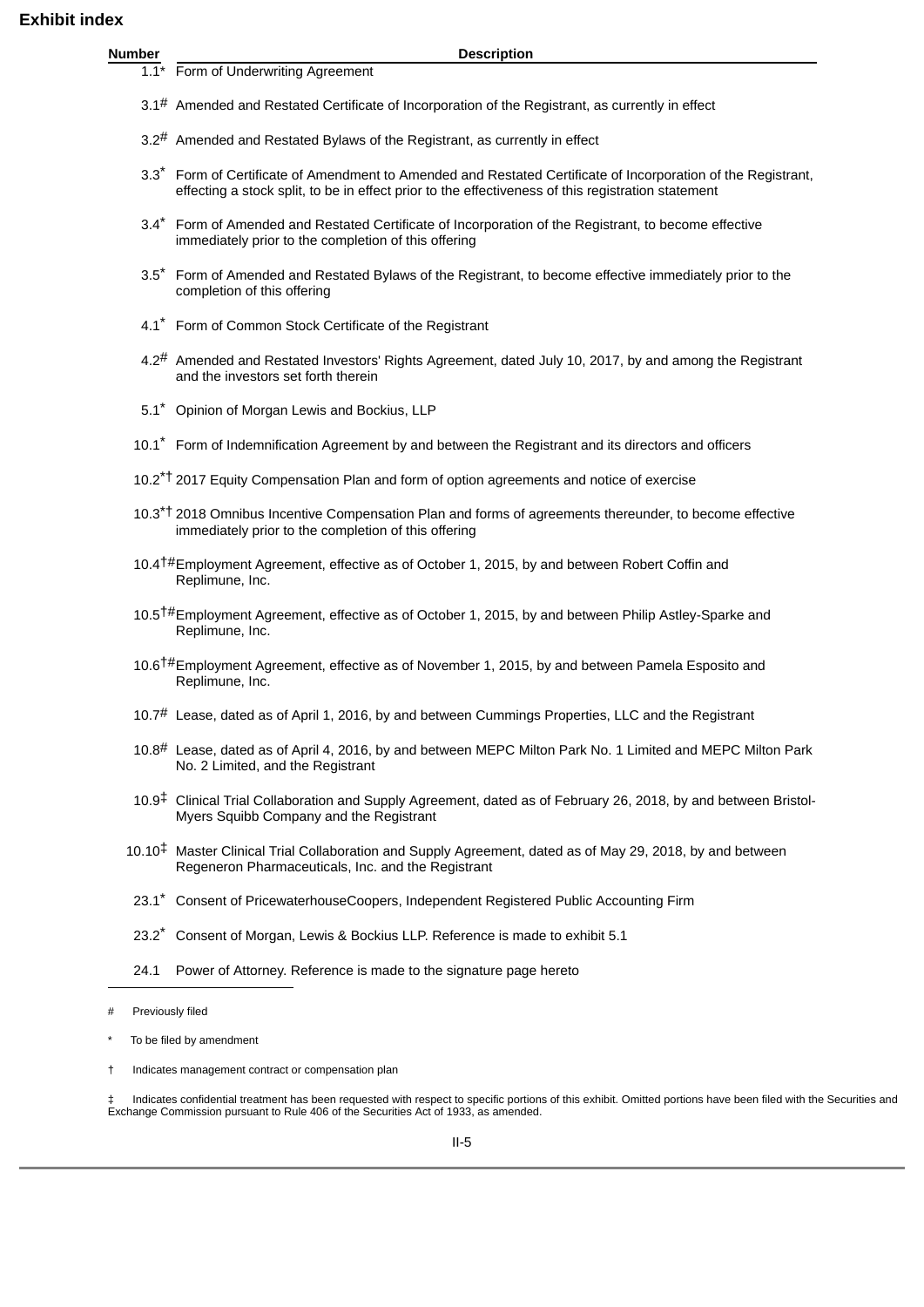# <span id="page-8-0"></span>**Signatures**

Pursuant to the requirements of the Securities Act of 1933, as amended, the Registrant has duly caused this Registration Statement to be signed on its behalf by the undersigned, thereunto duly authorized, in the city of Woburn, Commonwealth of Massachusetts, on 2018.

### **REPLIMUNE GROUP, INC.**

By:

Robert Coffin, Ph.D. *President, Chief Executive Officer and Director*

# <span id="page-8-1"></span>**Power of attorney**

KNOW ALL PERSONS BY THESE PRESENTS, that each person whose signature appears below constitutes and appoints Philip Astley-Sparke, Robert Coffin and Stephen Gorgol his true and lawful attorney-in-fact and agent with full power of substitution, for him and in his name, place and stead, in any and all capacities, to sign any and all amendments (including post-effective amendments) to this registration statement, and to sign any registration statement for the same offering covered by the registration statement that is to be effective upon filing pursuant to Rule 462(b) promulgated under the Securities Act of 1933, as amended, and all post-effective amendments thereto, and to file the same, with all exhibits thereto and all documents in connection therewith, with the Securities and Exchange Commission, granting unto said attorney-in-fact and agent, full power and authority to do and perform each and every act and thing requisite and necessary to be done in and about the premises, as fully to all intents and purposes as he might or could do in person, hereby ratifying and confirming that all said attorneys-in-fact and agents or any of them, or his or their substitute or substitutes, may lawfully do or cause to be done by virtue hereof.

Pursuant to the requirements of the Securities Act of 1933, as amended, this Registration Statement has been signed by the following persons in the capacities and on the dates indicated.

| Name                 | Title                                                                            | Date   |
|----------------------|----------------------------------------------------------------------------------|--------|
| Robert Coffin, Ph.D. | President, Chief Executive Officer and<br>Director (Principal Executive Officer) | , 2018 |
| Philip Astley-Sparke | Executive Chairman, Treasurer, Secretary<br>and Director                         | , 2018 |
| Stephen Gorgol       | <b>Chief Accounting Officer</b><br>(Principal Financial and Accounting Officer)  | , 2018 |
| Kapil Dhingra        | Director                                                                         | , 2018 |
|                      | $II-6$                                                                           |        |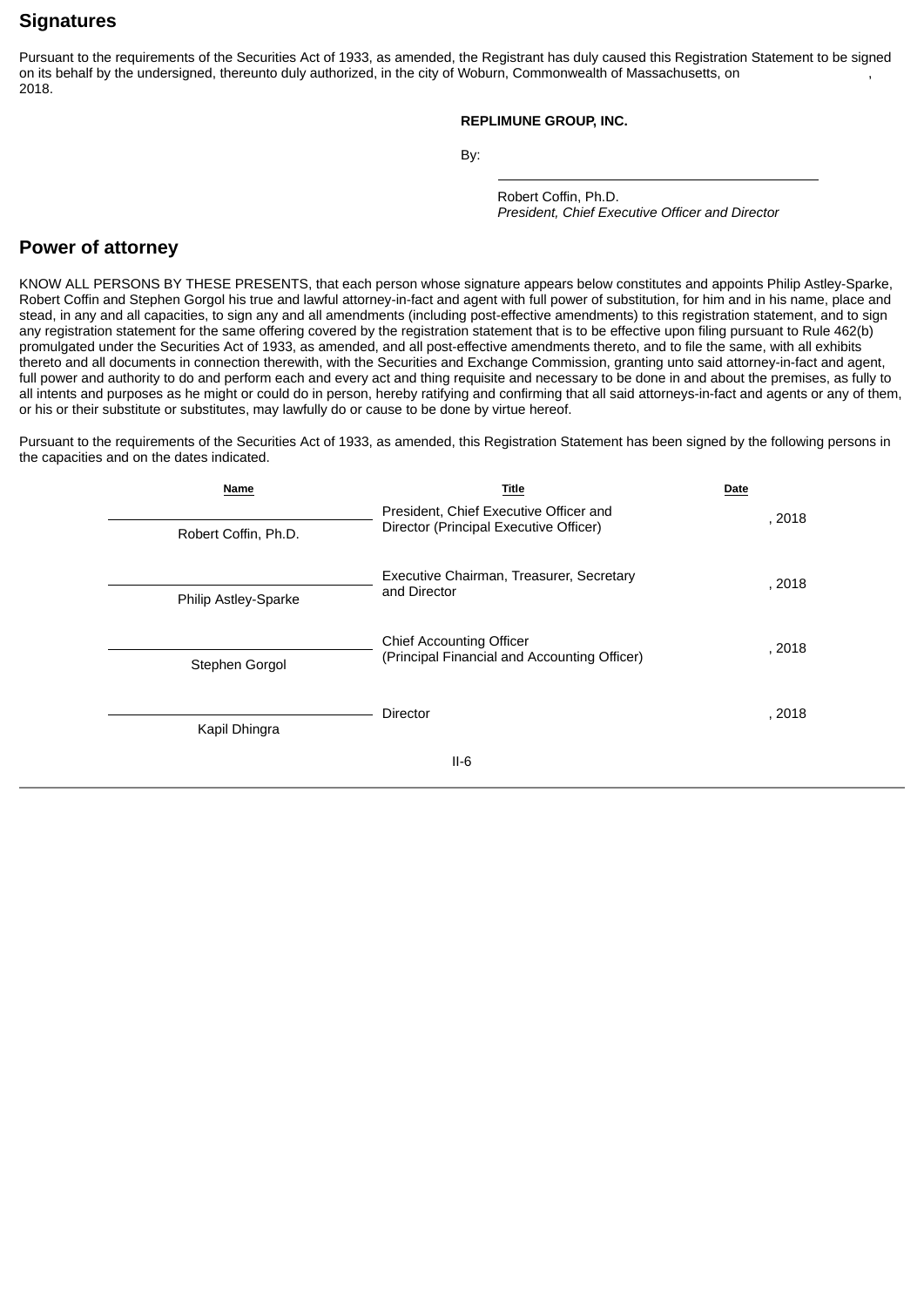| Name               | <b>Title</b> | Date   |
|--------------------|--------------|--------|
| Hyam Levitsky      | Director     | , 2018 |
| Jason Rhodes       | Director     | , 2018 |
| Joseph Slattery    | Director     | , 2018 |
| Otello Stampacchia | Director     | , 2018 |
| Sander Slootweg    | Director     | , 2018 |
|                    | $II-7$       |        |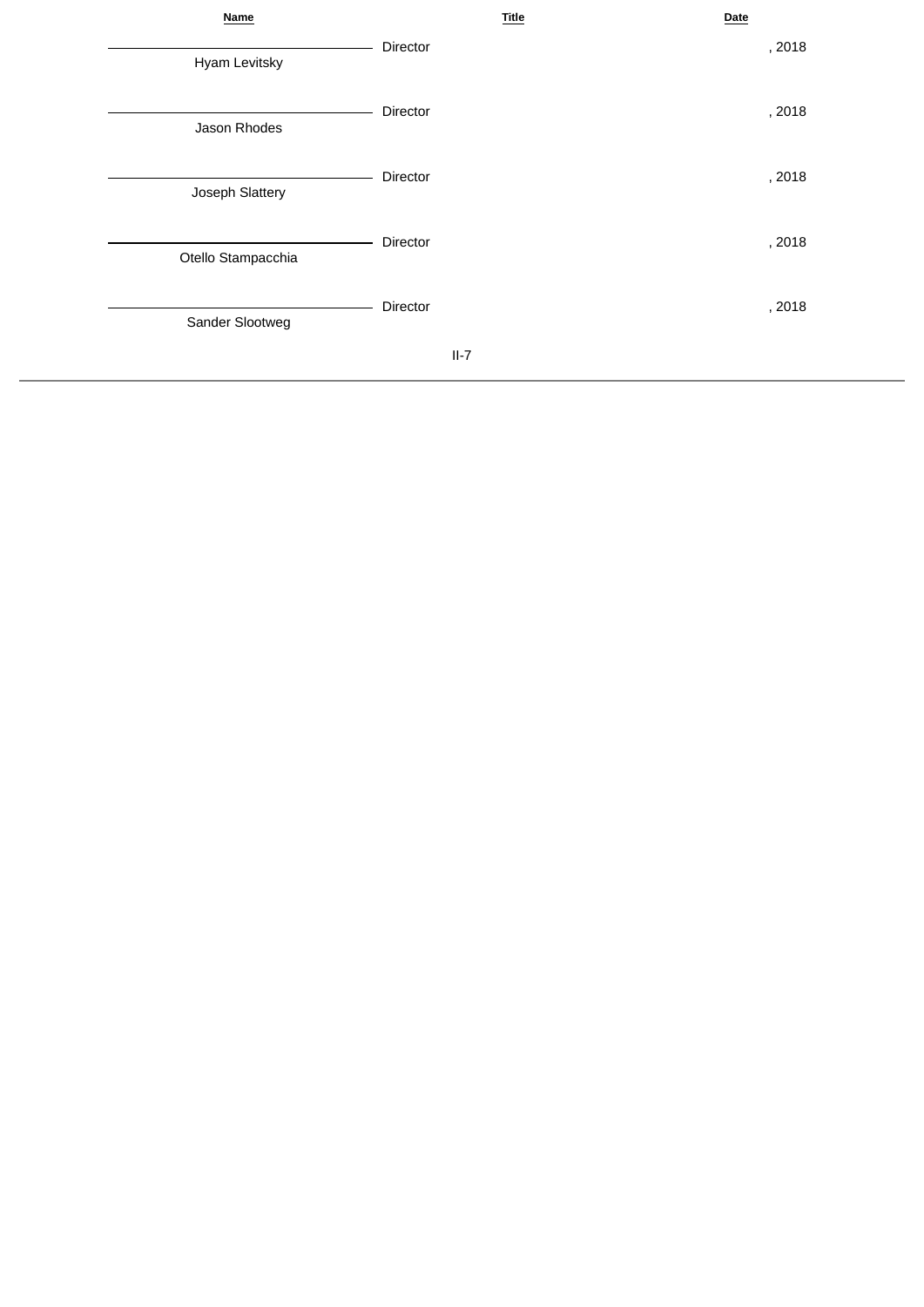# <span id="page-10-0"></span>QuickLinks

## [Explanatory note](#page-2-0)

[Part II Information not required in prospectus](#page-3-0) [Item 13. Other expenses of issuance and distribution.](#page-3-1) [Item 14. Indemnification of directors and officers.](#page-3-2) [Item 15. Recent sales of unregistered securities](#page-4-0) [Item 16. Exhibits and financial statement schedules](#page-5-0) [Item 17. Undertakings.](#page-5-1)

[Exhibit index](#page-7-0)

**[Signatures](#page-8-0)** [Power of attorney](#page-8-1)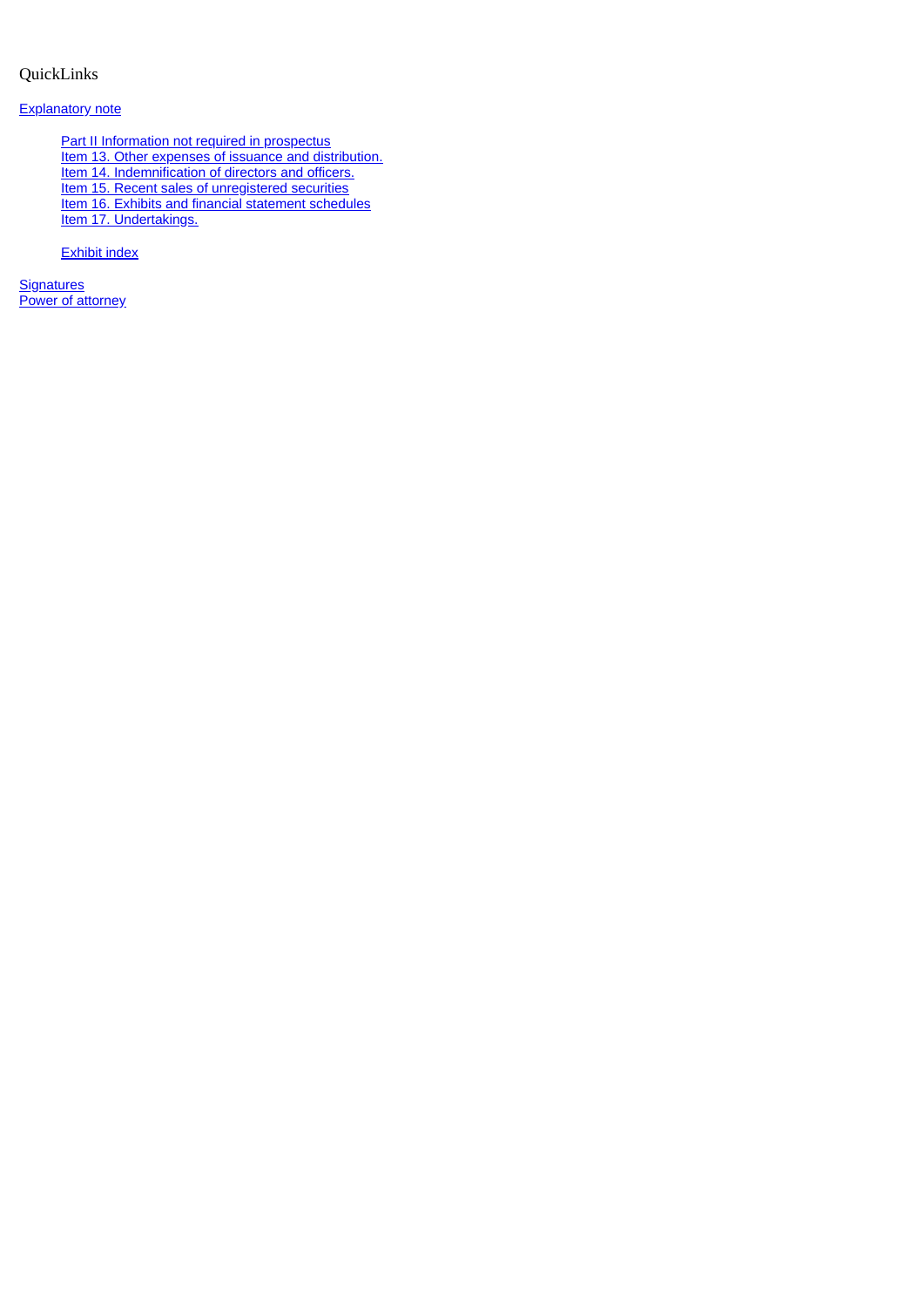## **REPLIMUNE GROUP, INC. REQUESTS THAT THE MARKED PORTIONS OF THIS EXHIBIT BE GRANTED CONFIDENTIAL TREATMENT UNDER RULE 24B-2 OF THE SECURITIES EXCHANGE ACT OF 1934, AS AMENDED**

**Execution**

#### **CLINICAL TRIAL COLLABORATION AND SUPPLY AGREEMENT**

This **CLINICAL TRIAL COLLABORATION AND SUPPLY AGREEMENT** (the "*Agreement*") is made and entered into effective as of the date signed by the last Party to sign below (the "*Effective Date*") by and between **Replimune Inc.**, a corporation organized under the laws of Delaware, having a place of business at 18 Commerce Way, Woburn, MA 01801 (the "*Recipient*") and **Bristol-Myers Squibb Company**, having a place of business at 345 Park Avenue, New York, NY 10154 ("*BMS*"). The Recipient and BMS are sometimes individually referred to in this Agreement as a "*Party*" and collectively as the "*Parties*."

#### **PRELIMINARY STATEMENTS**

- A*.* The Recipient desires to conduct, and BMS desires to supply the BMS Study Drug (as defined below) for the conduct of, a Combined Therapy Clinical Trial (as defined below) in accordance with the Protocol (as defined below) therefor and in accordance with the terms of this Agreement.
- B. The Parties desire to agree on various terms and conditions to govern the Parties' obligations in connection with the performance of the Combined Therapy Clinical Trial.

**NOW, THEREFORE**, in consideration of the foregoing premises and the mutual promises and covenants contained herein, the Parties agree as follows:

#### **ARTICLE 1**

#### **DEFINITIONS**

The terms in this Agreement with initial letters capitalized, whether used in the singular or the plural, shall have the meaning set forth below or, if not listed below, the meaning designated in places throughout this Agreement.

"*Adverse Event*," ("AE") "*Serious Adverse Event*" ("SAE") and "*Serious Adverse Drug Reaction*" ("SADR") shall have the meanings provided to such terms in the International Conference on Harmonization ("ICH") guideline for industry on Clinical Safety Data Management (E2A, Definitions and Standards for Expedited Reporting).

"*Affiliates*" means, with respect to a particular Party, an entity that, directly or indirectly, through one or more intermediaries, controls, is controlled by or is under common control with such Party, only for so long as such control exists. As used in this definition, the term "controls" (with correlative meanings for the terms "controlled by" or "under common control with") means (a) that an entity or company owns, directly or indirectly, more than fifty percent (50%) of the voting stock of another entity, or (b) that an entity, person or group otherwise has the actual ability to control and direct the management of the entity, whether by contract or otherwise.

"*Agreement*" shall have the meaning set forth in the preamble to this Agreement, and includes the Appendices attached hereto, the Supply and Quality Documentation and any and all amendments of any of the foregoing hereafter signed by the Parties with reference to this Agreement and made part hereof.

#### **CONFIDENTIAL**

\*CONFIDENTIAL TREATMENT REQUESTED.

"*Applicable Law*" means all applicable laws, rules and regulations (whether federal, state or local) that may be in effect from time to time, including current Good Clinical Practices (GCP), Good Laboratory Practices (GLP) and Good Manufacturing Practices (GMP).

"*Arbitration Matter*" means any disputed matter that relates to or arises out of the validity, interpretation or construction of, or the compliance with or breach of, this Agreement; *provided that* such disputed matter has been considered, but not resolved, by the Executive Officers as set forth in Section 13.3. For clarity, no Publication Dispute, or any matter requiring mutual agreement of both Parties shall be an Arbitration Matter.

"*BMS Class Drug*" means (i) the BMS Study Drug and (ii) any other antibodies that are designed to selectively bind to PD-1 or PD-L1.

"*BMS Indemnitees*" shall have the meaning set forth in Section 11.2.

"*BMS Independent Patent Rights*" means any Patent Rights Controlled by BMS (or its Affiliates) (a) as of the Effective Date or (b) during the Term the subject matter of which was conceived or first reduced to practice through activities other than those performed pursuant to this Agreement, in each case of (a) or (b) that Cover the use (whether alone or in combination with other agents), manufacture, formulation or composition of matter of the BMS Study Drug.

"*BMS Regulatory Documentation*" means any Regulatory Documentation pertaining to the BMS Study Drug that exists as of the Effective Date or that is created during the Term through efforts outside this Agreement.

"*BMS Study Data*" shall have the meaning set forth in Section 8.2.

"**BMS Study Drug**" means BMS's proprietary anti-PD-1 monoclonal antibody product known as Opdivo<sup>®</sup> (nivolumab).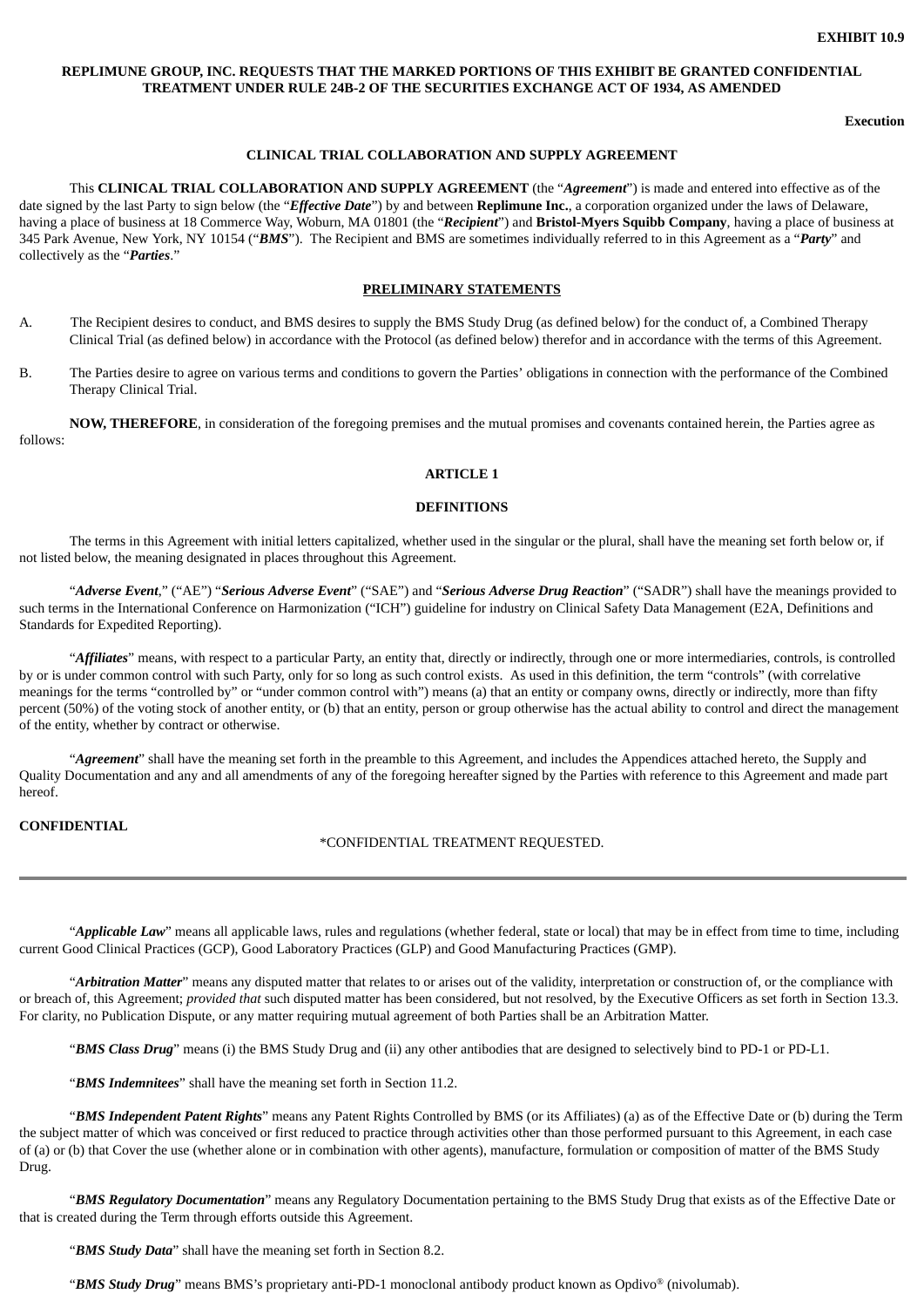"*BMS Study Invention*" means any Invention that pertains to (a) the composition of matter of any BMS Class Drug (and not any Recipient Class Drug), (b) method of manufacture or formulation of any BMS Class Drug (and not any Recipient Class Drug) as a Single Agent Compound, and/or (c) a method of use of any BMS Class Drug (and not any Recipient Class Drug) as a monotherapy or as used with other agents, antibodies or compounds (other than an Invention pertaining, whether generically or specifically, to the composition of matter, method of manufacture or formulation, or a method of use of both a BMS Class Drug and a Recipient Class Drug).

"*BMS Study Patent Rights*" means any Patent Rights that Cover any BMS Study Invention (and not a Recipient Study Invention or Combined Therapy Invention), excluding BMS Independent Patent Rights and BMS Technology. For avoidance of doubt, any Patent Rights that cover both (a) a BMS Study Invention and (b) any other type of Invention is included within the Combined Therapy Patent Rights.

"*BMS Technology*" means all Technology Controlled by BMS (or its Affiliates) as of the Effective Date or during the Term created through efforts outside of this Agreement related to the BMS Study Drug or the Combined Therapy and necessary for the conduct of the Combined Therapy Clinical Trial. For clarity, BMS Technology does not include (a) Inventions, (b) Study Data, or (c) Combined Therapy Clinical Trial Regulatory Documentation.

"*Breaching Party*" shall have the meaning set forth in Section 12.2(a).

"*Business Day*" means a day other than Saturday, Sunday or any day on which commercial banks located in New York, NY are authorized or obligated by Applicable Law to close.

### **CONFIDENTIAL**

\*CONFIDENTIAL TREATMENT REQUESTED.

"*CDA*" shall have the meaning set forth in Section 9.1(a).

"*Clinical Hold*" means that (a) the FDA has issued an order to a Party pursuant to 21 CFR §312.42 to delay a proposed clinical investigation or to suspend an ongoing clinical investigation of the Combined Therapy or such Party's Single Agent Compound in the United States or (b) a Regulatory Authority other than the FDA has issued an equivalent order to that set forth in (a) in any other country or group of countries.

"*Combined Therapy*" means a therapy using the Recipient Study Drug and the BMS Study Drug in combination, with or without another agent.

"*Combined Therapy Clinical Trial*" means the human clinical trial using the Recipient Study Drug and the BMS Study Drug, which will be conducted under the Recipient's protocol (said, protocol, as it may be amended from time to time in accordance with this Agreement, the "*Protocol*") and is incorporated herein by reference. A draft Protocol summary as of the Effective Date is attached as Appendix A hereto. The draft Protocol shall be jointly agreed by the Parties as set forth in Section 2.1(a).

"*Combined Therapy IND*" shall have the meaning set forth in Section 2.1(b).

"*Combined Therapy Invention*" means an Invention that is not a Recipient Study Invention or a BMS Study Invention.

"*Combined Therapy Patent Right(s)*" means any Patent Rights that Cover any Combined Therapy Invention or Combined Therapy Study Data. For clarity, "Combined Therapy Patent Right(s)" do not include any BMS Independent Patent Rights and Recipient Independent Patent Rights.

"*Combined Therapy Clinical Trial Regulatory Documentation*" means any Regulatory Documentation to be submitted for the conduct of the Combined Therapy Clinical Trial, but excluding (a) any Recipient Regulatory Documentation and (b) any BMS Regulatory Documentation.

"*Combined Therapy Study Data*" shall have the meaning set forth in Section 8.2.

"*Commercially Reasonable Efforts*" means, with respect to a Party, the level of effort and resources normally devoted by such Party to conduct a clinical trial for a biopharmaceutical product or compound that is owned by it or to which it has rights, which is of similar market potential, profit potential or strategic value and at a similar stage in its development or product life based on conditions then prevailing.

"*Confidential Information*" shall have the meaning set forth in Section 9.1(a).

"*Control*" or "*Controlled*" means, with respect to particular information or intellectual property, that the applicable Party owns or has a license to such information or intellectual property and has the ability to grant a right, license or sublicense to the other Party as provided for herein without violating the terms of any agreement or other arrangement with any Third Party.

"*Cover*" means, with respect to a Patent Right, that, but for rights granted to a Person under such Patent Right, the practice by such Person of an invention described in such Patent Right would infringe a claim included in such Patent Right, or in the case of a Patent Right that is a patent application, would infringe a claim in such patent application if it were to issue as a patent. "*Covered*" or "*Covering*" shall have correlative meanings.

"*CRO*" means any Third Party contract research organization used to conduct the Combined Therapy Clinical Trial, including laboratories and Third Parties used to maintain the safety database from the Combined Therapy Clinical Trial, but, for clarity, excluding clinical trial sites and any Third Parties who are individuals.

## **CONFIDENTIAL**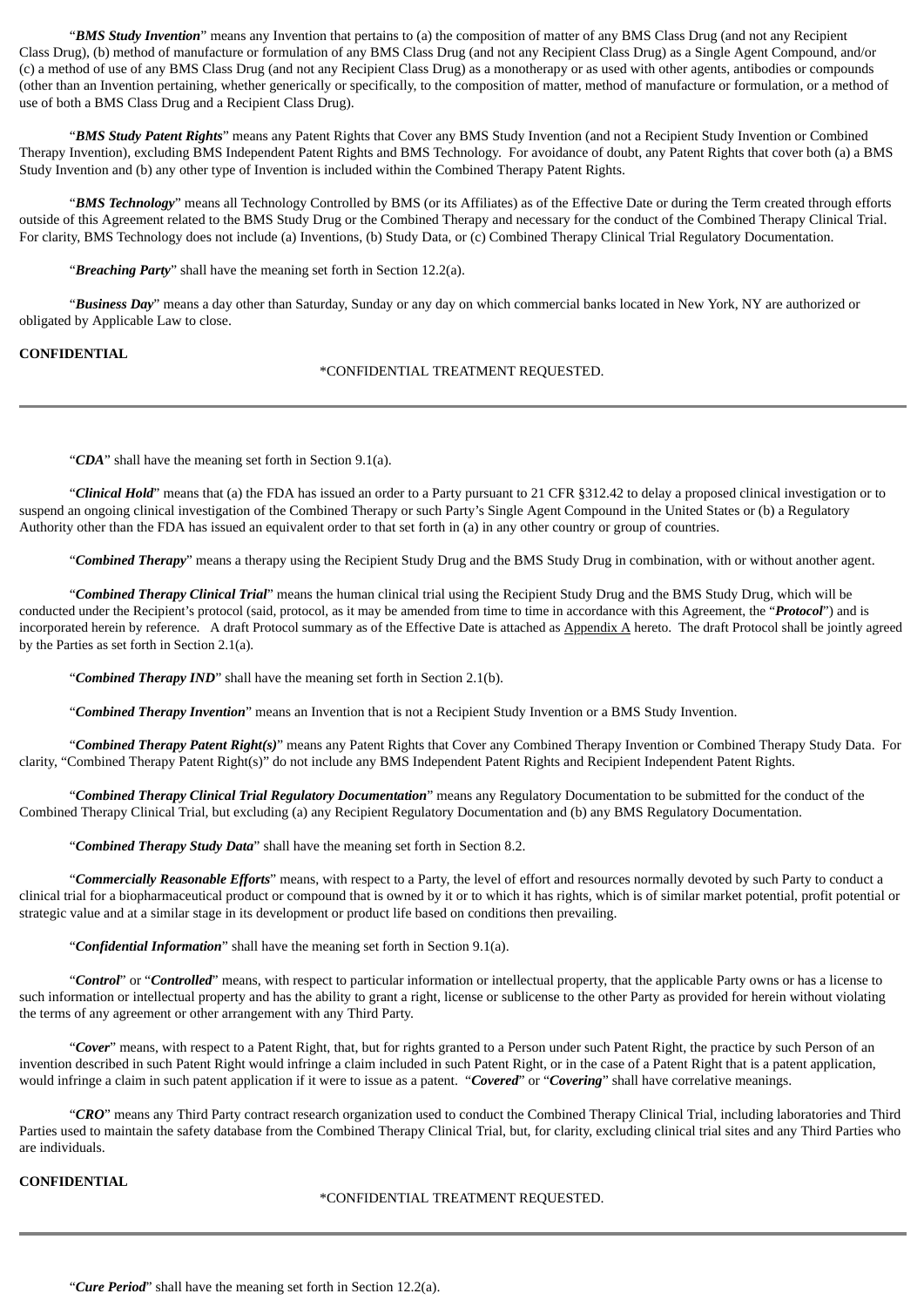[ ]\*

[ ]\*

"*Date of First Receipt*" means, with respect to a Party, the date on which any employee of such Party, its Affiliates or its Third Party subcontractors first becomes aware of safety-related information.

"*Designated Clinical Contact*" shall have the meaning set forth in Section 2.3.

"*Designated Supply Contact*" shall have the meaning set forth in Section 4.7.

"*Dispute*" shall have the meaning set forth in Section 13.3(b).

"*Effective Date*" shall have the meaning set forth in the preamble to this Agreement.

"*Executive Officers*" means the Chief Executive Officer of the Recipient and the Head of Oncology Development of BMS (or their respective designees).

"*FDA*" means the United States Food and Drug Administration, or any successor agency having the same or similar authority.

"*Filing Party*" shall have the meaning set forth in Section 6.1(c).

"*Global Safety Database*" means the database containing Adverse Events, Serious Adverse Events, Serious Adverse Drug Reactions and pregnancy reports for the Combined Therapy, and shall be the authoritative data source for regulatory reporting and responding to regulatory queries with respect to the Combined Therapy Clinical Trial.

"*Good Clinical Practices*" or "*GCP*" means, as to the United States and the European Union, applicable good clinical practices as in effect in the United States and the European Union, respectively, during the Term and, with respect to any other jurisdiction, clinical practices equivalent to good clinical practices as then in effect in the United States or the European Union.

"*Good Laboratory Practices*" or "*GLP*" means, as to the United States and the European Union, applicable good laboratory practices as in effect in the United States and the European Union, respectively, during the Term and, with respect to any other jurisdiction, laboratory practices equivalent to good laboratory practices as then in effect in the United States or the European Union.

"*Good Manufacturing Practices*" or "*GMP*" means, as to the United States and the European Union, applicable good manufacturing practices as in effect in the United States and the European Union, respectively, during the Term and, with respect to any other jurisdiction, manufacturing practices equivalent to good manufacturing practices as then in effect in the United States or the European Union.

"*ICF*" shall have the meaning set forth in Section 5.1(f).

"*IND*" means (a) an Investigational New Drug Application as defined in the United States Food, Drug and Cosmetic Act, as amended, and regulations promulgated thereunder, or any successor application or procedure required to initiate clinical testing of a drug in humans in the United States, (b) a counterpart of such an Investigational New Drug Application that is required in any other country before beginning clinical testing of a drug in humans in such country, including, for clarity, a "*Clinical Trial Application*" in the European Union, and (c) all supplements and amendments to any of the foregoing.

"*Indemnify*" shall have the meaning set forth in Section 11.1.

**CONFIDENTIAL**

\*CONFIDENTIAL TREATMENT REQUESTED.

"*Infringe*" and "*Infringement*" means any alleged or threatened (in writing) infringement, or misappropriation by a Third Party, of any Patent Rights.

"*Invention*" means any invention or Technology, whether or not patentable, that is made, conceived, or first actually reduced to practice after the Effective Date by, for or on behalf of a Party, or by, for or on behalf of the Parties together (including by a Third Party in the performance of the Combined Therapy Clinical Trial), (a) in relation to the Combined Therapy Clinical Trial to be conducted under this Agreement or (b) by or resulting from the use of Study Data, but excluding in each case any Study Data itself.

"*IRB*" means an Investigational Review Board or Ethics Committee (or similar body in a given country).

"*Licensee*" shall have the meaning set forth in Section 13.10(b).

"*Losses*" shall have the meaning set forth in Section 11.1.

"*Manufacture"* or "*Manufacturing*" means manufacturing, processing, formulating, packaging, labeling, holding (including storage), and quality control testing of a Single Agent Compound or the Combined Therapy, in each case so as to be suitable for use in the Combined Therapy Clinical Trial under Applicable Law.

"*Material Safety Issue*" means a Party's good faith belief that there is an unacceptable risk for harm in humans based upon: (a) pre-clinical safety data, including data from animal toxicology studies, or (b) the observation of Serious Adverse Events in humans after the Recipient Study Drug or the BMS Study Drug, either as a Single Agent Compound or in combination with another pharmaceutical agent (including as the Combined Therapy), has been administered to or taken by humans, such as during the Combined Therapy Clinical Trial.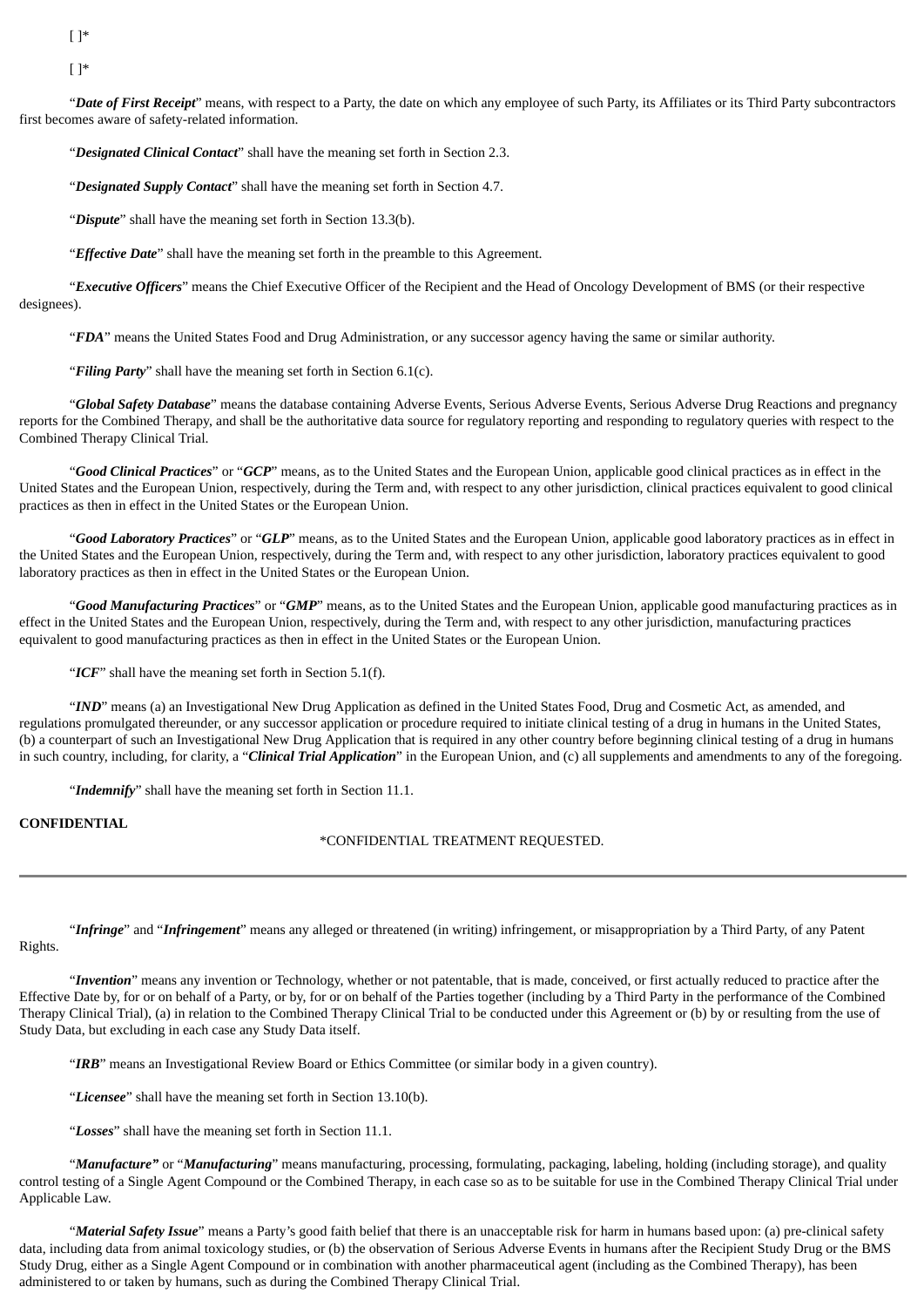"*NDA*" means (a) any new drug application or biologics license application filed with the FDA, or any successor application or procedure required to introduce a drug or biologic into commerce in the United States, (b) a counterpart of such a new drug application or biologics license application that is required in any other country before beginning the commercialization of a drug or a biologic in humans in such country, and (c) all supplements and amendments to any of the foregoing.

"*Non-Breaching Party*" shall have the meaning set forth in Section 12.2(a).

"*Officials*" shall have the meaning set forth in Section 10.9.

| $\lceil \cdot \rceil^*$                                                                                    |
|------------------------------------------------------------------------------------------------------------|
| $\lceil \cdot \rceil^*$                                                                                    |
| $\lceil \cdot \rceil^*$                                                                                    |
| "Operational Matters" shall have the meaning set forth in Section 5.1.                                     |
| " <b>Party</b> " or " <b>Parties</b> " shall have the meaning set forth in the preamble to this Agreement. |

"*Patent Rights*" means any (a) United States or foreign patents, (b) United States or foreign patent applications, including all provisional applications, substitutions, continuations, continuations-in-part, divisions, renewals, and all patents granted thereon, (c) United States or foreign patents-ofaddition, reissues, reexaminations (including *ex parte* reexaminations, *inter partes* reviews, *inter partes* reexaminations, post grant reviews and supplemental examinations) and extensions or restorations by existing or future extension or restoration mechanisms, including supplementary protection certificates,

## **CONFIDENTIAL**

#### \*CONFIDENTIAL TREATMENT REQUESTED.

patent term extensions, or the equivalents thereof, and (d) any other form of government-issued right substantially similar to any of the foregoing.

"*Payment*" shall have the meaning set forth in Section 10.9.

"*Person*" means any individual, sole proprietorship, partnership, limited partnership, limited liability partnership, corporation, limited liability company, business trust, joint stock company, trust, unincorporated association, joint venture or other similar entity or organization, including a government or political subdivision, department or agency of a government.

"*Personal Data*" means any information relating to an identified or identifiable natural person.

"*POTV*" shall have the meaning set forth in Section 9.6(a).

"*Protocol*" shall have the meaning set forth in the definition of Combined Therapy Clinical Trial.

"*Publication Dispute*" shall have the meaning set forth in Section 9.5(b).

"*Quarter*" means a calendar quarter.

"*Recipient Class Drug*" means the Recipient Study Drug and any oncolytic virus derived from a potent herpes simplex virus strain expressing gibbon ape leukemia virus glycoprotein and eliciting anti-tumor activity.

"*Recipient Indemnitees*" shall have the meaning set forth in Section 11.1.

"*Recipient Independent Patent Rights*" means any Patent Rights Controlled by the Recipient or a Recipient Affiliate (a) as of the Effective Date or (b) during the Term the subject matter of which was conceived or first reduced to practice through activities other than those performed pursuant to this Agreement, in each case (a) and (b) that Cover the use (either alone or in combination with other agents), manufacture, formulation or composition of matter of the Recipient Study Drug.

"*Recipient Regulatory Documentation*" means any Regulatory Documentation pertaining to the Recipient Study Drug that exists as of the Effective Date or that is created during the Term through efforts outside this Agreement.

"*Recipient Study Data*" shall have the meaning set forth in Section 8.2.

"*Recipient Study Drug*" means the Recipient's proprietary oncolytic virus known as RP-1.

"*Recipient Study Invention*" means any Invention that pertains to (a) the composition of matter of any Recipient Class Drug (and not any BMS Class Drug), (b) method of manufacture or formulation of any Recipient Class Drug (and not any BMS Class Drug) as a Single Agent Compound, or (c) a method of use of the Recipient Class Drug (and not any BMS Class Drug) as a monotherapy or as used in combination with other agents, antibodies or compounds (other than Invention pertaining, whether generically or specifically, to the composition of matter, method of manufacture, formulation or a method of use of both a BMS Class Drug and a Recipient Class Drug.

"*Recipient Study Patent Rights*" means any Patent Rights that Cover any Recipient Study Invention (and not a BMS Study Invention or a Combined Therapy Invention), excluding Recipient Independent Patent Rights and Recipient Technology. For avoidance of doubt, any Patent Rights that cover both (a) a Recipient Study Invention and (b) any other type of Invention is included within the Combined Therapy Patent Rights.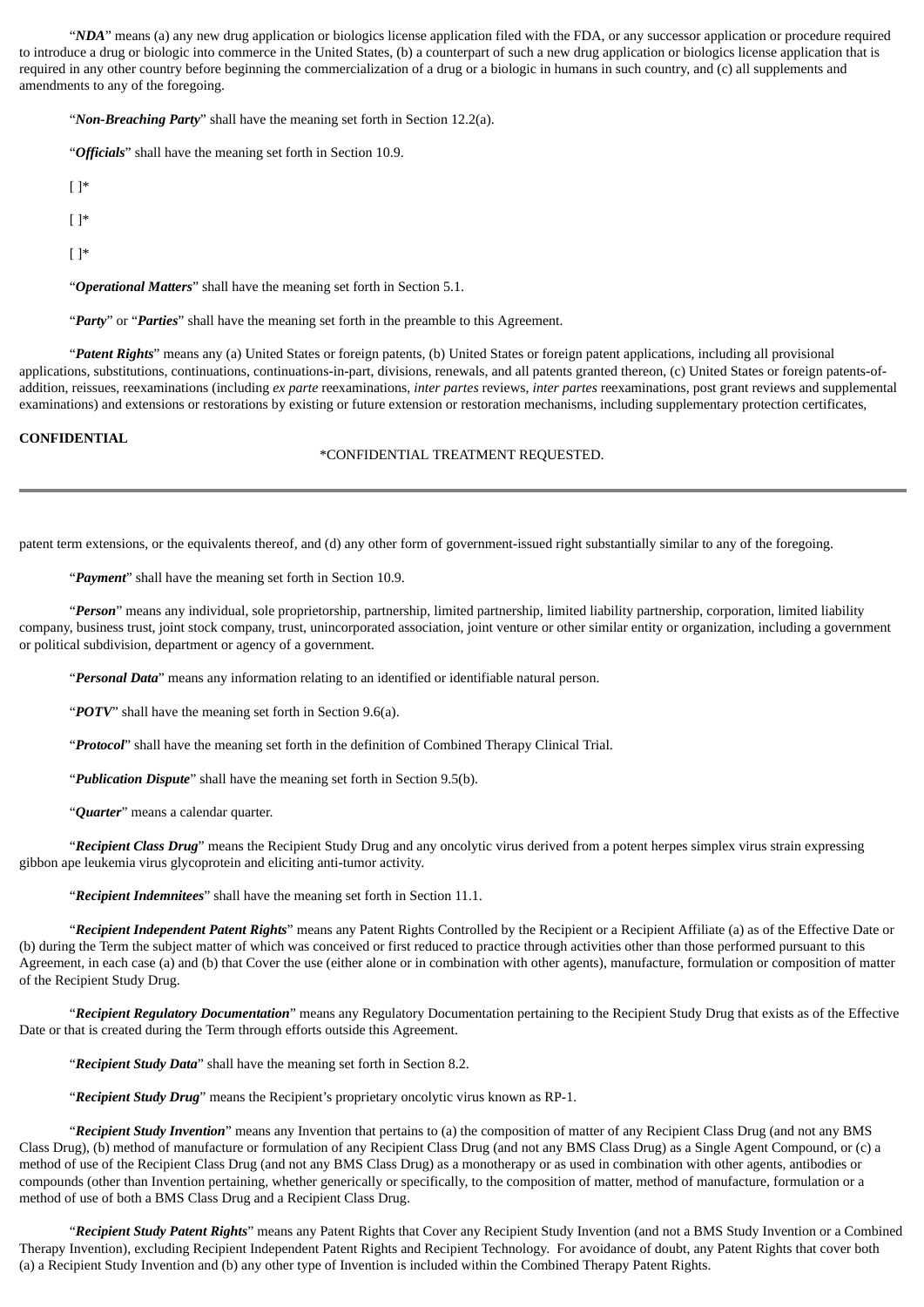"*Recipient Technology*" means all Technology Controlled by the Recipient or a Recipient Affiliate as of the Effective Date or during the Term which is created through efforts outside of this Agreement related to the Recipient Study Drug or the Combined Therapy and necessary for the conduct of the Combined Therapy Clinical Trial. For clarity, Recipient Technology does not include (a) Inventions, (b) Study Data, or (c) Combined Therapy Clinical Trial Regulatory Documentation.

"*Regulatory Authority*" means the FDA or any other governmental authority outside the United States (whether supranational, national, federal, provincial and/or local) that is the counterpart to the FDA, including the European Medicines Agency for the European Union.

"*Regulatory Documentation*" means, with respect to a Party's Single Agent Compound, all submissions to Regulatory Authorities in connection with the development of such Single Agent Compound, as applicable, including all INDs and amendments thereto, NDAs and amendments thereto, drug master files, correspondence with regulatory agencies, periodic safety update reports, adverse event files, complaint files, inspection reports and manufacturing records, in each case together with all supporting documents (including documents that include clinical data).

"*Results*" shall have the meaning set forth in Section 9.5(b).

"*Right of Cross-Reference*" means, with regard to a Party, allowing the applicable Regulatory Authority in a country to have access to relevant information (by cross-reference, incorporation by reference or otherwise) contained in Regulatory Documentation (and any data contained therein) filed with such Regulatory Authority with respect to a Party's Single Agent Compound (and, in the case of BMS, the Right to Cross-Reference the Combined Therapy IND), only to the extent necessary for the conduct of the Combined Therapy Clinical Trial in such country or as otherwise expressly permitted or required under this Agreement to enable a Party to exercise its rights or perform its obligations hereunder, and, except as to information contained in the Combined Therapy IND pertaining to the Combined Therapy, without the disclosure of such information to such Party.

"*Safety Issue*" means any information suggesting an emerging safety concern or possible change in the risk-benefit balance for a drug, including information on a possible causal relationship between an Adverse Event and a drug, the relationship being unknown or incompletely documented previously.

"*Safety Signal*" means information arising from one or multiple sources, including observations and experiments, which suggests a new potentially causal association, or a new aspect of a known association between an intervention and an event or set of related events, either adverse or beneficial, that is judged to be of sufficient likelihood to justify verificatory action.

"*Samples*" means biological specimens collected from Combined Therapy Clinical Trial study subjects (including fresh and/or archived tumor samples, serum, peripheral blood mononuclear cells, plasma, and whole blood for RNA and DNA sample isolation).

"*Shortage*" shall have meaning set forth in Section 4.5.

"*Single Agent Compound*" or "*Compound*" means, with respect to (a) the Recipient, the Recipient Study Drug, as monotherapy, and (b) BMS, the BMS Study Drug, as monotherapy.

"*Sponsor*" means an applicant or holder of clinical studies applications/notifications.

"*Study Data*" shall have the meaning set forth in Section 8.1.

"*Sunshine Laws*" shall have the meaning set forth in Section 9.6(c).

"*Supply and Quality Documentation*" shall have the meaning set forth in Section 4.3.

## **CONFIDENTIAL**

\*CONFIDENTIAL TREATMENT REQUESTED.

"*Technology*" means information, inventions, discoveries, trade secrets, knowledge, technology, methods, processes, practices, formulae, instructions, skills, techniques, procedures, experiences, ideas, technical assistance, designs, drawings, assembly procedures, computer programs, specifications, data and results not generally known to the public (including biological, chemical, pharmacological, toxicological, pharmaceutical, physical and analytical, pre-clinical, clinical, safety, manufacturing and quality control data and know-how, including study designs and protocols), in all cases, whether or not patentable, in written, electronic or any other form now known or hereafter developed and materials, including Regulatory Documentation.

"*Term*" shall have the meaning set forth in Section 12.1.

"*Territory"* means the United States, including Puerto Rico, and the European Union (including the United Kingdom, whether or not an EU member state). For clarity, the Territory excludes the  $[ ]^*$ .

"*Third Party*" means any Person or entity other than the Recipient and BMS and their respective Affiliates.

"*Third Party Claim*" shall have the meaning set forth in Section 11.1.

"*Third Party License Payments*" means any payments (e.g., upfront payments, milestones, royalties) due to any Third Party under license agreements or other written agreements granting rights to intellectual property owned or controlled by such Third Party to the extent that such rights are necessary for (a) the making, using or importing of a Party's Single Agent Compound for the conduct of the Combined Therapy Clinical Trial, or (b) the conduct of the Combined Therapy Clinical Trial.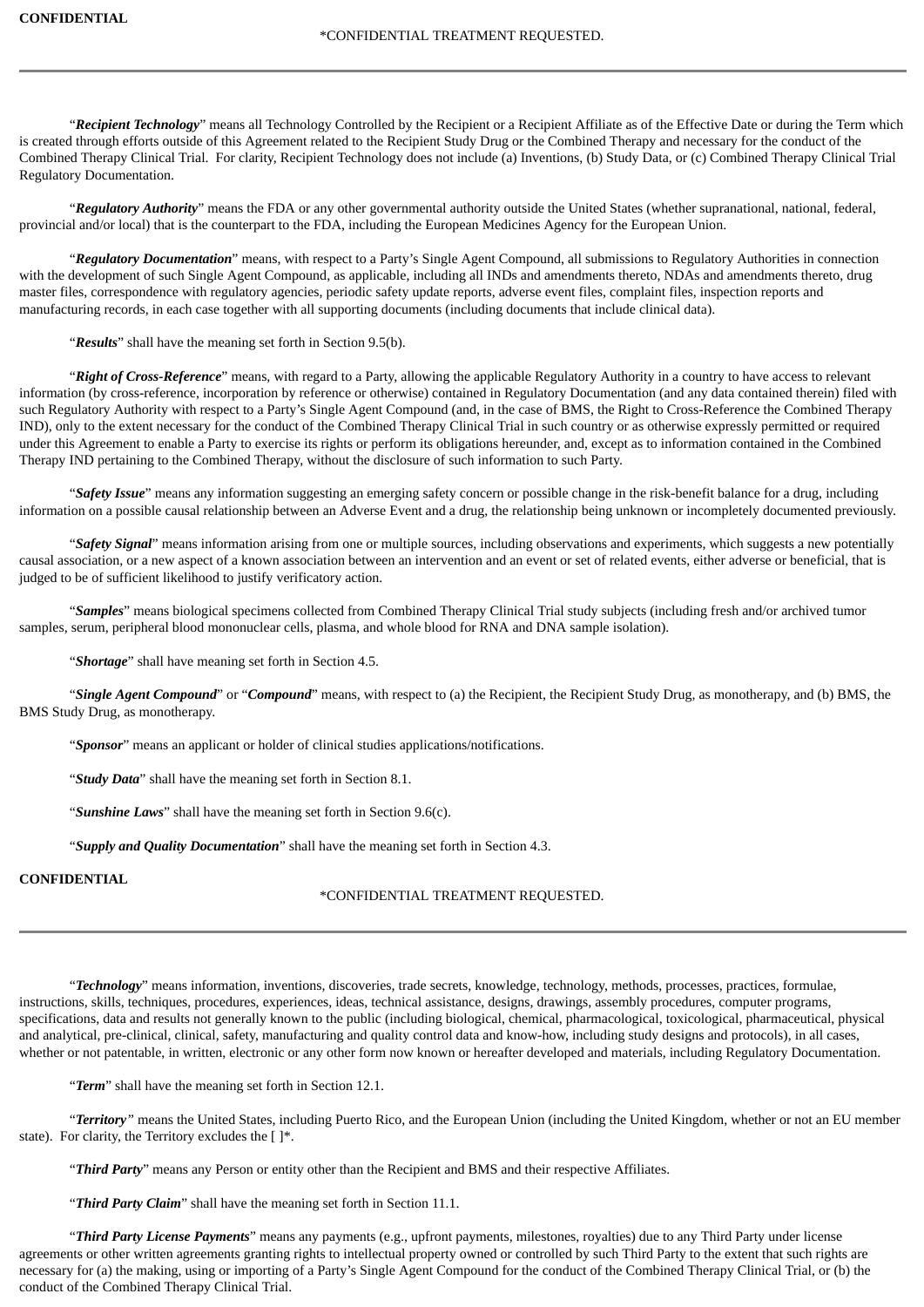"*TP Study Costs*" shall have the meaning set forth in Section 7.2.

#### **ARTICLE 2**

#### **SCOPE**

### **2.1 Scope.**

**(a)** The Recipient will conduct the Combined Therapy Clinical Trial in accordance with the Protocol and the terms of this Agreement. The Parties will use good faith efforts to jointly agree on a draft Protocol within [ ]\* following the Effective Date, which shall be based on the draft Protocol summary attached as Appendix A hereto. The Recipient shall be solely responsible for the content of the Protocol following agreement by the Parties on the draft Protocol; *provided that*: (i) the Recipient will notify BMS of any proposed amendments to the draft Protocol agreed by the Parties (or to the final Protocol initially approved by an IRB) and the Recipient will consider any comments provided by BMS regarding the proposed amendments (it being understood that the Parties will endeavor to set forth in writing the circumstances (e.g., administrative matters) where it may be feasible for the Recipient to make specific Protocol amendments without the need for BMS to comment), and (ii) any changes to the draft Protocol agreed by the Parties (or to the final Protocol initially approved by an IRB) that pertain to the administration of the BMS Study Drug must be reviewed and expressly approved by BMS in writing or the change may not be implemented. BMS shall have [ ]\* from the date on which the Recipient provides the applicable Protocol amendment to BMS to approve or provide any comments to the Recipient concerning the proposed amendment. For clarity, Recipient shall not conduct any patient recruitment activities for, or otherwise initiate, the Combined Therapy Clinical Trial until the draft Protocol is jointly agreed by the Parties.

**(b)** The Combined Therapy Clinical Trial shall be conducted under a combination IND, for which the Recipient will be the sponsor of record (the "*Combined Therapy IND*") and shall be

## **CONFIDENTIAL**

### \*CONFIDENTIAL TREATMENT REQUESTED.

conducted only in the Territory. The Recipient shall be the sole holder of all legal interests in the Combined Therapy IND; *provided, however, that* the Recipient may not grant any Third Party any Right of Cross-Reference with respect to any portion of the Combined Therapy IND pertaining to BMS's Single Agent Compound for use as monotherapy or for use in combination with any molecules, agents, antibodies or compounds other than the Recipient Study Drug.

**(c)** BMS will make available its current package insert for the BMS Study Drug in the Territory available to the Recipient and will provide any updates thereto at the same time as the same are made publicly available.

**(d)** If the Recipient and BMS agree that the Recipient will require access to the investigator's brochure for the BMS Study Drug in order for the site to conduct the Combined Therapy Clinical Trial, then (i) BMS will provide the current version of its investigator brochure to the Recipient promptly and (ii) will thereafter, until the conclusion of the Combined Therapy Clinical Trial, provide to the Recipient, upon reasonable request, the latest investigator's brochure for the BMS Study Drug or any amendments thereto in accordance with BMS's customary practices for same. The Recipient shall, and shall require that any clinical trial sites for the Combined Therapy Clinical Trial shall, use any such data provided pursuant to this Section 2.1(d) solely (A) to evaluate the safety and efficacy of the BMS Study Drug and the Combined Therapy for use in Combined Therapy Clinical Trial, (B) to meet any regulatory requirements pertaining to the conduct of the Combined Therapy Clinical Trial and (C) to enable the Recipient to draft and update as necessary the investigator's brochure for the Combined Therapy Clinical Trial. The Recipient will ensure that clinical trial sites for the Combined Therapy Clinical Trial are obligated to protect such information and disclosures as set forth in Article 9. The Recipient's right to use the investigator's brochure provided by BMS shall terminate upon the completion or termination of the Combined Therapy Clinical Trial and shall not be used for purposes of conducting any other clinical studies.

**(e)** If requested in writing by the Recipient and agreed to by BMS (such consent not to be unreasonably withheld), BMS shall provide a Right of Cross-Reference as needed to its existing Regulatory Documentation for BMS's Single Agent Compound for those countries in the Territory where the Combined Therapy Clinical Trial will be conducted solely as necessary to allow the Combined Therapy Clinical Trial to be conducted under the Combined Therapy IND in an applicable country; *provided that* such Right of Cross-Reference shall terminate upon the expiration or termination of this Agreement and shall not be used for purposes of conducting any other clinical studies, except that, in the case of termination for a Material Safety Issue pursuant to Section 12.4, such Right of Cross-Reference shall remain in effect solely (i) to the extent necessary to permit the Recipient to comply with any outstanding obligations required by a Regulatory Authority and/or Applicable Law or (ii) as necessary to permit the Recipient to continue to dose subjects enrolled in the Combined Therapy Clinical Trial through completion of the Protocol if required by the applicable Regulatory Authority(ies) and/or Applicable Laws.

**(f)** If PDL-1 biomarker testing is incorporated into the Protocol, the Recipient agrees to use the commercially available [ ]\* to perform such testing.

**(g)** The Recipient shall refer to the applicable BMS Study identification number in all Combined Therapy Clinical Trial reports, reports of Serious Adverse Events, BMS Study Drug requests, and all other material submissions or communications to BMS relating to the Protocol.

### **2.2 Adverse Event Reporting.**

**(a)** This Section 2.2 shall govern safety reporting arising from the Combined Therapy Clinical Trial. The Recipient will manage all drug safety reporting activities for the Combined Therapy Clinical Trial.

### **CONFIDENTIAL**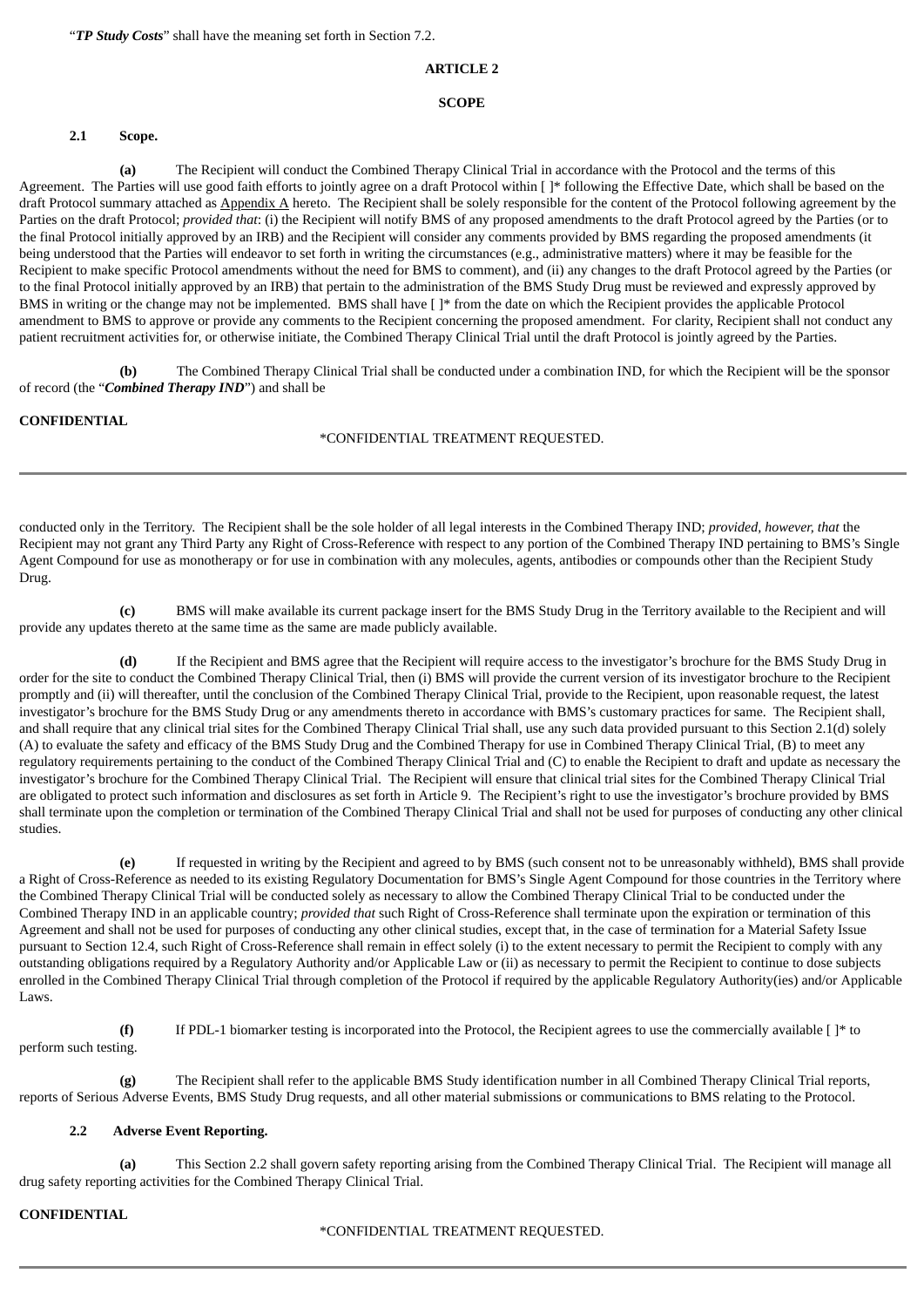**(b)** The Recipient will forward to BMS at the contact information below via fax or secure e-mail in a format to be agreed to by the Parties all fatal or life threatening SAE reports within four (4) calendar days of Date of First Receipt, all other SAE reports, reports of exposure during pregnancy (maternal and paternal) and reports of suspected transmission of an infectious agent via the BMS Study Drug or Combined Therapy within nine (9) calendars days of Date of First Receipt, in each case for the BMS Study Drug and the Combined Therapy administered in the Combined Therapy Clinical Trial.

| BMS – Adverse Event Reporting Contact |                         |
|---------------------------------------|-------------------------|
| E-mail                                | ⊺ 1*                    |
| Fax                                   | ⊺ 1*                    |
| Acknowledgment of ICSR                | $\lceil \cdot \rceil^*$ |
| receipt:                              |                         |

**(c)** Each Party shall collect, use and disclose Personal Data obtained in the course of performing the pharmacovigilance activities under this Section 2.2 solely for the purposes of complying with the regulatory obligations as described in this Agreement, or as otherwise required by Applicable Law or by a court order. Both Parties will use electronic, physical, and other safeguards appropriate to the nature of the information to prevent any use or disclosure of Personal Data other than as provided for by this Agreement and permitted under the ICF. Both Parties will also take reasonable precautions to protect such Personal Data from accidental, unauthorized, or unlawful alteration or destruction. Each Party will notify the other Party promptly of any accidental, unauthorized, or unlawful destruction, loss, alteration, or disclosure of, or access of such Personal Data.

**(d)** The Recipient will promptly make available to BMS upon request such records that the Recipient Controls as is necessary or useful to perform medical assessment of any Adverse Event associated with the use of the BMS Study Drug or Combined Therapy reported during the Combined Therapy Clinical Trial that is forwarded to BMS under this Agreement. The Recipient will designate a single point of contact within its organization (and will provide to BMS the email address of such point of contact prior to the start of the Combined Therapy Clinical Trial) for any pharmacovigilance-related follow-up questions that BMS would have.

**(e)** The Recipient shall perform case level reconciliation to confirm that BMS has received all reports required under this Agreement. The Recipient shall e-mail [<sup>]\*</sup> to request a reconciliation report for the Combined Therapy Clinical Trial. The Recipient shall reconcile the cases identified as being transmitted to BMS on BMS's reconciliation report and those contained in the Combined Therapy Clinical Trial database. The Recipient shall send missing case-level events to BMS Global Pharmacovigilance at [ ]\* or by fax at [ ]\*. The Recipient shall perform such reconciliation every [ ]\*, unless otherwise agreed by BMS in writing.

**(f)** As Sponsor, the Recipient will be responsible for submitting all applicable Individual Case Safety Report (ICSRs) and aggregate report submissions to Regulatory Authorities for the Combined Therapy Clinical Trial. The Recipient will provide BMS with the final version of any aggregate report at the time of submission. The Recipient will also submit appropriate safety letters or safety reports to study investigators, the reviewing IRB and authorized Regulatory Authorities in accordance with Applicable Law.

**(g)** In the event that BMS produces any Development Safety Update Report ("*DSUR*") in respect to the BMS Study Drug, BMS will provide to the Recipient upon request, and for the duration of the Combined Therapy Clinical Trial, copies of the executive summary and any line listings of Serious Adverse Drug Reactions extracted from the final DSUR for information purposes only and to assist the Recipient in generation of their own clinical trial aggregate report, where applicable. The Recipient agrees not to forward such BMS DSUR sections to any Third Party, except to its Affiliates, consultants, advisors and contractors under obligations of confidentiality for generation of such a clinical trial aggregate

### **CONFIDENTIAL**

## \*CONFIDENTIAL TREATMENT REQUESTED.

report or as otherwise permitted with respect to BMS Confidential Information under Section 9.3(b), (d), (e), and (f).

**(h)** If the Recipient determines there is a significant Safety Issue or significant Safety Signals arising in a clinical trial that may be associated with the BMS Study Drug or Combined Therapy, the Recipient will disclose such information to BMS promptly after such determination.

**(i)** BMS will ensure that any urgent Safety Issues or Safety Signals relating to the BMS Study Drug will be communicated to the Recipient promptly after such determination.

**2.3 Clinical Study Designated Contact.** Each Party will designate an employee within its organization (the "*Designated Clinical Contact*") who will coordinate and/or facilitate:

**(a)** the review of Protocol amendments submitted by the Recipient for BMS approval and with whom comments thereon may be discussed;

- **(b)** any BMS clinical and regulatory responsibilities and communications regarding the Combined Therapy Clinical Trial;
- **(c)** internal BMS review of any document or regulatory communication and the provision of any BMS comments; and
- **(d)** discussion of any other topics or issues relating to the Combined Therapy Clinical Trial requested by the Recipient or BMS.

**2.4 Conduct.** Each Party shall use Commercially Reasonable Efforts to (a) perform and fulfill its respective activities under the Combined Therapy Clinical Trial and this Agreement on a timely basis and in an effective manner consistent with prevailing standards, (b) supply the quantities of its Compound in accordance with Article 4 as needed to conduct the Combined Therapy Clinical Trial on a timely basis, and, in the case of the Recipient, package and deliver same to study sites on a timely basis, and (c) in the case of the Recipient, conduct and complete the Combined Therapy Clinical Trial on a timely basis in accordance with the Protocol and Third Party agreements relating thereto, and provide sufficient resources, funding and personnel to conduct and perform the Combined Therapy Clinical Trial on a timely basis in accordance with the Protocol for same and the terms of this Agreement. Each Party shall perform its duties for the Combined Therapy Clinical Trial in accordance with Applicable Law, including GCP, GLP and GMP as applicable.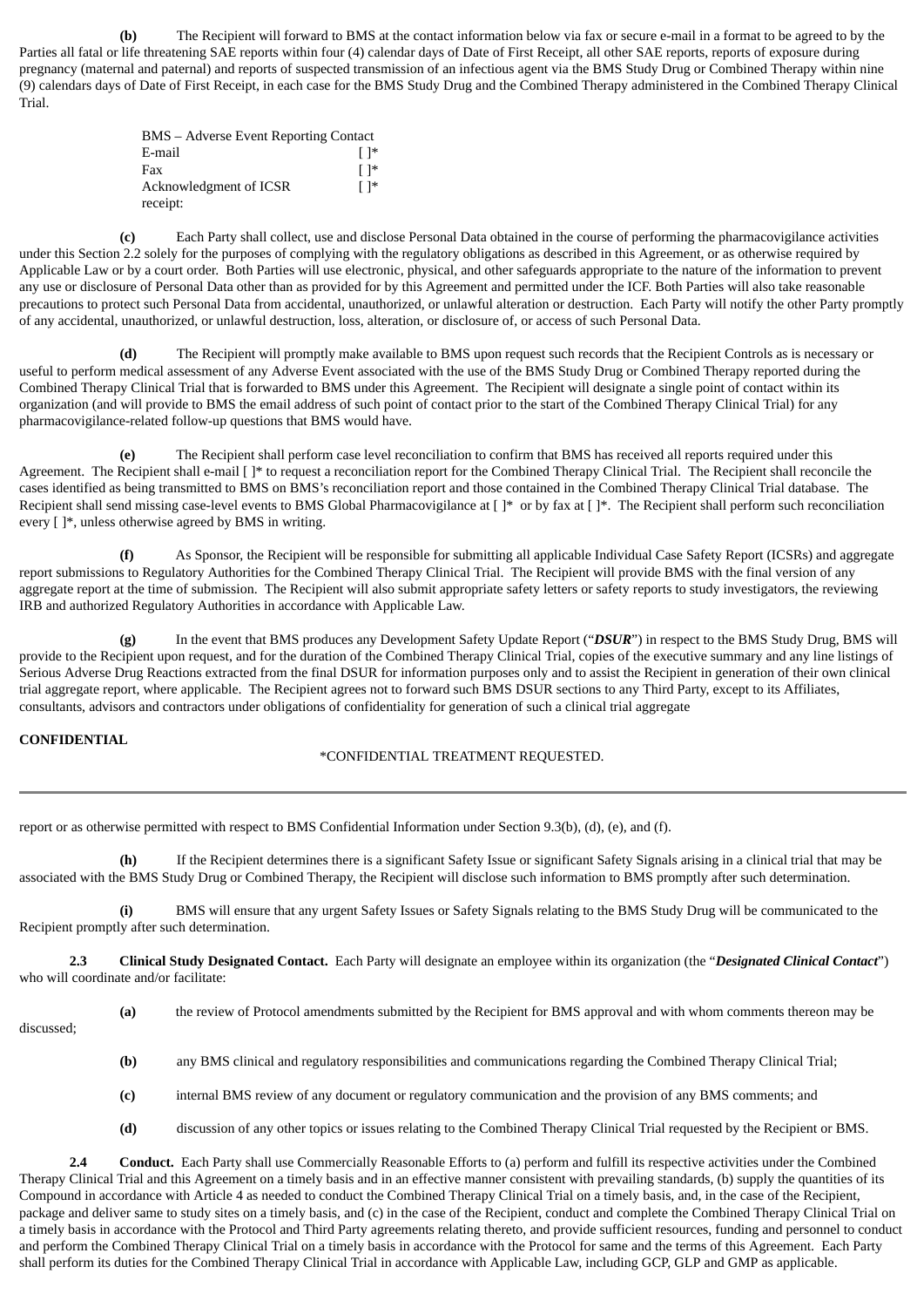## **ARTICLE 3**

### **LICENSE GRANTS**

**3.1 Grant by BMS.** Subject to the terms of this Agreement, BMS hereby grants, and shall cause its Affiliates to grant, to the Recipient a nonexclusive, non-transferable, royalty-free license (with the right to sublicense solely pursuant to the terms of and subject to the limitations of Section 3.2) under the BMS Independent Patent Rights and BMS Technology to use the BMS Study Drug solely within the Territory and solely to the extent necessary to discharge the Recipient's obligations under this Agreement with respect to the conduct of the Combined Therapy Clinical Trial in the Territory.

#### **3.2 Sublicensing.**

**(a)** The Recipient shall have the right to grant sublicenses under the licenses granted to it under Section 3.1, to Affiliates and to Third Parties, if required for an Affiliate or a Third Party to perform its duties with respect to the conduct of the Combined Therapy Clinical Trial, solely as necessary

#### **CONFIDENTIAL**

#### \*CONFIDENTIAL TREATMENT REQUESTED.

to assist the Recipient in carrying out its responsibilities with respect to the Combined Therapy Clinical Trial.

**(b)** With regard to any such sublicenses permitted and made under this Agreement, (i) the sublicensees, except Affiliates (so long as they remain Affiliates of a Party), shall be subject to written agreements that bind such sublicensees to obligations that are consistent with a Party's obligations under this Agreement including confidentiality and non-use provisions no less restrictive than those set forth in herein, and provisions regarding intellectual property that ensure that the Parties will have the rights provided under this Agreement to any intellectual property relating to their Single Agent Compound and/or the Combined Therapy created by such sublicensee, (ii) each Party shall provide written notice to the other Party of any such sublicense (and obtain approval for sublicenses to Third Parties other than clinical trial sites); and (c) the licensing Party shall remain liable to the other Party for all actions of the sublicensing Party's sublicensees.

**3.3 No Implied Licenses.** Unless and except as specifically set forth in this Agreement, neither Party shall acquire any license or other intellectual property interest, by implication or otherwise, in any intellectual property of the other Party, including Confidential Information disclosed to it under this Agreement or under any Patent Rights Controlled by the other Party or its Affiliates.

#### **ARTICLE 4**

#### **MANUFACTURE AND SUPPLY**

#### **4.1 Recipient Study Drug Manufacture and Supply.**

**(a)** The Recipient shall be responsible, at its sole costs and expense, for manufacturing, packaging and labeling (or having manufactured, packaged or labeled) GMP-grade quantities of the Recipient Study Drug, as well as obtaining any other drug (other than the BMS Study Drug provided by BMS pursuant to Section 4.2) required for the conduct of the Combined Therapy Clinical Trial, and shall package and label if and as required by the Protocol and/or applicable Regulatory Authorities all drugs (including the BMS Study Drug) used in the Combined Therapy Clinical Trial, on a timely basis and in accordance with applicable specifications as required for the conduct of the Combined Therapy Clinical Trial. The Recipient Study Drug shall be manufactured in accordance with Applicable Law (including GMP) and shall be of similar quality to the Recipient Study Drug used by the Recipient for its other clinical trials of the Recipient Study Drug.

**(b)** The Recipient shall provide BMS with prompt notice of any Manufacturing and supply issues with respect to the Recipient Study Drug, or any defects or manufacturing problems identified with respect to the BMS Study Drug supplied to Recipient, that may adversely impact the conduct or timelines of the Combined Therapy Clinical Trial.

### **4.2 BMS Study Drug.**

**(a) Manufacture and Supply.** BMS shall Manufacture or have Manufactured the BMS Study Drug in reasonable quantities needed, and at the points in time as agreed to by the Parties, for the Combined Therapy Clinical Trial, and shall supply such BMS Study Drug as either commercially labeled or unlabeled vials to the Recipient or its designee for use solely in the Combined Therapy Clinical Trial. The Recipient will at its sole expense, package and label the BMS Study Drug for use in the Combined Therapy Clinical Trial to the extent necessary. The cost of Manufacture and supply (including shipping, taxes and duty, if applicable) of the BMS Study Drug for the Combined Therapy Clinical Trial shall be borne solely by BMS, and BMS shall bear the risk of loss for such quantities of BMS Study Drug until delivery of such quantities of BMS Study Drug to the Recipient or its designee. BMS shall also be responsible for the payment of any Third Party License Payments that may be due based on the manufacture,

### **CONFIDENTIAL**

\*CONFIDENTIAL TREATMENT REQUESTED.

supply and use of the BMS Study Drug used in the Combined Therapy Clinical Trial. The BMS Study Drug shall be manufactured in accordance with Applicable Law (including GMP) and shall be of similar quality to the BMS Study Drug used by BMS for its other clinical trials of the BMS Study Drug. BMS shall deliver certificates of analysis, and any other documents specified in the Supply and Quality Documentation, including such documentation as is necessary to allow the Recipient to compare the BMS Study Drug certificate of analysis to the BMS Study Drug specifications. Pursuant to the Supply and Quality Documentation, BMS shall be responsible for the regulatory compliance of the quality of the BMS Study Drug at the time the BMS Study Drug is delivered to the Recipient with the regulatory filings in the countries in the Territory where the Combined Therapy Clinical Trial will be performed. Subject to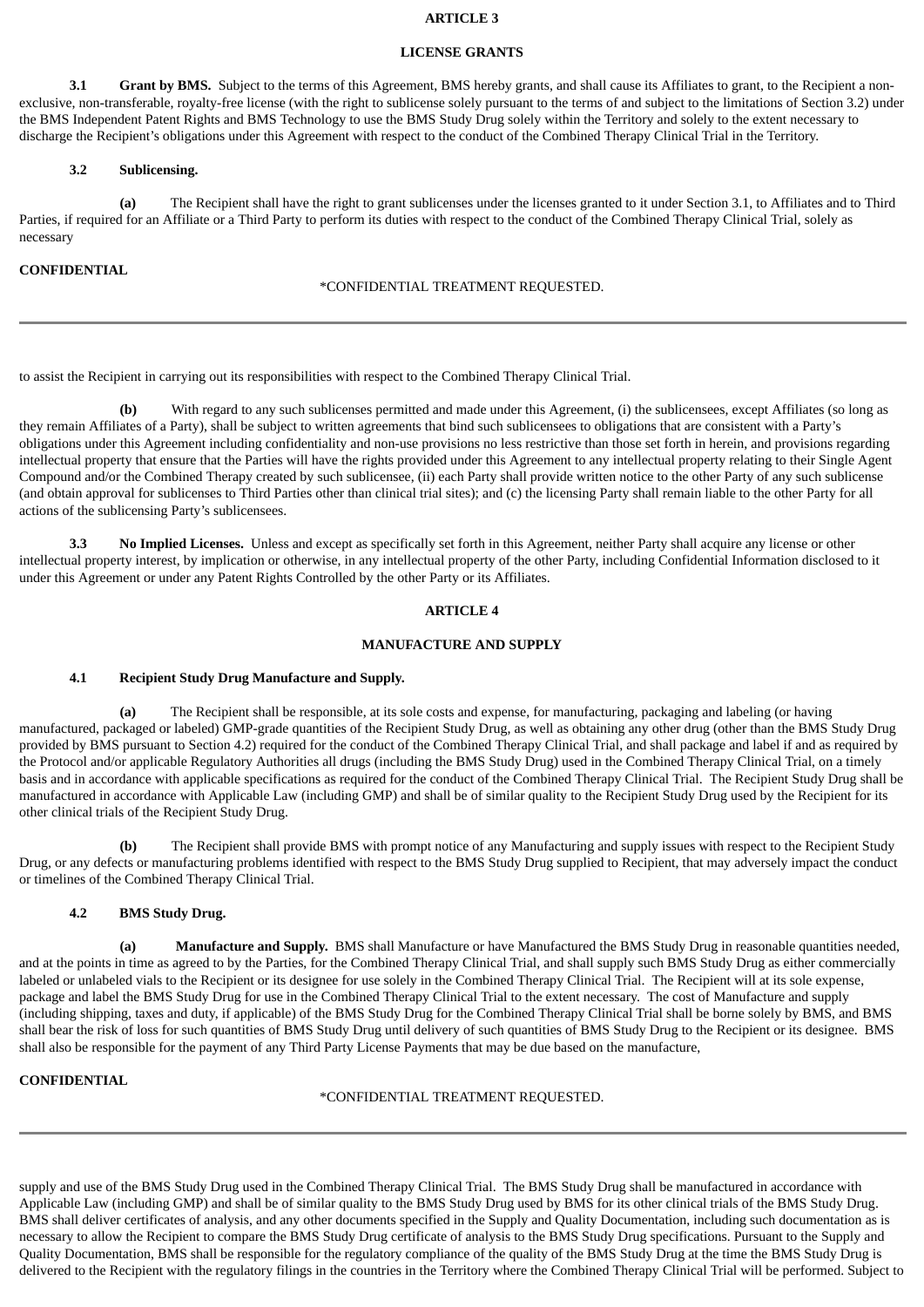Section 4.4, the Parties shall cooperate in accordance with Applicable Law to minimize indirect taxes (such as value added tax, sales tax, consumption tax and other similar taxes) relating to the BMS Study Drug in connection with this Agreement.

**(b) Use of BMS Study Drug Supplied by BMS to the Recipient.** The Recipient shall use the quantities of BMS Study Drug supplied to it under this Agreement solely as necessary for, and in accordance with, this Agreement and the Protocol, and for no other purpose, including as a reagent or tool to facilitate its internal research efforts, for any commercial purpose, or for other clinical or non-clinical research unrelated to the Combined Therapy Clinical Trial. Except as may be required or expressly permitted by the Protocol or the Supply and Quality Documentation, the Recipient shall not perform, and shall not allow any Third Party to perform, any analytical testing of the quantities of BMS Study Drug supplied to it under this Agreement. If Study Drug supplied by BMS is lost, damaged, destroyed or becomes unable to comply with applicable specifications while under the control of the Recipient or any of its (sub)contractors, including common carriers and clinical study sites contracted by the Recipient, BMS shall not be obligated to replace same, and if BMS does elect to do so, BMS may elect to charge the Recipient a reasonable replacement cost to replace same.

**4.3 Supply and Quality Documentation.** BMS shall supply the BMS Study Drug to the Recipient in accordance with such supply and quality addenda or agreement(s) as the Parties may agree (the "*Supply and Quality Documentation*"). The Parties shall finalize and execute the Supply and Quality Documentation within  $[ ]^*$  of the Effective Date, but in no event later than the date on which the first shipment of the BMS Study Drug is supplied for use in the Combined Therapy Clinical Trial. The Supply and Quality Documentation shall outline the additional roles and responsibilities relative to the quality of BMS Study Drug in support of the Combined Therapy Clinical Trial. It shall include the responsibility for quality elements as well as exchanged GMP documents and certifications required to release the BMS Study Drug for the Combined Therapy Clinical Trial. In addition, the Supply and Quality Documentation shall detail the documentation required for each shipment of BMS Study Drug supplied to the Recipient or its designee for use in the Combined Therapy Clinical Trial.

**4.4 Supply Forecast.** Estimated supply and delivery details will be outlined in the Supply and Quality Documentation and will be updated by the Parties by mutual agreement (which agreement can be effected by the Parties' Designated Supply contacts and without need for an amendment to this Agreement) based on the actual enrollment. The Recipient will promptly inform BMS of any change in its requirements, and BMS will endeavor to accommodate any change in the supply quantities requested by the Recipient so long as it does not unduly disrupt BMS's ongoing business activities.

**4.5 Shortages.** BMS shall provide the Recipient with prompt notice of any Manufacturing and supply issues with respect to the BMS Study Drug that may adversely impact the conduct or timelines of the Combined Therapy Clinical Trial. In the event of a supply interruption or shortage of BMS Study Drug as determined by BMS pursuant to its internal processes and policies (a "*Shortage*"), such that BMS reasonably believes that it will not be able to fulfill its supply obligations under this Agreement, BMS will provide prompt written notice thereof to the Recipient (including the quantity of BMS Study Drug that BMS reasonably estimates it will be able to supply) and, upon request, the Parties will promptly discuss such situation (including how the quantities of BMS Study Drug that BMS is able to supply under this

### **CONFIDENTIAL**

\*CONFIDENTIAL TREATMENT REQUESTED.

Agreement will be allocated within the Combined Therapy Clinical Trial). Notwithstanding anything to the contrary contained herein, in the event of a Shortage of the BMS Study Drug, BMS will have sole discretion, subject to Applicable Law, to determine the quantity of BMS Study Drug it will be able to supply as a result of such Shortage; provided, however, that BMS shall consider in good faith the needs of patients who are actively being treated with BMS Study Drug, including Combined Therapy Clinical Trial patients, in making such determination. BMS will not be deemed to be in breach of this Agreement for failure to supply any other quantities of BMS Study Drug hereunder as a result of a Shortage. Any such allocation of the BMS Study Drug in accordance with this Section 4.5 will be the Recipient's exclusive remedy with respect to a Shortage.

**4.6 Customs Valuation.** The Recipient will provide BMS in writing with a list of each country in which it proposes to conduct the Combined Therapy Clinical Trial prior to execution of any site agreement or CRO agreement for that country. During the conduct of the Combined Therapy Clinical Trial, the Recipient will send in writing any changes to the list of participating countries to BMS one month prior to the end of each Quarter. If no changes are sent to BMS by the Recipient for a particular Quarter, the prior Quarter's participating country list will be used as the basis for customs valuation for that Quarter. BMS will provide the Recipient with country-specific customs valuations initially for the BMS Study Drug prior to initiation of the Combined Therapy Clinical Trial and at the end of each Quarter during the conduct of the Combined Therapy Clinical Trial. The Recipient will use the BMS provided values for the import/export process to the listed participating countries and not make any change to such valuations without BMS's prior written consent.

**4.7 Designated Supply Contact.** Each Party will designate an individual (the "*Designated Supply Contact*") that a Party may contact to assist with coordinating supplies and facilitating the resolution of any issues or concerns arising in connection with the supply of the BMS Study Drug for use in the Combined Therapy Clinical Trial.

### **ARTICLE 5**

#### **RESPONSIBILITIES**

**5.1 Specific Responsibilities of the Recipient.** The Recipient shall, subject to the terms of the Protocol, applicable terms and conditions of this Agreement, and any other agreement between the Parties relating to the Combined Therapy Clinical Trial, manage and be responsible for the conduct of the Combined Therapy Clinical Trial, including timelines and contingency planning. In particular, and not in limitation of the foregoing, the Recipient shall perform (itself and/or through Third Parties, including clinical trial sites, CROs and investigators) and/or be responsible for the following (items (a) to (p) below, collectively the "*Operational Matters*") with respect to the Combined Therapy Clinical Trial:

**(a)** compiling, amending and filing all necessary Combined Therapy Clinical Trial Regulatory Documentation with Regulatory Authority(ies), maintaining and acting as the sponsor of record as provided in 21 CFR 312.50 (and applicable comparable ex-US laws) with responsibility, unless otherwise delegated in accordance with 21 CFR 312.52 (and applicable comparable ex-US laws), for the Combined Therapy Clinical Trial and making all required submissions to Regulatory Authorities related thereto on a timely basis;

**(b)** conducting clinical study start-up activities, communicating with and obtaining approval from IRBs for the Protocol and other relevant documents for the Combined Therapy Clinical Trial as applicable, as well as patient recruitment and retention activities;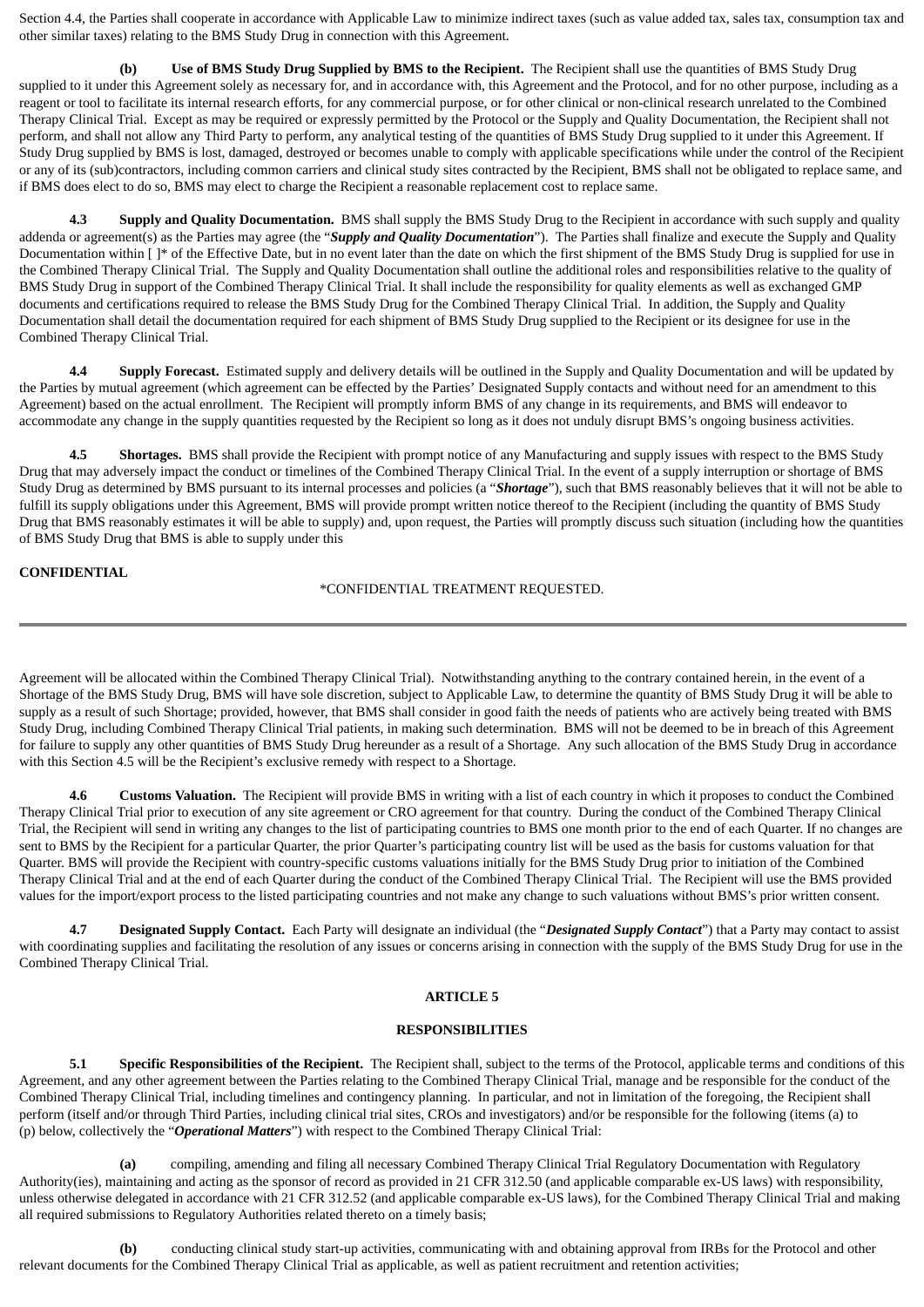**(c)** listing of the Combined Therapy Clinical Trial, if it is required to be listed on a public database on www.clinicaltrials.gov or other public registry in any country in which such Combined Therapy Clinical Trial is being conducted, all in accordance with Applicable Law and in accordance with its internal policies relating to clinical trial registration;

**(d)** providing BMS with reasonable advance notice of scheduled meetings or other pre-planned non-written communications with a Regulatory Authority and the opportunity to participate in each such meeting or other non-written communication, to the extent involving a safety, efficacy or toxicology issue relating to the Combined Therapy or the BMS Study Drug or any other matter related to the Combined Therapy or Combined Therapy Clinical Trial that it determines in its reasonable judgement could potentially have an adverse effect on the BMS Study Drug. In such case, the Recipient will provide BMS with the opportunity to review, provide comments to the Recipient within [ ]\* on, and, if inconsistent with the Protocol, approve all submissions and written correspondence with a Regulatory Authority that relates to the BMS Study Drug;

**(e)** provide BMS (i) a written notice to the BMS Designated Clinical Contact (via email to the email address designated by BMS) of meetings or other substantive non-written communications with a Regulatory Authority within [ ]\* of such meeting or communication, and if requested by BMS following such notice, a written summary of such meeting or communication within ten (10) days of such request, and (ii) copies of any official correspondence to or from a Regulatory Authority within [ ]\* of receipt or provision, in each case of (i) or (ii) to the extent involving a safety, efficacy or toxicology issue relating to the Combined Therapy or the BMS Study Drug or any other matter related to the Combined Therapy or Combined Therapy Clinical Trial that it determines in its reasonable judgement could potentially have an adverse effect on the BMS Study Drug, and copies of all material Combined Therapy Clinical Trial Regulatory Documentation and correspondence that relates to same within [ ]\* of submission to Regulatory Authorities;

subject to the terms of this Agreement, the selection and payment of, negotiation of the terms of, contracting with, managing and overseeing compliance of its agreement by and the receipt of contract deliverables from, any CRO or vendor selected by the Recipient to assist in the performance of the Combined Therapy Clinical Trial. The Recipient shall determine and approve contract deliverables and manage contract performance, including executing site contracts, drafting and obtaining IRB approval for site informed consent forms (each an "*ICF*"), obtaining signed ICFs, monitoring plans, etc. The Recipient will be responsible for ensuring that all such contracts and ICFs: (i) do not conflict with the terms of this Agreement, (ii) allow the Recipient to provide BMS with access to and use of Study Data, Samples, and other information and documents as required pursuant to this Agreement (and in no event less than the same use rights granted to the Recipient), (iii) do not impose a new obligation, whether direct, indirect, or contingent, upon BMS that is not set forth in this Agreement, and (iv) retain each of the Parties' respective intellectual property rights in and access to the BMS Technology, BMS Independent Patent Rights, Study Data, Samples, Recipient Study Drug, BMS Study Drug and Combined Therapy consistent with this Agreement, and (vi) comply with Applicable Law;

**(g)** providing BMS (if requested by BMS) with copies of each final site template of the Combined Therapy Clinical Trial's ICF. The Recipient shall ensure that each ICF does not impose any financial obligation, liability, damages or other cost upon BMS with respect to any injury (including death) suffered by a Combined Therapy Clinical Trial subject whether or not resulting from the administration of the BMS Study Drug or direct a study subject to BMS to seek reimbursement for any costs or seek compensation for any injury incurred in connection with the Combined Therapy Clinical Trial;

**(h)** if requested by BMS, providing BMS within [ ]\* with minutes from any and all external drug safety monitoring boards for the Combined Therapy Clinical Trial after receipt by the Recipient, to the extent relating to the BMS Study Drug or the Combined Therapy;

## **CONFIDENTIAL**

## \*CONFIDENTIAL TREATMENT REQUESTED.

**(i)** informing and updating BMS on a [ ]\* basis (with significant issues to be communicated promptly after the Recipient becomes aware of same) regarding all Operational Matters, so that if BMS has any significant concerns or material disagreements regarding same, the matter can be discussed with the Recipient. Without limiting the foregoing, the Recipient shall inform BMS [ ]\* as to the overall Combined Therapy Clinical Trial progress,  $[ ]^*$ , and any other Combined Therapy Clinical Trial-related matters requested by BMS to the extent involving a safety, efficacy or toxicology issue relating to the Combined Therapy or the BMS Study Drug or any other matter that could have an adverse effect on the BMS Study Drug;

**(j)** owning and being responsible for (or appointing a Third Party to be responsible for) the maintenance of the Global Safety Database and being responsible for safety reporting, collecting, evaluating and reporting Serious Adverse Events, other safety data and any further pharmacovigilance information from the Combined Therapy Clinical Trial;

**(k)** analyzing the Study Data in a timely fashion and providing BMS with access to the Study Data as follows:

**(i)** top line data and a copy of all Clinical Study Reports (CSRs), in each case, as and when received by the Recipient's clinical management;

**(ii)** if requested by BMS, sharing with BMS for review and comment drafts of interim and/or final clinical trial report (and/or statistical analysis in accordance with the Protocol) from the Combined Therapy Clinical Trial;

**(iii)** if requested by BMS, within [ ]\* after database lock, access to those safety databases that will be used for any interim review by an external consultant (or drug safety monitoring board, if required);

**(iv)** if requested by BMS, within [ ]\* after database lock, access to case report forms or patient profiles for all patients in the Combined Therapy Clinical Trial;

**(v)** if requested by BMS, within [ ]\* of the creation of an electronic clean database for the Combined Therapy Clinical Trial, an electronic copy of the clean database (the form and format of the clean database to be reasonably acceptable to both Parties);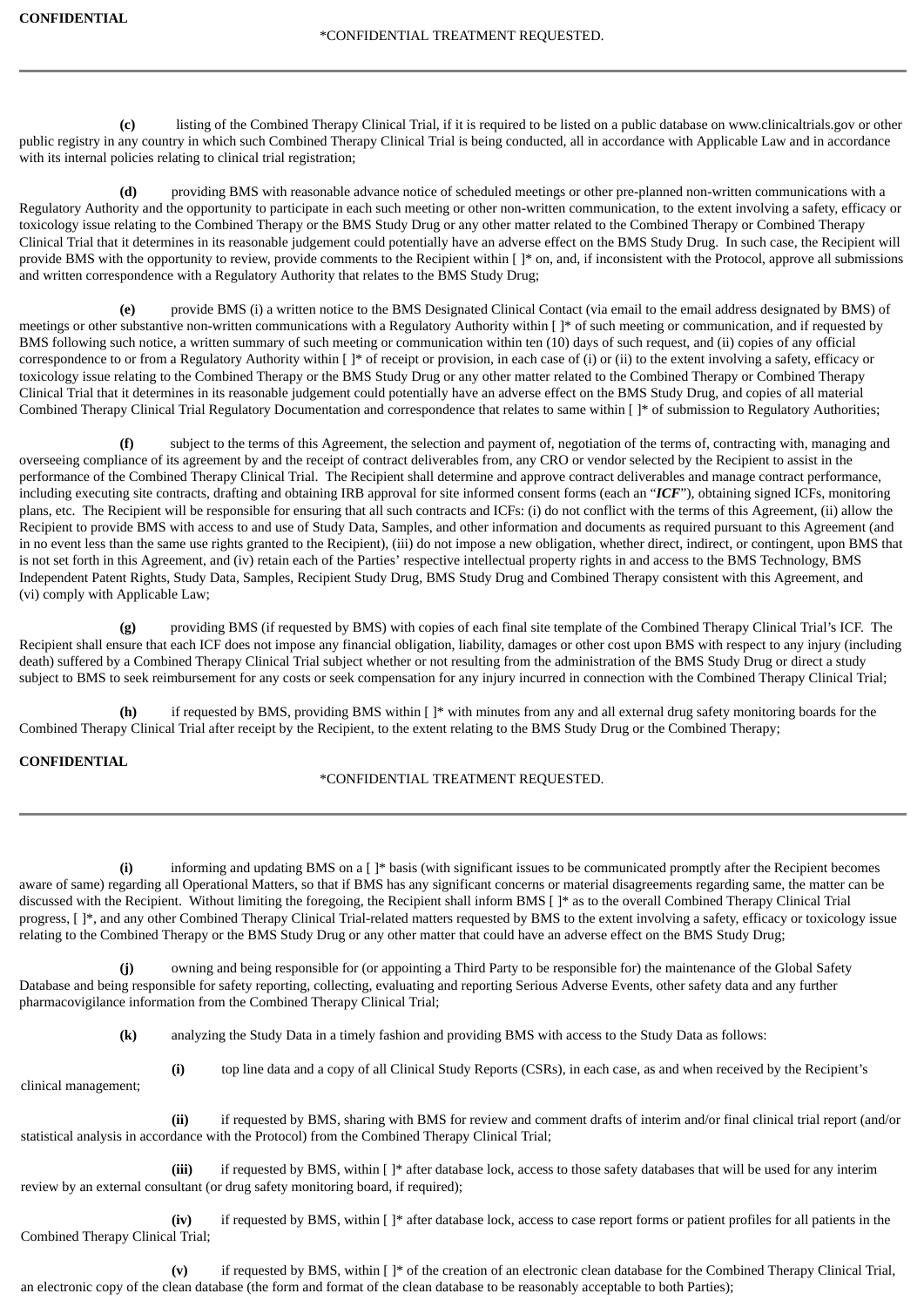**(vi)** if requested by BMS, subject to any third party requirements, providing BMS with any programs or SAS codes to be used for any statistical analysis plan for the Combined Therapy Clinical Trial; and

**(vii)** (A) safety analyses, (B) new and/or changing Safety Signals and Safety Issues, (C) new and/or changing toxicology and efficacy signals, and (D) any statistical analysis, immunogenicity analysis, or bioanalysis, in each case relating to the BMS Study Drug, the Recipient Study Drug and/or the Combined Therapy, as and when the same are received by the Recipient;

**(l)** obtaining supplies of any co-medications, to the extent any such co-medications are required for use in the Combined Therapy Clinical Trial, and providing to BMS any information related to the Combined Therapy Clinical Trial that is provided to the manufacturer of any comedication within  $[$   $]$ <sup>\*</sup> after the provision of the information to the manufacturer;

**(m)** if requested by BMS, information that Recipient has available to it as of such time (and with no duty to conduct any interim analysis) regarding either (i) the pharmacokinetics and safety of the Recipient Study Drug alone or (ii) the pharmacokinetics, efficacy and safety of the Recipient Study Drug in combination with the BMS Study Drug;

#### **CONFIDENTIAL**

#### \*CONFIDENTIAL TREATMENT REQUESTED.

- **(n)** performing either directly or through third parties collection of Samples required by the Protocol;
- **(o)** handling and addressing inquiries from the Combined Therapy Clinical Trial subjects and investigators; and
- **(p)** such other responsibilities as may be agreed to by the Parties.

**5.2 BMS Operational Responsibilities.** BMS shall be responsible for the following activities:

**(a)** Manufacturing and supplying GMP-grade quantities of the BMS Study Drug, as further described in Article 4 above, and, where and to the extent provided in the Supply and Quality Documentation, providing necessary GMP information and documentation that enables the Recipient Qualified Person (as such term will be defined in the Supply and Quality Documentation) to release BMS Study Drug for the Combined Therapy Clinical Trial;

**(b)** where and to the extent provided in the Supply and Quality Documentation, providing for the release by a Qualified Person or providing the necessary documentation in support of such quality release, of the BMS Study Drug if such release is required for the Combined Therapy Clinical Trial;

**(c)** to the extent necessary for the conduct of the Combined Therapy Clinical Trial, providing a Right of Cross-Reference to the relevant Regulatory Documentation for the BMS Study Drug as set forth in Section 2.1(b) and/or (e), if applicable, to the BMS investigator's brochure for the BMS Study Drug (and updates thereto) as provided in Section 2.1(d); and

**(d)** such other responsibilities as may be agreed to by the Parties.

**5.3 Other Clinical Trials.** Nothing in this Agreement shall preclude either Party from conducting any other clinical trials as it may determine in its discretion, so long as it does not use or rely on the Confidential Information that is solely owned by the other Party in doing so.

**5.4 Potential Subsequent Studies**. During the Term, each of the Parties agrees to discuss in good faith, for a period of no longer than [ ]\*, additional Combined Therapy Clinical Trials of the BMS Study Drug with the Recipient Study Drug (and/or follow-on versions of the Recipient Study Drug). If the Parties jointly agree to conduct any such further clinical trials (each, a "*Subsequent Study*"), this Agreement and the Supply and Quality Documentation shall be amended to provide for such Subsequent Study under the terms thereof. The Parties agree to discuss whether it may be useful or desirable to include [ ]\* as part of a Subsequent Study. For clarity, no Party shall be obligated to collaborate with the other Party or agree on terms with the other Party with respect to any additional clinical trials (or other collaboration opportunities) pursuant to this Section 5.4.

### **ARTICLE 6**

#### **INTELLECTUAL PROPERTY**

**6.1 Inventions and Related Patent Rights.** All rights to Inventions shall be allocated as follows:

**(a) Recipient Ownership.** Subject to the terms of this Agreement, all Recipient Study Inventions and Recipient Study Patent Rights shall be owned solely by the Recipient, and the Recipient will have the full right to exploit such Recipient Study Inventions and Recipient Study Patent Rights without the consent of, or any obligation to account to, BMS. BMS shall assign and hereby assigns (and shall cause its Affiliates and contractors to assign) its right, title and interest in any Recipient Study Inventions and Recipient Study Patent Rights to the Recipient. BMS shall execute such further documents and provide

### **CONFIDENTIAL**

#### \*CONFIDENTIAL TREATMENT REQUESTED.

other assistance as may be reasonably requested by the Recipient to perfect the Recipient's rights in such Recipient Study Inventions and Recipient Study Patent Rights, all at the Recipient's expense. The Recipient shall have the sole right but not the obligation to prepare, file, prosecute (including any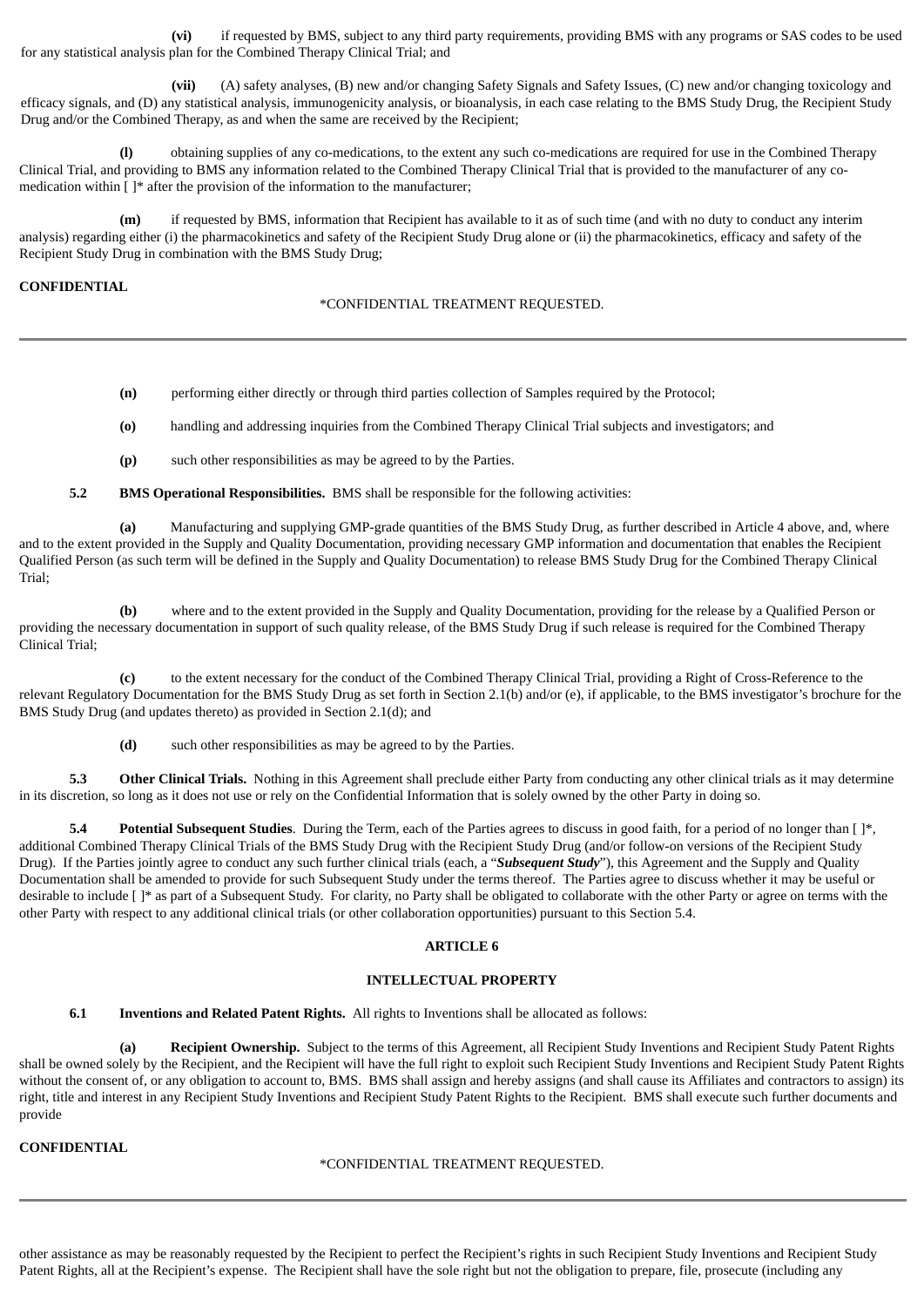proceedings relating to reissues, reexaminations, protests, interferences, oppositions, post-grant reviews or similar proceedings and requests for patent extensions) and maintain any Recipient Study Patent Rights at its own expense.

**(b) BMS Ownership.** Subject to the terms of this Agreement, all BMS Study Inventions shall be owned solely by BMS, and BMS will have the full right to exploit such BMS Study Inventions without the consent of, or any obligation to account to, the Recipient. The Recipient shall assign and hereby assigns (and shall cause its Affiliates and contractors to assign) all its right, title and interest in any BMS Study Inventions and BMS Study Patent Rights to BMS. The Recipient shall execute such further documents and provide other assistance as may be reasonably requested by BMS to perfect BMS's rights in such BMS Study Inventions and BMS Study Patent Rights, all at BMS's expense. BMS shall have the sole right but not the obligation to prepare, file, prosecute (including any proceedings relating to reissues, reexaminations, protests, interferences, oppositions, post-grant reviews or similar proceedings and requests for patent extensions) and maintain any BMS Study Patent Rights at its own expense.

### **(c) Combined Therapy Inventions.**

**(i)** All Combined Therapy Inventions and Combined Therapy Patent Rights shall be jointly owned by the Parties, and either Party shall have the right to freely exploit the Combined Therapy Inventions and Combined Therapy Patent Rights, both within and outside the scope of this Agreement, without accounting or any other obligation to the other Party (except as expressly set forth in this Section 6.1(c) and Section 6.3(d) with regard to the filing, prosecution, maintenance and enforcement of Combined Therapy Patent Rights) and each Party may use, exploit and grant licenses (with right to sublicense) to Third Parties under its interest in such Combined Therapy Inventions and Combined Therapy Patent Rights. The Recipient, using outside counsel acceptable to both Parties, shall be responsible, at its sole discretion, for preparing and prosecuting Patent applications and maintaining Patents within the Combined Therapy Patent Rights. The Recipient shall keep BMS advised as to material developments and steps to be taken with respect to prosecuting any such Patent Rights and shall furnish BMS with copies of applications for such Patent Rights, amendments thereto and other related correspondence to and from patent offices, and permit BMS a reasonable opportunity to review and offer comments prior to submitting such applications and correspondence to the applicable governmental authority (and will take BMS's comments into account in preparing same). BMS shall reasonably assist and cooperate in obtaining, prosecuting and maintaining the Combined Therapy Patent Rights.

**(ii)** Notwithstanding the foregoing clause (i), the Recipient shall not take any position in a submission to a patent office concerning a Combined Therapy Invention that interprets the scope of a Patent Right of BMS without the prior written consent of BMS, provided that BMS has notified the Recipient in writing of the existence and scope of such BMS Patent Right. The Recipient shall be reimbursed for any costs and expenses incurred in prosecuting Combined Therapy Patent Rights and the subsequent maintenance of Combined Therapy Patent Rights by BMS such that BMS shall be responsible for [ ]\* of such costs. From time-to-time, the Recipient shall invoice BMS such amounts and BMS shall pay the Recipient such invoiced amounts within thirty (30) days after receipt of an invoice therefor.

**(iii)** The Parties shall discuss in good faith the countries in which the Combined Therapy Patent Rights will be filed. In case one of the two Parties decides that Combined Therapy Patent Right should not be filed or maintained in a given country (and also elects not to reimburse the other Party for [ ]\* of the costs of prosecution and maintenance of such Combined Therapy Patent Right in such country), the other Party shall have the right to file, prosecute and maintain such Combined Therapy Patent Right in such country in its own name and at its own expense upon the prior consent of the other Party, which shall not be unreasonably withheld, conditioned or delayed. In this case, the Party who decides that a Combined Therapy Patent Right should not be filed or maintained (and who also decides not to

### **CONFIDENTIAL**

### \*CONFIDENTIAL TREATMENT REQUESTED.

reimburse the other Party for its share of the costs of for a given country shall promptly assign its rights to the Combined Therapy Patent Right in said country to the Party (the "*Filing Party*") who wishes to file or maintain said Combined Therapy Patent Right in such country and the Filing Party shall grant, and hereby grants, to the other Party an irrevocable, perpetual, fully-paid, non-exclusive license, with the right to grant and authorize sublicenses, under such Combined Therapy Patent Rights to make, have made, use, sell, offer for sale, import and other exploit products and services in such country. The Party who does not wish to file or maintain a Combined Therapy Patent Right in any country shall assist in the timely provision of all documents required under national provisions to register said assignment of rights with the corresponding national authorities at the sole expenses of the Party who wishes to file or maintain such Combined Therapy Patent Right in that given country. If the Parties cannot agree with respect to the decision to file or maintain a Combined Therapy Patent Right within []\* subsequent to the initiation of the Parties' good faith efforts to resolve any disagreement, then either Party (whichever files first) shall have the right to file or maintain any Combined Therapy Patent Right in the names of both Parties, provided that: (i) any such Combined Therapy Patent Right shall be jointly owned by the Parties and subject to the freedom to use and operate under such Combined Therapy Patent Right as set forth in the first sentence of this Section 6.1(c); (ii) such prosecuting Party obtains the prior consent of the non-prosecuting Party, which consent shall not be unreasonably withheld or delayed, and (iii) the non-prosecuting party reimburses the prosecuting party for its  $[ ]^*$  share of the patent costs.

**(d) Separation of Patent Rights.** In order to more efficiently enable the prosecution and maintenance of the BMS Study Patent Rights, the Recipient Study Patent Rights and Combined Therapy Patent Rights relating to Inventions as described above, the Parties will use good faith efforts to separate BMS Study Patent Rights, the Recipient Study Patent Rights, Combined Therapy Patent Rights, BMS Independent Patent Rights and the Recipient Independent Patent Rights into separate patent filings to the extent possible and without adversely impacting such prosecution and maintenance or the scope of the protected subject matter.

**6.2 Disclosure and Assignment of Inventions; Ownership of Independent Patent Rights.** Each Party shall disclose promptly to the other Party in writing and on a confidential basis all Inventions, prior to any public disclosure thereof or filing of Patent Rights therefor and allowing sufficient time for comment by the other Party. In addition, each Party shall, and does hereby, assign, and shall cause its Affiliates and contractors to so assign, to the other Party, without additional compensation, such right, title and interest in and to any Inventions as well as any Patent Rights and other intellectual property rights with respect thereto, as is necessary to fully effect, as applicable, the sole ownership provided for in Sections 6.1(a) and 6.1(b) and the joint ownership provided for in Section 6.1(c). Each Party shall ensure that each of its employees and contractors conducting activities under this Agreement is under written obligation to assign all right, title and interest in and to all Inventions and Study Data and all intellectual property rights therein to such Party. Except for the license granted in Section 3.1, nothing in this Agreement shall be construed to grant or transfer to Recipient any rights in the BMS Independent Patent Rights, which shall be the sole and exclusive property of BMS, and nothing in this Agreement shall be construed to grant or transfer to BMS any rights in the Recipient Independent Patent Rights, all of which shall be the sole and exclusive property of Recipient.

## **6.3 Infringement of Patent Rights by Third Parties.**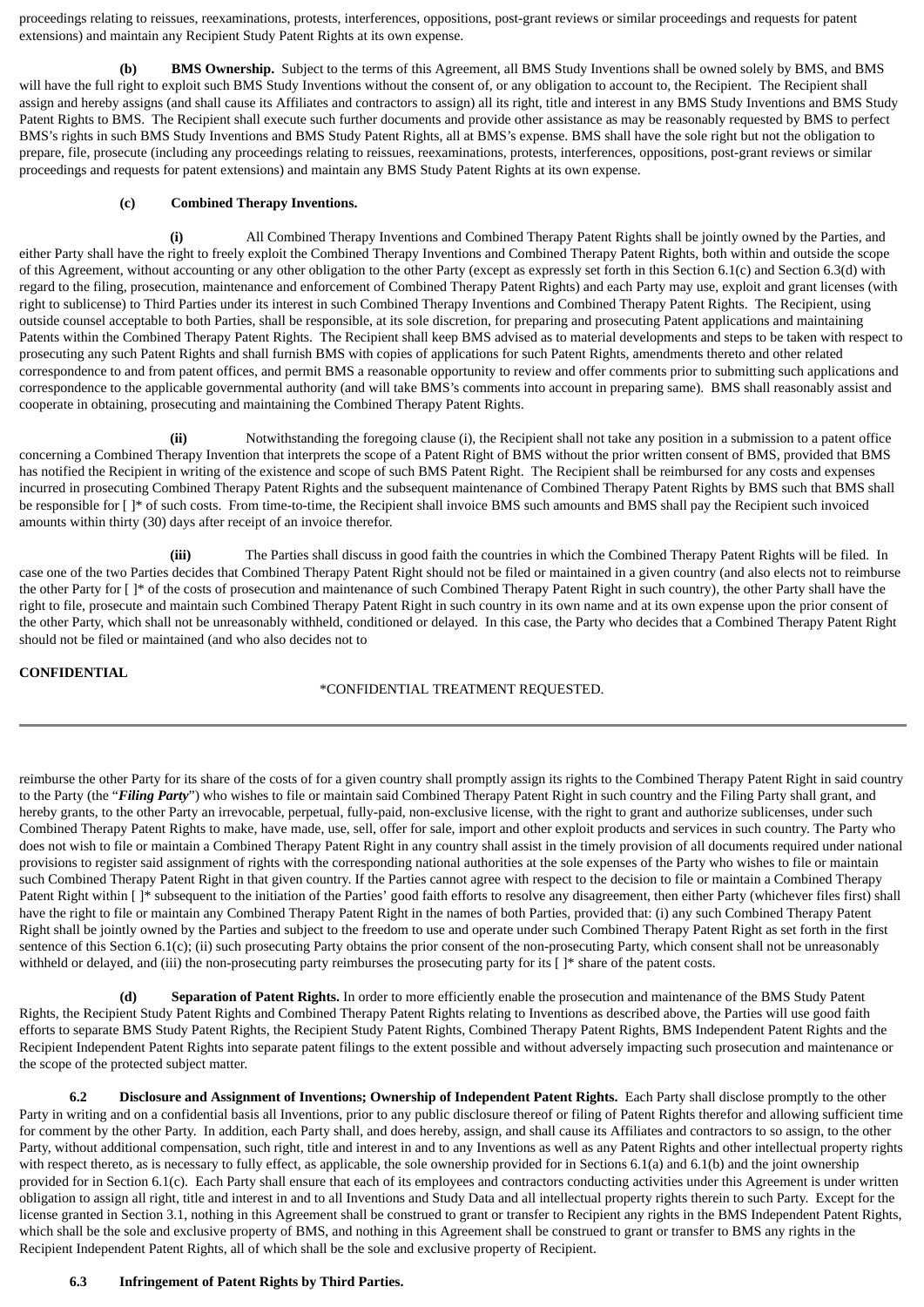**(a) Notice.** Each Party shall promptly notify the other Party in writing of any Infringement of Combined Therapy Patent Rights, of which its in-house patent counsel becomes aware.

**(b) Infringement of Recipient Study Patent Rights.** For all Infringements of Recipient Study Patent Rights anywhere in the world, the Recipient shall have the exclusive right to prosecute such Infringements as it may determine in its sole and absolute discretion, and the Recipient shall bear all related expenses and retain all related recoveries. BMS shall reasonably cooperate with the

### **CONFIDENTIAL**

### \*CONFIDENTIAL TREATMENT REQUESTED.

Recipient or its designee (to the extent BMS has relevant information arising out of this Agreement), at the Recipient's request and expense, in any such action.

**(c) Infringement of BMS Study Patent Rights.** For all Infringements of BMS Study Patent Rights anywhere in the world, BMS shall have the exclusive right to prosecute such Infringements as it may determine in its sole and absolute discretion, and BMS shall bear all related expenses and retain all related recoveries. The Recipient shall reasonably cooperate with BMS or its designee (to the extent that the Recipient has relevant information arising out of this Agreement), at BMS's request and expense, in any such action.

### **(d) Infringement of Combined Therapy Patent Rights**.

**(i)** With respect to Infringements of Combined Therapy Patent Rights, the Parties shall mutually agree as to whether to bring an enforcement action to seek the removal or prevention of such Infringements and damages therefor and, if so, which Party shall bring such action, with any costs and expenses relating thereto to be allocated in accordance with Section 6.3(d)(ii).

**(ii)** Regardless of which Party brings an enforcement action pursuant to Section 6.3(d)(i) or whether the Parties reach agreement to initiate such an enforcement action, the other Party hereby agrees to cooperate reasonably in any such action, including, if required, by bringing a legal action, furnishing a power of attorney or jointing as a plaintiff to such a legal action. If the Parties mutually agree to bring an enforcement action, BMS shall be responsible for  $[ ]^*$ , and the Recipient shall be responsible for  $[ ]^*$ , of the reasonable and verifiable costs and expenses incurred in connection with any such action. If either Party recovers monetary damages from any Third Party in an action agreed to by the Parties, such recovery shall be allocated first to the reimbursement of any actual, unreimbursed costs and expenses incurred by the Parties in such litigation (including, for this purpose, a reasonable allocation of expenses of internal counsel) pro rata in accordance with the aggregate amounts spent by both Parties, and any remaining amounts shall be split [ ]\* to the Recipient and []\* to BMS, unless the Parties agree in writing to a different allocation. If the Parties do not agree to initiating such an enforcement action, (A) the Party initiating such enforcement action shall be responsible for the costs and expenses incurred in connection with such action and shall reimburse the other Party for the costs the other Party incurs for the assistance and cooperation requested by such Party and (B) the Party initiating such enforcement action shall retain all recoveries from such enforcement action. In connection with any proceeding under this Section 6.3(d), neither Party shall enter into any settlement without the prior written consent of the other Party.

#### **6.4 Infringement of Third Party Rights.**

**(a) Notice.** If the activities relating to the Combined Therapy Clinical Trial become the subject of a claim of infringement of a patent, copyright or other proprietary right by a Third Party anywhere in the world, the Party first having notice of the claim shall promptly notify the other Party and, without regard to which Party is charged with said infringement and the venue of such claim, the Parties shall promptly confer to discuss the claim.

**(b) Defense.** If both Parties are charged with infringement pursuant to a claim described in Section 6.4(a), each Party shall have the right to defend itself against such claim and the Parties shall discuss in good faith defending such claim jointly. If only one Party is charged with infringement, such Party will have the first right but not the obligation to defend such claim. If the charged Party does not commence actions to defend such claim within thirty (30) calendar days after request by the other Party to do so, then the other Party shall have the right, but not the obligation, to defend any such claim to the extent such claim pertains to the other Party's Compound. In any event, the non-defending Party shall reasonably cooperate with the Party conducting the defense of the claim and shall have the right to participate with separate counsel at its own expense, and the defending Party shall consider comments and

## **CONFIDENTIAL**

## \*CONFIDENTIAL TREATMENT REQUESTED.

suggestions on strategy for defending the action by the non-defending Party in good faith. The Party defending the claim shall bear the cost and expenses of the defense of any such Third Party infringement claim and shall have sole rights to any recovery. If the Parties jointly defend the claim, the Recipient shall bear [ ]\*, and BMS shall bear [ ]\* of any costs and expenses of the defense of any such Third Party infringement claim; *provided, however, that,* notwithstanding the foregoing, if the claim relates solely to one Party's Compound, such Party will bear one hundred percent (100%) of the costs and expenses of the defense of such claim and shall have the sole right, but not the obligation, to defend, settle and otherwise handle the disposition of such claim. Neither Party shall enter into any settlement concerning activities under this Agreement or the Combined Therapy that affects the other Party's rights under this Agreement or imposes any obligations on the other Party, including any admissions of wrongdoing on behalf of the other Party, without such other Party's prior written consent, not to be unreasonably withheld or delayed, except that a Party may settle any claim that solely relates to its Compound without the consent of the other Party as long as such other Party's rights under this Agreement are not adversely impacted (in which case, it will obtain such other Party's prior written consent, not to be unreasonably withheld or delayed). If any claim described in this Section 6.4(b) is subject to a Party's indemnification obligations under Article 11, then Article 11 shall govern such claim and not this Section 6.4(b).

**6.5 Combined Therapy Clinical Trial Regulatory Documentation.** Subject to the license and other rights granted by each Party to the other Party pursuant to this Agreement, the Recipient shall solely own all right, title and interest in and to the Combined Therapy Clinical Trial Regulatory Documentation; *provided*, *however*, *that* BMS shall retain sole and exclusive ownership of any BMS Regulatory Documentation that is submitted with or referenced in the Combined Therapy Clinical Trial Regulatory Documentation and that the Recipient shall retain sole and exclusive ownership of any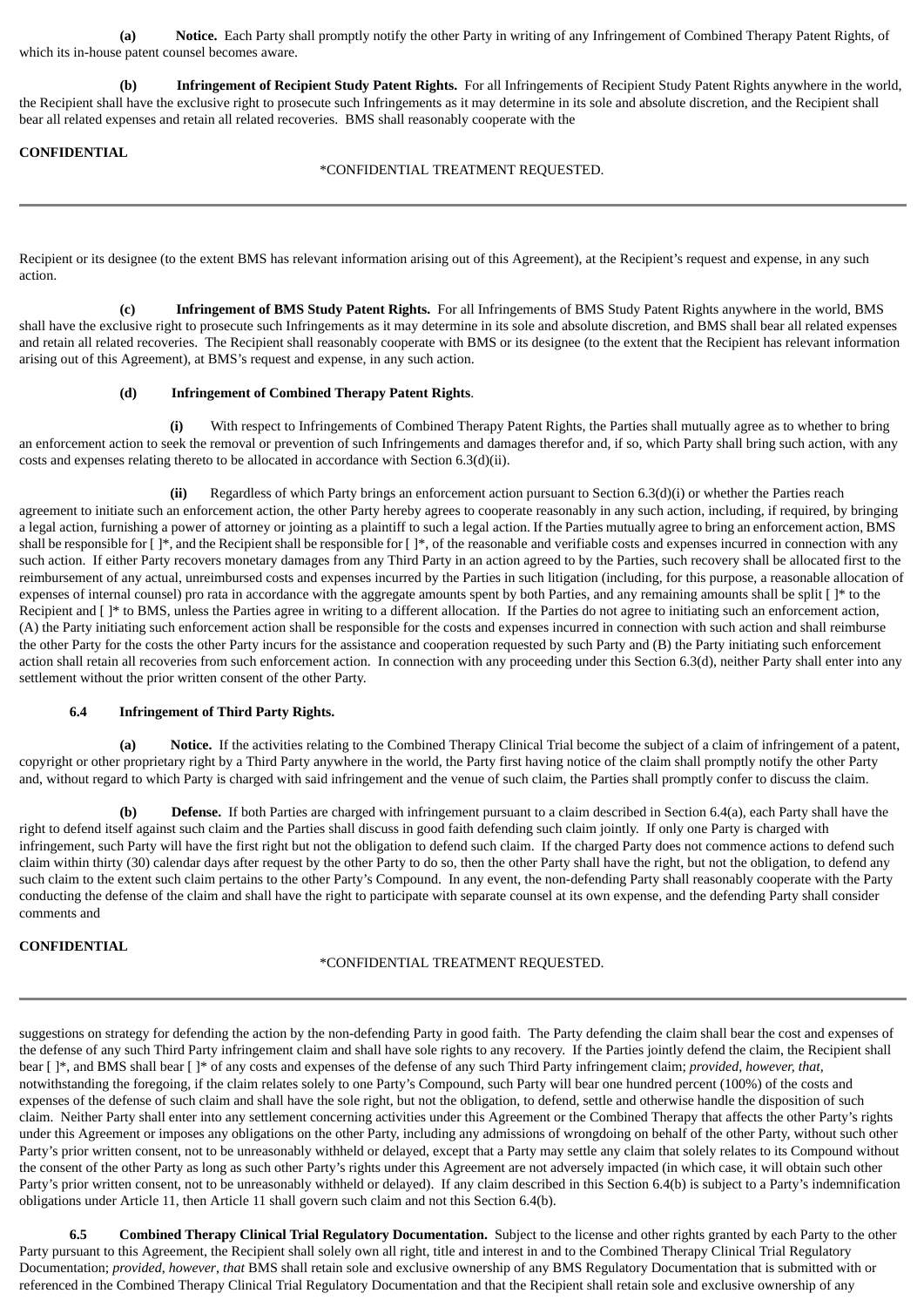Recipient Regulatory Documentation that is submitted with or referenced in the Combined Therapy Clinical Trial Regulatory Documentation. This Section 6.5 is without limitation of any other disclosure obligations under this Agreement.

**6.6 No Other Use.** Except as expressly provided in Section 6.1, the Recipient agrees not to make or file any Patent Rights application based on or containing BMS Confidential Information, and to give no assistance to any Third Party for such application without BMS's prior written authorization, and BMS agrees not to make or file any Patent Rights application based on or containing the Recipient's Confidential Information, and to give no assistance to any Third Party for such application without the Recipient's prior written authorization.

**6.7 Joint Research Agreement.** The Parties acknowledge and agree that this Agreement is a "joint research agreement" as defined in 35 USC § 100 (h).

#### **ARTICLE 7**

#### **COSTS AND EXPENSES**

**7.1 Manufacturing and IP Costs**. Expenses incurred as described in Article 4 (regarding Manufacturing and Supply) and Article 6 (regarding Intellectual Property) shall be borne or shared by the Parties as provided in such Articles.

**7.2 TP Study Costs**. For all expenses (other than those set forth in section 7.1) that are directly attributable or reasonably allocable to the conduct of the Combined Therapy Clinical Trial: (a) the Recipient will solely bear all out-of-pocket costs reasonably incurred by the Recipient (or by BMS pursuant to the following sentence) to Third Parties (including to CROs, laboratories and clinical sites/IRBs) in connection with the performance of the Combined Therapy Clinical Trial ("*TP Study Costs*"), and (b) each Party shall

#### **CONFIDENTIAL**

#### \*CONFIDENTIAL TREATMENT REQUESTED.

be solely responsible for all of its own internal costs (including costs of individual independent contractors) incurred by such Party or any of its Affiliates. It is not expected that BMS will incur any TP Study Costs; however, in the event BMS should incur any TP Study Costs in connection with the conduct of the Combined Therapy Clinical Trial as contemplated by the budget therefor or as previously agreed to in writing by the Parties, the Recipient will reimburse BMS for same on a  $[ ]^*$  following submission of an invoice therefor and appropriate supporting documentation.

**7.3 Third Party License Payments**. If the conduct of the Combined Therapy Clinical Trial requires a Third Party License Payment with respect to the manufacture, supply and use of the BMS Study Drug used in the Combined Therapy Clinical Trial, then BMS shall be responsible for the payment of any such Third Party License Payment. If the conduct of the Combined Therapy Clinical Trial requires a Third Party License Payment with respect to the manufacture, supply and use of the Recipient Study Drug used in the Combined Therapy Clinical Trial, then Recipient shall be responsible for the payment of any such Third Party License Payment.

## **ARTICLE 8**

## **RECORDS AND STUDY DATA**

**8.1 Records.** Each Party shall maintain complete and accurate records of all work conducted with respect to the Combined Therapy Clinical Trial and of all results, information, data, data analyses, reports, records, methods, processes, practices, formulae, instructions, skills, techniques, procedures, experiences and developments made by or provided to either Party, or by the Parties together, in the course of such Party(ies)' efforts with respect to the Combined Therapy Clinical Trial (including any statistical analysis plan and any bioanalysis plan to be conducted pursuant to the Protocol or otherwise agreed to by the Parties) (such results, information, data, data analyses, reports, case report forms, adverse event reports, trial records, methods, processes, practices, formulae, instructions, skills, techniques, procedures, experiences, developments, and the Protocol referred to as the "*Study Data*"). Such records shall fully and properly reflect all work done and results achieved in the performance of the Combined Therapy Clinical Trial in sufficient detail and in good scientific manner appropriate for patent and regulatory purposes.

**8.2 Ownership of Study Data.** BMS shall own the Study Data to the extent that it relates exclusively to the BMS Study Drug ("*BMS Study Data*"), and the Recipient shall own the Study Data to the extent that it relates exclusively to the Recipient Study Drug ("*Recipient Study Data*"). Both Parties shall jointly own any Study Data that does not relate exclusively to the Recipient Study Drug or the BMS Study Drug ("*Combined Therapy Study Data*"). Each Party shall, and does hereby, assign, and shall cause its Affiliates to so assign, to the other Party, without additional compensation, such right, title and interest in and to any Study Data as is necessary to fully effect the foregoing, and agrees to execute all instruments as may be reasonably necessary to effect same.

### **8.3 Use of Study Data.**

**(a) Use of a Party's Own Study Data.** BMS may use and analyze the BMS Study Data for any purpose without obligation or accounting to the Recipient, who shall hold the BMS Study Data in confidence pursuant to this Agreement. The Recipient may use and analyze the Recipient Study Data for any purpose without obligation or accounting to BMS, who shall hold the Recipient Study Data in confidence pursuant to this Agreement.

**(b) Use of Combined Therapy Study Data by BMS.** BMS, [ ]\* and their respective Affiliates and (sub)licensees shall have the right to use and analyze the Combined Therapy Study Data (i) in connection with the independent development, commercialization or other exploitation of the BMS Study Drug (alone or in combination with other drugs and/or other pharmaceutical agents) and/or for inclusion in the safety database for the BMS Study Drug, in each case without the consent of, or any obligation to

### **CONFIDENTIAL**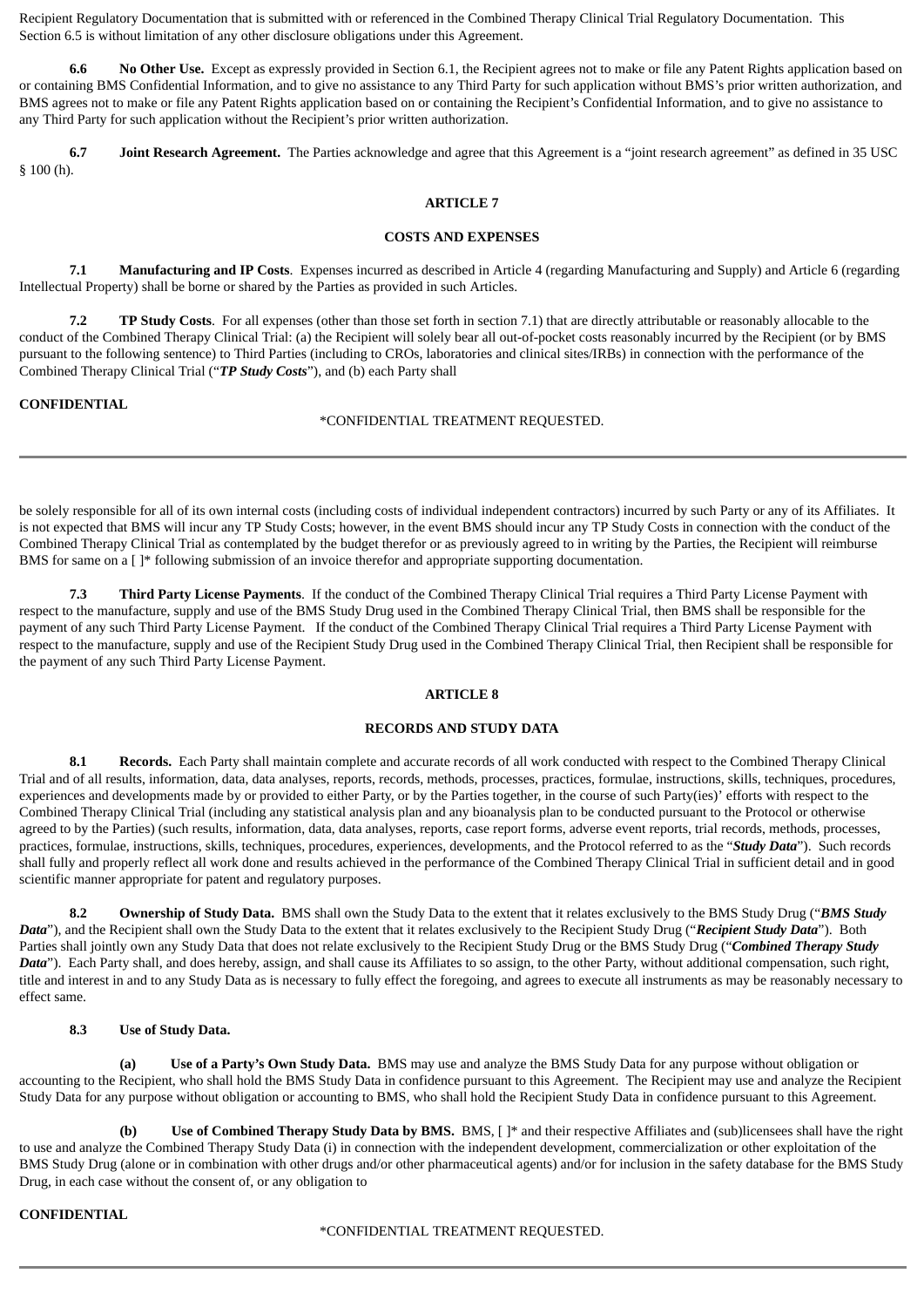account to, the Recipient, and (ii) to conduct studies with Samples pursuant to Section 8.5. Subject to Section 8.5, the results of all such analyses or uses shall be owned by BMS, including any intellectual property arising out of same, unless the Parties shall have agreed otherwise in a writing separate from this Agreement. BMS,  $[ ]^*$ , and their respective Affiliates and (sub)licensees shall also be entitled to use the Combined Therapy Study Data during and following the Term to (1) make regulatory filings, meet regulatory requirements, and seek approvals for the BMS Study Drug, either alone or as part of the Combined Therapy, (2) evaluate the safety and efficacy of the Combined Therapy and the BMS Study Drug, (3) promote indications based on, and to disseminate, the Combined Therapy Study Data for the benefit of the BMS Study Drug, either alone or as part of the Combined Therapy, where permitted by and in accordance with Applicable Law; *provided that* nothing in the foregoing is intended or shall be construed as granting BMS any right or license, expressly or impliedly to make, have made, use, sell, offer for sale, or import the Recipient Study Drug; and (4) include in Patent Rights filings made in the course of the prosecution of BMS Independent Patent Rights that do not Cover both the composition of matter of the Recipient Study Drug, its manufacture or formulation, method of use and the BMS Study Drug. The Recipient grants BMS, [ ]\*, their respective Affiliates and (sub)licensees (of rights to the BMS Study Drug) a Right of Cross-Reference to the Recipient Regulatory Documentation Controlled by Recipient for the Recipient Study Drug and the Combined Therapy Clinical Trial Regulatory Documentation for the Recipient Study Drug or the Combined Therapy for the sole purpose of enabling BMS, [ ]\* and their Affiliates and sublicensees to exercise its rights under clause (1) of this Section 8.3(b), which right shall survive any expiration or termination of this Agreement.

**(c) Use of Combined Therapy Study Data by the Recipient.** The Recipient and its Affiliates and licensees shall have the right to use and analyze the Combined Therapy Study Data (i) in connection with the independent development, commercialization or other exploitation of the Recipient Study Drug (alone or in combination with other drugs and/or other pharmaceutical agents) and/or for inclusion in the safety database for the Recipient Study Drug, in each case without the consent of, or any obligation to account to, BMS and (ii) to conduct studies with Samples pursuant to Section 8.5. Subject to Section 8.5, the results of all such analyses or uses shall be owned by the Recipient, including any intellectual property arising out of same, unless the Parties shall have agreed otherwise in writing separate from this Agreement. The Recipient, its Affiliates and (sub)licensees shall be entitled to use the Combined Therapy Study Data during and following the Term to (1) make regulatory filings, meet regulatory requirements and seek approvals for the Recipient Study Drug, either alone or as part of the Combined Therapy, (2) evaluate the safety and efficacy of the Combined Therapy and the Recipient Study Drug, (3) promote indications based on, and to disseminate, the Combined Therapy Study Data for the benefit of the Recipient Study Drug, either alone or as part of the Combined Therapy, where permitted by and in accordance with Applicable Law; *provided that* nothing in the foregoing is intended or shall be construed as granting the Recipient any right or license, expressly or impliedly, to make, have made, use, sell, offer for sale, or import the BMS Study Drug; and (4) and include in Patent Rights filings made in the course of the prosecution of Recipient Independent Patent Rights that do not Cover both the composition of matter of the BMS Study Drug, its manufacture or formulation, method of use and the Recipient Study Drug. BMS grants the Recipient, its Affiliates and licensees of the Recipient Study Drug a Right of Cross-Reference to the relevant Regulatory Documentation Controlled by BMS for the BMS Study Drug for the sole purpose of enabling the Recipient, its Affiliates and (sub)licensees to exercise its rights under clause (1) of this Section 8.3(c) (for clarity, such Right of Cross-Reference shall not extend to any [ ]\*-controlled Regulatory Documentation) in all countries and territories of the world, which right shall survive any expiration or termination of this Agreement.

**(d) Biomarker/Dx Agent Development.** Each Party may use and disclose to a Third Party the Combined Therapy Study Data and its Compound's Study Data, under obligations of confidentiality consistent with this Agreement, to develop and commercialize a biomarker or diagnostic test for use with its Compound (including without limitation another combination therapy involving its Compound) and/or the Combined Therapy, and, unless otherwise mutually agreed by the Parties in writing,

## **CONFIDENTIAL**

### \*CONFIDENTIAL TREATMENT REQUESTED.

will own any intellectual property arising out of the work funded or conducted by it with or through such Third Party. Each Party shall grant, and hereby grants, to the other Party a worldwide, perpetual, irrevocable, fully paid-up, royalty-free non-exclusive license, with the right to grant and authorize sublicenses, under such intellectual property and data to develop and commercialize biomarkers and/or diagnostic tests for use with the Combined Therapy. The Parties will discuss in good faith any opportunities to jointly participate in the development of any such biomarker or diagnostic test for use with the Combined Therapy.

**(e) No Other Uses.** All other uses of Combined Therapy Study Data (by either Party), Recipient Study Data (by BMS) and BMS Study Data (by the Recipient) are limited solely to those permitted by this Agreement, and neither Party may use such Study Data for any other purpose without the consent of the other Party during and after the Term.

**8.4 Access to Study Data.** Subject to the provisions of Sections 8.1, each Party shall have access to all Combined Therapy Study Data, Recipient Study Data and BMS Study Data (including de-identified patient records). The relevant Party shall make such Study Data in its possession available to the other Party within a reasonable period, not to exceed [ ]\*, after such Study Data is available to or generated by the applicable Party.

#### **8.5 Samples.**

**(a)** Samples shall be jointly owned by the Parties (to the extent not owned by the patient and/or the clinical trial site). Any such Samples shall be collected in accordance with the Protocol and applicable ICFs. Except as set forth in the Protocol, neither Party shall be permitted to use such Samples for any purpose without the prior written consent of the other Party, which consent shall not be unreasonably withheld if such use is directed to the Combined Therapy and with the terms of such use to be set forth in a written agreement between the Parties setting forth the Samples to be used, and any appropriate terms/restrictions on such use. For clarity, Replimune shall have the right, without further consent of BMS, to use and study any such Samples as set forth in the Protocol, it being understood that if the Protocol does not reference specific assays to be utilized in the analysis of any such Samples and such analysis will be in the discretion of Replimune. Except for intellectual property pertaining solely to the [ ]\* (which shall be owned by BMS), any data and intellectual property arising out of such Sample use shall be owned by the Party conducting such study using same, *provided that,* to the extent that any such data or intellectual property relates solely to the Combined Therapy (or biomarkers solely for use with the Combined Therapy), shall be considered Combined Therapy Study Data, Combined Therapy Inventions and/or Combined Therapy Patent Rights, as the case may be. All Samples, including Samples for PK and ADA serum analysis will be stored for future use in the Recipient's sample repository, unless the Parties mutually agree that BMS would store such samples, *provided that*, if the Party holding the Samples determines that it no longer has a use for the Samples and the other Party determines that it does, then the Samples shall, subject to Applicable Law and the terms of the signed ICFs, be transferred to the other Party and may be used solely thereafter by the other Party. If neither Party has any further use for the Samples, then the remaining Samples will be destroyed pursuant to the respective Party's standard operating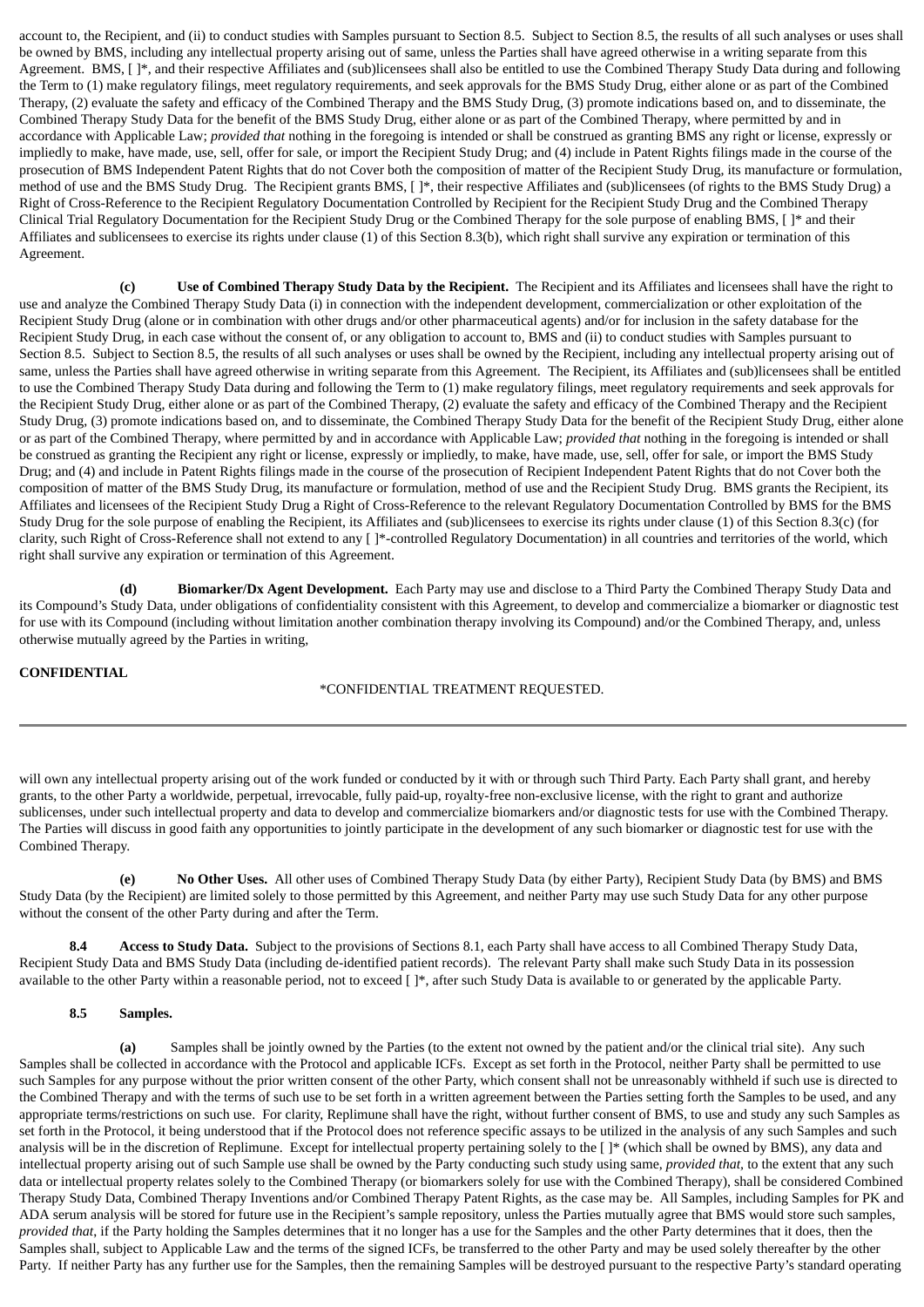procedures for sample retention and destruction, subject to the terms of and permission(s) granted in the informed consent forms signed by the subjects contributing the Samples in the Combined Therapy Clinical Trial.

**(b)** If required by a Regulatory Authority or necessary as part of the Protocol or related bioanalysis plan, BMS will arrange for the Recipient to use BMS's preferred Third Party vendor(s), at the Recipient's expense, for bioanalytical work of Samples from Combined Therapy Clinical Trial subjects on the BMS Study Drug. Such vendor(s) will provide the results of their bioanalytical work of such Samples to the Recipient and BMS, which results will be included in the final clinical study report, along with the bioanalytical work of the Recipient Study Drug and BMS Study Drug performed by or on behalf of the Recipient. For the avoidance of doubt, all bioanalytical results for the BMS Study Drug and

### **CONFIDENTIAL**

\*CONFIDENTIAL TREATMENT REQUESTED.

the Recipient Study Drug are deemed Study Data. All data derived pursuant to the Protocol from such Samples is deemed Study Data.

### **ARTICLE 9**

#### **CONFIDENTIALITY**

#### **9.1 Nondisclosure of Confidential Information.**

**(a)** Prior to the Effective Date, the Recipient and BMS entered into a certain Confidentiality Agreement dated March 27, 2017 (the "*CDA*"). As it relates to disclosures involving the BMS Study Drug, the Recipient Study Drug or the conduct of the Combined Therapy Clinical Trial only, the CDA is hereby terminated and replaced by the terms of this Agreement. Any Confidential Information relating thereto previously disclosed by the Parties pursuant to the CDA shall now be Confidential Information for purposes of this Agreement and the Parties shall treat it as such in accordance with the terms hereof. All written, visual, oral and electronic data, information, know-how or other proprietary information or materials, both technical and non-technical, disclosed by one Party to the other Party pursuant to this Agreement, and disclosed in the manner specified herein, that (a) if in tangible form, is labeled in writing as "proprietary" or "confidential" (or similar reference), or (b) if in oral or visual form, is identified as proprietary or confidential or for internal use only at the time of disclosure or within thirty (30) calendar days thereafter shall be "*Confidential Information*" of the disclosing Party, and all Study Data and Inventions shall be the Confidential Information of the Party (or Parties) owning such Study Data or Invention (as provided in Section 8.2 with regard to Study Data and Section 6.1 with regard to Inventions). For purposes of this Agreement, regardless of which Party discloses such Confidential Information to the other, (i) all Recipient Study Inventions, Recipient Technology and Recipient Regulatory Documentation shall be Confidential Information of the Recipient and BMS shall be the receiving Party, and (ii) all BMS Study Inventions, BMS Technology, and BMS Regulatory Documentation shall be Confidential Information of BMS and the Recipient shall be the receiving Party.

**(b)** The Parties agree that the terms of this Agreement shall be treated as Confidential Information of both Parties, and thus may be disclosed only as permitted by Section 9.3. Except as required by Applicable Law, each Party agrees not to issue any press release or public statement disclosing information relating to this Agreement or the transactions contemplated hereby or the terms hereof without the prior written consent of the other Party, except as permitted by Sections 9.3 and 9.6(b).

**(c)** Except to the extent expressly authorized in this Section 9.1 and Sections 9.2, 9.3 and 9.6 below, or as otherwise agreed in writing by the Parties, each Party agrees that, for the Term and for a period of  $[ ]^*$  thereafter, it shall (A) keep confidential and shall not publish or otherwise disclose and shall not use for any purpose other than as expressly provided for in this Agreement any Confidential Information of the other Party (including information relating to this Agreement or the transactions contemplated hereby or the terms hereof), (B) treat the other Party's Confidential Information with the same degree of care the receiving Party uses for its own confidential information but in no event with less than a reasonable degree of care; and (C) reproduce the disclosing Party's Confidential Information solely to the extent necessary or reasonably useful to accomplish the receiving Party's obligations under this Agreement or exercise the receiving Party's rights to use and disclose such Confidential Information as expressly provided for in this Agreement, with all such reproductions being considered the disclosing Party's Confidential Information, *provided that*, with respect to BMS Confidential Information that was received as confidential information from [ ]\*, the obligations of confidentiality and nonuse shall continue until BMS has obtained [ ]\* written consent that the same may be freely used. Notwithstanding anything to the contrary in this Section 9.1, and subject to Section 8.3, the receiving Party may disclose the disclosing Party's Confidential Information to its employees, consultants, agents or permitted (sub)licensees solely on a need-to-know basis for the purpose of fulfilling the receiving Party's obligations under this Agreement or exercising the receiving

## **CONFIDENTIAL**

\*CONFIDENTIAL TREATMENT REQUESTED.

Party's rights to use and disclose such Confidential Information as expressly provided for in this Agreement; *provided, however, that* (1) any such employees, consultants, agents or permitted (sub)licensees are bound by obligations of confidentiality and non-use at least as restrictive as those set forth in this Agreement, and (2) the receiving Party remains liable for the compliance of such employees, consultants, agents or permitted (sub)licensees with such obligations. Each receiving Party acknowledges that in connection with its and its representatives examination of the Confidential Information of the disclosing Party, the receiving Party and its representatives may have access to material, non-public information, and that the receiving Party is aware, and will advise its representatives who are informed as to the matters that are the subject of this Agreement, that State and Federal laws, including United States securities laws, may impose restrictions on the dissemination of such information and trading in securities when in possession of such information. Each receiving Party agrees that it will not, and will advise its representatives who are informed as to the matters that are the subject of this Agreement to not, purchase or sell any security of the disclosing Party on the basis of the Confidential Information to the extent such Confidential Information constitute material nonpublic information about the disclosing Party or such security.

**(d)** Combined Therapy Study Data shall be treated as Confidential Information of each Party and shall not be disclosed to Third Parties except to the extent it falls within the exceptions set forth in Section 9.2 below, is authorized under this Section 9.1 or Section 9.3, is required to be filed with a Regulatory Authority or included in a product's label or package insert, is reasonably necessary to be disclosed in order for a Party to exercise its rights under Section 8.3(b) or 8.3(c) or it is disclosed pursuant to Section 9.5.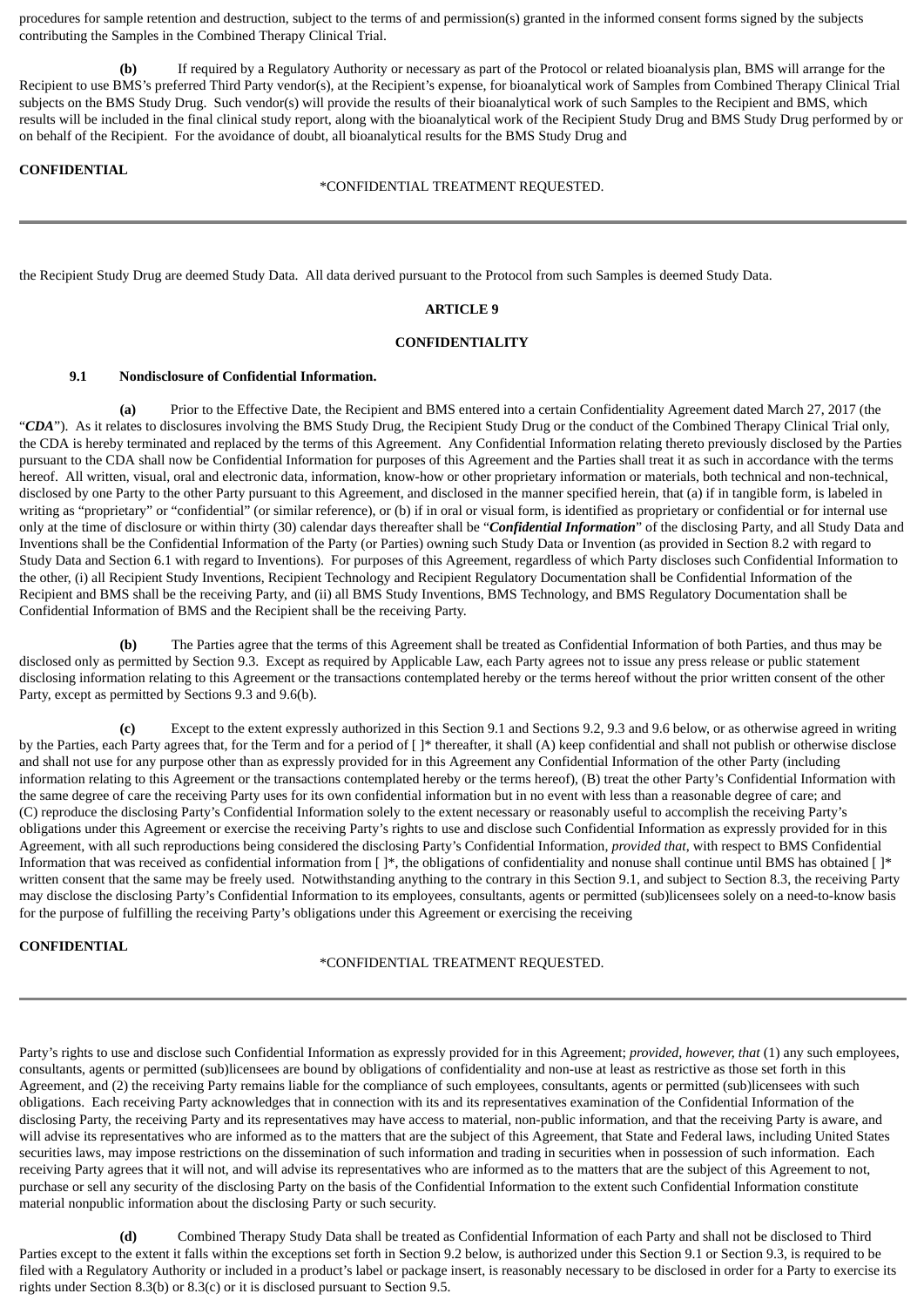**9.2 Exceptions.** The obligations in Section 9.1 shall not apply with respect to any portion of Confidential Information that the receiving Party can demonstrate by contemporaneous tangible records or other competent proof:

**(a)** was already known to the receiving Party (or its Affiliates), other than under an obligation of confidentiality, either (i) at the time of disclosure by the disclosing Party, or (ii) if applicable, at the time that it was generated hereunder, whichever ((i) or (ii)) is earlier;

**(b)** was generally available to the public or otherwise part of the public domain either (i) at the time of its disclosure to the receiving Party, or (ii) if applicable, at the time that it was generated hereunder, whichever ((i) or (ii)) is earlier;

**(c)** became generally available to the public or otherwise part of the public domain after its disclosure and other than through any act or omission of the receiving Party in breach of this Agreement;

**(d)** was disclosed to the receiving Party (or its Affiliates), other than under an obligation of confidentiality, by a Third Party who had no obligation to the Party owning or Controlling the information not to disclose such information to others; or

**(e)** was independently discovered or developed by the receiving Party (or its Affiliates) without the use of, or reference to, the Confidential Information belonging to the disclosing Party.

**9.3 Authorized Disclosure.** Notwithstanding any other provision of this Agreement, each Party may disclose Confidential Information belonging to the other Party to the extent such disclosure is reasonably necessary in the following instances:

- **(a)** filing or prosecuting Patent Rights pursuant to Section 6.1(c);
- **(b)** prosecuting or defending litigation;

## **CONFIDENTIAL**

## \*CONFIDENTIAL TREATMENT REQUESTED.

**(c)** complying with Applicable Law or the rules or regulations of any securities exchange on which such Party's stock is listed;

**(d)** disclosure, in connection with the performance of this Agreement, to Affiliates, permitted (sub)licensees, contractors, IRBs, CROs, academic institutions, consultants, agents, investigators, and employees and contractors engaged by study sites and investigators involved with the Combined Therapy Clinical Trial, each of whom prior to disclosure must be bound by terms of confidentiality and non-use at least as protective of Confidential Information as those set forth in this Article 9;

**(e)** disclosure of the Combined Therapy Study Data, Combined Therapy Inventions and Combined Therapy Patent Rights to Regulatory Authorities in connection with the development and obtaining of regulatory approval of the Combined Therapy, the Recipient Study Drug or the BMS Study Drug;

**(f)** disclosure of relevant safety information contained within the Combined Therapy Study Data to investigators, IRBs and/or ethics committees and Regulatory Authorities that are involved in other clinical trials of the Recipient Study Drug with respect to the Recipient, and the BMS Study Drug with respect to BMS, and, in the event of a Material Safety Issue, to Third Parties that are collaborating with the Recipient or BMS, respectively in the conduct of such other clinical trials of the Recipient Study Drug or the BMS Study Drug, in each case solely to the extent necessary for the conduct of such clinical trials and/or to comply with Applicable Law and regulatory requirements; and

**(g)** subject to a [ ]\* advance written notice to BMS, in communications with [ ]\* under confidentiality provisions as least as protective of Confidential Information as those of this Agreement; *provided* that with respect to [ ]\* such disclosure shall be limited to the terms and conditions of this Agreement and the Combined Therapy Study Data.

Notwithstanding the foregoing, if a Party is required or otherwise intends to make a disclosure of any other Party's Confidential Information pursuant to Section 9.3(b) and/or Section 9.3(c), it shall give advance notice to such other Party of such impending disclosure and endeavor in good faith to secure confidential treatment of such Confidential Information and/or reasonably assist the Party that owns such Confidential Information in seeking a protective order or other confidential treatment.

**9.4 Disclosure to**  $[$   $]$ \*. Notwithstanding any other provision of this Agreement, BMS shall be entitled to disclose to  $[$   $]$   $*$  (a) the existence (but not the terms) of this Agreement, the Combined Therapy Clinical Trial and the Protocol, and (b) any other Recipient Confidential Information necessary for BMS to fulfill its obligations to [ ]\* under the [ ]\*-BMS Agreements; *provided that* [ ]\* is under confidentiality obligations at least as restrictive as set forth herein. BMS shall be free to disclose to [ ]\* and permit [ ]\* to use the BMS Study Data and the Combined Therapy Study Data as BMS may determine (so long as such use is consistent with BMS's permitted uses under Section 8.3(b)).

### **9.5 Press Releases and Publications.**

**(a)** The Parties shall jointly agree to the content and timing of all public communications with respect to this Agreement, press releases, Q&As, and the content of, and wording for, any listing of the Combined Therapy Clinical Trial required to be listed on a public database or other public registry such as www.clinicaltrials.gov). For clarity, if either Party terminates this Agreement pursuant to Section 12.4, the Parties shall mutually agree upon any external communication related to such termination, which shall not include the rationale for such termination unless (and to the extent) mutually agreed by the Parties. Notwithstanding the foregoing in this Section 9.5(a), either Party shall be permitted to publicly disclose information that such Party determines in good faith is necessary to be disclosed to comply with

### **CONFIDENTIAL**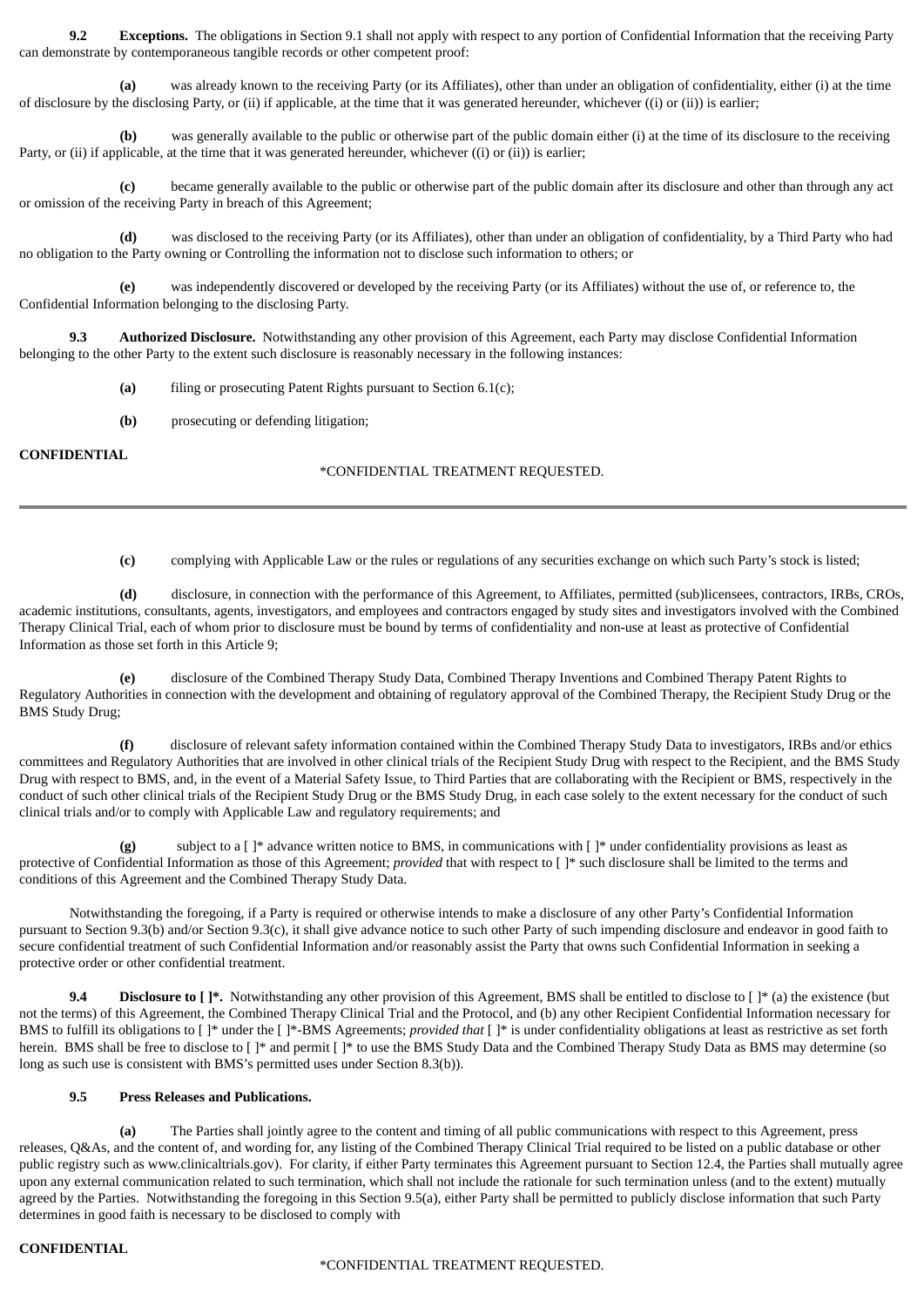Applicable Law or the rules or regulations of any securities exchange on which such Party's stock may be listed, or pursuant to an order of a court or governmental entity.

**(b)** The Recipient and BMS agree to collaborate to publicly disclose, publish or present (i) top-line results from the Combined Therapy Clinical Trial, limited if possible to avoid jeopardizing the future publication of the Study Data at a scientific conference or in a scientific journal, solely for the purpose of disclosing, as soon as reasonably practicable, the safety or efficacy results and conclusions that are material to either Party under applicable securities laws, and (ii) the conclusions and outcomes (the "*Results*") of the Combined Therapy Clinical Trial at a scientific conference as soon as reasonably practicable following the database lock date for such Combined Therapy Clinical Trial, subject in the case of (ii) to the following terms and conditions. The Party proposing to disclose, publish or present the Results shall deliver to the other Party a copy of the proposed disclosure, publication or presentation at least [ ]\* before submission to a Third Party. The reviewing Party shall determine whether any of its Confidential Information that may be contained in such disclosure, publication or presentation should be modified or deleted, whether to file a patent application on any Recipient Study Invention (solely with respect to the Recipient) or BMS Study Invention (solely with respect to BMS) or Combined Therapy Invention disclosed therein. The disclosure, publication or presentation shall be delayed for an additional []\* (i.e., a total of []\* from the initial proposal) if the reviewing Party reasonably requests such extension to allow time for the preparation and filing of relevant patent applications consistent with the terms of this Agreement. If the reviewing Party reasonably requests modifications to the disclosure, publication or presentation to prevent the disclosure of Confidential Information of the reviewing Party (other than the Results or Study Data), the publishing Party shall edit such publication to prevent the disclosure of such information prior to submission of the disclosure, publication or presentation. In the event of a disagreement as to content, timing and/or venue or forum for any disclosure, publication or presentation of the Results, such dispute (a "*Publication Dispute*") shall be referred to the Executive Officers (or their respective designees); provided that, in the absence of agreement after such good faith discussions, and upon expiration of the additional [ ]\* -period, (A) academic collaborators or clinical trial sites engaged by the Recipient in connection with the performance of the Combined Therapy Clinical Trial may publish Combined Therapy Study Data obtained by such academic collaborator or clinical trial site solely to the extent that such ability to publish such Combined Therapy Study Data is set forth in an agreement between the Recipient and such academic collaborator or clinical trial site relating to the conduct of Combined Therapy Clinical Trial and (B) the publishing Party may proceed with the disclosure, publication or presentation provided that such disclosure, publication or presentation is consistent with its internal publication guidelines and customary industry practices for the publication of similar data and does not disclose the Confidential Information of the other Party (other than the Results or Study Data). Authorship of any publication shall be determined based on the accepted standards used in peer-reviewed academic journals at the time of the proposed disclosure, publication or presentation. The Parties agree that they shall make reasonable efforts to prevent publication of a press release that could jeopardize the future publication of Study Data at a scientific conference or in a scientific journal but in no way will this or any other provision of this Agreement supersede the requirements of any Applicable Law or the rules or regulations of any securities exchange or listing entity on which a Party's stock is listed (including any such rule or regulation that may require a Party to make public disclosures about interim results of the Combined Therapy Clinical Trial). Notwithstanding the foregoing, nothing herein shall prevent or restrict [ ]\* from making any disclosures of published Study Data disclosed to it by BMS pursuant to Section 9.4 or of the existence of this Agreement, in each case in order for [ ]\* to comply with requirements of Applicable Law, the rules or regulations of any securities exchange or listing entity on which its stock may be traded or pursuant to an order of a court or governmental entity to publicly disclose the existence of the Agreement and the Study Data, provided that if any such disclosure is made

#### **CONFIDENTIAL**

#### \*CONFIDENTIAL TREATMENT REQUESTED.

by  $[ ]^*$  it will only disclose the minimum amount of information necessary to achieve compliance and will provide the Recipient with reasonable advance notice of such disclosure.

**(c)** The Recipient agrees to include in all permitted press releases, presentations and publications it makes related to the Combined Therapy Clinical Trial specific mention, if applicable, of the BMS Study Drug and the support and involvement of BMS. BMS agrees to include in all permitted press releases, presentations and publications it makes related to the Combined Therapy Clinical Trial specific mention, if applicable, of the Recipient Study Drug and the support and involvement of the Recipient.

#### **9.6 Compliance with Sunshine Laws.**

**(a)** For purposes of compliance with reporting obligations under Sunshine Laws, as between the Parties, the Recipient/the Recipient represents that it is not, as of the Effective Date, subject to reporting obligations under the Sunshine Laws. Therefore, as between the Parties, BMS will report payments or other transfers of value ("POTV") made by the Recipient or the CRO related to the conduct of the Combined Therapy Clinical Trial and any applicable associated contractor engagements as required under the Sunshine Laws for the Combined Therapy Clinical Trial. BMS shall request delayed publication for any reported POTV for studies sponsored by the Recipient as permitted under the Sunshine Laws and if consistent with BMS's normal business practices. In the event that the Recipient becomes responsible for reporting POTV for studies sponsored by it in a given country during the Term, the Recipient shall provide written notification to BMS and the Parties will meet to confer to discuss how they wish to handle reporting thereafter. Interpretation of the Sunshine Laws for purposes of reporting any POTV by a Party shall be in such Party's sole discretion so long as the interpretation complies with Applicable Law.

**(b)** The Recipient (i) will provide (to the extent in the possession of the Recipient), or will utilize Commercially Reasonable Efforts to obligate and ensure that each CRO and other applicable Third Party contractors for the Combined Therapy Clinical Trial provides, BMS with any information requested by BMS as BMS may reasonably determine is necessary for BMS to comply with its reporting obligations under Sunshine Laws (with such amounts paid to, or at the direction of, healthcare providers, teaching hospitals and/or any other persons for whom POTVs must be reported under Sunshine Laws to be reported to BMS within a reasonable time period specified by BMS) and (ii) will reasonably cooperate with, and will utilize Commercially Reasonable Efforts to obligate and ensure that each CRO and other applicable Third Party contractors for the Combined Therapy Clinical Trial reasonably cooperates with, BMS in connection with its compliance with such Sunshine Laws. The form in which the Recipient provides any such information shall be mutually agreed but sufficient to enable BMS to comply with its reporting obligations and BMS may disclose any information that it believes is necessary to comply with Sunshine Laws. Without limiting the foregoing, BMS shall have the right to allocate POTVs in connection with this Agreement in any required reporting under Sunshine Laws in accordance with its normal business practices. These obligations shall survive the expiration and termination of this Agreement to the extent necessary for BMS to comply with Sunshine Laws. The Recipient shall not be required to provide any information to BMS that is subject to disclosure pursuant to the Recipient's own obligations under the Sunshine Laws.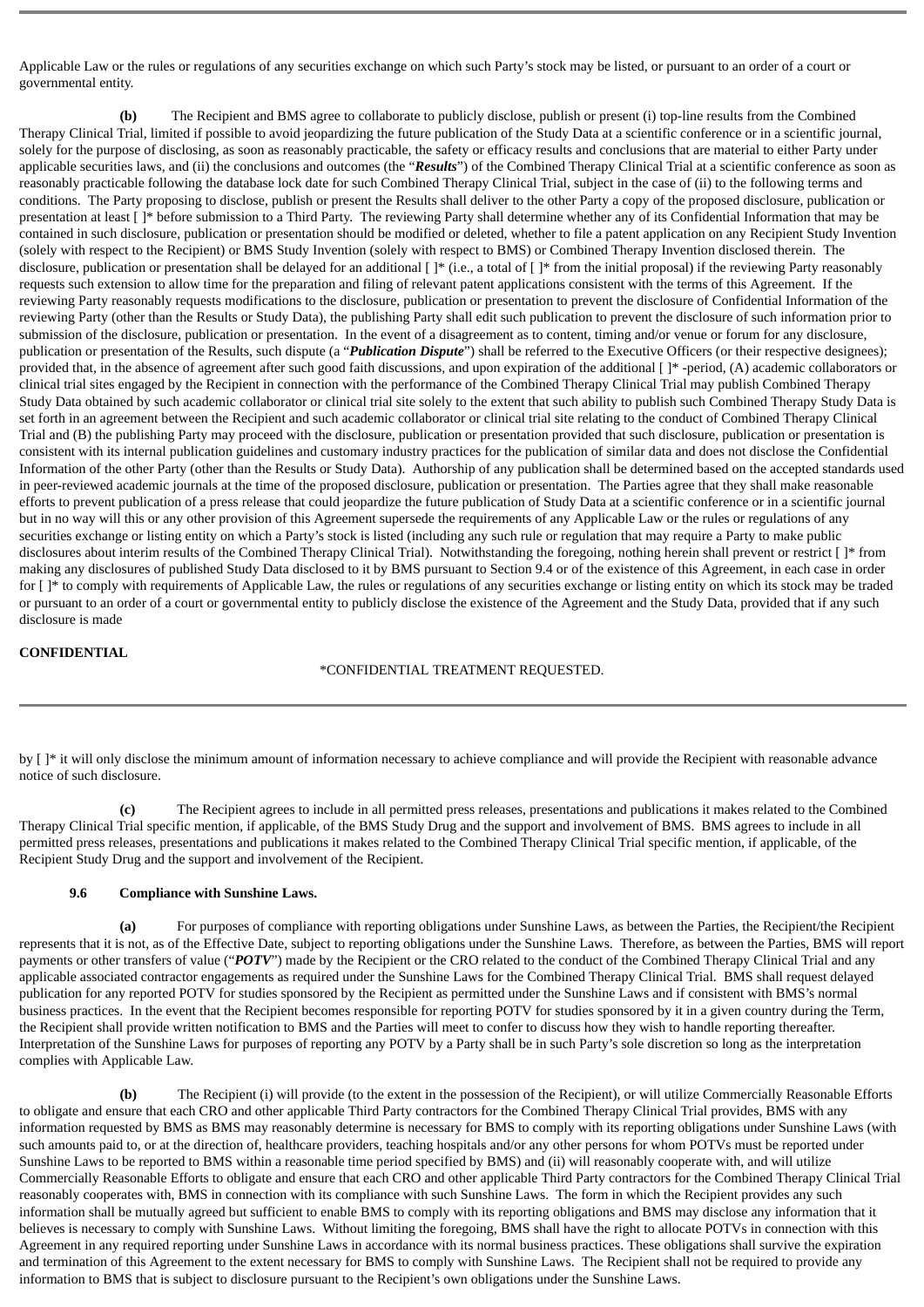**(c)** For purposes of this Section 9.7, "*Sunshine Laws*" shall mean Applicable Laws requiring collection, reporting and disclosure of POTVs to certain healthcare providers, entities and individuals. These Applicable Laws may include relevant provisions of the Patient Protection and Affordable Health Care Act of 2010 and implementing regulations thereunder.

**9.7 Destruction of Confidential Information.** Upon expiration or termination of the Agreement, the receiving Party shall, upon request by the other Party, immediately destroy or return all of the other Party's Confidential Information relating solely to its Compound as monotherapy (but not to the Combined Therapy or the Combined Therapy Study Data) in its possession; *provided*, *however*, *that* the receiving Party shall be entitled to retain one (1) copy of Confidential Information solely for record-keeping

#### **CONFIDENTIAL**

#### \*CONFIDENTIAL TREATMENT REQUESTED.

purposes and shall not be required to destroy any Confidential Information required, or reasonably necessary, to be retained for any clinical trial activities that continue after expiration or termination, or off-site computer files created during automatic system back up which are subsequently stored securely by the receiving Party.

**9.8 Nonsolicitation of Employees.** Each Party agrees that, during the [ ]\* thereafter, neither it nor any of its Affiliates shall recruit, solicit or induce any employee of the other Party directly involved in the development or other activities conducted by the other Party under this Agreement to terminate his or her employment with such other Party and become employed by or consult for such other Party, whether or not such employee is a full-time employee of such other Party, and whether or not such employment is pursuant to a written agreement or is at-will. For purposes of the foregoing, "recruit", "solicit" or "induce" shall not be deemed to mean (a) circumstances where an employee of one Party initiates contact with the other Party or any of its Affiliates with regard to possible employment, or (b) general solicitations of employment not specifically targeted at employees of a Party or any of its Affiliates, including responses to general advertisements.

### **ARTICLE 10**

#### **REPRESENTATIONS AND WARRANTIES**

**10.1 Authority and Binding Agreement.** Each Party represents and warrants to the other Party that (a) it has the corporate power and authority and the legal right to enter into this Agreement and perform its obligations hereunder, (b) it has taken all necessary corporate action on its part required to authorize the execution and delivery of the Agreement and the performance of its obligations hereunder, and (c) the Agreement has been duly executed and delivered on behalf of such Party and constitutes a legal, valid and binding obligation of such Party that is enforceable against it in accordance with its terms subject to bankruptcy, insolvency, reorganization, arrangement, winding-up, moratorium, and similar laws of general application affecting the enforcement of creditors' rights generally, and subject to general equitable principles, including the fact that the availability of equitable remedies, such as injunctive relief or specific performance, is in the discretion of the court.

**10.2 No Conflicts.** Each Party represents and warrants to the other Party that, to the best of its knowledge, it has not entered as of the Effective Date, and shall not enter, into any agreement with any Third Party that is in conflict with the rights granted to the other Party under this Agreement, and has not taken any action that would in any way prevent it from granting the rights granted to the other Party under this Agreement, or that would otherwise materially conflict with or adversely affect the rights granted to the other Party under this Agreement.

**10.3 Litigation.** Each Party represents and warrants to the other Party, to the best of its knowledge as of the Effective Date, it is not aware of any pending or threatened litigation (and has not received any communication) that alleges that its activities related to this Agreement have violated, or that by conducting the activities as contemplated in this Agreement it would violate, any of the intellectual property rights of any other Person (after giving effect to the license grants in this Agreement).

**10.4 No Adverse Proceedings.** Each Party represents and warrants to the other Party that, except as otherwise notified to the other Party, as of the Effective Date, there is not pending or, to the knowledge of such Party, threatened, against such Party, any claim, suit, action or governmental proceeding that would, if adversely determined, materially impair the ability of such Party to perform its obligations under this Agreement.

**10.5 Consents.** Each Party represents and warrants to the other Party that, to the best of its knowledge, all necessary consents, approvals and authorizations of all regulatory and governmental authorities and other Persons (a) required as of the Effective Date to be obtained by such Party in connection

### **CONFIDENTIAL**

\*CONFIDENTIAL TREATMENT REQUESTED.

with the execution and delivery of this Agreement have been obtained (or will have been obtained prior to such execution and delivery) and (b) required to be obtained by such Party in connection with the performance of its obligations under this Agreement have been obtained or will be obtained prior to such performance.

**10.6 No Debarment.** Each Party hereby certifies to the other that it has not used, and will not use the services of any person disqualified, debarred, banned, subject to debarment or convicted of a crime for which a person could be debarred by the FDA under 21 U.S.C. 335a, as amended (or subject to a similar sanction of any other Regulatory Authority), in any capacity in connection with any of the services or work provided under the Combined Therapy Clinical Trial and that this certification may be relied upon in any applications to the FDA or any other Regulatory Authority. It is understood and agreed that this certification imposes a continuing obligation upon each Party to notify the other promptly of any change in the truth of this certification. Upon request by a Party, the other Party agrees to provide a list of persons used to perform the services or work provided under any activities conducted for or on behalf of such Party or any of its Affiliates pursuant to this Agreement who, within the five (5) years preceding the Effective Date, or subsequent to the Effective Date, were or are convicted of one of the criminal offenses required by 21 U.S.C. 335a, as amended, to be listed in any application for approval of an abbreviated application for drug approval.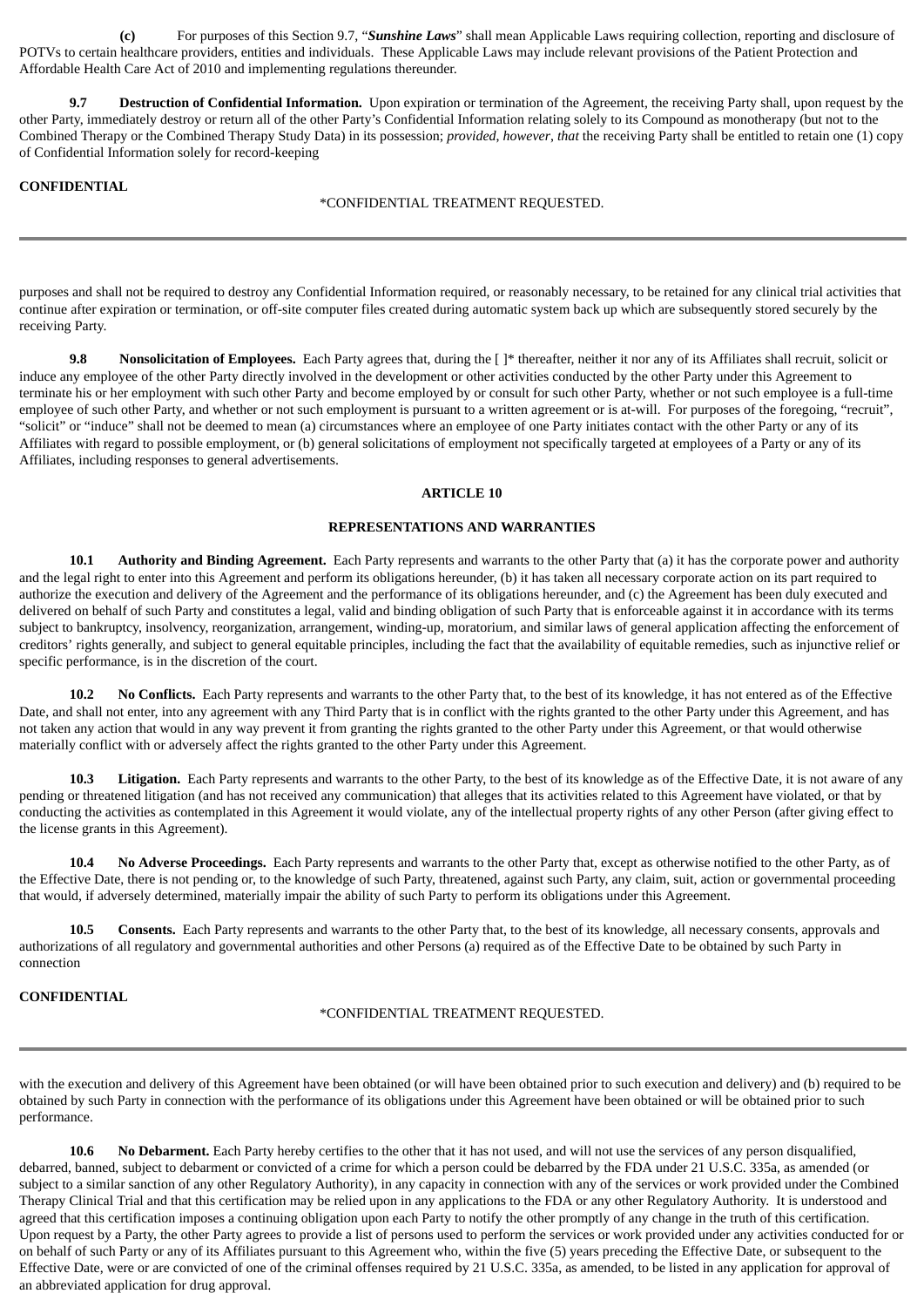**10.7 Compliance with Applicable Law.** Each Party represents and warrants to the other Party that it shall comply with all Applicable Law of the country or other jurisdiction, or any court or agency thereof, applicable to the performance of its activities hereunder or any obligation or transaction hereunder, including those pertaining to the production and handling of drug products, such as those set forth by the Regulatory Authorities, as applicable, and the applicable terms of this Agreement in the performance of its obligations hereunder.

**10.8 Affiliates.** Each Party represents and warrants to the other Party that, to the extent the intellectual property, Regulatory Documentation or Technology licensed by it hereunder are Controlled by its Affiliates or a Third Party, it has the right to use, and has the right to grant (sub)licenses to the other Party to use, such intellectual property, Regulatory Documentation or Technology in accordance with the terms of this Agreement.

**10.9 Ethical Business Practices.** Each Party represents and warrants to the other Party that neither it nor its Affiliates will make any payment, either directly or indirectly, of money or other assets, including the compensation such Party derives from this Agreement (collectively a "*Payment*"), to government or political party officials, officials of International Public Organizations, candidates for public office, or representatives of other businesses or persons acting on behalf of any of the foregoing (collectively "*Officials*") where such Payment would constitute violation of any law, including the Foreign Corrupt Practices Act of 1977, 15 U.S.C. §§ 78dd-1, et seq. In addition, regardless of legality, neither it nor its Affiliates will make any Payment either directly or indirectly to Officials if such Payment is for the purpose of improperly influencing decisions or actions with respect to the subject matter of this Agreement. All activities will be conducted in compliance with the U.S. False Claims Act and the U.S. Anti-Kickback Statute.

**10.10 Accounting.** Each Party represents and warrants to the other Party that all transactions under the Agreement shall be properly and accurately recorded in all material respects on its books and records and that each document upon which entries in such books and records are based is complete and accurate in all material respects.

**10.11 Single Agent Compound Safety Issues.** Each Party represents and warrants that, to the best of its knowledge as of the Effective Date, it is not aware of any material safety or toxicity issues with respect to its Single Agent Compound that are not reflected in the investigator's brochure for its Single Agent Compound existing as of the Effective Date.

## **CONFIDENTIAL**

### \*CONFIDENTIAL TREATMENT REQUESTED.

**10.12 Compliance with Licensor Agreements.** Each Party will use, and will cause its Affiliates to use, Commercially Reasonable Efforts to comply with its obligations under any agreements entered into by it or its Affiliates with a Third Party under which it is licensed any intellectual property rights or confidential information relating to a Compound (and not to voluntarily terminate same) to the extent necessary for the Combined Therapy Clinical Trial to be conducted and completed in accordance with the terms of this Agreement and for the other Party to receive the rights and benefits provided to it under this Agreement.

**10.13 DISCLAIMER OF WARRANTY.** THE EXPRESS REPRESENTATIONS AND WARRANTIES STATED IN THIS ARTICLE 10 ARE IN LIEU OF, AND THE PARTIES DO HEREBY DISCLAIM, ALL OTHER REPRESENTATIONS AND WARRANTIES, EXPRESS, IMPLIED OR STATUTORY, INCLUDING WARRANTIES OF MERCHANTABILITY, FITNESS FOR A PARTICULAR PURPOSE OR USE, AND NON-INFRINGEMENT OF THIRD PARTY INTELLECTUAL PROPERTY RIGHTS.

## **ARTICLE 11**

#### **INDEMNIFICATION**

**11.1 BMS Indemnification.** BMS hereby agrees to defend, hold harmless and indemnify (collectively, "*Indemnify*") the Recipient, its Affiliates, and its and their agents, directors, officers, employees and subcontractors (the "*Recipient Indemnitees*") from and against any and all liabilities, expenses and/or losses, including reasonable legal expenses and attorneys' fees (collectively "*Losses*") resulting from Third Party suits, claims, actions and demands (each, a "*Third Party Claim*") to the extent that they arise or result from (a) the negligence or intentional misconduct of any BMS Indemnitee or any (sub)licensee of BMS conducting activities on behalf of BMS under this Agreement, (b) any breach by BMS of any provision of this Agreement, (c) any injury (other than resulting from known adverse effects) to a subject in the Combined Therapy Clinical Trial to the extent caused by the BMS Study Drug, or (d) the use by BMS, its Affiliates, contractors or (sub)licensees of Combined Therapy Study Data, BMS Study Data, BMS Study Inventions, BMS Study Patent Rights, Combined Therapy Inventions and Combined Therapy Patent Rights (other than with respect to Third Party Claims that are covered under Section 6.4); but excluding, in each case ((a) through (d)), any such Losses to the extent arising or resulting from a cause or event for which the Recipient is obligated to Indemnify the BMS Indemnitees pursuant to Section 11.2.

**11.2 Recipient Indemnification.** The Recipient hereby agrees to Indemnify BMS, its Affiliates, and its and their agents, directors, officers, employees and subcontractors (the "*BMS Indemnitees*") from and against any and all Losses resulting from Third Party Claims to the extent that they arise or result from (a) the negligence or intentional misconduct of any Recipient Indemnitee or any (sub)licensee of the Recipient conducting activities on behalf of the Recipient under this Agreement, (b) any breach by the Recipient of any provision of this Agreement, (c) any injury to a subject in the Combined Therapy Clinical Trial not caused by the BMS Study Drug, or (d) the use by the Recipient, its Affiliates, contractors or (sub)licensees of Combined Therapy Study Data, Recipient Study Data, Recipient Study Inventions, Recipient Study Patent Rights, Combined Therapy Inventions and Combined Therapy Patent Rights (other than with respect to Third Party Claims that are covered under Section 6.4); but excluding, in each case ((a) through (d)), any such Losses to the extent arising or resulting from a cause or event for which BMS is obligated to Indemnify the Recipient Indemnitees pursuant to Section 11.1.

**11.3 Indemnification Procedure.** Each Party's agreement to Indemnify the other Party is conditioned on the performance of the following by the Party seeking indemnification: (a) providing written notice to the Indemnifying Party of any Loss and/or Third Party Claim of the types set forth in Section 11.1 and 11.2 promptly, and in any event within sixty (60) calendar days, after the Party seeking indemnification has knowledge of such Loss and/or Third Party Claim; *provided that*, any delay in complying with the

### **CONFIDENTIAL**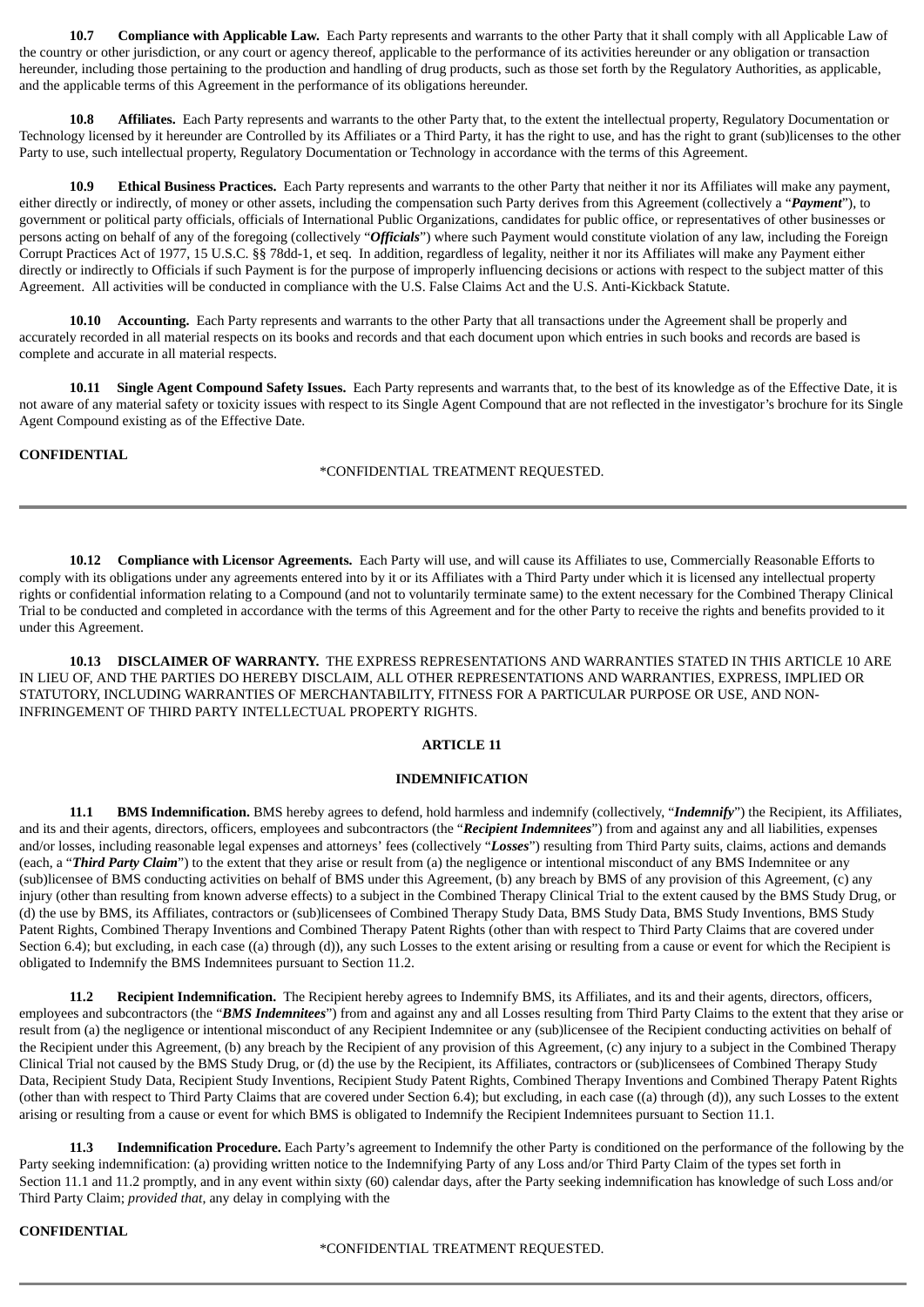requirements of this clause (a) will only limit the Indemnifying Party's obligation to the extent of the prejudice caused to the Indemnifying Party by such delay, (b) permitting the Indemnifying Party to assume full responsibility to investigate, prepare for and defend against any such Loss and/or Third Party Claim, (c) providing reasonable assistance to the Indemnifying Party, at the Indemnifying Party's expense, in the investigation of, preparation for and defense of any Loss and/or Third Party Claim, and (d) not compromising or settling such Loss and/or Third Party Claim without the Indemnifying Party's written consent, such consent not to be unreasonably withheld or delayed.

**11.4 Separate Defense of Claims.** In the event that the Parties cannot agree as to the application of Sections 11.1 and/or 11.2 to any particular Loss, the Parties may conduct separate defenses of such Loss. Each Party further reserves the right to claim indemnity from the other in accordance with Sections 11.1 and/or 11.2 upon resolution of the underlying claim, notwithstanding the provisions of Section 11.3(b).

**11.5 Insurance.** Each Party shall maintain commercially reasonable levels of insurance or other adequate and commercially reasonable forms of protection or self-insurance to satisfy its indemnification obligations under this Agreement. Each Party shall provide the other Party with written notice at least thirty (30) calendar days prior to the cancellation, non-renewal or material change in such insurance or self-insurance which would materially adversely affect the rights of the other Party hereunder. The maintenance of any insurance shall not constitute any limit or restriction on damages available to a Party under this Agreement.

**11.6 LIMITATION OF LIABILITY.** NEITHER PARTY SHALL BE LIABLE TO THE OTHER PARTY FOR INDIRECT, INCIDENTAL, CONSEQUENTIAL OR SPECIAL DAMAGES, INCLUDING LOST PROFITS, ARISING FROM OR RELATING TO THIS AGREEMENT AND/OR SUCH PARTY'S PERFORMANCE HEREUNDER, REGARDLESS OF ANY NOTICE OF THE POSSIBILITY OF SUCH DAMAGES AND REGARDLESS OF THE CAUSE OF ACTION (WHETHER IN CONTRACT, TORT, BREACH OF WARRANTY OR OTHERWISE). NOTHING IN THIS SECTION 11.6 IS INTENDED TO LIMIT OR RESTRICT THE INDEMNIFICATION RIGHTS OR OBLIGATIONS OF A PARTY UNDER SECTIONS 11.1 OR 11.2 IN RELATION TO, OR DAMAGES AVAILABLE FOR, BREACHES OF CONFIDENTIALITY OBLIGATIONS IN ARTICLE 9 OR FOR A PARTY'S GROSS NEGLIGENCE OR WILLFUL MISCONDUCT.

#### **ARTICLE 12**

### **TERM AND TERMINATION**

**12.1 Term.** This Agreement shall be effective as of the Effective Date and, unless earlier terminated pursuant to this Section 12.1, Sections 12.2, 12.3 or 12.4 or any other termination right expressly stated in this Agreement, shall continue in effect until completion of the Combined Therapy Clinical Trial by all centers participating in the Combined Therapy Clinical Trial, delivery of all Study Data, including all completed case report forms, all final analyses and all final clinical study reports contemplated by the Combined Therapy Clinical Trial to both Parties, and the completion of any statistical analyses and bioanalyses contemplated by the Protocol or otherwise agreed to by the Parties to be conducted under this Agreement (the "*Term*"). Notwithstanding the foregoing, either Party shall have the right to immediately terminate this Agreement if the Parties do not agree to a draft Protocol pursuant to Section 2.1(a) within [ ]\* after the Effective Date on written notice to the other Party within [ ]\* after the end of such [ ]\* period; provided that Recipient shall reimburse BMS its cost of Manufacture and supply (including shipping, taxes and duty, if applicable) for any BMS Study Drug supplied to Recipient for the Combined Therapy Clinical Trial prior to such termination.

#### **CONFIDENTIAL**

#### \*CONFIDENTIAL TREATMENT REQUESTED.

#### **12.2 Termination for Material Breach.**

**(a) Notice and Cure Period.** If a Party (the "*Breaching Party*") is in material breach of its obligations under this Agreement, the other Party (the "*Non-Breaching Party*") shall have the right to give the Breaching Party notice specifying the nature of such material breach. The Breaching Party shall have a period of [<sup>3\*</sup> after receipt of such notice to cure such material breach (the "*Cure Period*") in a manner reasonably acceptable to the Non-Breaching Party. For the avoidance of doubt, this provision is not intended to restrict in any way either Party's right to notify the other Party of any other breach or to demand the cure of any other breach.

**(b) Termination Right.** The Non-Breaching Party shall have the right to terminate this Agreement, upon written notice, in the event that the Breaching Party has not cured such material breach within the Cure Period, *provided, however, that* if such breach is capable of cure but cannot be cured within the Cure Period, and the Breaching Party commences actions to cure such material breach within the Cure Period and thereafter diligently continue such actions, the Breaching Party shall have an additional [ ]\* to cure such breach. If a Party contests such termination pursuant to the dispute resolution procedures under Section 13.3, such termination shall not be effective until a conclusion of the dispute resolution procedures in Section 13.3, as applicable, resulting in a determination that there has been a material breach that was not cured within the Cure Period (which Cure Period shall be tolled for the period from notice of such dispute until resolution of such dispute pursuant to Section 13.3 or abandonment of such dispute by the disputing Party).

**12.3 Termination for Bankruptcy.** Either Party may terminate this Agreement if, at any time, the other Party shall file in any court or agency pursuant to any statute or regulation of any state, country or jurisdiction, a petition in bankruptcy or insolvency or for reorganization or for an arrangement or for the appointment of a receiver or trustee of such other Party or of such other Party's assets, or if the other Party proposes a written agreement of composition or extension of its debts, or if the other Party shall be served with an involuntary petition against it, filed in any insolvency proceeding, and such petition shall not be dismissed or stayed within [ ]\* after the filing thereof, or if the other Party will propose or be a party to any dissolution or liquidation, or if the other Party shall make an assignment for the benefit of its creditors.

#### **12.4 Termination due to Material Safety Issue; Clinical Hold.**

**(a)** Either Party shall have the right to terminate this Agreement immediately (after meeting and discussing with the other Party in good faith as described in the following sentence) upon written notice if it deems it necessary to protect the safety, health or welfare of subjects enrolled in the Combined Therapy Clinical Trial due to the existence of a Material Safety Issue. In the event of a termination due to a Material Safety Issue, prior to the terminating Party providing written notice, each Party's safety committee shall, to the extent practicable, meet and discuss in good faith the safety concerns raised by the terminating Party and consider in good faith the input, questions and advice of the non-terminating Party, but should any dispute arise in such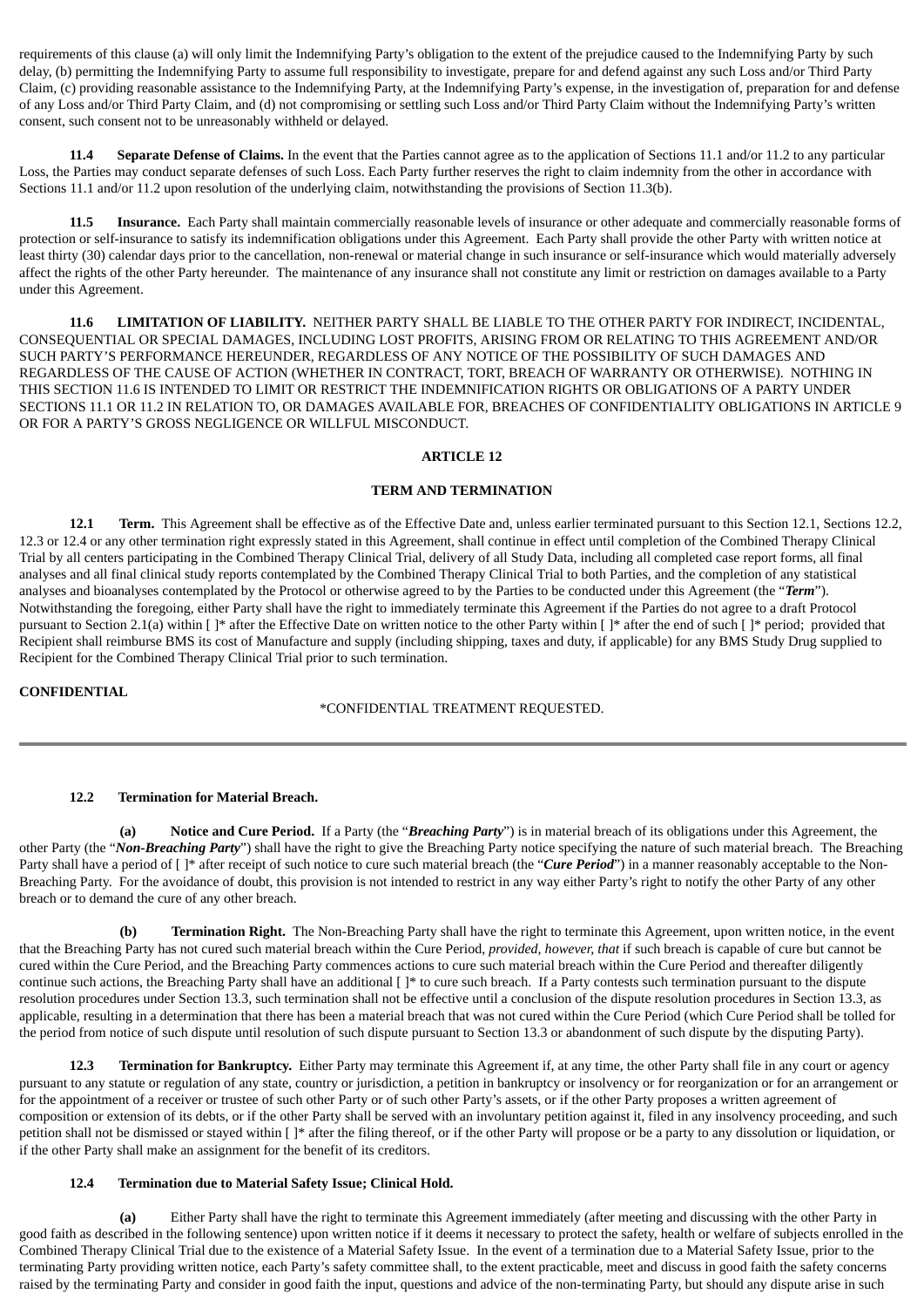discussion, the dispute resolution processes set forth in Section 13.3 shall not apply to such dispute and the terminating Party shall have the right to issue such notice and such termination shall take effect without the Parties first following the procedures set forth in Section 13.3.

**(b)** If a Clinical Hold with respect to either the BMS Study Drug or the Recipient Study Drug should arise at any time after the Effective Date, the Parties will meet and discuss the basis for the Clinical Hold, how long the Clinical Hold is expected to last, and how they might address the issue that caused the clinical hold. If, after [ ]\* of discussions following the Clinical Hold, either Party reasonably concludes that the issue adversely impacts the Combined Therapy Clinical Trial and is not solvable or that unacceptable and material additional costs/delays have been and/or will continue to be incurred in the conduct of the Combined Therapy Clinical Trial, then such Party may immediately terminate this Agreement.

### **CONFIDENTIAL**

\*CONFIDENTIAL TREATMENT REQUESTED.

**12.5 Effect of Termination.** Upon expiration or termination of this Agreement, (a) the licenses granted to the Recipient to conduct the Combined Therapy Clinical Trial in Section 3.1 (and any sublicenses granted under Section 3.2) shall terminate, and (b) the Parties shall use reasonable efforts to wind down activities under this Agreement in a reasonable manner and avoid incurring any additional expenditures or non-cancellable obligations; *provided that*, in the case of termination pursuant to Section 12.4, the Recipient may continue to dose subjects enrolled in the Combined Therapy Clinical Trial through completion of the Protocol if dosing is required by the applicable Regulatory Authority(ies) and/or Applicable Law. Any such wind-down activities will include the return to BMS, or destruction, of all BMS Study Drug provided to the Recipient and not consumed in the Combined Therapy Clinical Trial, except in the event that the Recipient terminates this Agreement pursuant to Section 12.2 or 12.3, in which case the Recipient shall continue to have the right to use any BMS Study Drug provided to Recipient for the conduct of the Combined Therapy Clinical Trial.

**12.6 Survival.** The following Articles and Sections of this Agreement and all definitions relating thereto shall survive any expiration or termination of this Agreement for any reason: Section 2.1(b), Section 2.4, Section 4.5, Sections 5.1(e)-(h), Section 5.1(i), Section 5.1(k), Section 5.1(o), Article 6 ("*Intellectual Property*"), Article 7 ("*Costs and Expenses)*, Article 8 ("*Records and Study Data*"), Article 9 ("*Confidentiality*"); Article 10 ("*Representations and Warranties*"), Article 11 ("*Indemnification*"), Section 12.5 ("*Effect of Termination*"), Section 12.6 ("*Survival*"), Section 13.1 ("*Entire Agreement*"), Section 13.2 ("*Governing Law*"), Section 13.3 ("*Dispute Resolution*"), Section 13.4 ("*Injunctive Relief*"), Section 13.6 ("*Notices*"), Section 13.7 ("*No Waiver, Modifications*"), Section 13.8 ("*No Strict Construction*"), Section 13.9 ("*Independent Contractor*"), Section 13.10 ("*Assignment, Licenses*"), Section 13.11 ("*Headings*"), Section 13.13 ("*Severability*"), Section 13.15 ("*No Benefit to Third Parties*"), and Section 13.16 ("*Construction*").

#### **ARTICLE 13**

#### **MISCELLANEOUS**

**13.1 Entire Agreement.** The Parties acknowledge that this Agreement shall govern all activities of the Parties with respect to the Combined Therapy Clinical Trial from the Effective Date forward. This Agreement, including the Exhibits hereto and together with the Supply and Quality Documentation, sets forth the complete, final and exclusive agreement between the Parties concerning the subject matter hereof and supersedes all prior agreements and understandings between the Parties with respect to such subject matter. There are no covenants, promises, agreements, warranties, representations, conditions or understandings, either oral or written, between the Parties with respect to such subject matter other than as are set forth in this Agreement. All Exhibits attached hereto are incorporated herein as part of this Agreement.

**13.2 Governing Law.** This Agreement shall be governed and construed in accordance with the internal laws of the State of Delaware, USA, excluding any choice of law rules that may direct the application of the laws of another jurisdiction.

#### **13.3 Dispute Resolution.**

**(a)** The Parties' Designated Clinical Contacts (for clinical and regulatory matters) and the Parties Designated Supply Contacts (for supply matters) shall attempt in good faith to resolve any dispute or concern that either Party may bring to the other Party's attention.

**(b)** In the event of any dispute, controversy or claim arising out of, relating to or in connection with any provision of this Agreement (each a "*Dispute*"), other than a Publication Dispute or a dispute as to whether a Material Safety Issue exists, that cannot be resolved by the applicable Designated

## **CONFIDENTIAL**

## \*CONFIDENTIAL TREATMENT REQUESTED.

Contacts of each Party after a period of [ ]\*, then upon the request of either Party by written notice, the Parties shall refer such Dispute to the Executive Officers. This Agreement shall remain in effect during the pendency of any such dispute. In the event that no resolution is made by the Executive Officers (or their designee) in good faith negotiations within [ ]\* after such referral to them, then:

**(i)** if such Dispute constitutes an Arbitration Matter, such Dispute shall be resolved through arbitration in accordance with the remainder of this Section 13.3; *provided*, *however*, *that* with respect to any such Arbitration Matter Dispute that relates to a matter described in Section 13.4, either Party shall have the right to seek an injunction or other equitable relief without waiting for the expiration of such [ ]\* -period;

- apply;
- **(ii)** if such Dispute constitutes a Publication Dispute, the specific dispute resolution processes contained in Section 9.6(b) will

**(iii)** if such Dispute regards the supply, quality or compliance with specifications of the Recipient Study Drug, the Recipient shall have the final say regarding such Dispute; *provided that* (A) the Recipient shall have no authority to amend, change or waive compliance with this Agreement, which matters may be approved only by the written consent of both Parties, (B) all determinations made by the Recipient shall be consistent with the terms of this Agreement;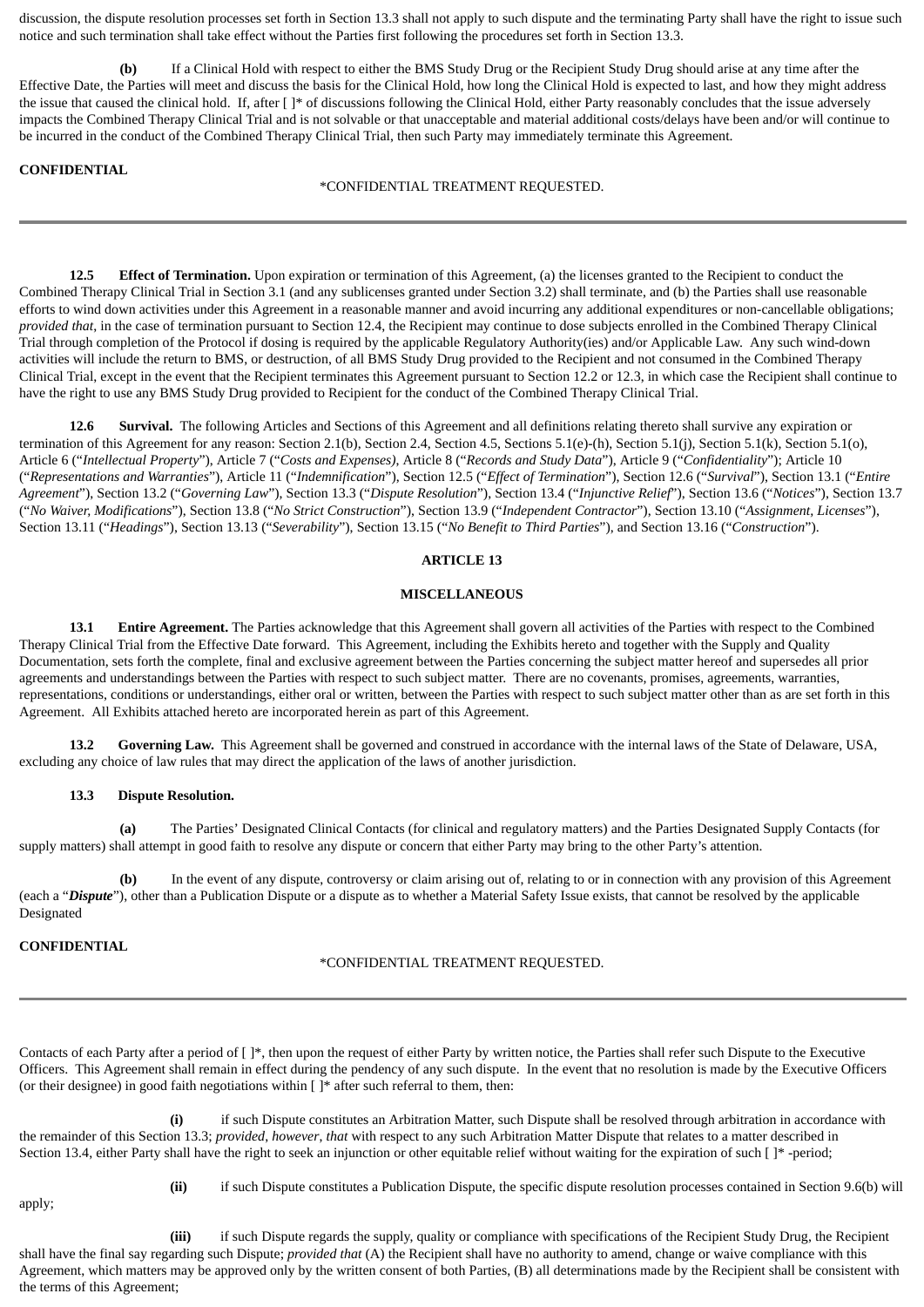**(iv)** if such Dispute regards the supply, quality or compliance with specifications of the BMS Study Drug, BMS shall have the final say regarding such Dispute; *provided that* (A) BMS shall have no authority to amend, change or waive compliance with this Agreement, which matters may be approved only by the written consent of both Parties, (B) all determinations made by BMS shall be consistent with the terms of this Agreement.

If a Dispute that constitutes an Arbitration Matter remains unresolved after escalation to the Executive Officers as described above, either Party may refer such matter to arbitration as described herein. Any arbitration of an Arbitration Matter under this Agreement shall be shall be conducted under the auspices of the American Arbitration Association by a panel of three (3) arbitrators pursuant to that organization's Commercial Arbitration Rules then in effect.

**(c)** The fees and expenses of the arbitrators shall be borne in equal shares by the Parties. Each Party shall bear the fees and expenses of its legal representation in the arbitration. The arbitral tribunal shall not reallocate either the fees and expenses of the arbitrators or of the Parties' legal representation. The arbitration shall be held in New York, New York, which shall be the seat of the arbitration. The language of the arbitration shall be English.

**13.4 Injunctive Relief.** Notwithstanding anything herein to the contrary, a Party may seek an injunction or other injunctive relief from any court of competent jurisdiction in order to prevent immediate and irreparable injury, loss or damage on a provisional basis. For the avoidance of doubt, if either Party (a) discloses Confidential Information of the other Party other than as permitted under Article 9, (b) uses (in the case of the Recipient) the BMS Study Drug or BMS Technology or (in the case of BMS) the Recipient Study Drug or Recipient Technology in any manner other than as expressly permitted under this Agreement or (c) otherwise is in material breach of this Agreement and such material breach could cause immediate harm to the value of the Recipient Study Drug (by the Recipient) or the BMS Study Drug (by BMS), the other Party shall have the right to seek an injunction or other equitable relief precluding the other Party from continuing its activities related to the Combined Therapy Clinical Trial without waiting for the conclusion of the dispute resolution procedures under Section 13.3.

**13.5 Force Majeure.** The Parties shall be excused from the performance of their obligations under this Agreement (other than the payment of monies owed to the other Party) to the extent that such

### **CONFIDENTIAL**

#### \*CONFIDENTIAL TREATMENT REQUESTED.

performance is prevented by force majeure and the non-performing Party promptly provides notice of the prevention to the other Party. Such excuse shall be continued so long as the condition constituting force majeure continues and the nonperforming Party takes reasonable efforts to remove the condition. For purposes of this Agreement, force majeure shall mean acts of God, strikes or other concerted acts of workers, civil disturbances, fires, earthquakes, acts of terrorism, floods, explosions, riots, war, rebellion, sabotage or failure or default of public utilities or common carriers or similar conditions beyond the control of the Parties.

**13.6 Notices.** Any notice required or permitted to be given under this Agreement shall be in writing, shall specifically refer to this Agreement and shall be deemed to have been sufficiently given for all purposes if such notice is timely and is: (a) mailed by first class certified or registered mail, postage prepaid, return receipt requested, (b) sent by express delivery service, or (c) personally delivered. Unless otherwise specified in writing, the mailing addresses of the Parties shall be as described below.

| For the Recipient: | Replimune Inc.<br>18 Commerce Way<br>Wolburn, MA 10801<br>Attention: Rob Coffin, CEO                                                                                          |
|--------------------|-------------------------------------------------------------------------------------------------------------------------------------------------------------------------------|
| For BMS:           | Bristol-Myers Squibb Company<br>Route 206 and Province Line Road<br>Princeton, NJ 08543-4000<br>Attention: VP, Business Development                                           |
| With a copy to:    | Bristol-Myers Squibb Company<br>Route 206 and Province Line Road<br>Princeton, NJ 08543-4000<br>Attention: VP & Assistant General Counsel, Licensing and Business Development |

Any such communication shall be deemed to have been received when delivered. It is understood and agreed that this Section 13.6 is not intended to govern the day-to-day business communications necessary between the Parties in performing their duties, in due course, under the terms of this Agreement.

**13.7 No Waiver; Modifications.** It is agreed that no waiver by a Party hereto of any breach or default of any of the covenants or agreements herein set forth shall be deemed a waiver as to any subsequent and/or similar breach or default. No amendment, modification, release or discharge shall be binding upon the Parties unless in writing and duly executed by authorized representatives of both Parties.

**13.8 No Strict Construction.** This Agreement has been prepared jointly and shall not be strictly construed against either Party. No presumption as to construction of this Agreement shall apply against either Party with respect to any ambiguity in the wording of any provision(s) of this Agreement irrespective of which Party may be deemed to have authored the ambiguous provision(s).

**13.9 Independent Contractor.** The Parties are independent contractors of each other, and the relationship between the Parties shall not constitute a partnership, joint venture or agency. Neither Party shall be the agent of the other or have any authority to act for, or on behalf of, the other Party in any matter.

**13.10 Assignment; Licensees.**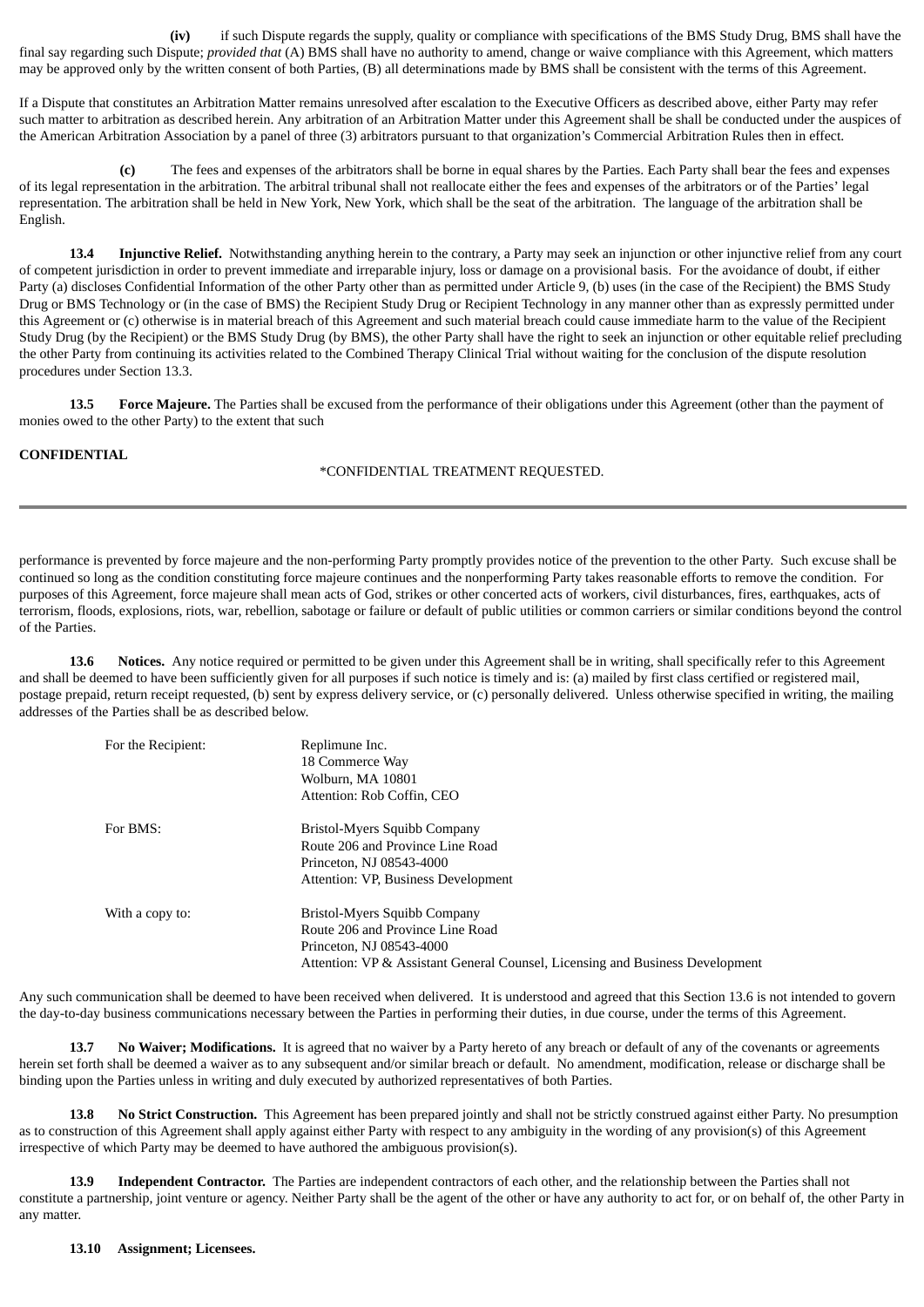**(a) Assignment.** Neither Party may assign or transfer this Agreement or any rights or obligations hereunder without the prior written consent of the other Party, *except* that a Party may make such an assignment without the other Party's consent (i) to an Affiliate, (ii) to a Third Party that merges

#### **CONFIDENTIAL**

### \*CONFIDENTIAL TREATMENT REQUESTED.

with, consolidates with or acquires substantially all of the assets or voting control of the assigning Party or (iii) to a Third Party that acquires all the rights of the assigning Party to the Recipient Study Drug, in the case of the Recipient, or the BMS Study Drug, in the case of BMS. If assigned or transferred to an Affiliate, the assigning/transferring Party shall remain jointly and severally responsible and liable with the assignee/transferee Affiliate for the assigned rights and/or obligations. If assigned to a Third Party, any permitted successor or assignee of rights and/or obligations hereunder shall, in a writing to the other Party, expressly assume performance of such rights and/or obligations. Any assignment or attempted assignment by any Party in violation of the terms of this Section 13.10(a) shall be null and void and of no legal effect.

**(b) Licensees.** If a Party grants a third party a license (other than a license solely to make a product for a Party and other than any license rights granted to []\* for the []\* Territory) to develop and commercialize its Single Agent Compound on a worldwide basis or in any geographic region and/or for all purposes or a limited field, (a "*Licensee*"), such Party will obtain the Licensee's agreement to abide by the terms of this Agreement as and to the extent necessary in order for its obligations hereunder to be fulfilled in the same manner as the licensing Party; and in such event the licensing Party may exercise its rights granted hereunder (including rights to use Study Data and practice Inventions) through the Licensee.

**13.11 Headings.** The captions to the several Sections and Articles hereof are not a part of this Agreement, but are included merely for convenience of reference only and shall not affect its meaning or interpretation.

**13.12 Counterparts.** This Agreement may be executed in two (2) or more counterparts, each of which shall be deemed an original, but all of which together shall constitute one (1) and the same instrument. This Agreement may be executed by facsimile or electronic (e.g., pdf) signatures and such signatures shall be deemed to bind each Party hereto as if they were original signature.

**13.13 Severability.** If any provision of this Agreement is held to be illegal, invalid or unenforceable under any present or future law, and if the rights or obligations of a Party under this Agreement will not be materially and adversely affected thereby, (a) such provision shall be fully severable, (b) this Agreement shall be construed and enforced as if such illegal, invalid or unenforceable provision had never comprised a part hereof, (c) the remaining provisions of this Agreement shall remain in full force and effect and shall not be affected by the illegal, invalid or unenforceable provision or by its severance herefrom and (d) in lieu of such illegal, invalid or unenforceable provision, there shall be added automatically as a part of this Agreement a legal, valid and enforceable provision as similar in terms to such illegal, invalid or unenforceable provision as may be possible and reasonably acceptable to the **Parties** 

**13.14 Further Assurance.** Each Party shall duly execute and deliver, or cause to be duly executed and delivered, such further instruments and do and cause to be done such further acts and things, including the filing of such assignments, agreements, documents and instruments, as may be necessary or as the other Party may reasonably request in order to perfect any license, assignment or other transfer or any properties or rights under, or pursuant, to this Agreement.

**13.15 No Benefit to Third Parties.** The representations, warranties and agreements set forth in this Agreement are for the sole benefit of the Parties and their successors and permitted assigns, and they shall not be construed as conferring any rights on any other parties.

### **13.16 Construction.**

**(a) General.** Except as otherwise explicitly specified to the contrary, (i) references to a Section, Article or Exhibit means a Section or Article of, or Exhibit to, this Agreement and all subsections thereof, unless another agreement is specified, (ii) references to a particular statute or regulation include all rules and regulations promulgated thereunder and any successor statute, rules or regulations then in effect, in each case including the then-current amendments thereto, (iii) words in the singular or plural

## **CONFIDENTIAL**

### \*CONFIDENTIAL TREATMENT REQUESTED.

form include the plural and singular form, respectively, (iv) the terms "including," "include(s)," "such as," and "for example" used in this Agreement mean including the generality of any description preceding such term and will be deemed to be followed by "without limitation", and (v) the words "hereof," "herein," "hereunder," "hereby" and derivative or similar words refer to this Agreement. No presumption as to construction of this Agreement shall apply against either Party with respect to any ambiguity in the wording of any provision(s) of this Agreement irrespective of which Party may be deemed to have authored the ambiguous provision(s).

**(b) No Response.** Except as expressly set forth in this Agreement, where a provision of this Agreement provides for a Party to respond within a designated period following written notice from the other Party, and if such Party fails to respond, then the failure to respond shall not be deemed to create or imply: (i) that the non-responding Party agrees or disagrees with the proposed action to be taken by the other Party, (ii) any amendment, change or waiver of the terms of this Agreement, or (iii) any consent that an action proposed to be taken may be taken if it conflicts with the terms of this Agreement and/or waiver of any rights it may have to seek remedies at law or in equity for breach of this Agreement as a result of the action taken.

### **[***Signature page follows***]**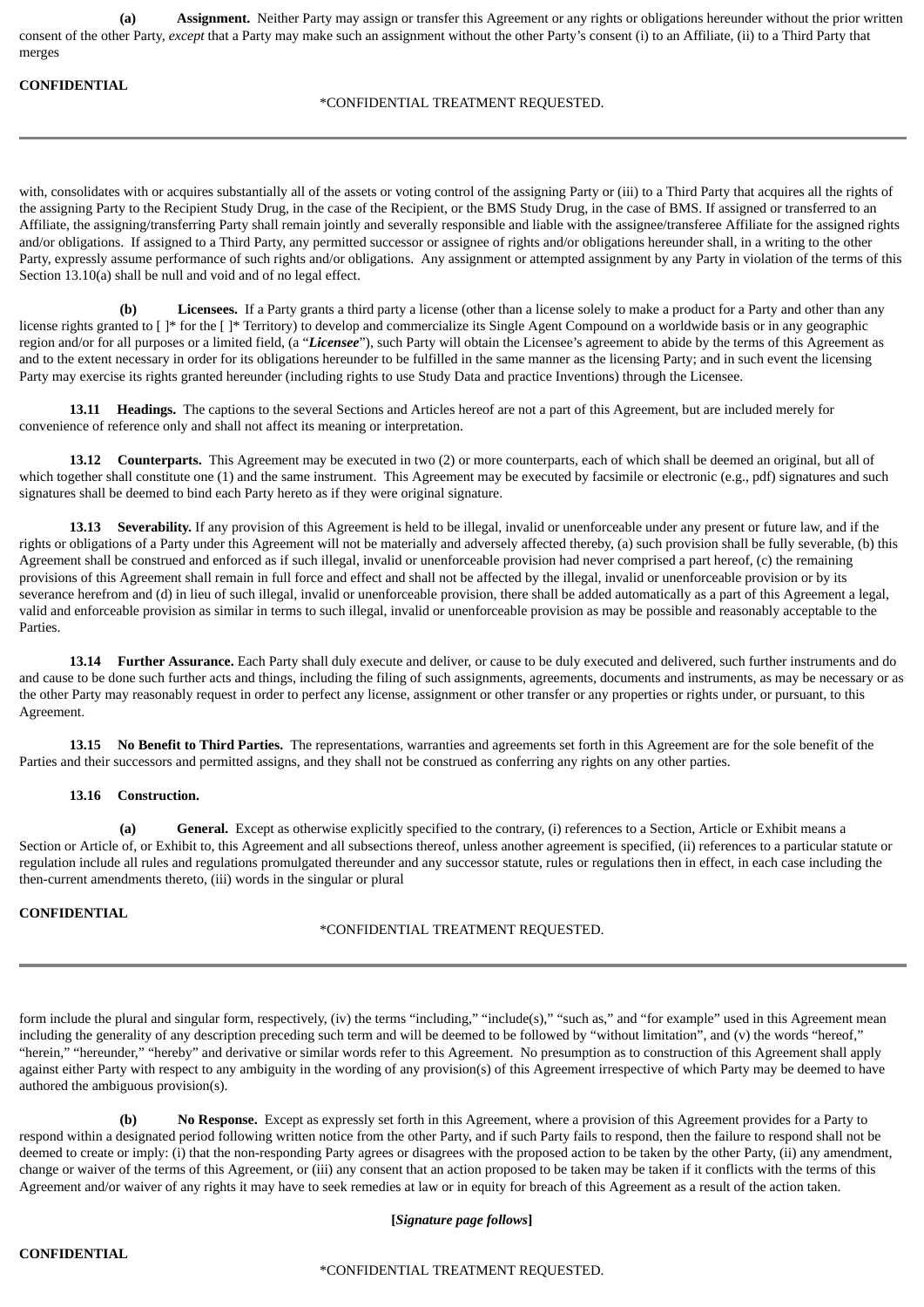**IN WITNESS WHEREOF**, the Parties, intending to be legally bound hereby, have caused this Agreement to be executed by their duly authorized representatives as of the Effective Date.

| Replimune Inc.      |                    | <b>Bristol-Myers Squibb Company</b> |                                     |
|---------------------|--------------------|-------------------------------------|-------------------------------------|
| By:                 | /s/ Robert Coffin  | By:                                 | /s/ Fouad Namouni                   |
| Name:               | Robert Coffin      | Name:                               | Dr. Fouad Namouni, MD               |
| Title:              | CEO                | Title:                              | <b>Head of Oncology Development</b> |
| Date:               | 21st February 2018 | Date:                               | February 26, 2018                   |
| <b>CONFIDENTIAL</b> |                    |                                     |                                     |

## \*CONFIDENTIAL TREATMENT REQUESTED.

## **APPENDIX A**

#### **DRAFT PROTOCOL SUMMARY**

**[ ]\***

**CONFIDENTIAL**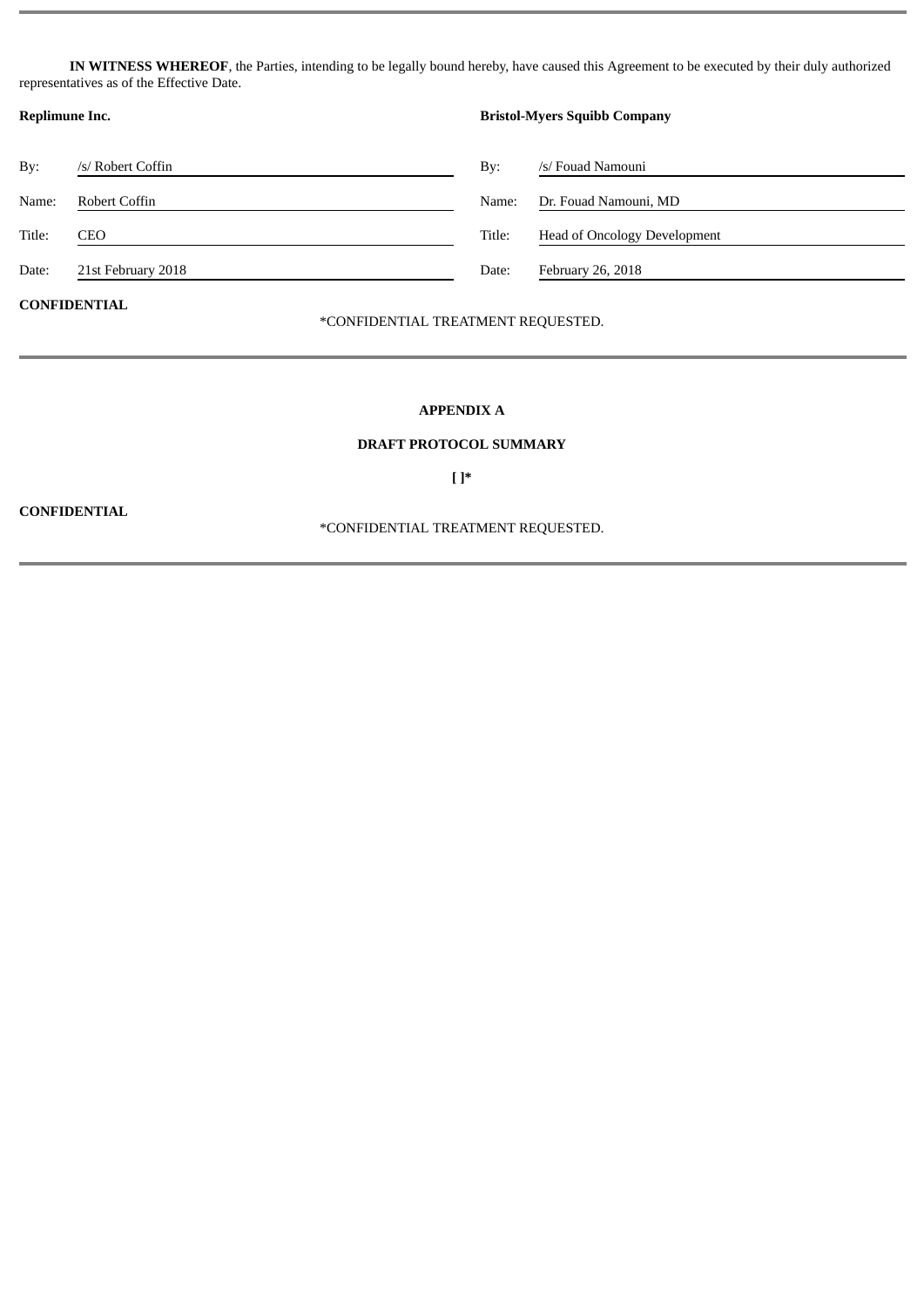## **REPLIMUNE GROUP, INC. REQUESTS THAT THE MARKED PORTIONS OF THIS EXHIBIT BE GRANTED CONFIDENTIAL TREATMENT UNDER RULE 24B-2 OF THE SECURITIES EXCHANGE ACT OF 1934, AS AMENDED**

## **EXECUTION VERSION**

### MASTER CLINICAL TRIAL COLLABORATION AND SUPPLY AGREEMENT

This MASTER CLINICAL TRIAL COLLABORATION AND SUPPLY AGREEMENT (this "**Agreement**"), made as of May 29, 2018 (the "**Effective Date**"), is by and between Regeneron Pharmaceuticals, Inc., having a place of business at 777 Old Saw Mill River Road, Tarrytown, NY 10591 ("**Regeneron**"), and Replimune Group Inc. having a place of business at 18 Commerce Way, Woburn MA 01801 ("**Replimune**"). Regeneron and Replimune are each referred to herein individually as a "**Party**" and collectively as the "**Parties**".

#### RECITALS

A. Regeneron holds intellectual property rights with respect to the Regeneron Compound (as defined below).

B. Replimune holds intellectual property with respect to the Replimune Compound (as defined below).

C. Replimune is developing the Replimune Compound for the treatment of certain tumor types.

D. Regeneron is developing the Regeneron Compound for the treatment of certain tumor types.

F. The Parties now wish to undertake one or more Combination Clinical Trials (as defined below) in which the Replimune Compound and the Regeneron Compound would be dosed concurrently or in combination to treat various types of cancer (each, a "**Study**", as defined below). For each such Study, the Parties are to complete and enter into a Study Plan (as defined below), which, among other items, identifies the Party that is the Sponsoring Party for such Study and includes the Protocol, Budget, Sample Testing and Clinical Obligations Schedule (each as defined below) for such Study.

G. Regeneron and Replimune, consistent with the terms of this Agreement, desire to collaborate as more fully described herein, including by providing the Regeneron Compound and the Replimune Compound for each Study.

NOW, THEREFORE, in consideration of the premises and of the following mutual promises, covenants and conditions, the Parties, intending to be legally bound, mutually agree as follows:

## **CONFIDENTIAL**

\*CONFIDENTIAL TREATMENT REQUESTED.

#### 1. Definitions.

For all purposes of this Agreement, the capitalized terms defined in this Article 1 and throughout this Agreement shall have the meanings herein specified.

1.1 "**Affiliate**" means, with respect to either Party, a firm, corporation or other entity which directly or indirectly owns or controls said Party, or is owned or controlled by said Party, or is under common ownership or control with said Party. The word "**control**" means (i) the direct or indirect ownership of fifty percent (50%) or more of the outstanding voting securities of a legal entity, or (ii) possession, directly or indirectly, of the power to direct the management or policies of a legal entity, whether through the ownership of voting securities, contract rights, voting rights, corporate governance or otherwise.

1.2 "**Agreement**" means this agreement, as amended by the Parties from time to time, and as set forth in the preamble.

1.3 "**Applicable Law**" means all federal, state, local, national and regional statutes, laws, rules, regulations and directives applicable to a particular activity hereunder, including performance of clinical trials, medical treatment and the processing and protection of personal and medical data, that may be in effect from time to time, including those promulgated by the United States Food and Drug Administration ("**FDA**"), the European Medicines Agency ("**EMA**") and any successor agency to the FDA or EMA or any agency or authority performing some or all of the functions of the FDA or EMA in any jurisdiction outside the United States or the European Union (each a "**Regulatory Authority**" and collectively, "**Regulatory Authorities**"), and including without limitation cGMP and GCP (each as defined below); all data protection requirements such as those specified in the EU Data Protection Directive and the regulations issued under the United States Health Insurance Portability and Accountability Act of 1996 ("**HIPAA**"); export control and economic sanctions regulations which prohibit the shipment of United States-origin products and technology to certain restricted countries, entities and individuals; anti-bribery and anti-corruption laws pertaining to interactions with government agents, officials and representatives; laws and regulations governing payments to healthcare providers; and any United States or other country's or jurisdiction's successor or replacement statutes, laws, rules, regulations and directives relating to the foregoing.

1.4 "**Audit Arbitrator**" has the meaning set forth in Section 7.3.3.

1.5 "**Budget**" has the meaning set forth in Section 7.1.

1.6 "**Business Day**" means any day other than a Saturday, Sunday or any public holiday in the country where the applicable obligations are to be performed.

1.7 "**Calendar Quarter**" means a three-month period beginning on January, April, July or October 1st.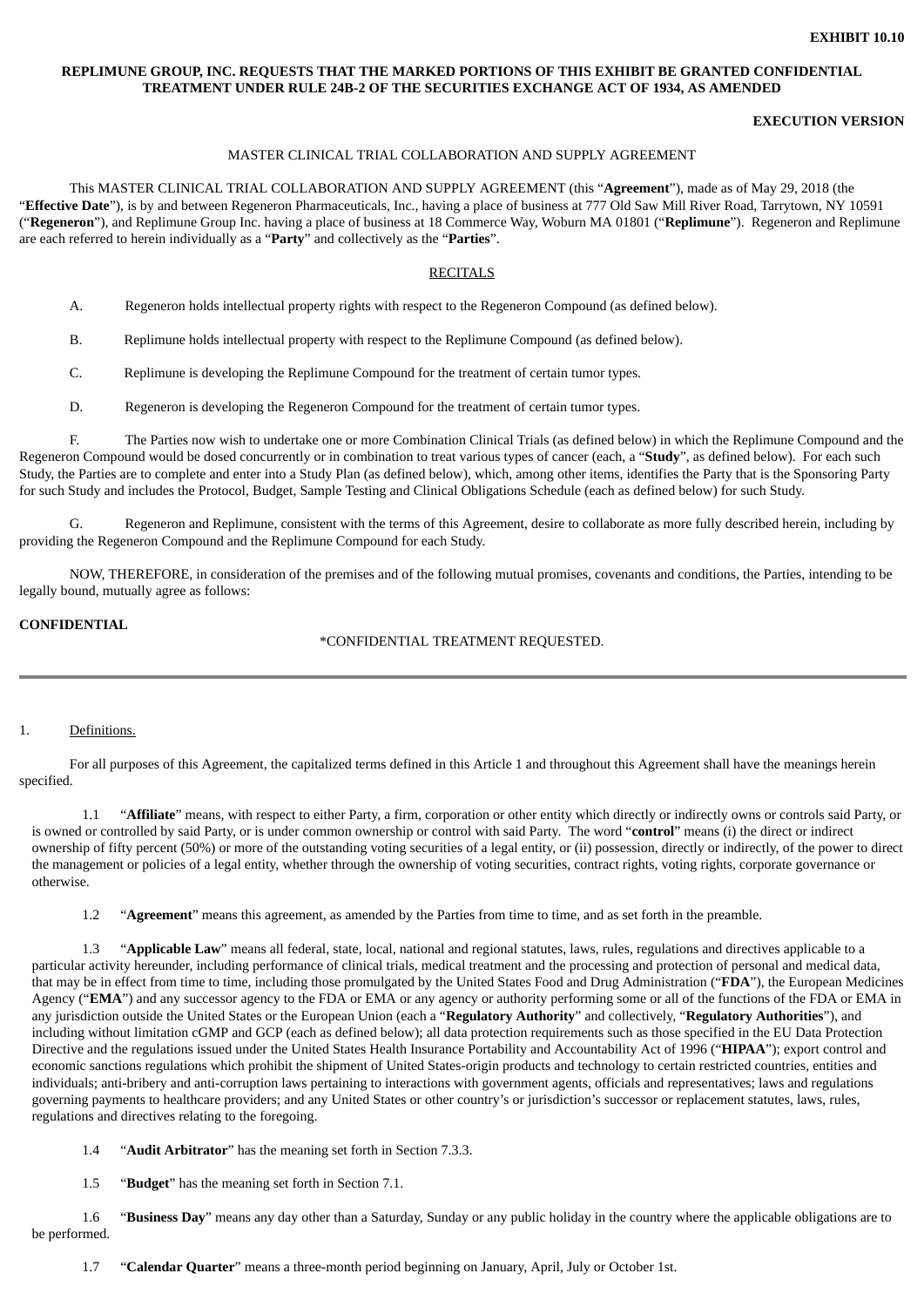1.8 "**Calendar Year**" means a one-year period beginning on January 1st and ending on December 31st.

**CONFIDENTIAL**

#### \*CONFIDENTIAL TREATMENT REQUESTED.

2

1.9 "**cGMP**" means the current Good Manufacturing Practices officially published and interpreted by EMA, FDA and other applicable Regulatory Authorities that may be in effect from time to time and are applicable to the Manufacture of the Compounds.

1.10 "**Change of Control**" means with respect to a Party: (1) the sale of all or substantially all of such Party's assets or business relating to this Agreement; (2) a merger, reorganization or consolidation involving a Party in which the voting securities of such Party outstanding immediately prior thereto cease to represent at least fifty percent (50%) of the combined voting power of the surviving entity immediately after such merger, reorganization or consolidation; or (3) a person or entity, or group of persons or entities, acting in concert acquire more than fifty percent (50%) of the voting equity securities or management control of the Party.

1.11 "**Clinical Data**" means, for each Study, the data and results generated under such Study, including such Study's Sample Testing Results.

1.12 "**Clinical Supply Quality Agreement**" means a Clinical Supply Quality Agreement the Parties agree to enter into for a particular Study.

1.13 "**Clinical Obligations Schedule**" means, for each Study, the schedule attached to the Study Plan for such Study setting forth the obligations of the Parties in connection with the conduct of the applicable Study.

1.14 "**Collaboration Know-How**" has the meaning set forth in Section 10.1.1.

1.15 "**Combination**" means the use or method of using the Replimune Compound and the Regeneron Compound in concomitant or sequential administration.

1.16 **"Combination Clinical Trial"** means a clinical trial to be conducted under this Agreement for the Combination.

1.17 **"Competitive Study"** has the meaning set forth in Section 2.7.

1.18 "**Compounds**" means the Replimune Compound and the Regeneron Compound. A "**Compound**" means either the Replimune Compound or the Regeneron Compound, as applicable.

1.19 "**Confidential Information**" means any information, Know-How or other proprietary information or materials furnished to one Party by the other Party in connection with this Agreement or a Study Plan, except to the extent that it can be established by the receiving Party that such information or materials: (a) were already known to the receiving Party, other than under an obligation of confidentiality, at the time of disclosure by the disclosing Party as demonstrated by competent business records; (b) were generally available to the public or otherwise part of the public domain at the time of its disclosure to the receiving Party; (c) became generally available to the public or otherwise part of the public domain after their disclosure and other than through any act or omission of the receiving Party in breach of this Agreement; (d) were disclosed to the receiving Party by a Third Party who had no obligation to the disclosing Party not to disclose such information to others; or (e) were subsequently developed by the

### **CONFIDENTIAL**

### \*CONFIDENTIAL TREATMENT REQUESTED.

3

receiving Party without use of or reference to the Confidential Information as demonstrated by competent business records.

1.20 "**Continuing Party**" has the meaning set forth in Section 10.1.2.

1.21 "**CTA**" means an application to a Regulatory Authority for purposes of requesting the ability to start or continue a clinical trial.

1.22 "**Development Costs**" means, [ ]\*, in each case, that are incurred as an expense in accordance with such Party's accounting standards (consistently applied) and consistent with the applicable Study Plan and Budget for such Study; provided that in all cases, Development Costs [ ]\*. For clarity, Development Costs will be calculated separately for each Study.

1.23 "**Development FTE Cost**" means, for a given period, the Development FTE Rate multiplied by the number of FTEs in such period utilized in connection with a Study (and other activities related thereto as set forth in the Study Plan, including regulatory activities).

1.24 "**Development FTE Rate**" means a rate of [ ]\*; provided that, starting January 1, 2019, [ ]\* (as of January 1 of a given Calendar Year).

1.25 "**Disposition Package**" has the meaning set forth in Section 8.7.1.

1.26 "**Dispute**" has the meaning set forth in Section 21.1.

1.27 "**Effective Date**" has the meaning set forth in the preamble.

1.28 "**EMA**" has the meaning set forth in the definition of Applicable Law.

1.29 [ ]\*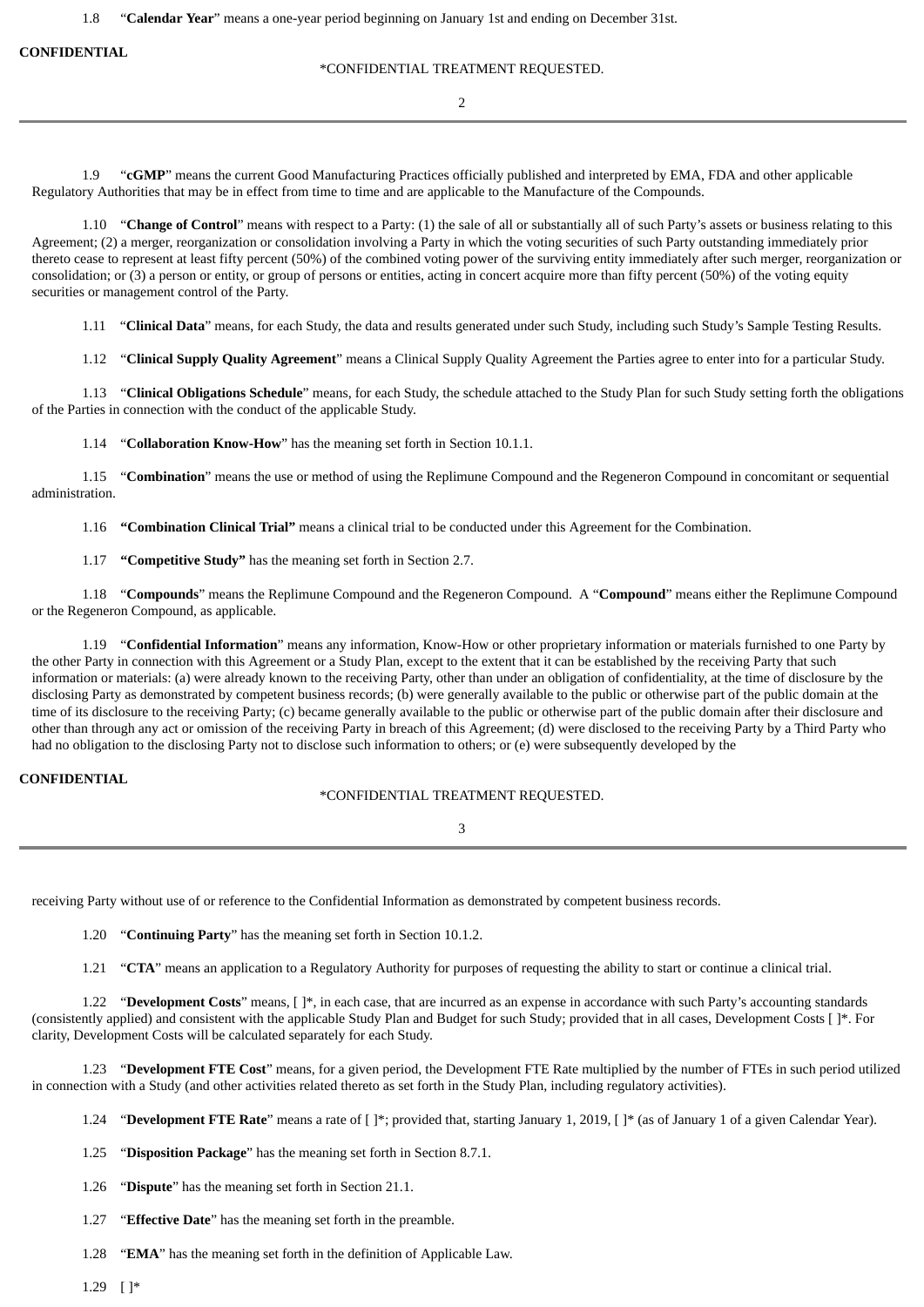1.30 "**Final Study Report**" means, for each Study, the final written report on the results of such Study as prepared by the Responsible Party for such Study.

1.31 "**First Site Ready**" means, for a Study, the date on which the first clinical site has all deliverables in place to support patient enrollment in such Study.

1.32 "**FDA**" has the meaning set forth in the definition of Applicable Law.

1.33 "**FTE**" means [ ]\* devoted to or in support of the conduct of a Study under a Study Plan and that is carried out by one or more employees of Replimune or Regeneron (or their respective Affiliates), as applicable, or any prorated portion thereof.

1.34 "**GCP**" means the Good Clinical Practices officially published by EMA, FDA and the International Conference on Harmonisation of Technical Requirements for Registration of Pharmaceuticals for Human Use (ICH) that may be in effect from time to time and are applicable to the testing of the Compounds.

### **CONFIDENTIAL**

\*CONFIDENTIAL TREATMENT REQUESTED.

4

1.35 "**Government Official**" means: (a) any officer or employee of a government or any department, agency or instrument of a government; (b) any person acting in an official capacity for or on behalf of a government or any department, agency, or instrument of a government; (c) any officer or employee of a company or business owned in whole or part by a government; (d) any officer or employee of a public international organization such as the World Bank or United Nations; (e) any officer or employee of a political party or any person acting in an official capacity on behalf of a political party; and/or (f) any candidate for political office; who, when such Government Official is acting in an official capacity, or in an official decision-making role, has responsibility for performing regulatory inspections, government authorizations or licenses, or otherwise has the capacity to take decisions with the potential to affect the business of either of the Parties.

1.36 "**HIPAA**" has the meaning set forth in the definition of Applicable Law.

1.37 "**IND**" means the Investigational New Drug Application filed or to be filed with the FDA as described in Title 21 of the U.S. Code of Federal Regulations, Part 312, and the equivalent application in the jurisdictions outside the United States, including an "Investigational Medicinal Product Dossier" filed or to be filed with the EMA.

1.38 "**Inventions**" means all inventions and discoveries that are made or conceived in the performance of a Study.

1.39 "**Jointly Owned Invention**" has the meaning set forth in Section 10.1.1.

1.40 "**Joint Patent Application**" has the meaning set forth in Section 10.1.2.

1.41 "**Joint Patent**" means a patent that issues from a Joint Patent Application.

1.42 "**Know-How**" means any proprietary invention, innovation, improvement, development, discovery, computer program, device, trade secret, method, know-how, process, technique or the like, including manufacturing, use, process, structural, operational and other data and information, whether or not written or otherwise fixed in any form or medium, regardless of the media on which contained and whether or not patentable or copyrightable, that is not generally known or otherwise in the public domain.

1.43 "**Liability**" has the meaning set forth in Section 14.2.1.

1.44 "**Manufacture**," "**Manufactured**," or "**Manufacturing**" means all stages of the manufacture of a Compound, including planning, purchasing, manufacture, processing, compounding, storage, filling, packaging, waste disposal, labeling, leafleting, testing, quality assurance, sample retention, stability testing, release, dispatch and supply, as applicable.

1.45 "**Manufacturer's Release**" or "**Release**" has the meaning ascribed to such term in the Clinical Supply Quality Agreement.

## **CONFIDENTIAL**

### \*CONFIDENTIAL TREATMENT REQUESTED.

5

1.46 "**Manufacturing Site**" means the facilities where a Compound is Manufactured by or on behalf of a Party, as such Manufacturing Site may change from time to time in accordance with Section 8.6.

1.47 "**Non-Conformance**" means, with respect to a given unit of Compound, an event that deviates from (i) the approved Specifications for such Compound; (ii) the applicable Clinical Supply Quality Agreement; and (iii) all Applicable Law, including cGMP and health, safety and environmental protections.

1.48 "**Non-filing Party**" has the meaning set forth in Section 10.1.2.

1.49 "**Non-Responsible Party**" means, with respect to a right or obligation under this Agreement, including any Study Plan, the Party that is not the Responsible Party with respect to such right or obligation.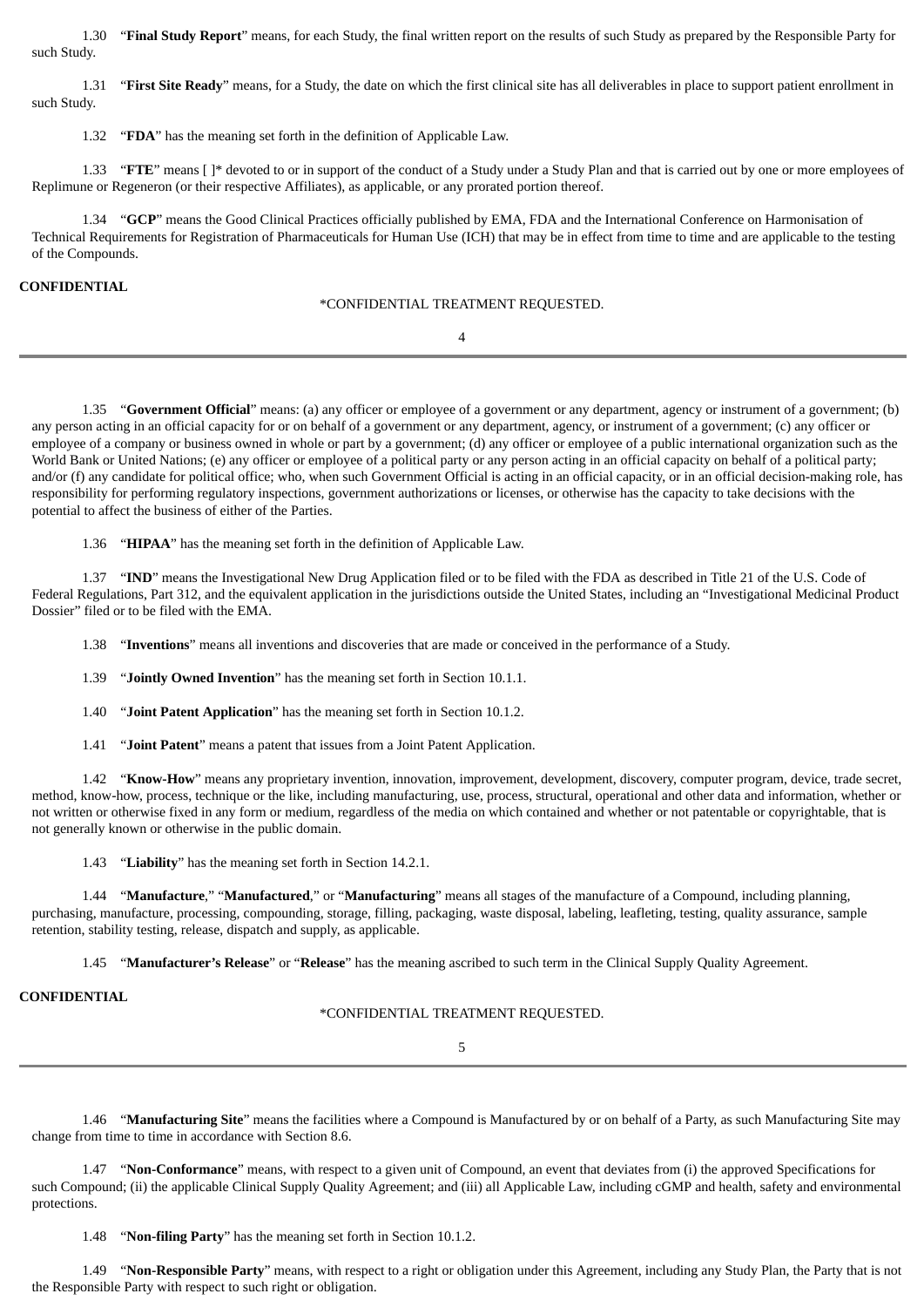1.50 "**Non-Sponsor Party**" means, for each Study, the Party that is not the Sponsor of such Study.

1.51 "**Oncolytic Virus**" means [ ]\*

1.52 "**Opting-Out Party**" has the meaning set forth in Section 10.1.2.

1.53 "**Other Party's Compound**" means, with respect to Replimune, the Regeneron Compound, and with respect to Regeneron, the Replimune Compound.

1.54 "**Party**" has the meaning set forth in the preamble.

1.55 "**PD-1 Antagonist**" means [ ]\*

1.56 "**Pharmacovigilance Agreement**" means a pharmacovigilance agreement the Parties agree to enter into to cover a particular Study.

1.57 "**Protocol**" means, for each Study, the written documentation that describes such Study and sets forth specific activities to be performed as part of the conduct of such Study. The final Protocol shall be agreed as set forth in Section 4.1.

1.58 "**Regeneron Compound**" means [ ]\* that targets [ ]\* and is formulated for IV administration. For the purposes of Sections 2.3, 2.5, 3.3 and Article 8, reference to the Regeneron Compound shall also include any  $[ ]^*.$ 

1.59 "**Regeneron Compound Specific Clinical Data**" has the meaning set forth in Section 3.7.

1.60 "**Regulatory Approvals**" means, with respect to a compound and a country, any and all permissions (other than the Manufacturing approvals) required to be obtained from Regulatory Authorities and any other competent authority for the development, registration,

## **CONFIDENTIAL**

## \*CONFIDENTIAL TREATMENT REQUESTED.

6

importation, use (including use in clinical trials), distribution, sale and marketing of such compound in such country, including any pricing or reimbursement approvals.

1.61 "**Regulatory Authorities**" has the meaning set forth in the definition of Applicable Law.

1.62 **"Replimune Compound"** means any of Replimune's proprietary oncolytic viruses. For the purposes of Sections 2.3, 2.5, 3.3 and Article 8, reference to the Replimune Compound shall also include any RP-1 placebo that is part of any Study.

1.63 "**Replimune Compound Specific Clinical Data**" has the meaning set forth in Section 3.7.

1.64 "**Responsible Party**" means, for each Study, that Party expressly designated in Articles 1 through 25 of this Agreement or in the applicable Study Plan for such Study as the responsible party with respect to a particular activity or obligation in connection with the conduct of such Study. Unless explicitly stated otherwise in this Agreement or in the applicable Study Plan, the Responsible Party shall be the Sponsoring Party.

1.65 "**Samples**" means, for each Study, the samples described in the applicable Study Plan for such Study.

1.66 "**Sample Testing**" means, for each Study, the studies to be performed by each Party using the applicable Samples for such Study as set forth in the applicable Study Plan.

1.67 "**Sample Testing Results**" means, for each Study, those results arising from the Sample Testing that are to be shared between Regeneron and Replimune, as set forth in the applicable Study Plan for such Study.

1.68 "**Specifications**" means, with respect to a Compound to be used in a Study, the set of requirements for such Compound as set forth in the Clinical Supply Quality Agreement covering such Study.

1.69 "**Sponsoring Party**" means, for each Study, the sponsor of such Study as the term "sponsor" is defined in Title 21 C.F.R. Part 312.3(b). Each Study Plan for a Study will expressly state which of the Parties shall be the Sponsoring Party for such Study.

1.70 "**Study**" means each clinical trial to be conducted under this Agreement pursuant to an executed Study Plan for the concomitant or sequenced administration of the Regeneron Compound and the Replimune Compound as outlined in the Protocol that is attached to the applicable Study Plan, which Protocol may be amended by the JDC in accordance with Section 4.1. Each Study will be a Combination Clinical Trial in subjects with the tumor type identified in the applicable Study Plan.

1.71 "**Study Completion**" has the meaning set forth in Section 3.9.

## **CONFIDENTIAL**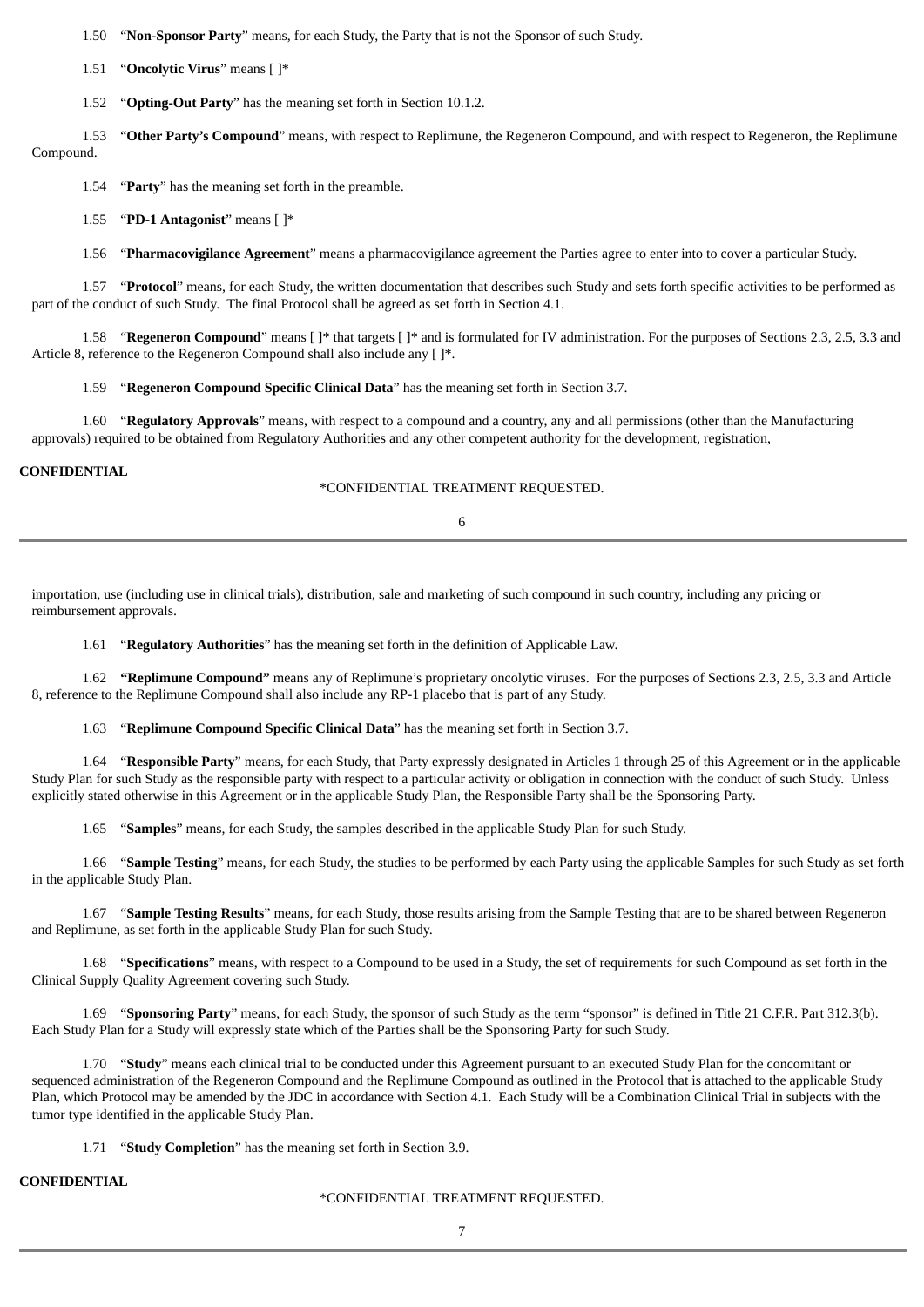1.72 "**Study Effective Date**" means the effective date of the applicable Study Plan as set forth on such Study Plan.

1.73 "**Study Plan**" means, for each Study, the plan substantially in the form of Appendix A, including all Exhibits thereto, that is completed and entered into by the Parties for such Study as further described in Section 2.1.

1.74 "[ $\mathbb{I}^*$ " has the meaning [ $\mathbb{I}^*$ .

1.75 "**Taxes**" has the meaning set forth in [ ]\*.

1.76 "**Toxicity and Safety Data**" means all clinical adverse event information and/or patient-related safety data, as more fully described in the Pharmacovigilance Agreement.

1.77 "**Third Party**" means any person or entity other than Replimune, Regeneron or their respective Affiliates.

#### 2. Scope of the Agreement.

2.1 The Parties intend to undertake one or more Studies under this Agreement to evaluate the Combination in subjects with certain cancer or tumor types. Prior to the commencement of each Study, the Parties shall complete and enter into a Study Plan for such Study substantially in the form of Appendix A. The Study Plan for each Study shall be sequentially numbered and shall set forth: (a) the Sponsoring Party for such Study; (b) the Project Manager for each Party; (c) the Protocol for such Study, or a Protocol synopsis if the final Protocol has not been agreed to by the Parties prior to the Study Effective Date; (d) a schedule setting forth the quantities and timelines for the supply of each Party's Compound for such Study as further described in Article 8; (e) the applicable Samples to be obtained and Sample Testing for such Study; (f) the Clinical Obligations Schedule for such Study; (g) the budget and cost-sharing arrangement for such Study, if applicable, as further described in Section 4.1; (h) the Study Effective Date for such Study Plan; and (i) any mutually agreed upon deviations from the terms of this Agreement, or additional terms that are necessary for the performance of such Study by the Parties as determined by the JDC. Each Study Plan shall come into full force and effect upon execution and delivery thereof by both of the Parties. Neither Party shall have any obligation to enter into any Study Plan. In the event of conflict between the terms described in Articles 1 through 25 of this Agreement and the terms of any Study Plan, the terms of Articles 1 through 25 of this Agreement shall govern and control unless otherwise explicitly stated as an intended change from Articles 1 through 25 of this Agreement in such Study Plan.

2.2 Each Party shall contribute to each Study such resources as are necessary to fulfill its obligations as set forth in this Agreement or any Study Plan.

2.3 Each Party shall grant and hereby grants the other Party a non-exclusive license under its intellectual property and the intellectual property of its Affiliates, for the sole purpose of the other Party's performance of activities under an in accordance with the relevant Study Plan.

## **CONFIDENTIAL**

\*CONFIDENTIAL TREATMENT REQUESTED.

8

2.4 Each Party agrees to act in good faith in performing its obligations under this Agreement and shall notify the other Party as promptly as possible in the event of any Manufacturing or other delay that is likely to adversely affect supply of its Compound or timely performance of its obligations as contemplated by this Agreement or any Study Plan.

2.5 Replimune agrees to Manufacture and supply the Replimune Compound for purposes of each Study as set forth in Article 8, and Replimune hereby represents and warrants to Regeneron that, at the time of Delivery of the Replimune Compound, such Replimune Compound shall have been Manufactured and supplied in compliance with: (i) the Specifications for the Replimune Compound; (ii) the applicable Clinical Supply Quality Agreement; and (iii) all Applicable Law, including cGMP and health, safety and environmental protections. Regeneron agrees to Manufacture and supply the Regeneron Compound for purposes of each Study as set forth in Article 8, and Regeneron hereby represents and warrants to Replimune that, at the time of Delivery of the Regeneron Compound, such Regeneron Compound shall have been Manufactured and supplied in compliance with: (a) the Specifications for the Regeneron Compound; (b) the Clinical Supply Quality Agreement; and (c) all Applicable Law, including cGMP and health, safety and environmental protections. Without limiting the foregoing, each Party is responsible for obtaining all regulatory approvals (including facility licenses) that are required to Manufacture its Compound in accordance with Applicable Law (provided that for clarity, the Sponsoring Party shall be responsible for obtaining Regulatory Approvals for each Study as set forth in Section 3.5).

2.6 Each Party shall have the right to subcontract any portion of its obligations hereunder to subcontractors, provided that the subcontracting Party shall consult with the JDC regarding the use of such Third Parties in the performance of such obligations (but for clarity, shall not have the right to approve such Third Parties), and further provided that such Party shall remain solely and fully liable for the performance of such subcontractors. Each Party shall ensure that each of its subcontractors performs its obligations pursuant to the terms of this Agreement, including the Appendices attached hereto. Each Party shall use reasonable efforts to obtain and maintain copies of documents relating to the obligations performed by such subcontractors that are held by or under the control of such subcontractors and that are required to be provided to the other Party under this Agreement. The non-Sponsoring Party, through the JDC shall have the right to review and comment on (but for clarity, shall not have the right to approve) the site template used by the Sponsoring Party or any clinical research organization used by the Sponsoring Party for the Study.

2.7 Third Party Collaborations and [ ]\*.

(a) With respect to (i) the [ ]\* which is agreed to be in Cutaneous Squamous Cell Carcinoma and set forth in the Study Plan and will be mutually agreed to promptly following the Effective Date in accordance with Section 4.1 [ ]\*, Replimune will not except as otherwise provided in this Section 2.7(a),  $[\ ]^*$  for such Study (each of (i), (ii), (iii) and (iv), a "Replimune Competitive Study"). Replimune's performance of a study for the use of the Replimune Compound and [ ]\* shall not be deemed to be a Replimune Competitive Study if [ ]\*

## **CONFIDENTIAL**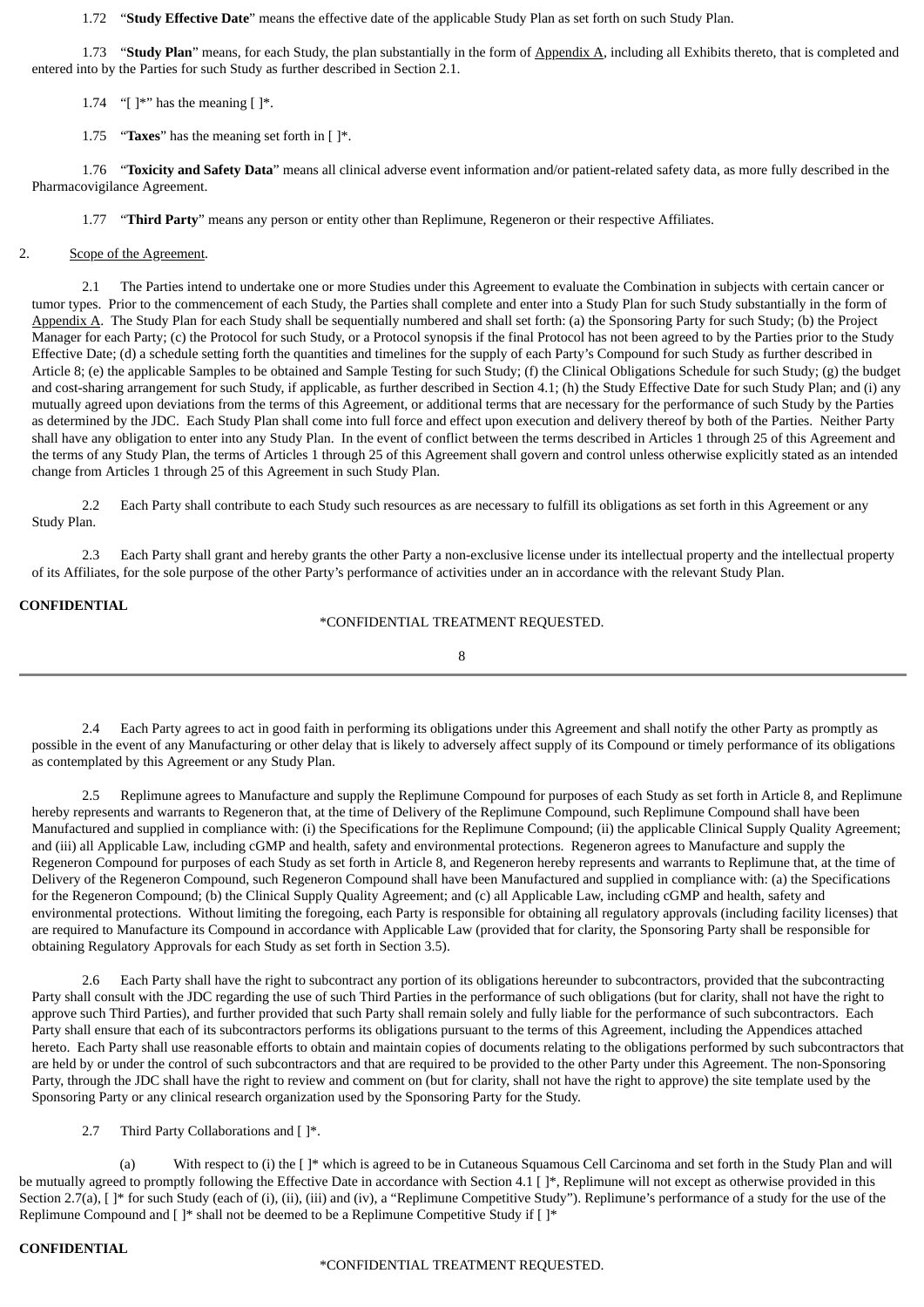in the conduct of such study. [ ]\*.

(b) With respect to (i) the [ ]\* which is agreed to be in Cutaneous Squamous Cell Carcinoma and set forth in the Study Plan and will be mutually agreed to promptly following the Effective Date in accordance with Section 4.1 and []\* for such Study (each of (i), (ii), (iii) and (iv), a "**Regeneron Competitive Study**"). Regeneron's performance of a study for the use of the Regeneron Compound and [ ]\* in concomitant or sequential administration shall not be deemed to be a Regeneron Competitive Study [ ]\* in the conduct of such study. [ ]\*.

With respect to each Study set forth under a Study Plan, during the period commencing with the date of  $[]^*$  and ending  $[]^*$ thereafter, Replimune will not initiate a Replimune Competitive Study and Regeneron will not initiate a Regeneron Competitive Study (such studies referred to hereafter as to each Party as a "**Competitive Study**"), and neither Party will agree to perform a Competitive Study, or discuss a Competitive Study with a Third Party without complying with this Section 2.7. In the event a Party wishes to enter into exclusive negotiations with the other Party regarding  $[ ]^*$ , such Party so desiring to negotiate shall provide the other Party with notice thereof within  $[ ]^*$ . If such Party fails to delivers such notice to the other Party within such  $[\cdot]$ \*, then the other Party shall thereafter be free to engage in  $[\cdot]$ \* negotiations with Third Parties for, and enter into a written agreement for  $\lceil \cdot \rceil^*$  with any Third Party without further obligations under this Section 2.7(c). In the event the Party so desiring to negotiate delivers such notice within the [ ]\* period, the Parties will engage in good faith negotiations, and each Party will permit the other Party to conduct and facilitate the other Party's conduct of, technical due diligence for a period of up to  $\lceil \cdot \rangle^*$  after  $\lceil \cdot \rangle^*$  ("Exclusive Negotiation Period") in an attempt to agree upon the terms and conditions pursuant to which the Parties would [ ]\*. If the Parties are able to reach agreement on such terms and conditions during the Exclusive Negotiation Period, then the Parties shall promptly thereafter (but in any event within [ ]\* after agreement on such terms and conditions) enter into a definitive agreement reflecting such terms and the Exclusive Negotiation Period shall continue until the Parties have executed such definitive agreement. If the Parties fail to reach agreement

#### **CONFIDENTIAL**

#### \*CONFIDENTIAL TREATMENT REQUESTED.

10

during the Exclusive Negotiation Period on terms and conditions pursuant to which the Parties []\*, then each Party shall thereafter be free to engage in negotiations with Third Parties for, and enter into agreements with Third Parties [ ]\* without further obligations under this Section 2.7(c).

(d) For clarity, nothing in Section 2.7(a), (b), and (c) shall be deemed to restrict Replimune or Regeneron from entering into a transaction with any Third Party to license, sell or otherwise grant or transfer, including by option, rights in or to further develop or commercialize the Replimune Compound or the Regeneron Compound.

(e) This Agreement does not create any obligation on the part of Regeneron to provide the Regeneron Compound for any activities other than each Study, nor does it create any obligation on the part of Replimune to provide the Replimune Compound for any activities other than each Study, and except as set forth in Section 2.7(a), (b), and (c), nothing in this Agreement shall (A) prohibit either Party from performing studies relating to its own Compounds, either individually or in combination with any other compound or product, in any therapeutic area, or (B) create an exclusive relationship between the Parties with respect to any Compound, including the Regeneron Compound and the Replimune Compound.

#### 3. Conduct of Each Study.

3.1 Each Study Plan for a Study will expressly state which of the Parties shall be the Sponsoring Party for such Study. The Sponsoring Party shall hold the IND relating to such Study.

3.2 The Sponsoring Party shall ensure that such Study is performed in accordance with this Agreement, the Study Plan, the Protocol and all Applicable Law, including GCP, provided, however, that to the extent the Non-Sponsor Party is the Responsible Party for a particular clinical activity in accordance with the Clinical Obligations Schedule for a particular Study, it shall ensure such activities are performed in accordance with this Agreement, the Study Plan, the Protocol and all Applicable Law, including GCP.

3.3 The Parties hereby agree to use commercially reasonable, good faith efforts in executing their obligations under this Agreement and each Study Plan, including a Party's supply obligations under Article 8.

3.4 For each Study, the Sponsoring Party for such Study shall ensure that all directions in relation to its obligations as such Study's sponsor from any Regulatory Authority and/or ethics committee with jurisdiction over such Study are followed. Further, for each Study, the Sponsoring Party for such Study, in working with the Non-Sponsor Party, shall ensure that all Regulatory Approvals from any Regulatory Authority and/or ethics committee with jurisdiction over such Study are obtained prior to initiating performance of such Study.

### 3.5 Regulatory Interactions and Filings.

(a) Each Party (the "**Granting Party**") grants to the other Party (the "**Referencing Party**") a nonexclusive, non-transferable (except in connection with a permitted

## **CONFIDENTIAL**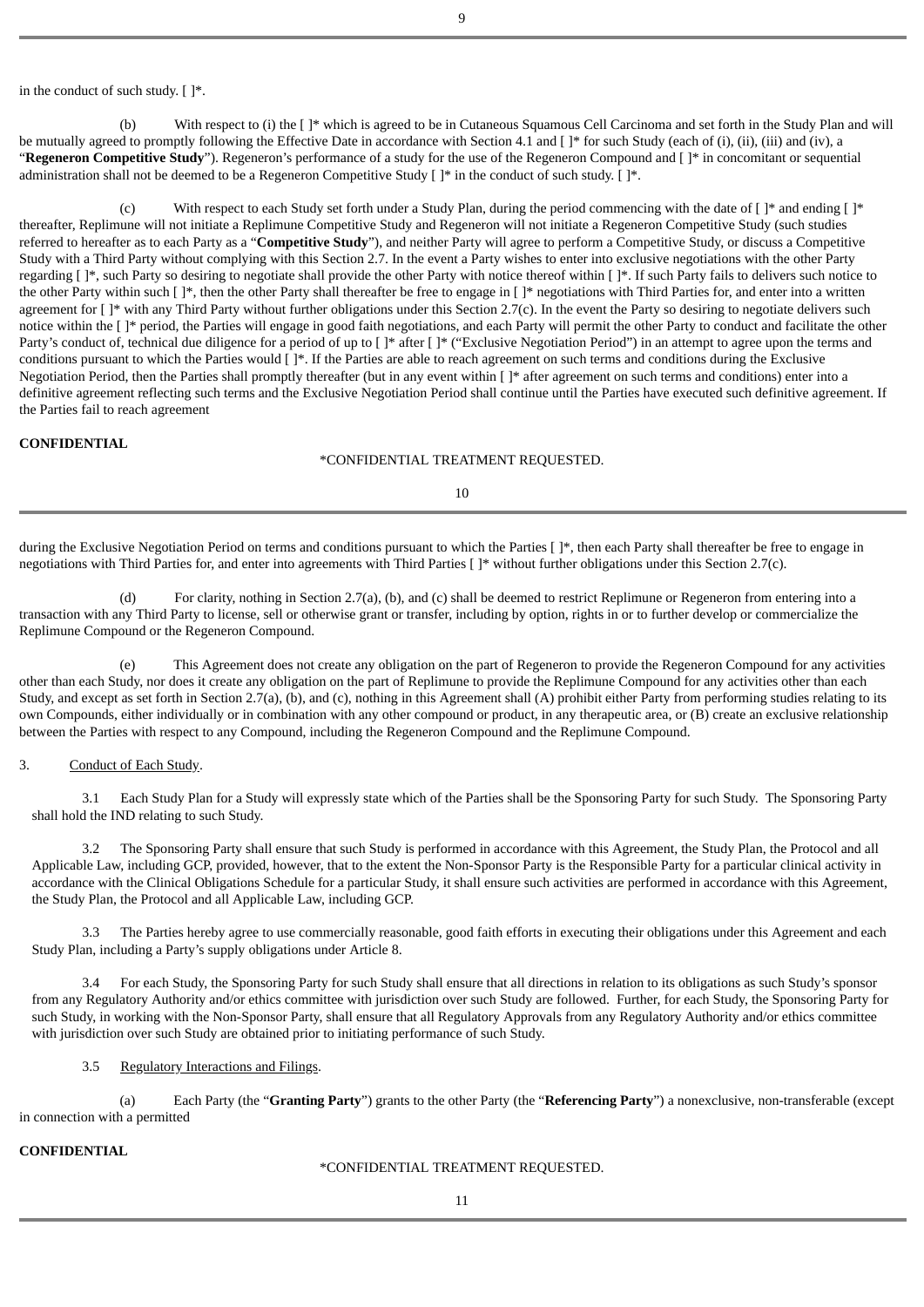assignment of this Agreement) "right of reference" (as defined in US FDA 21 CFR 314.3(b)), or similar "right of reference" as defined in applicable regulations in the relevant jurisdiction outside the U.S., with respect to the Regeneron Compound Specific Clinical Data (in the case where Regeneron is the Granting Party) and/or Replimune Compound Specific Clinical Data (in the case where Replimune is the Granting Party), solely as necessary for such Referencing Party to prepare, submit and maintain regulatory submissions related to such Referencing Party's Compound and Regulatory Approvals related thereto for use in the Combination, as and to the extent permitted in accordance with Section 3.7. Further, the Granting Party shall provide to the Referencing Party a cross-reference letter or similar communication to the applicable Regulatory Authority to effectuate such right of reference. Notwithstanding anything to the contrary in this Agreement, neither Party shall have any right to access the other Party's CMC data with respect to such Other Party's Compound. Regeneron will authorize FDA and other applicable Regulatory Authorities to cross-reference the appropriate Regeneron Compound INDs and CTAs to provide data access to Replimune sufficient to support conduct of each Study. Replimune will authorize FDA and other applicable Regulatory Authorities to cross-reference the appropriate Replimune Compound INDs and CTAs to provide data access to Regeneron sufficient to support conduct of each Study.

For so long as Replimune has not obtained Regulatory Approval for the Replimune Compound as a monotherapy in the United States and the European Union, Replimune shall use commercially reasonable efforts to prepare, submit and file for Regulatory Approval to the FDA and the European Medicines Agency for the Combination in the indication that was evaluated under a given Study, assuming such Study results adequately support such a filing, subject to Regeneron's consent rights in Section 3.7. If Replimune determines that it does not wish to prepare, submit and file for Regulatory Approval for the Combination as set forth in the previous sentence, it shall promptly provide a written explanation to Regeneron outlining the scientific, clinical and/or commercial rationale for not doing so and Replimune shall consider any comment made by Regeneron in good faith in determining whether such decision by Replimune is consistent with its obligation to use such commercially reasonable efforts.

(c) If Replimune is the Sponsoring Party, Regeneron shall have the right (but no obligation) to participate in any discussions between Replimune and any Regulatory Authority regarding matters related specifically to either the Regeneron Compound or the Combination in connection with each Study, and to the extent reasonably practicable, Replimune shall provide sufficient advance notice to Regeneron of any such discussions to allow inclusion of questions from Regeneron. Regeneron shall have the right, (but no obligation) to include questions to any Regulatory Authority in connection with either the Regeneron Compound or the Combination in connection with each Study. If Replimune receives any comments or other inquiries from a Regulatory Authority that pertain to the Combination or the Regeneron Compound, Replimune shall promptly provide such comments to Regeneron, and Regeneron shall provide its response to Replimune no later than [ ]\* from the date that Regeneron receives such comments or other inquiries from Replimune or such shorter period as may be required by such Regulatory Authority ("**Regeneron Response Period**"). For all comments or inquiries from a Regulatory Authority that pertain to the Combination, but not specifically to the Regeneron Compound, Replimune will consider in good faith Regeneron's reasonable comments. If such comments or other inquiries pertain specifically to the Regeneron Compound, Regeneron will promptly review and respond within the Regeneron Response Period and Replimune will forward such response to

### **CONFIDENTIAL**

## \*CONFIDENTIAL TREATMENT REQUESTED.

12

the Regulatory Authority on Regeneron's behalf. In the event that it will take Regeneron more than [ ]\* to provide a response, Regeneron will notify Replimune promptly (but no later than the end of the Regeneron Response Period), and provide Replimune with the reason the response cannot be provided within the Regeneron Response Period and with the timeframe within which Regeneron will provide its response, in which case Replimune will make reasonable efforts to accommodate Regeneron's reasonable request for additional time. If Regeneron does not provide such response or notice within the Regeneron Response Period, then Replimune may proceed to respond to the applicable Regulatory Authority in Replimune's sole good faith discretion. In any event, Regeneron shall endeavor to promptly provide such response to Replimune so that Replimune may provide a timely response to the Regulatory Authority. With respect to any comments or other inquiries from a Regulatory Authority regarding a Study that pertain specifically to the Regeneron Compound, Regeneron shall also be permitted to respond directly to such Regulatory Authority; provided however, that prior to providing its response to such Regulatory Authority, Regeneron shall (i) notify Replimune in writing within the applicable Regeneron Response Period that Regeneron intends to respond directly to such Regulatory Authority; (ii) provide Replimune with Regeneron's proposed response in writing; (iii) consider in good faith Replimune's reasonable comments thereto; and (iv) provide Replimune with a final copy of Regeneron's response for Replimune's records; provided, however, that Regeneron shall have the right to redact any proprietary information that is not related to the applicable Study or the Combination (such as CMC or critical material information). Subject to the conditions set forth in the foregoing sentence, if Regeneron elects to respond directly to such Regulatory Authority, Regeneron shall be responsible for providing its response within the deadline prescribed by such Regulatory Authority (if none, Regeneron shall nonetheless provide such response promptly). Unless otherwise agreed in the applicable Clinical Obligations Schedule, and. except for direct responses from Regeneron in accordance with this Section 3.5(b), Replimune shall conduct communications with Regulatory Authorities relating to each Study for which Replimune is the Sponsoring Party.

(d) If Regeneron is the Sponsoring Party, Replimune shall have the right (but no obligation) to participate in any discussions between Regeneron and any Regulatory Authority regarding matters related specifically to either the Combination or the Replimune Compound in connection with each Study, and to the extent reasonably practicable, Regeneron shall provide sufficient advance notice to Replimune of any such discussions to allow inclusion of questions from Replimune. Replimune shall have the right, (but no obligation) to include questions to any Regulatory Authority in connection with either the Replimune Compound or the Combination in connection with each Study. If Regeneron receives any comments or other inquiries from a Regulatory Authority that pertain to the Combination or the Replimune Compound, Regeneron shall promptly provide such comments to Replimune, and Replimune shall provide its response to Regeneron no later than [ ]\* from the date that Replimune receives such comments or other inquiries from Regeneron or such shorter period as may be required by such Regulatory Authority ("**Replimune Response Period**"). For all comments or inquiries that pertain to the Combination, but not specifically to the Replimune Compound, Regeneron will consider in good faith Replimune's reasonable comments. If such comments or other inquiries pertain specifically to the Replimune Compound, Replimune will promptly review and respond within the Replimune Response Period and Regeneron will forward such response to the Regulatory Authority on Replimune's behalf. In the event that it will take Replimune more than [ ]\* to

## **CONFIDENTIAL**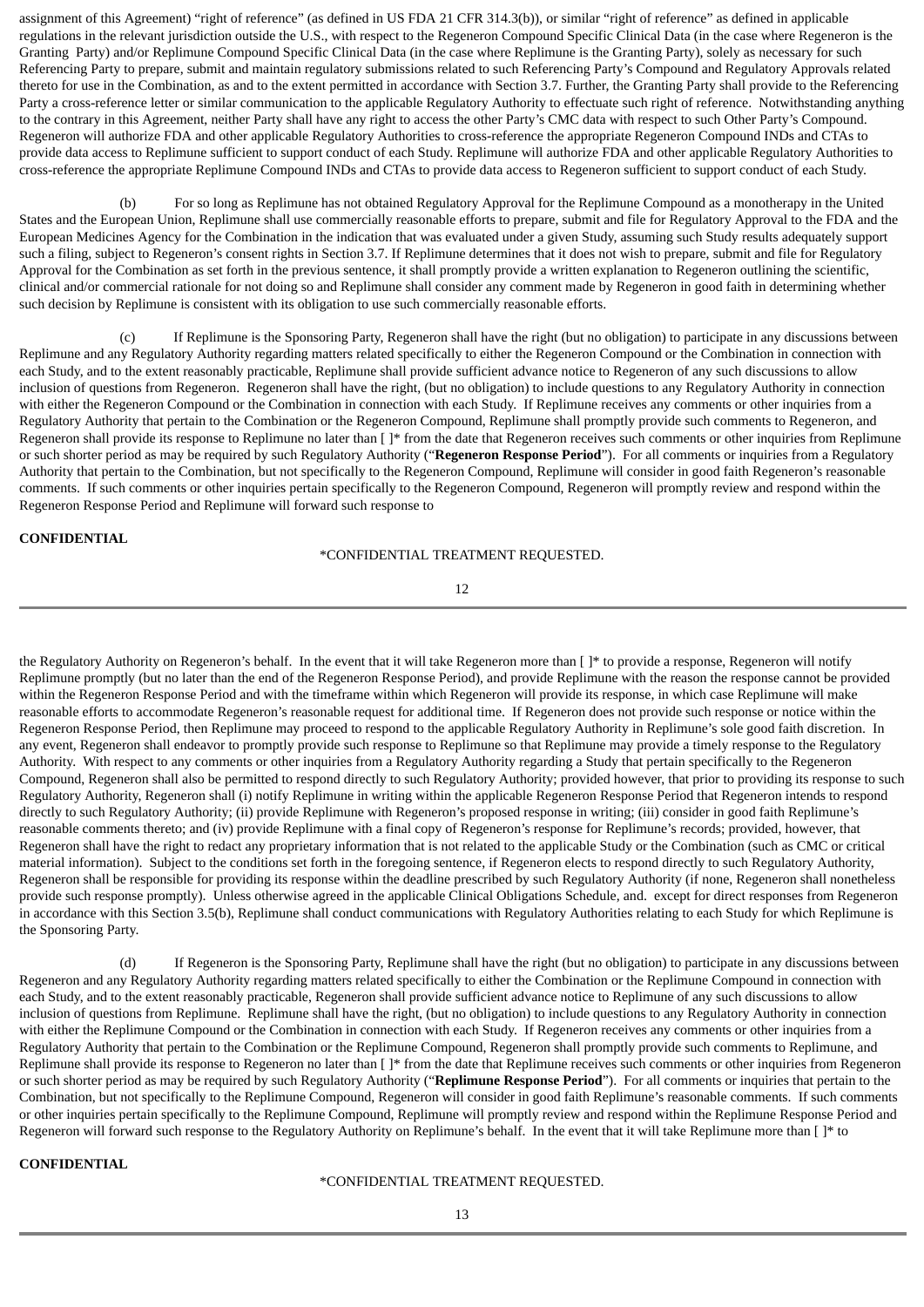provide a response, Replimune will notify Regeneron promptly (but no later than the end of the Replimune Response Period), and provide Regeneron with the reason the response cannot be provided within the Replimune Response Period and with the timeframe within which Replimune will provide its response, in which case Regeneron will make reasonable efforts to accommodate Replimune's reasonable request for additional time. If Replimune does not provide such response or notice within the Replimune Response Period, then Regeneron may proceed to respond to the applicable Regulatory Authority in Regeneron's sole good faith discretion. In any event, Replimune shall endeavor to promptly provide such response to Regeneron so that Regeneron may provide a timely response to the Regulatory Authority. With respect to any comments or other inquiries from a Regulatory Authority regarding a Study that pertain specifically to the Replimune Compound, Replimune shall also be permitted to respond directly to such Regulatory Authority; provided however, that prior to providing its response to such Regulatory Authority, Replimune shall (i) notify Regeneron in writing within the applicable Replimune Response Period that Replimune intends to respond directly to such Regulatory Authority; (ii) provide Regeneron with Replimune's proposed response in writing; (iii) consider in good faith Regeneron's reasonable comments thereto; and (iv) provide Regeneron with a final copy of Replimune's response for Regeneron's records; provided, however, that Replimune shall have the right to redact any proprietary information that is not related to such Study or the Combination (such as CMC or critical material information). Subject to the conditions set forth in the foregoing sentence, if Replimune elects to respond directly to such Regulatory Authority, Replimune shall be responsible for providing its response within the deadline prescribed by such Regulatory Authority (if none, Replimune shall nonetheless provide such response promptly). Unless otherwise agreed in the applicable Clinical Obligations Schedule, and except for direct responses from Replimune in accordance with this Section 3.5(d)), Regeneron shall have the right to conduct communications with Regulatory Authorities relating to each Study for which Regeneron is the Sponsoring Party.

Each Party shall maintain reports and all related documentation in good scientific manner and in compliance with Applicable Law in connection with each Study. Each Party shall provide to the other Party all Study information and documentation reasonably requested by such Party to enable such Party to (i) comply with any of its legal, regulatory and/or contractual obligations, or any request by any Regulatory Authority, related to the Regeneron Compound, the Replimune Compound, or the Combination, as applicable, and (ii) determine whether such Study has been performed in accordance with this Agreement.

3.6 The Responsible Party shall provide to the other Party copies of all Clinical Data (except the Sample Testing Results which are separately covered by Section 3.8), in electronic form or other mutually agreeable alternate form and on mutually agreeable timelines. The Responsible Party shall require that Study investigators obtain patient authorizations and consents required under HIPAA, the EU Data Protection Directive or any other similar Applicable Law in connection with each Study, to permit such sharing of Clinical Data with the other Party.

3.7 All Clinical Data from any Regeneron Compound monotherapy arm of a Study or any other Clinical Data specific to the Regeneron Compound from a Study shall be owned by Regeneron ("**Regeneron Compound Specific Clinical Data**") and Replimune shall assign and hereby assigns to Regeneron, all of Replimune's interest in Regeneron Compound Specific

## **CONFIDENTIAL**

\*CONFIDENTIAL TREATMENT REQUESTED.

14

Clinical Data. All Clinical Data from any Replimune Compound monotherapy arm of a Study or any other Clinical Data specific to the Replimune Compound from a Study shall be owned by Replimune ("**Replimune Compound Specific Clinical Data**") and Regeneron shall assign and hereby assigns to Replimune, all of Regeneron's interest in Replimune Compound Specific Clinical Data. All Clinical Data, generated under each Study, except for Regeneron Compound Specific Clinical Data, Replimune Compound Specific Clinical Data and Sample Testing Results, shall be jointly owned by Replimune and Regeneron. With respect to a given Study, and notwithstanding the foregoing or anything to the contrary in this Agreement, (i) (a) Replimune and its Affiliates shall have the right, without the consent of, or any obligation to account to Regeneron, following Regulatory Approval of the Regeneron Compound as a monotherapy or for use in combination with another active agent, in each case in the indication that is being evaluated under such Study, to use all Regeneron Compound Specific Clinical Data from such Study to make regulatory filings, meet regulatory requirements and seek Regulatory Approval for the Combination and (b) if Regulatory Approval of the Regeneron Compound as a monotherapy or for use in combination with another active agent in each case in the indication that is being evaluated under such Study has not been achieved, Regeneron's written consent shall be required for Replimune to use Regeneron Compound Specific Clinical Data from such Study to make regulatory filings, meet regulatory requirements and seek Regulatory Approval for the Combination, such consent not to be unreasonably withheld, conditioned or delayed; and (ii) (a) Regeneron and its Affiliates shall have the right, without the consent of, or any obligation to account to Replimune, following Regulatory Approval of the Replimune Compound as a monotherapy or for use in combination with any other active agent in each case in the indication that is being evaluated under such Study, to use all Replimune Compound Specific Clinical Data from such Study to make regulatory filings, meet regulatory requirements and seek Regulatory Approval for the Combination, including the filing of any amendment or supplement to its Regulatory Approval of the Regeneron Compound, in each case, where permitted by and in accordance with Applicable Law and (b) if Regulatory Approval of the Replimune Compound as a monotherapy or for use in combination with another active agent in each case in the indication that is being evaluated under such Study has not been achieved, Replimune's written consent shall be required for Regeneron to use Replimune Compound Specific Clinical Data from such Study to make regulatory filings, meet regulatory requirements and seek Regulatory Approval for the Combination, including the filing of any amendment or supplement to its Regulatory Approval of the Regeneron Compound, in each case, where permitted by and in accordance with Applicable Law, such consent not to be unreasonably withheld, conditioned or delayed *provided that* nothing in the foregoing clauses (i) and (ii) is intended or shall be construed as granting Replimune any right or license, expressly or impliedly, to make, have made, use, sell, offer for sale, or import the Regeneron Compound, or as granting Regeneron any right or license, expressly or impliedly, to make, have made, use, sell, offer for sale, or import the Replimune Compound. For the avoidance of doubt, Replimune shall not be able to use the Regeneron Compound Specific Clinical Data, and Regeneron shall not be able to use the Replimune Compound Specific Clinical Data, in each case for any purpose whatsoever other than as expressly specified in this Agreement, without the prior written consent of the other Party, subject to the rights of each Party to disclose such data to the extent permitted under Article 9. Regeneron Compound Specific Clinical Data shall be the Confidential Information of Regeneron and Replimune Compound Specific Clinical Data shall be the Confidential Information of Replimune. Notwithstanding the above and without limiting Section 2.7, these restrictions set

## **CONFIDENTIAL**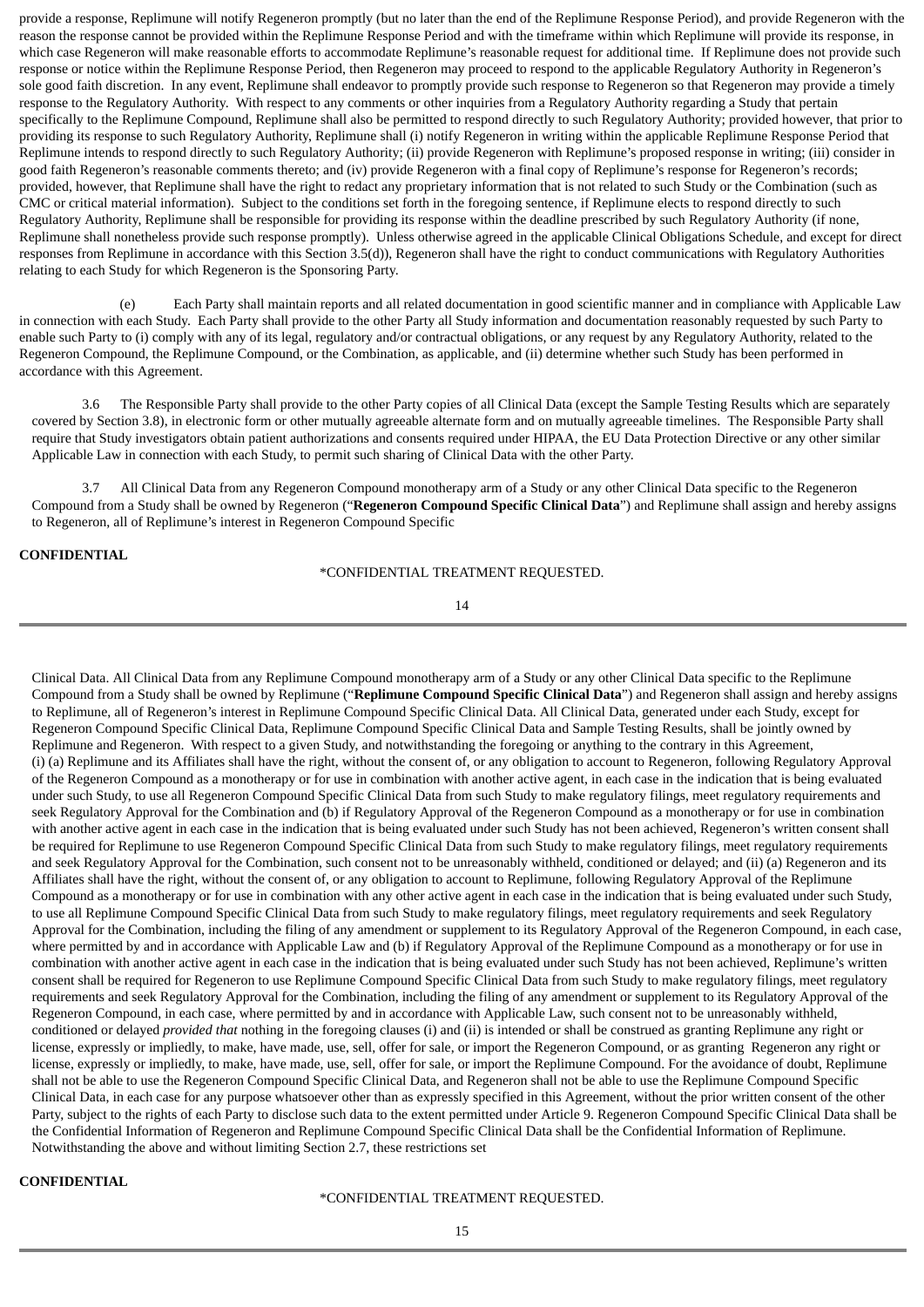forth in this Section 3.7 and the restrictions set forth in Article 9, shall no longer apply to any portion of Clinical Data that has been made available to the public in accordance with this Agreement. Notwithstanding the above or anything to the contrary herein, either Party may share any Clinical Data as required by a Regulatory Authority or as may otherwise be required by Applicable Law. Notwithstanding anything to the contrary herein, to the extent Clinical Data includes Toxicity and Safety Data, and where because of its severity, frequency or lack of reversibility either Party needs to utilize such Toxicity and Safety Data with respect to its respective Compound or of the Combination in order to ensure patient safety, such Party may share such Toxicity and Safety Data with Third Parties.

3.8 Each Party shall use the Samples only for Sample Testing. The Sponsoring Party shall own Sample Testing Results unless otherwise set forth in the applicable Study Plan. The Sponsoring Party shall provide to the Non-Sponsoring Party the Sample Testing Results for the Sample Testing conducted by or on behalf of the Sponsoring Party, in electronic form or other mutually agreeable alternate form and on the timelines specified in the applicable Study Plan. The Non-Sponsoring Party may use the Sponsoring Party's Sample Testing Results, only for the purposes of (i) seeking Regulatory Approval of (A) its respective Compound as a monotherapy (provided that the Non-Sponsoring Party would not have the right to use any Sponsoring Party's Sample Testing Results that solely relate to that Sponsoring Party's Compound in seeking Regulatory Approval of such Non-Sponsoring Party's Compound), or the Combination, to the extent permitted under Section 3.7 and/or (B) any companion diagnostic to any pharmaceutical product containing its respective Compound for use as a monotherapy or the Combination, and (ii) filing and prosecuting patent applications for Joint Inventions and enforcing any resulting patents in accordance with Article 10; provided, however, that these restrictions shall no longer apply once the Sample Testing Results or portions thereof are available to the public in accordance with this Agreement. Further, the permitted uses that apply to jointly owned Clinical Data as set forth in the last sentence of Section 3.7 shall apply with respect to Sample Testing Results that are jointly owned to the extent set forth in the applicable Study Plan.

3.9 Within [ ]\* following Study Completion for each Study, and in accordance with the timeframes set forth in this Section 3.9, the Responsible Party with respect to preparing the Final Study Report for such Study shall provide the Non-Responsible Party with an electronic draft of the Final Study Report for such Study, for the Non-Responsible Party to provide comments to the Responsible Party within [ ]\* of its receipt of the draft of such Final Study Report. The Responsible Party shall consider in good faith such comments and, at either Party's reasonable request, the Parties shall meet in person or via teleconference within [ ]\* after the Responsible Party's receipt of such comments to discuss such comments in good faith. The Responsible Party shall provide the Non-Responsible Party with a draft final version of each Final Study Report within []\* of the Responsible Party's receipt of the Non-Responsible Party's comments or a meeting between the Parties to discuss such comments, whichever is later. The Responsible Party shall consider in good faith any further comments of the Non-Responsible Party, and each Final Study Report shall not be deemed final until the Parties have mutually so agreed. In the event that the Parties are unable to agree upon a Final Study Report, the matter will be escalated to the Replimune Chief Medical Officer and the Regeneron Senior Vice President, Global Clinical Development, provided however that (1) in the event that the matter relates solely to the Regeneron Compound, Regeneron shall have final decision-making authority and (2) in the

## **CONFIDENTIAL**

\*CONFIDENTIAL TREATMENT REQUESTED.

16

event that the matter relates solely to the Replimune Compound, Replimune shall have final decision-making authority. "**Study Completion**" shall occur (i) for a randomized Study, on the fifth (5th) day after database lock of the Study results for such Study and (ii) for an open-label Study, when at least [ ]\* patients in such Study, or if Study enrollment is less than [ ]\* patients, the total enrolled patients in such Study, in each case have received [ ]\* of treatment under the Study.

3.10 Subject to (i) Regeneron's consent rights with respect to Replimune's use of Regeneron Compound Specific Clinical Data and Replimune's consent rights with respect to Regeneron's use of Replimune Compound Specific Clinical Data and (iii) Section 3.7, in the event that either Party seeks Regulatory Approval either (x) to change its respective Compound's label (where such Regulatory Approval has already been obtained), or (y) to obtain initial approval of its Compound or the Combination, in each case, based in whole or in part on the results of a Study, the Parties will reasonably cooperate in the preparation of the requisite filings with Regulatory Authorities, including the Responsible Party providing the Non-Responsible Party with any information related to such Study required for such Party's filing (e.g., investigator financial disclosures).

3.11 Governance. The Parties shall form a joint development team (the "**Joint Development Committee**" or "**JDC**"), made up of an equal number of representatives of Regeneron and Replimune (not to exceed three (3) each), which shall have responsibility for coordinating all clinical, regulatory, Compound supply and other activities under, and pursuant to, this Agreement. Each Party may invite a reasonable number of additional representatives to JDC meetings, provided that advance notice is provided. In addition, the JDC will have responsibility for reviewing and agreeing upon any proposed changes to the Clinical Obligations Schedule for a Study that may be proposed by either Party. If the JDC does not reach consensus on a proposed change to the Clinical Obligations Schedule for a Study, then the then-existing Clinical Obligations Schedule for such Study shall govern. For each Study, each Party shall designate a project manager (the "**Project Manager**") on the applicable Study Plan who shall be responsible for implementing and coordinating activities, and facilitating the exchange of information between the Parties, with respect to the applicable Study. The JDC shall meet as soon as practicable after the first Study Effective Date and then during such time as there is an ongoing Study, no less than once each Calendar Quarter, and more often as reasonably considered necessary at the request of either Party with reasonable notice, to provide an update on progress of each Study and make decisions regarding the conduct of each Study and any modifications to such Study's Protocol and Budget. Prior to any such meeting, each respective Project Manager shall provide an update in writing to the other Party's Project Manager, which update shall contain information about, as applicable, overall Study progress, recruitment status, ongoing data (if results are available), interim analysis (if results are available), final analysis and other information relevant to the conduct of the applicable Study. The JDC will attempt to reach decisions by consensus, except that Regeneron will determine in its sole discretion the dose and dosing regimen for the Regeneron Compound and Replimune will determine in its sole discretion the dose and dosing regimen for the Replimune Compound. The Parties hereby agree that changes to the responsibilities as set forth on the applicable Clinical Obligations Schedule require JDC consensus, and that changes to the Protocol may only be made in accordance with Section 4.1. When consensus is not achieved on any matter, the matter will be escalated to the

#### **CONFIDENTIAL**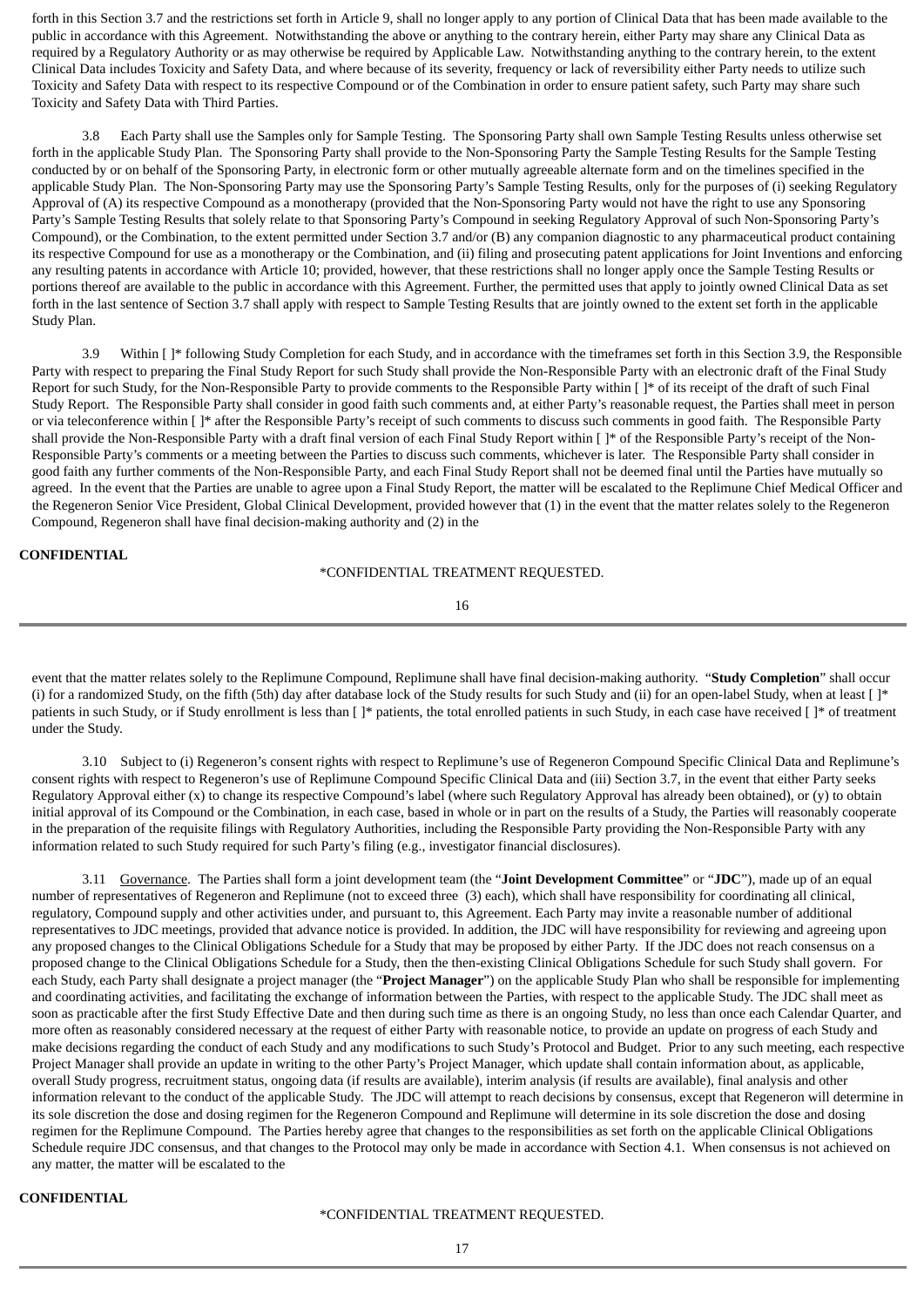Replimune Chief Medical Officer and the Regeneron Senior Vice President, Global Clinical Development, provided however that (1) in the event that the matter relates solely to the Regeneron Compound, Regeneron shall have final decision-making authority and (2) in the event that the matter relates solely to the Replimune Compound, Replimune shall have final decision-making authority.

### 4. Protocol and Related Documents.

4.1 Unless otherwise agreed by the Parties as stated in the applicable Study Plan, the Protocol or Protocol synopsis and preliminary budget (as applicable) for each Study that has been agreed to by the Parties as of the Study Effective Date for such Study shall be attached to each Study Plan for such Study. Notwithstanding the foregoing, the Parties intend to finalize such Protocol within [ ]\* (or such other time period as may be expressly stated in the applicable Study Plan) of the Study Effective Date, subject to the approval rights of each Party set forth in this Section 4.1; provided, that (a) if the Parties do not agree on a finalized Protocol within [ ]\* days (or such other time period as may be expressly stated in the applicable Study Plan) of the Study Effective Date, then either Party may, by written notice to the other Party, terminate the applicable Study Plan, it being understood that a lack of agreement on the final Protocol within such time periods shall not be a breach of this Agreement by either Party, and (b) such right to terminate due to failure to agree upon the final Protocol must be based on material changes to the Protocol or Protocol synopsis attached to the Study Plan and agreed to by the Parties as of the Study Effective Date for such Study required or requested by a Regulatory Authority. Notwithstanding the above, Regeneron will determine the dose and dosing regimen for the Regeneron Compound and will have the final decision on all matters relating specifically to the Regeneron Compound and any information regarding the Regeneron Compound included in the Protocol for each Study, and Replimune will determine the dose and dosing regimen for the Replimune Compound and will have the final decision on all matters relating specifically to the Replimune Compound and any information regarding the Replimune Compound included in the Protocol for each Study. Subject to the third sentence of Section 7.1 and Section 8.1, to the extent any changes need to be made to the mutually agreed Protocol, the Sponsoring Party shall have the final decision regarding the contents of such Protocol; provided that any material changes (other than relating solely to the Non-Sponsoring Party's Compound) to such Protocol, and any changes (whether or not material) relating to the Non-Sponsoring Party's Compound, shall require the Non-Sponsoring Party's prior written consent. The Non-Sponsoring Party will provide such consent, or a written explanation for why such consent is being withheld, within  $\lceil \cdot \rceil^*$  of receiving the Sponsoring Party's request therefor.

4.2 The Responsible Party shall prepare the patient informed consent form for the applicable Study in consultation with the other Party (it being understood that the portion of the informed consent form relating to the Other Party's Compound will be provided by such other Party). Any changes to such form that relate to the Other Party's Compound shall be subject to such other Party's written consent. The other Party will provide such consent, or a written explanation for why such consent is being withheld, within  $[ ]^*$  of receiving the Responsible Party's request therefore.

#### **CONFIDENTIAL**

#### \*CONFIDENTIAL TREATMENT REQUESTED.

18

4.3 *Financial Disclosure*. The Responsible Party, in working with the Other Party, shall be responsible for (a) tracking and collecting financial disclosure information from all "clinical investigators" involved in the Study and (b) preparing for submission by the Sponsor the certification and/or disclosure of the same in accordance with all Applicable Law, including, but not limited to, Part 54 of Title 21 of the United States Code of Federal Regulations (Financial Disclosure by Clinical Investigators) and related FDA Guidance Documents. The Responsible Party shall track and collect from all "clinical investigators" involved in the Study using one (1) "combined" certification and/or disclosure form for both Regeneron and Replimune. For purposes of this Section 4.3, the term "clinical investigators" shall have the meaning set forth in Part 54.2(d) of Title 21 of the United States Code of Federal Regulations.

4.4 *Transparency Reporting*. The Party making any payments and other transfers of value, including supply of Regeneron Compound and Replimune Compound, made to health care professionals, including, without limitation, investigators, steering committee members, data monitoring committee members, and consultants in connection with each Study in accordance with reporting requirements under Applicable Law, including, the Physician Payment Sunshine Act and state gift laws, and the European Federation of Pharmaceutical Industries and Associations Disclosure Code, and Replimune's and Regeneron's applicable policies, shall be solely responsible for reporting to the applicable Regulatory Authority such payments or transfers of value.

#### 5. Adverse Event Reporting.

The Responsible Party will be solely responsible for compliance with all Applicable Law pertaining to safety reporting for the applicable Study and related activities. As soon as reasonably practical after the Study Effective Date (but in all cases prior to the first dosing of the first patient with a Product in a Study), the Parties will execute a new Pharmacovigilance Agreement or modify an existing Pharmacovigilance Agreement, as determined by the Sponsoring Party of the applicable Study to ensure the exchange of relevant safety data within appropriate timeframes and in appropriate format to enable the Parties to fulfill local and international regulatory reporting obligations and to facilitate appropriate safety reviews. The Pharmacovigilance Agreement will include safety data exchange procedures governing the coordination of collection, investigation, reporting, and exchange of information concerning any adverse experiences, pregnancy reports, and any other safety information arising from or related to the use of the Regeneron Compound and Replimune Compound in each Study, consistent with Applicable Law. Such guidelines and procedures shall be in accordance with, and enable the Parties and their Affiliates to fulfill local and international regulatory reporting obligations to Regulatory Authorities and the investigators. The Responsible Party will transmit to the other Party serious related life threatening or death events as set forth in the applicable Pharmacovigilance Agreement. The Responsible Party will be responsible for reporting all adverse events to the applicable Regulatory Authorities and the investigators. Execution of the Pharmacovigilance Agreement covering a Study is a prerequisite to the initiation of the Study.

### **CONFIDENTIAL**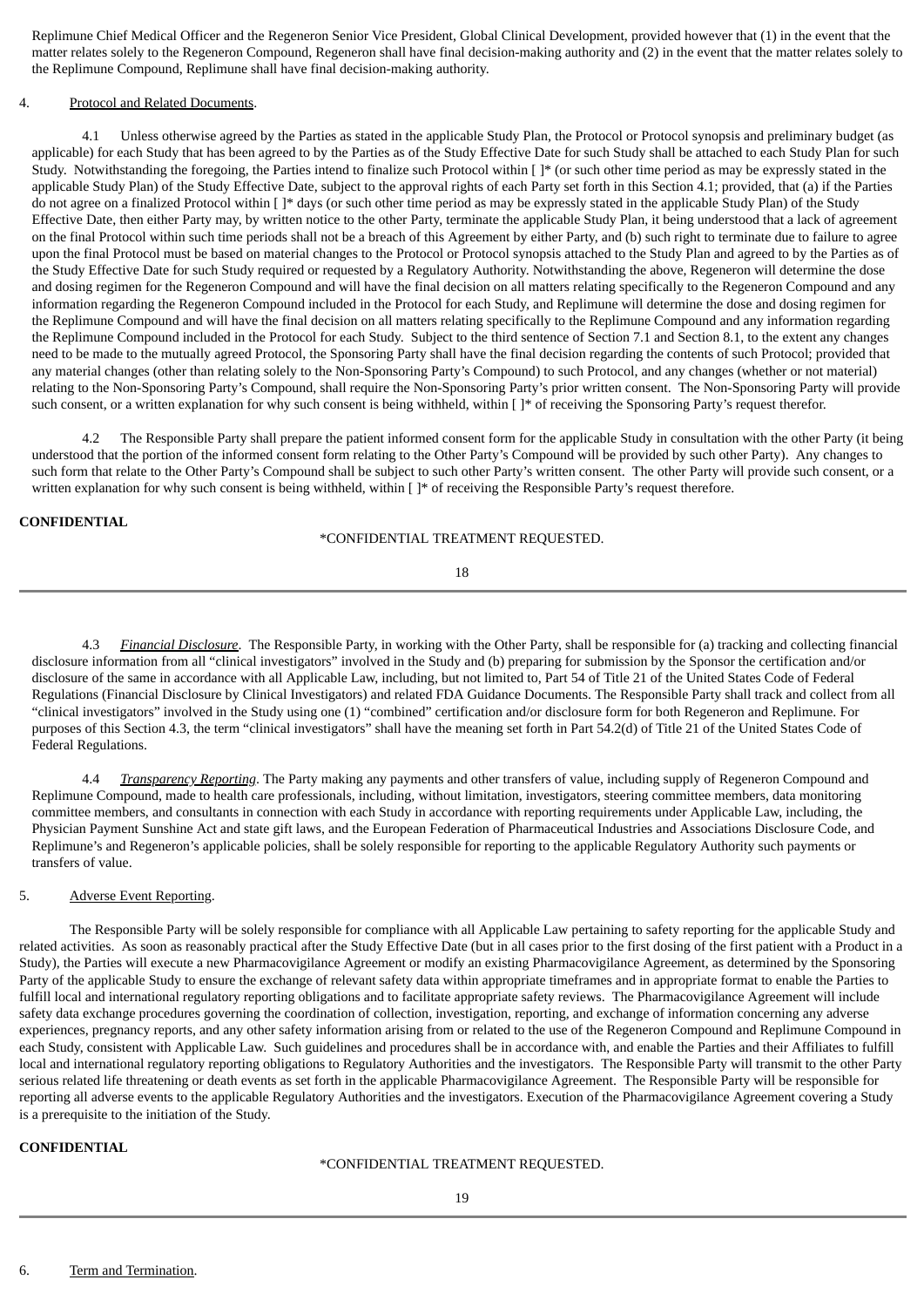6.1 The term of this Agreement shall commence on the Effective Date and shall continue in full force and effect until terminated by either Party pursuant to this Article 6. The term of any Study Plan under this Agreement shall commence on the [ ]\* for such [ ]\* and shall continue in full force and effect until completion of the [ ]\* for the relevant Study or until earlier terminated by either Party pursuant to this Article 6.

6.2 In the event that the Non-Sponsoring Party reasonably believes that its Compound is being used in a Study in an unsafe manner and the Sponsoring Party fails to incorporate changes into the applicable Protocol reasonably requested by the Non-Sponsoring Party to address such issue, the Non-Sponsoring may immediately terminate the Study Plan covering such Study and the supply of its Compound for such Study upon written notice to the Sponsoring Party.

6.3 Either Party may terminate this Agreement or a Study Plan if the other Party commits a material breach of this Agreement or a material breach of its obligations under the particular Study Plan, as the case may be, and such material breach continues for [ ]\* after receipt of written notice thereof from the non-breaching Party specifying such material breach; provided that if such material breach cannot reasonably be cured within such [ ]\*, the breaching Party shall be given a reasonable period of time to cure such breach (not to exceed []\* after receipt of notice).

6.4 Either Party may terminate this Agreement upon delivery of  $\lceil \cdot \rceil$  written notice to the other Party if (a) at the time of delivery of a Final Study Report, there is no other active Study Plan for which a Final Study Report has not been delivered, and (b) within [ ]\* after the delivery of the Final Study Report described in 6.4(a) above, the Parties have not entered into a Study Plan for another Study.

6.5 Either Party may terminate a Study Plan immediately upon written notice to the other party if the terminating Party determines in good faith, based on a review of the Clinical Data or other Study-related Know-How or information, that the Study performed pursuant to such Study Plan may unreasonably affect patient safety.

6.6 (a) Either Party may terminate a Study Plan immediately upon written notice to the other Party in the event that any Regulatory Authority takes any action, or raises any objection, that prevents the terminating Party from supplying its Compound for purposes of the Study performed pursuant to such Study Plan. (b) Additionally, either Party shall have the right to terminate this Agreement immediately (in whole or in part) upon written notice to the other Party in the event that it determines in its sole discretion to discontinue development of its Compound, for safety or legal reasons.

6.7 Each Party shall have the right to terminate this Agreement immediately upon any violation of Section 13.3 or any breach of a representation or warranty contained in Section 13.3 by the other Party. The non-terminating Party shall have no claim against the terminating Party for compensation for any loss of whatever nature by virtue of the termination of this Agreement in accordance with this Section 6.7. To the extent (and only to the extent) that the laws of the territory provide for any such compensation to be paid to the non-terminating Party upon the

## **CONFIDENTIAL**

\*CONFIDENTIAL TREATMENT REQUESTED.

20

termination of this Agreement under this Section 6.7, the non-terminating Party hereby expressly agrees (to the extent possible under the laws of the territory) to waive or to repay to the Party terminating this Agreement any such compensation or indemnity.

6.8 In the event that an individual Study Plan is terminated, Replimune shall, at Regeneron's sole discretion, promptly either return or destroy all unused Regeneron Compound provided by Regeneron to be used in connection with the Study performed under such Study Plan, pursuant to Regeneron's instructions. If Regeneron requests that Replimune destroy the unused Regeneron Compound, Replimune shall provide written certification of such destruction. Likewise, Regeneron shall, at Replimune's sole discretion, promptly either return or destroy all unused Replimune Compound provided by Replimune to be used in connection with the Study performed under such Study Plan, pursuant to Replimune's instructions. If Replimune requests that Regeneron destroy the unused Replimune Compound, Regeneron shall provide written certification of such destruction. Notwithstanding the foregoing, the providing party may, in its sole discretion, permit the receiving party to reallocate unused Compound for other ongoing Studies being conducted under other Study Plans. In the event that this Agreement is terminated, Replimune shall, at Regeneron's sole discretion, promptly either return or destroy all unused Regeneron Compound pursuant to Regeneron's instructions. If Regeneron requests that Replimune destroy the unused Regeneron Compound, Replimune shall provide written certification of such destruction. Likewise, Regeneron shall, at Replimune's sole discretion, promptly either return or destroy all unused Replimune Compound pursuant to Replimune's instructions. If Replimune requests that Regeneron destroy the unused Replimune Compound, Regeneron shall provide written certification of such destruction.

6.9 The provisions of Sections 2.7, 3.5, 3.7, 3.8, 6.9 through 6.11, 9.1 through 9.3, 13.2, 13.4, 14.2 14.3 and Articles 1 (Definitions), 5 (Adverse Event Reporting) (solely as to adverse event reporting required for any SADRs/SAEs arising from a Study and occurring post-termination), 7 (Costs of Collaboration Program), 10 (Intellectual Property), 11 (Reprints; Rights of Cross-Reference), 12 (Publications), 15 (Use of Name), 18 (Assignment and Sub-Contracting), 20 (No Additional Obligations), 21 (Dispute Resolution and Jurisdiction), 22 (Notices), 23 (Relationship of the Parties) and 25 (Construction) shall survive the expiration or termination of this Agreement, in each case for such time period as may be expressly provided therefor.

6.10 Termination of this Agreement shall be without prejudice to any claim or right of action of either Party against the other Party for any prior breach of this Agreement.

6.11 Upon termination of this Agreement, each Party and its Affiliates shall promptly return to the other Party or destroy any Confidential Information of the other Party (other than Clinical Data and Inventions) furnished to the receiving Party by the other Party, except that the receiving Party shall have the right to retain one copy for record-keeping purposes.

## 7. Costs of Collaboration Program.

7.1 Costs of Collaboration Program. In addition to the preliminary budget attached to the Study Plan at the Study Effective Date pursuant to Section 4.1, unless otherwise specified in

### **CONFIDENTIAL**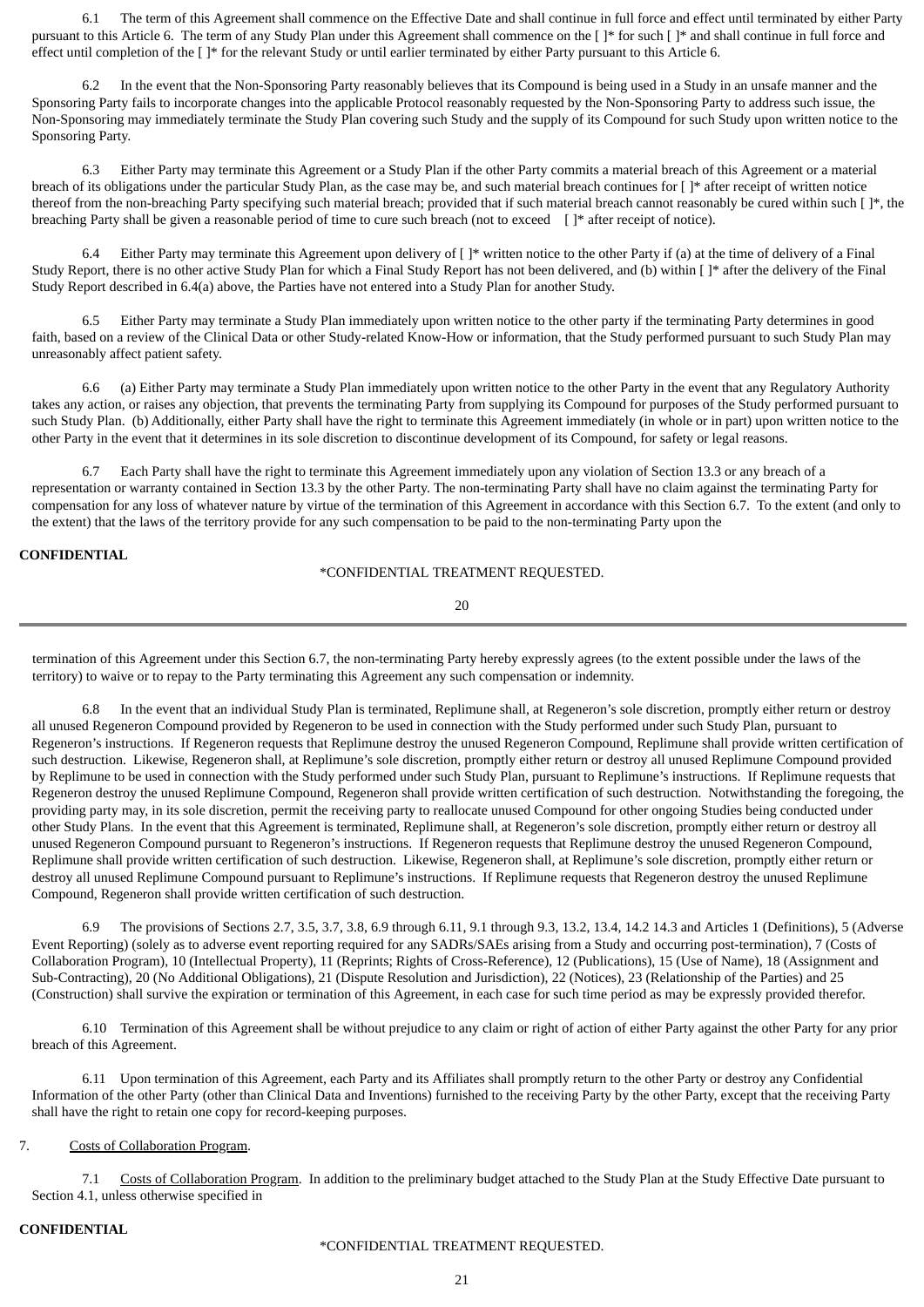the applicable Study Plan, the final budget for each Study ("**Budget**") will be approved contemporaneously with the final Protocol in accordance with Section 4.1. Unless otherwise specified in the applicable Study Plan, Regeneron and Replimune will share equally the Development Costs of the Study as set forth in the applicable Budget. Any increase in the cost of a Study that exceeds the Budget by  $[ ]^*$  of the total cost of such Study as set forth in the Budget must be agreed upon in advance by the JDC. The Parties hereby acknowledge and agree that any material change to a Protocol may require an increase to the corresponding Budget. The Parties further agree that (i) Regeneron shall provide the Regeneron Compound for use in each Study, as described in Article 8 below; and (ii) Replimune shall provide the Replimune Compound for use in each Study, as described in Article 8 below.

7.2 Payment Terms. Within [ ]\* following the end of each calendar quarter during the Term and on a Study-by-Study basis, each Party (including any Affiliate) that has incurred any Development Costs in such calendar quarter in connection with the conduct of each Study hereunder shall deliver to the other Party a written report (each, a "**Development Costs Report**") setting forth in detail with supporting documentation the Development Costs incurred by such Party in such calendar quarter, by activity and in accordance with the applicable Budget. To the extent that the Development Costs Report shows that one Party has incurred and reported more Development Costs (that were included in the Budget for a particular Study or were otherwise approved in writing by the Parties) than the other Party with respect to the applicable calendar quarter (taking into account Prior Amounts), the Party incurring lesser Development Costs for such Study shall, within [ ]\* of receipt (or delivery, as applicable) of the other Party's Development Costs Report with appropriate supporting documentation and a corresponding invoice, pay to such other Party an amount equal to fifty percent (50%) of the excess Development Costs incurred by such other Party for the applicable calendar quarter for such Study (taking into account Prior Amounts) . All payments made by a Party to the other Party under this Agreement shall be made in U.S. Dollars via wire transfer to the accounts as set forth in the applicable Study Plan. For the purpose of calculating any sums due under, or otherwise reimbursable pursuant to, this Agreement, a Party shall convert any amount expressed in a foreign currency into U.S. Dollar equivalents using the average rate of exchange for the calendar quarter to which such payment relates using the arithmetic mean of the daily rate of exchange, as reported in Thomson Reuters Eikon as the "Mid Price Close", or using any other source as agreed to by the Parties.

### 7.3 Records and Audit.

7.3.1 Each Party shall, and shall cause its Affiliates to, keep complete books and records pertaining to Development Costs in sufficient detail to calculate all amounts payable hereunder. Each Party shall retain all such books and records for a period of at least three (3) years after the end of the period to which such books and records pertain, or for such longer period as may be required by Applicable Law.

7.3.2 At the request of a Party, the other Party shall permit an independent public accounting firm of nationally recognized standing designated by such auditing Party and

## **CONFIDENTIAL**

## \*CONFIDENTIAL TREATMENT REQUESTED.

22

reasonably acceptable to the other Party, at reasonable times during normal business hours and upon reasonable notice, to audit the books and records maintained pursuant to this Section 7.3 to ensure the accuracy of all reports and payments made hereunder; provided that the auditing Party shall cause such accounting firm to enter into a confidentiality agreement with the other Party in a form reasonably acceptable to such other Party obligating such firm to retain all such financial information in confidence pursuant to such confidentiality agreement. Such examinations may not (a) be conducted for any Calendar Quarter more than three (3) years after the end of such quarter, (b) be conducted more than once in any twelve (12) month period, or (c) be repeated for any Calendar Quarter. The accounting firm shall disclose to the auditing Party only whether the reports are correct and the specific details concerning any discrepancies. No other information shall be shared. Except as provided in Section 7.3.3, the cost of this audit shall be borne by the auditing Party, unless the audit reveals a variance of more than the greater of  $[ ]^*$  or  $[ ]^*$  from the reported amount, in which case the audited Party shall bear the cost of the audit. Subject to Section 7.3.3, no later than thirty (30) days after completion of the audit and reporting of the findings to the Parties, the audited Party shall pay the additional amounts, or the auditing Party shall reimburse the excess payments, as applicable.

7.3.3 In the event of a dispute with respect to any audit under Section 7.3.2, the Parties shall work in good faith to resolve the disagreement. If the Parties are unable to reach a mutually acceptable resolution of any such dispute within thirty (30) days, the dispute shall be submitted for resolution to a certified public accounting firm selected by the audited Party (subject to the approval of the auditing Party, such approval not to be unreasonably withheld, conditioned, or delayed) (the "**Audit Arbitrator**"); provided that the Parties shall cause the Audit Arbitrator to enter into a confidentiality agreement with the audited Party reasonably acceptable to the audited Party obligating such firm to retain all such financial information in confidence pursuant to such confidentiality agreement. The decision of the Audit Arbitrator shall be final and the costs of such arbitration as well as the initial audit shall be borne between the Parties in such manner as the Audit Arbitrator shall determine. Not later than [ ]\* after such decision and in accordance with such decision, the audited Party shall pay the additional amounts, or the auditing Party shall reimburse the excess payments, as applicable.

7.3.4 Upon the expiration of the [ ]\* period following the rendering of a Development Cost Report, such report shall be binding on the Parties, and each of the Parties and its Affiliates shall be released from any liability or accountability with respect to Development Costs for the period covered by such report.

7.4 Taxes. Replimune shall be liable for all income and other taxes (including interest) ("**Taxes**") imposed upon any payments made by Regeneron to Replimune under this Article 7, and likewise, Regeneron shall be liable for all Taxes imposed upon any payments made by Replimune to Regeneron under this Article 7. All payments made shall not be subject to withholding unless required by Applicable Law. If Applicable Law requires the withholding of Taxes, the payor shall make such withholding payments and shall subtract the amount thereof from the payments being made pursuant to this Agreement. The payor shall submit to the payee appropriate proof of payment of the withheld Taxes as well as the official receipts on a timely basis. Each Party agrees to reasonably cooperate with the other Party in claiming refunds or

### **CONFIDENTIAL**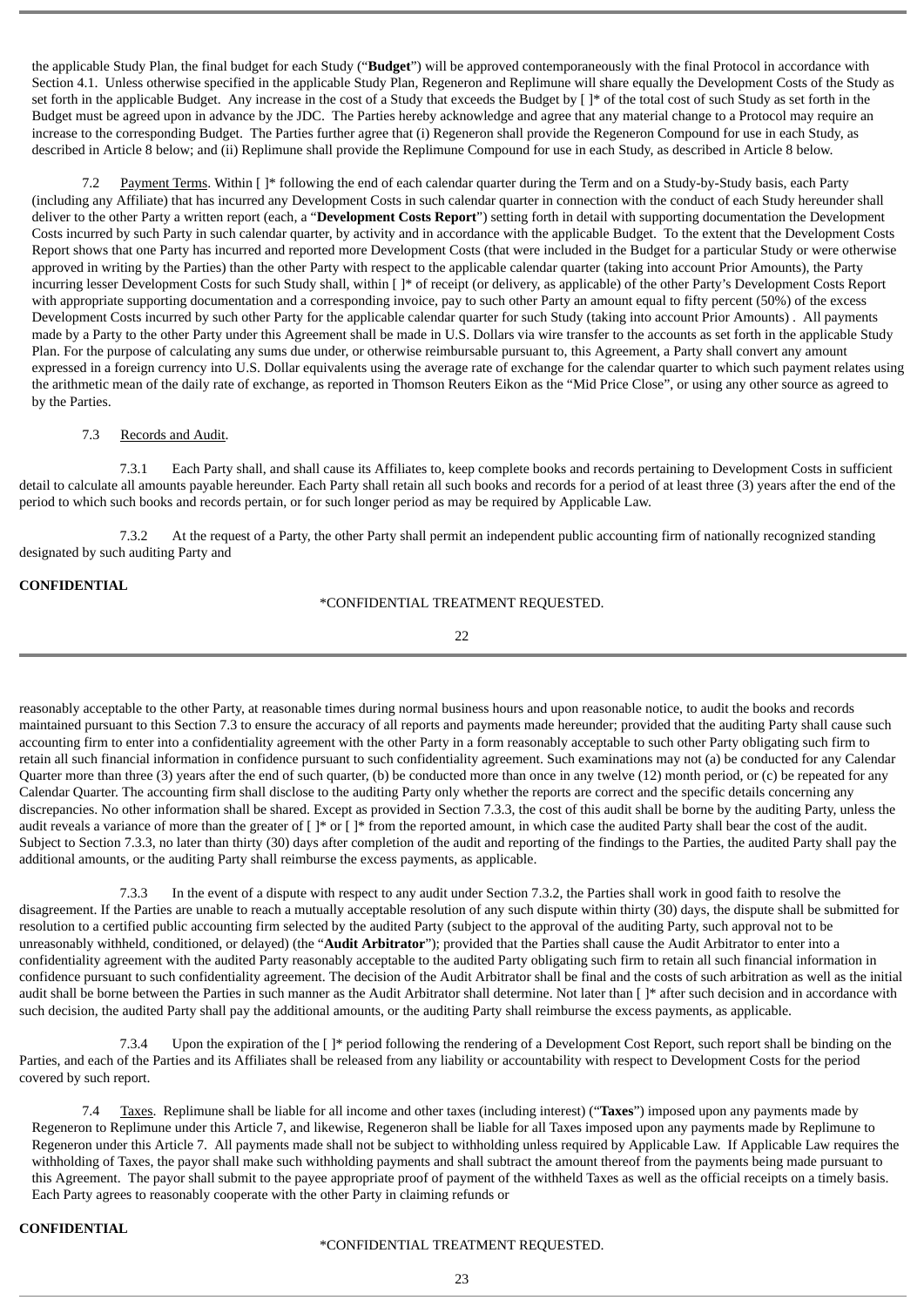exemptions from such deductions or withholdings under any relevant agreement or treaty which is in effect.

### 8. Supply and Use of the Compounds.

8.1 *Supply of the Compounds*. Replimune and Regeneron will each use commercially reasonable efforts to supply, or cause to be supplied, the quantities of its respective Compound as are set forth on the applicable Study Plan, on the timelines set forth in the applicable Study Plan, in each case, for use in the applicable Study. In the event the Parties agree to amend a Protocol in such a manner that may affect the quantities of each Party's Compound to be provided, the Parties shall discuss in good faith the appropriate quantities of each Party's Compound to be provided consistent with such amended Protocol and shall within [ ]\* after such Protocol amendment update the applicable Study Plan to reflect the quantities of each Party's Compound to be provided and the schedule on which such quantities shall be provided consistent with such amended Protocol. If for any other reason either Party determines that the quantities of Compounds set forth on the applicable Study Plan are not sufficient to complete the applicable Study, such Party shall so notify the other Party, and the Parties shall discuss in good faith additional quantities of each Party's Compound to be provided and the schedule on which such additional quantities shall be provided for such Study. Each Party shall also provide to the other Party a contact person for the supply of its Compound under each Study Plan. Notwithstanding the foregoing, or anything to the contrary herein, in the event that a Party is not supplying its Compound in accordance with the terms of a Study Plan or this Agreement then the other Party shall have no obligation to supply its Compound under such Study Plan or hereunder, and in the event that a Party is allocating supply of its Compound pursuant to Section 8.10, then the other Party may allocate proportionally.

8.2 *Minimum Shelf Life Requirements*. Each Party shall use commercially reasonable efforts to supply its Compound hereunder for each Study with sufficient shelf-life remaining at time of Delivery for its anticipated use in the relevant Study.

8.3 *Provision of Compounds*. The Responsible Party with respect to supply of Compounds to the Study sites will obtain such Compounds as set forth in this Section 8.3.

8.3.1 The Non-Responsible Party with respect to supply of Compounds to the Study sites for a particular Study will deliver the Non-Responsible Party's Compound DAP (INCOTERMS 2010) to the Responsible Party's, or its designee's, location as specified by the Responsible Party ("**Delivery**" with respect to such Non-Responsible Party's Compound). The Parties will discuss and align on a mutually agreed-to lead time for supply of the Non-Responsible Party's Compound. Risk of loss for the Non-Responsible Party's Compound shall transfer from the Non-Responsible Party to the Responsible Party at Delivery. The cost incurred by the Non-Responsible Party for supplying (including all Manufacturing, acceptance and release testing) the Non-Responsible Party's Compound to the Responsible Party shall not be deemed a Development Cost for purposes of Section 7.2. All costs associated with the subsequent transportation, warehousing and distribution of the Non-Responsible Party's Compound from the Responsible Party to clinical sites shall be a Development Cost in accordance with Section 7.2. The Responsible Party will: (i) take delivery of the Non-Responsible Party's Compound supplied

#### **CONFIDENTIAL**

### \*CONFIDENTIAL TREATMENT REQUESTED.

24

hereunder; (ii) perform acceptance (including testing, if any) procedures allocated to it under the applicable Clinical Supply Quality Agreement; and promptly ship the Non-Responsible Party's Compound to the applicable Study sites, in compliance with cGMP, GCP and other Applicable Law and the applicable Clinical Supply Quality Agreement; and (iv) provide, from time to time at the reasonable request of the Non-Responsible Party, the following information: any applicable chain of custody forms, in-transport temperature recorder(s), records and receipt verification documentation, such other transport or storage documentation as may be reasonably requested by the Non-Responsible Party, and usage and inventory reconciliation documentation related to the Non-Responsible Party's Compound.

8.3.2 The Responsible Party is solely responsible, [ ]\*, for supplying (including all Manufacturing, packaging, labeling, acceptance and release testing) the Responsible Party's Compound for each Study in accordance with Section 8.1. The cost incurred by the Responsible Party for supplying (including all Manufacturing, acceptance and release testing) the Responsible Party's Compound [ ]\*. Further, the Responsible Party is solely responsible for the subsequent handling, storage, transportation, warehousing and distribution of the Responsible Party's Compound supplied hereunder from the Responsible Party to clinical sites,  $[\ ]^*$ . The Responsible Party shall (i) release the Responsible Party's Compound and (ii) subsequently label and pack, and promptly ship, the Responsible Party's Compound to the applicable Study sites in compliance with cGMP, GCP and other Applicable Law and the applicable Clinical Supply Quality Agreement.

## 8.4 *Labeling and Packaging; Use, Handling and Storage*.

8.4.1 The Parties' obligations with respect to the labeling and packaging of the Compounds are as set forth in the applicable Clinical Supply Quality Agreement. The Non-Responsible Party with respect to supply of Compounds to the Study sites for a particular Study shall provide the Non-Responsible Party's Compound to the Responsible Party in packaged and labeled form for clinical use, and otherwise in accordance with all Applicable Law, including cGMP, GCP, and health, safety and environmental protections.

8.4.2 The Responsible Party shall (i) use the Non-Responsible Party's Compound supplied for a particular Study solely for purposes of shipment to the applicable Study sites for such Study; (ii) not use the Non-Responsible Party's Compound in any manner inconsistent with this Agreement or for any commercial purpose; and (iii) use, store, transport, handle and dispose of the Non-Responsible Party's Compound in compliance with Applicable Law and the applicable Clinical Supply Quality Agreement, as well as all reasonable instructions of the Non-Responsible Party. The Responsible Party shall not reverse engineer, reverse compile, disassemble or otherwise attempt to derive the composition or underlying information, structure or ideas of the Non-Responsible Party's Compound, and in particular shall not analyze the Non-Responsible Party's Compound by physical, chemical or biochemical means except as necessary to perform its obligations under the applicable Clinical Supply Quality Agreement.

8.5 *Product Specifications*. A certificate of analysis shall accompany each shipment of the Non-Responsible Party's Compound to the Responsible Party. The Responsible Party shall

## **CONFIDENTIAL**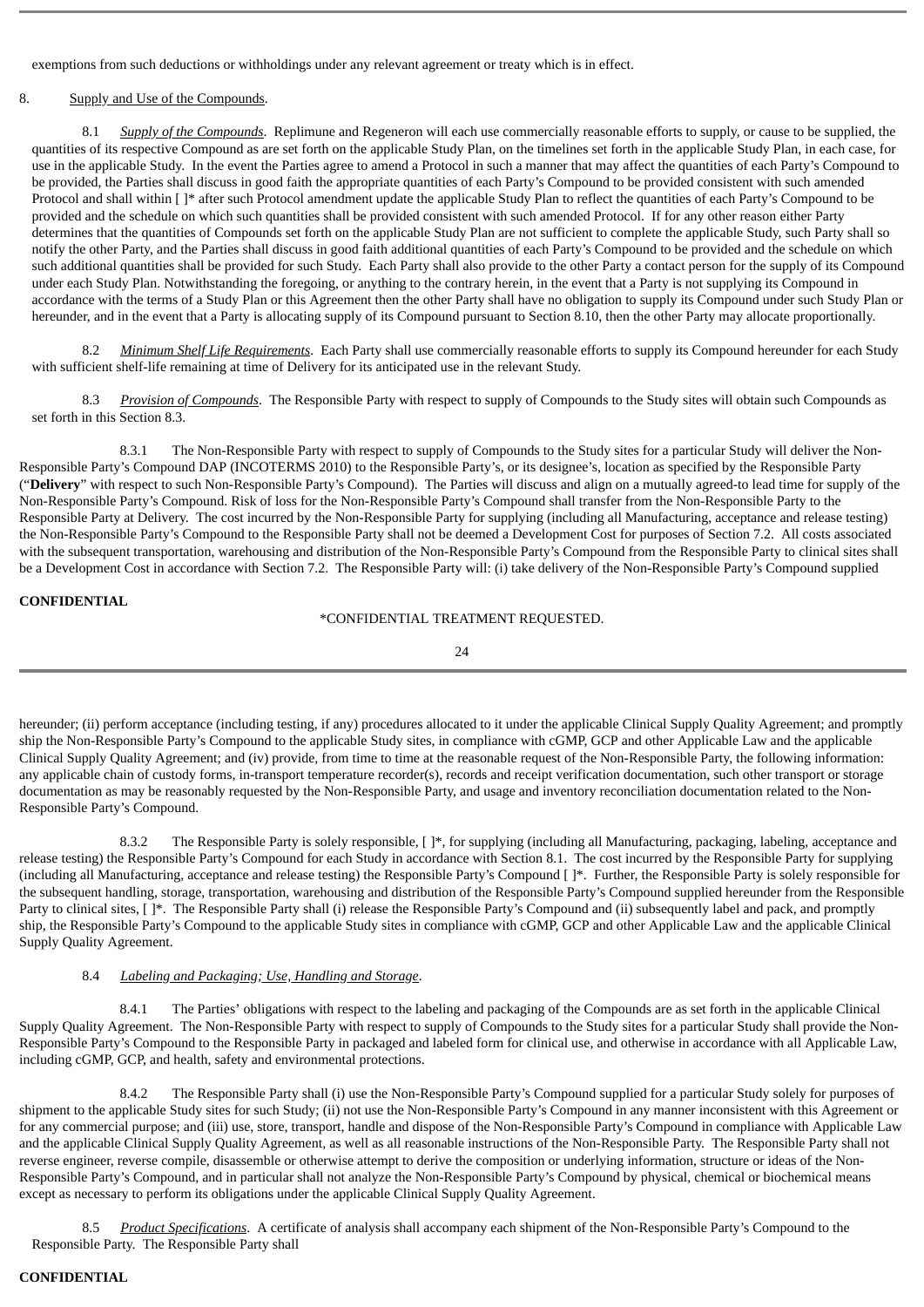25

be responsible for any failure of the Non-Responsible Party's Compound to meet the Specifications to the extent caused by shipping, storage or handling conditions after Delivery to the Responsible Party hereunder.

8.6 *Changes to Manufacturing*. Each Party may make changes from time to time to its Compound or the Manufacturing Site without notice to the other Party; provided that such changes shall be in accordance with the applicable Clinical Supply Quality Agreement.

#### 8.7 *Product Testing; Noncompliance*.

8.7.1 *After Manufacturer's Release.* After Manufacturer's Release of the Non-Responsible Party's Compound and concurrent with shipment to the Responsible Party, the Non-Responsible Party shall provide the Responsible Party with such certificates and documentation as are described in the applicable Clinical Supply Quality Agreement, which documentation will support release of the Non-Responsible Party's Compound for human use ("**Disposition Package**"). The Responsible Party shall, upon receipt of the Non-Responsible Party's Compound and within the time defined in the applicable Clinical Supply Quality Agreement, perform with respect to the Non-Responsible Party's Compound, the acceptance (including testing, if any) procedures allocated to it under the applicable Clinical Supply Quality Agreement. As described in the Clinical Supply Quality Agreement, the Responsible Party shall be solely responsible for taking all steps necessary to determine that the Responsible Party's Compound and the Non-Responsible Party's Compound, as applicable, are suitable for release before making such Responsible Party's Compound or Non-Responsible Party's Compound, as applicable, available for human use. For clarity, the Responsible Party shall be responsible for storage and maintenance of the Non-Responsible Party's Compound until it is shipped to the Study sites, which storage and maintenance shall be in compliance with (a) the Specifications for the Non-Responsible Party's Compound, the applicable Clinical Supply Quality Agreement and Applicable Law, and (b) any specific storage and maintenance requirements as may be provided by the Non-Responsible Party from time to time.

#### 8.7.2 *Non-Conformance.*

(a) In the event that the Responsible Party becomes aware that the Non-Responsible Party's Compound may have a Non-Conformance, despite testing and quality assurance activities (including any activities conducted by the Parties under Sections 8.7.1), the Responsible Party shall immediately notify the Non-Responsible Party in accordance with the procedures of the applicable Clinical Supply Quality Agreement. The Parties shall investigate any Non-Conformance in accordance with Section 8.9 and any discrepancy between them shall be resolved in accordance with Section 8.8.

(b) In the event that any proposed or actual shipment of the Non-Responsible Party's Compound (or portion thereof) shall be agreed to have a Non-Conformance at the time of Delivery to the Responsible Party, then unless otherwise agreed to by the Parties, the Non-Responsible Party shall replace, using diligent efforts, such Non-Responsible Party's Compound as is found to have a Non-Conformance (with respect to the Non-Responsible Party's Compound that has not yet been administered in the course of performing the applicable Study). Unless

#### **CONFIDENTIAL**

## \*CONFIDENTIAL TREATMENT REQUESTED.

| v | I<br>×<br>×<br>۰. |
|---|-------------------|

otherwise agreed to by the Parties in writing, the sole and exclusive remedies of the Responsible Party with respect to any Non-Responsible Party's Compound that is found to have a Non-Conformance at the time of Delivery shall be (i) replacement of such Non-Responsible Party's Compound as set forth in this Section 8.7.2(b), (ii) indemnification under Section 14.2 (to the extent applicable) and (iii) termination of the applicable Study Plan covering the Study for which the shipment was made pursuant to Section 6.3 (to the extent applicable, but subject to the applicable cure periods set forth therein); provided that, for clarity, the Responsible Party shall not be deemed to be waiving any rights under Section 8.16. In the event the Non-Responsible Party's Compound is lost or damaged by the Responsible Party after Delivery, the Non-Responsible Party shall provide additional amounts of the Non-Responsible Party's Compound (if available for the applicable Study) to the Responsible Party; provided that the Responsible Party shall reimburse the Non-Responsible Party for its fully-burdened manufacturing costs of such replaced Non-Responsible Party's Compound. Except as set forth in the foregoing sentence, the Non-Responsible Party shall have no obligation to replace the Non-Responsible Party's Compound with any amounts of the Non-Responsible Party's Compound other than the amounts of such Non-Responsible Party's Compound as has been agreed or determined to have a Non-Conformance at the time of Delivery to the Responsible Party.

(c) The Responsible Party shall be responsible for, and the Non-Responsible Party shall have no obligations or liability with respect to, any amounts of the Responsible Party's Compound supplied hereunder that is found to have a Non-Conformance. The Responsible Party shall replace, using diligent efforts, any of the Responsible Party's Compound as is found to have a Non-Conformance (with respect to the Responsible Party's Compound that has not yet been administered in the course of performing the applicable Study). Unless otherwise agreed to by the Parties in writing, the sole and exclusive remedies of the Non-Responsible Party with respect to any amounts of the Responsible Party's Compound that is found to have a Non-Conformance at the time of Delivery shall be (i) replacement of such amounts of the Responsible Party's Compound as set forth in this Section 8.7.2(c), (ii) indemnification under Section 14.2 (to the extent applicable) and (iii) termination of the applicable Study Plan covering the Study for which the shipment was made pursuant to Section 6.3 (to the extent applicable, but subject to the applicable cure periods set forth therein); provided that, for clarity, the Non-Responsible Party shall not be deemed to be waiving any rights under Section 8.16.

8.8 *Resolution of Discrepancies*. If the Non-Responsible Party disagrees with any determination of Non-Conformance of the Non-Responsible Party's Compound by the Responsible Party, such discrepancy shall be escalated to the head of quality of each Party (or such person's designee) for resolution.

8.9 *Investigations*. The process for investigations of any Non-Conformance shall be handled in accordance with the provisions set forth in the applicable Clinical Supply Quality Agreement.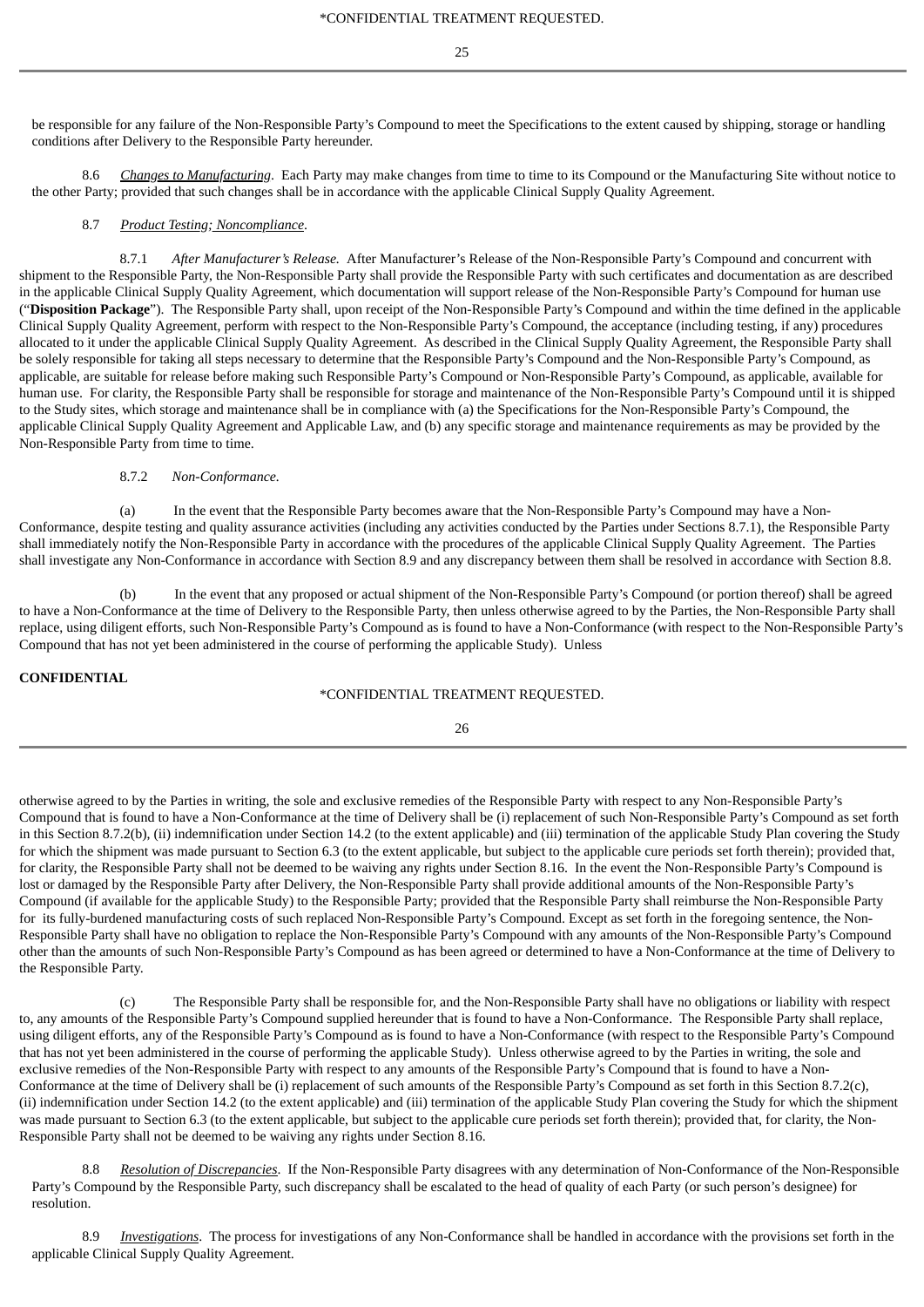8.10 *Shortage; Allocation*. Without limiting Section 8.1, in the event of a shortage of a Compound such that a Party reasonably believes that it will not be able to fulfill its supply obligations hereunder with respect to its Compound, such Party will provide prompt written notice to the other Party thereof (including the quantity of its Compound that such Party

**CONFIDENTIAL**

### \*CONFIDENTIAL TREATMENT REQUESTED.

27

reasonably determines it will be able to supply) and, upon request, the Parties will promptly discuss such situation (including how the quantities of Compound that such Party is able to supply hereunder will be allocated within the applicable Study, or among any ongoing Studies). Notwithstanding anything to the contrary contained herein, in the event of a shortage of a Party's Compound, the Party experiencing such shortage shall have sole discretion, subject to Applicable Law, to determine the quantity of Compound that it will be able to supply as a result of such shortage, and such Party shall not be deemed to be in breach of this Agreement for failure to supply quantities of such Party's Compound hereunder as a result of such shortage. In case of one Party's shortage of its Compound, the other Party shall be relieved of its obligations under this Agreement as they directly relate to the shortage.

8.11 *Regulatory Responsibility*. The responsibilities of the Parties with respect to communication and filings with Regulatory Authorities related to the Compounds supplied hereunder in connection with the applicable Study will be as set forth in the Pharmacovigilance Agreement and the applicable Clinical Supply Quality Agreement entered into by the Parties or their Affiliates in connection herewith, except that the Non-Responsible Party will separately submit any CMC information with respect to the Non-Responsible Party's Compound directly to any Regulatory Authorities, or delegate such responsibility to the Responsible Party, as may be necessary.

8.12 *Records; Audit Rights*. The Responsible Party will keep complete and accurate records pertaining to its use and disposition of the Non-Responsible Party's Compound (including its storage, shipping (cold chain) and chain of custody activities) and, upon reasonable request of the Non-Responsible Party, will make such records open to review by the Non-Responsible Party for the purpose of conducting investigations for the determination of the safety and/or efficacy of the Non-Responsible Party's Compound and the Responsible Party's compliance with this Agreement with respect to the Non-Responsible Party's Compound.

8.13 *Quality*. Quality matters related to the Manufacture and supply of the Compounds shall be governed by the terms of the applicable Clinical Supply Quality Agreement in addition to the relevant quality terms of this Agreement. As soon as reasonably practical after the Study Effective Date (but in all cases before the first shipment of Product to a Party hereunder), the Parties shall enter into the Clinical Supply Quality Agreement with respect to the supply of Product to be supplied to the other Party hereunder.

8.14 *Quality Control*. Each Party shall implement and perform operating procedures and controls for sampling, stability and other testing of its Compound, and for validation, documentation and release of its Compound and such other quality assurance and quality control procedures as are required by the Specifications, cGMPs and the applicable Clinical Supply Quality Agreement.

8.15 *Audits and Inspections*. The Parties' audit and inspection rights are governed by the terms of the applicable Clinical Supply Quality Agreement.

8.16 *Recalls*. Recalls of the Compounds shall be governed by the terms of the applicable Clinical Supply Quality Agreement.

**CONFIDENTIAL**

## \*CONFIDENTIAL TREATMENT REQUESTED.

 $28$ 

9. Confidentiality.

9.1 Obligations of Non-Use and Non-Disclosure.

9.1.1 Replimune and Regeneron agree to hold in confidence any Confidential Information provided by the other Party, and neither Party shall use Confidential Information of the other Party except to fulfill such Party's obligations under this Agreement. Without limiting the foregoing, Regeneron may not use Confidential Information disclosed by or on behalf of Replimune relating to the []\*. Replimune may not use Confidential Information disclosed by or on behalf of Regeneron relating to the [ ]\* or the [ ]\* other than for purposes of each Study.

9.1.2 Neither Party shall, without the prior written permission of the other Party, disclose any Confidential Information of the other Party to any Third Party except to the extent disclosure (i) is required by Applicable Law, including any securities laws or regulations; (ii) is pursuant to the terms of this Agreement; or (iii) is necessary for the conduct of each Study, and in each case ((i) through (iii)) provided that the disclosing Party shall provide reasonable advance notice to the other Party before making such disclosure and further provided that the recipient of such Confidential Information shall be bound by an obligation of confidentiality at least as stringent as the obligations contained herein, except where otherwise provided in Section 9.1.3. For the avoidance of doubt, the Responsible Party may, without the other Party's consent, disclose the other Party's Confidential Information to clinical trial sites and clinical trial investigators performing the applicable Study, vendors that provide clinical trial services, the data safety monitoring and advisory board relating to the applicable Study, and regulatory agencies such as the FDA, EMA or other Regulatory Authorities working with the Responsible Party on the applicable Study, in each case to the extent necessary for the performance of the applicable Study and provided that such persons (other than governmental entities) are bound by an obligation of confidentiality at least as stringent as the obligations contained herein for a period of at least five (5) years.

Notwithstanding the foregoing, Regeneron may share Confidential Information of Replimune with [ ]\* in connection with the development and commercialization of the Regeneron Compound under Regeneron's collaboration with [ ]\*. In addition, and notwithstanding the foregoing clauses of this Section 9.1, each Party may disclose Confidential Information belonging to the other Party to the extent such disclosure is reasonably necessary in the following instances: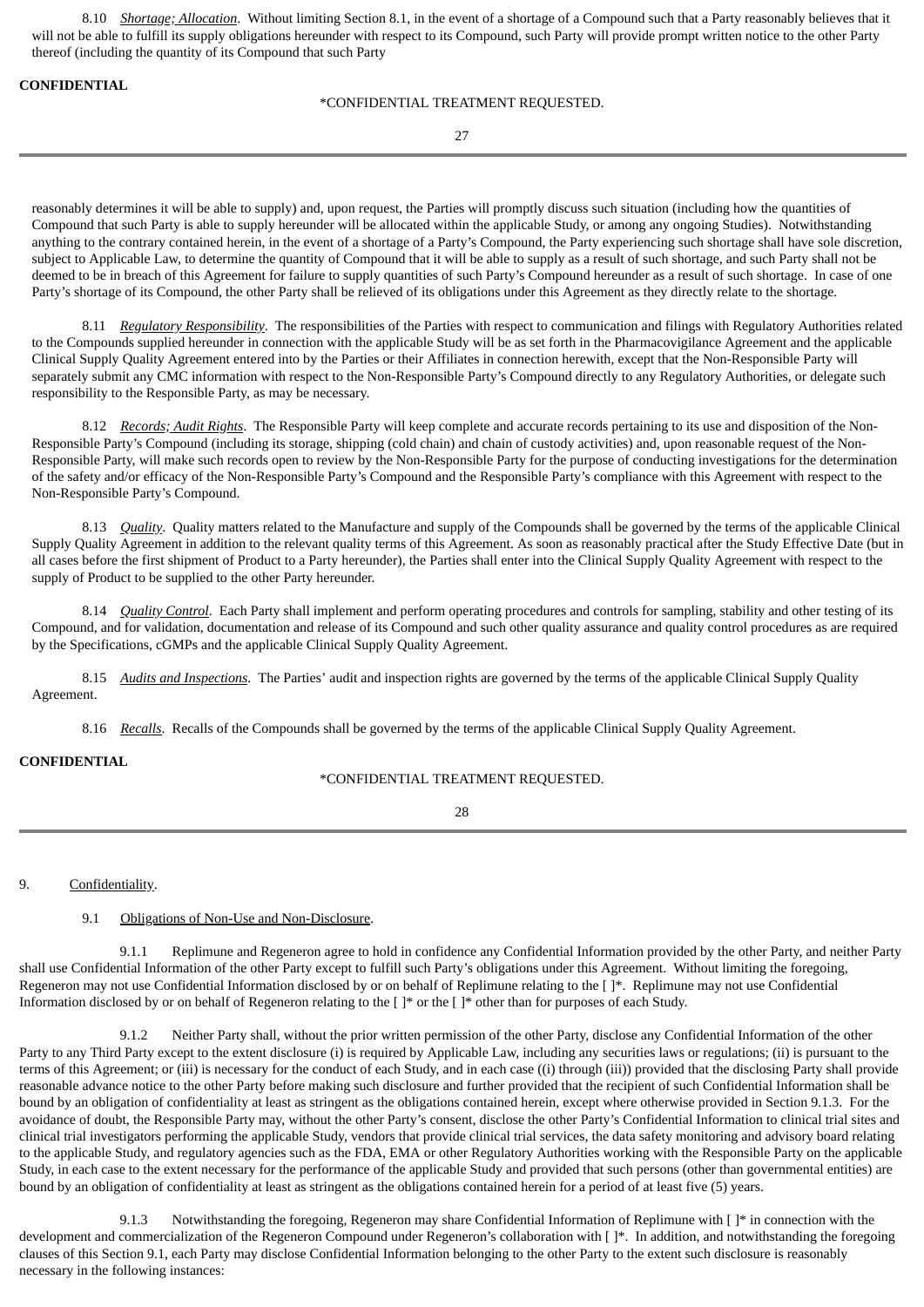- (a) prosecuting or defending litigation;
- (b) complying with the rules or regulations of any securities exchange on which such Party's stock is listed; and

(c) (A) in communications with actual and/or bona fide [ ]\* under confidentiality provisions as least as protective of Confidential Information as those of this Agreement; provided such disclosure shall be limited to the [ ]\*; provided that (i) neither Party may disclose [ ]\* in violation of the exclusivity restrictions on Competitive Studies as set forth in Section 2.7 and (ii) Regeneron may not disclose [ ]\* and Replimune may not disclose [ ]\*, in each

### **CONFIDENTIAL**

#### \*CONFIDENTIAL TREATMENT REQUESTED.

 $29$ 

case with respect to a [ ]\* Study, in the case where Sponsoring Party is in compliance with respect to its obligations under Section 12.2 but the data from the Study has not yet been published or publicly presented, unless the other Party has had an opportunity to review and approve the contents of such disclosure, such approval not to be unreasonably withheld, it being understood that no such consent may not be withheld for the disclosure []\* from such Study, and (B) in communications with actual and/or bona fide potential investors (including firewalled strategic investors) under confidentiality provisions as least as protective of Confidential Information as those of this Agreement; provided that, such disclosure shall be limited to Clinical Data and such confidentiality obligations shall extend for such time periods as are common in the industry, but in no event for less than twelve (12) months. [ ]\*

9.2 Notwithstanding the foregoing, if a Party is required or otherwise intends to make a disclosure of any other Party's Confidential Information pursuant to this Section 9.1.3(a), it shall give [ ]\* advance notice to such other Party of such impending disclosure and, in the case of disclosures under clause (a), endeavor in good faith to secure confidential treatment of such Confidential Information and/or reasonably assist the Party that owns such Confidential Information in seeking a protective order or other confidential treatment. If a Party is required by Applicable Law to disclose Confidential Information that is subject to 9.1.3(b), such Party shall, to the extent permitted by Applicable Law, []\* inform the other Party of the disclosure that is being sought in order to provide the other Party an opportunity to challenge or limit the disclosure obligations and such Party shall disclose only that portion of the Confidential Information it is required to disclose by Applicable Law. The Party required by Applicable Law to disclose the other Party's Confidential Information shall cooperate with the other Party, at the other Party's expense, in any attempt the other Party may make to obtain a protective order for its Confidential Information. If either Party concludes that a copy of this Agreement must be filed with the United States Securities and Exchange Commission or similar regulatory agency in a country other than the United States, such Party will provide the other Party with a copy of this Agreement showing any provisions hereof as to which the Party proposes to request confidential treatment, will provide the other Party with an opportunity to comment on any such proposed redactions and to suggest additional redactions, and will take such Party's reasonable and timely comments into consideration before filing the Agreement. Notwithstanding the foregoing Sections 9.1.1 and 9.1.2, (i) Inventions that constitute Confidential Information and are jointly owned by the Parties shall constitute the Confidential Information of both Parties and each Party shall have the right to use such Confidential Information consistent with Articles 10, 11 and 12 and (ii) Inventions that constitute Confidential Information and are solely owned by one Party shall constitute the Confidential Information of that Party and each Party shall have the right to use such Confidential Information consistent with Articles 10, 11 and 12.

9.3 All Confidential Information containing personal identifiable data shall be handled in accordance with all data protection and privacy laws, rules and regulations applicable to such Party.

#### **CONFIDENTIAL**

#### \*CONFIDENTIAL TREATMENT REQUESTED.

30

#### 10. **Intellectual Property.**

#### 10.1 *Joint Ownership and Prosecution*.

10.1.1 Subject to the provisions of Sections 10.2 and 10.3, all rights to all Inventions relating to the Combination or improvements thereto (each a "**Jointly Owned Invention**"), and all Know-How that (i) is generated by either or both of the Parties in the course of the conduct of its activities under this Agreement, and (ii) is not a Jointly Owned Invention ("**Collaboration Know-How**"), shall be owned jointly by Replimune and Regeneron, and each Party hereby assigns to the other a joint ownership interest in all such Jointly Owned Inventions and Collaboration Know-How. Replimune and Regeneron shall each be entitled to use the Jointly Owned Inventions and Collaboration Know-How without accounting or financial payment to the other Party and without the consent of the other Party. For those countries where a specific license is required for a joint owner of a Jointly Owned Invention or Collaboration Know-How to practice such Jointly Owned Invention or Collaboration Know-How in such countries, or to sublicense its rights thereunder (i) Regeneron hereby grants to Replimune a perpetual, irrevocable, non-exclusive, worldwide, royalty-free, fully paid-up license, transferable and sublicensable, under Regeneron's right, title and interest in and to all Jointly Owned Inventions and Collaboration Know-How to use such Inventions in accordance with the terms and conditions of this Agreement (including subject to Section 2.7) and (ii) Replimune hereby grants to Regeneron a perpetual, irrevocable, non-exclusive, worldwide, royalty-free, fully paid-up license, transferable and sublicensable, under Replimune's right, title and interest in and to all Jointly Owned Inventions and Collaboration Know-How to use such Inventions in accordance with the terms and conditions of this Agreement. For clarity, the terms of this Agreement do not provide Replimune or Regeneron with any rights, title or interest or any license to the other Party's background intellectual property except as necessary to conduct the applicable Study hereunder.

10.1.2 Promptly following the Effective Date, patent representatives of each of the Parties shall meet (in person or by telephone) to discuss the patenting strategy for any Jointly Owned Inventions that may arise. In particular, the Parties shall discuss which Party will file a patent application (including any provisional, substitution, divisional, continuation, continuation in part, reissue, renewal, reexamination, extension, supplementary protection certificate and the like) in respect of any Jointly Owned Invention (each, a "**Joint Patent Application**") and whether the Parties wish to appoint joint patent counsel. In any event, the Parties shall consult and reasonably cooperate with one another in, and shall equally share the expenses for, the preparation, filing, prosecution (including prosecution strategy) and maintenance of Joint Patent Applications and Joint Patents, including defense of any invalidity challenges thereto. In the event that one Party (the "**Filing Party**") wishes to file a patent application for a Jointly Owned Invention and the other Party (the "**Non-filing Party**") does not want to file any patent application for such Jointly Owned Invention or does not want to file in a particular country,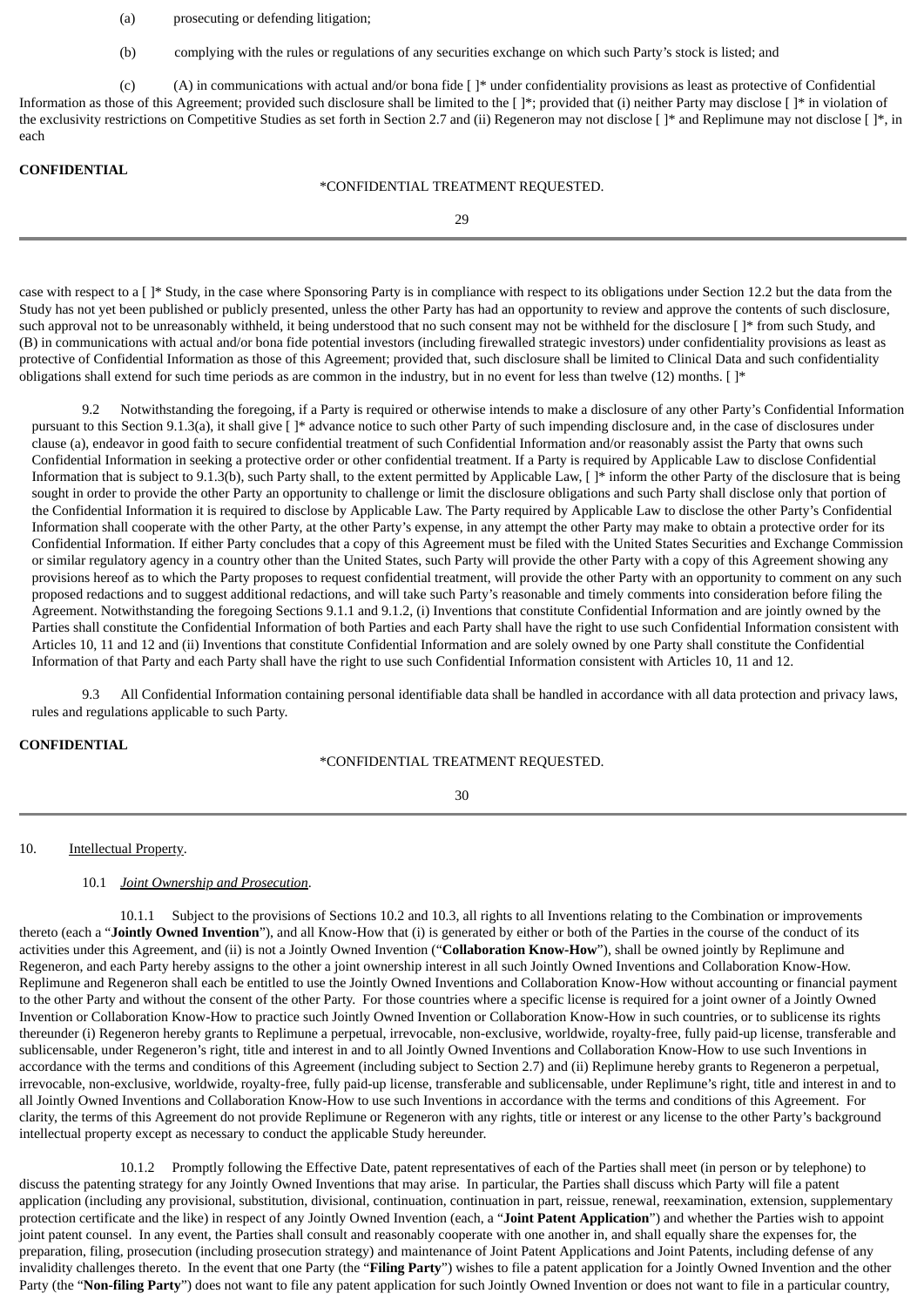the Non-filing Party shall execute such documents and perform such acts at the Filing Party's expense as may be reasonably necessary to effect an assignment of such Jointly Owned Invention to the Filing Party (in such country or all countries, as applicable) in a timely manner to allow the Filing Party to prosecute such patent application. Likewise, if a Party (the "**Opting-out Party**") wishes to discontinue the prosecution and maintenance of a Joint Patent Application, the other Party, at its sole option (the "**Continuing Party**"), may continue such prosecution and maintenance. In such event, the Opting-out Party shall execute such documents and perform such acts at the Continuing Party's expense as may be reasonably necessary to effect an assignment of such Joint Patent Application to the Continuing Party (in such country or all countries, as applicable) in a timely manner to allow the Continuing Party to prosecute and maintain such patent application. Any Joint Patent Application

#### **CONFIDENTIAL**

### \*CONFIDENTIAL TREATMENT REQUESTED.

31

or Jointly Owned Invention so assigned shall thereafter be owned solely by the Continuing Party or Filing Party (as applicable), and the Opting-out Party or Non-filing Party (as applicable) (i) to the extent in the United States, the European Union, the United Kingdom or Japan, the Opting-out Party or Non-filing Party (as applicable) shall have no right to practice under such Joint Patent Application or any patent claiming such Jointly Owned Invention in the applicable country or countries and, for the avoidance of doubt, any such patent, when issued, shall not be a Joint Patent and (ii) to the extent not in the United States, the European Union, the United Kingdom or Japan, the Opting-out Party or Non-filing Party (as applicable) shall have [ ]\*.

10.1.3 Except as expressly provided in Section 10.1.2, each Party agrees to make no patent application based on the other Party's Confidential Information, and to give no assistance to any Third Party for such application, without the other Party's prior written authorization.

10.1.4 Each Party shall promptly provide the other Party with written notice reasonably detailing any known or alleged infringement or misappropriation by a Third Party of Joint Patents, as well as any declaratory judgment or similar actions alleging the invalidity, unenforceability or noninfringement of Joint Patents. Replimune shall have the first right to initiate legal action to enforce all Joint Patents against infringement or misappropriation by any Third Party that is manufacturing, developing, marketing, or seeking to market, an Oncolytic Virus, or to defend any declaratory judgment action relating thereto, at its sole expense. In the event such course of action includes litigation, Regeneron may choose, at its own expense, to be represented in such action by counsel of its own choice. If Regeneron is required as a necessary party to such action, each Party shall pay their respective expenses associated therewith. In the event that Replimune fails to initiate or defend such action, Regeneron shall not have any right to do so without consent of Replimune. Each Party shall keep the other Party reasonably informed as to any legal or commercial courses of action it pursues pursuant to this subsection. Regeneron shall have the first right to initiate legal action to enforce all Joint Patents against infringement or misappropriation by any Third Party that is manufacturing, developing, marketing, or seeking to market, a PD-1 Antagonist, or to defend any declaratory judgment action relating thereto, at its sole expense. In the event such course of action includes litigation, Replimune may choose, at its own expense, to be represented in such action by counsel of its own choice. If Replimune is required as a necessary party to such action, each Party shall pay their respective expenses associated therewith. In the event that Regeneron fails to initiate or defend such action, Replimune shall not have any right to do so without consent of Regeneron. Each Party shall keep the other Party reasonably informed as to any legal or commercial courses of action it pursues pursuant to this subsection. In connection with any proceeding, neither Party shall enter into any settlement without the prior written consent of the other Party. Neither Party shall have the first right to initiate legal action to enforce all Joint Patents against infringement or misappropriation by any Third Party that is manufacturing, developing, marketing, or seeking to market, the Combination, or to defend any declaratory judgment action relating thereto, at its sole expense, and the Parties shall not proceed in any such action unless and until they agree on which Party shall be the initiating Party in any such action.

### **CONFIDENTIAL**

### \*CONFIDENTIAL TREATMENT REQUESTED.

32

10.1.5 If one Party brings any prosecution or enforcement action or proceeding against a Third Party with respect to any Joint Patent, the second Party agrees to be joined as a party plaintiff where necessary and to give the first Party reasonable assistance and authority to file and prosecute the suit, at the first Party's expense. The costs and expenses of the Party bringing suit under this Section 10.1.5 shall be borne by such Party, and any damages or other monetary awards recovered shall be shared as follows, unless otherwise agreed by the Parties: (i) the amount of such recovery actually received by the Party controlling such action shall be first applied proportionately to the out-of-pocket costs of each Party in connection with such action; and then (ii) any remaining proceeds shall be divided evenly between Replimune and Regeneron. A settlement or consent judgment or other voluntary final disposition of a suit under this Section 10.1.5 may not be entered into without the consent of the Party not bringing the suit.

10.2 *Inventions Owned by Replimune*. Notwithstanding Section 10.1, the Parties agree that all rights to (a) all Inventions relating solely to the Replimune Compound (regardless of inventorship) and (b) all Know-How (as distinct from Clinical Data which is covered by Section 3.7) that is generated (by either or both Parties) in the course of the conduct of its activities under this Agreement and relating solely to the Replimune Compound, in each case, are the exclusive property of Replimune, and Regeneron hereby assigns any rights therein to Replimune. Replimune shall be entitled to file in its own name relevant patent applications and to own resultant patent rights for any such Invention.

10.3 *Inventions Owned by Regeneron*. Notwithstanding Section 10.1, the Parties agree that all rights to (a) all Inventions relating solely to the Regeneron Compound (regardless of inventorship) and (b) all Know-How (as distinct from Clinical Data which is covered by Section 3.7) that is generated (by either or both Parties) in the course of the conduct of its activities under this Agreement and relating solely to the Regeneron Compound, in each case, are the exclusive property of Regeneron, and Replimune hereby assigns any rights therein to Regeneron. Regeneron shall be entitled to file in its own name relevant patent applications and to own resultant patent rights for any such Invention.

## 11. Reprints; Rights of Cross-Reference.

Consistent with applicable copyright and other laws, each Party may use, refer to, and disseminate reprints of scientific, medical and other published articles and materials from journals, conferences and/or symposia relating to each Study which disclose the name of the other Party, provided such use does not constitute an endorsement of any commercial product or service by the other Party.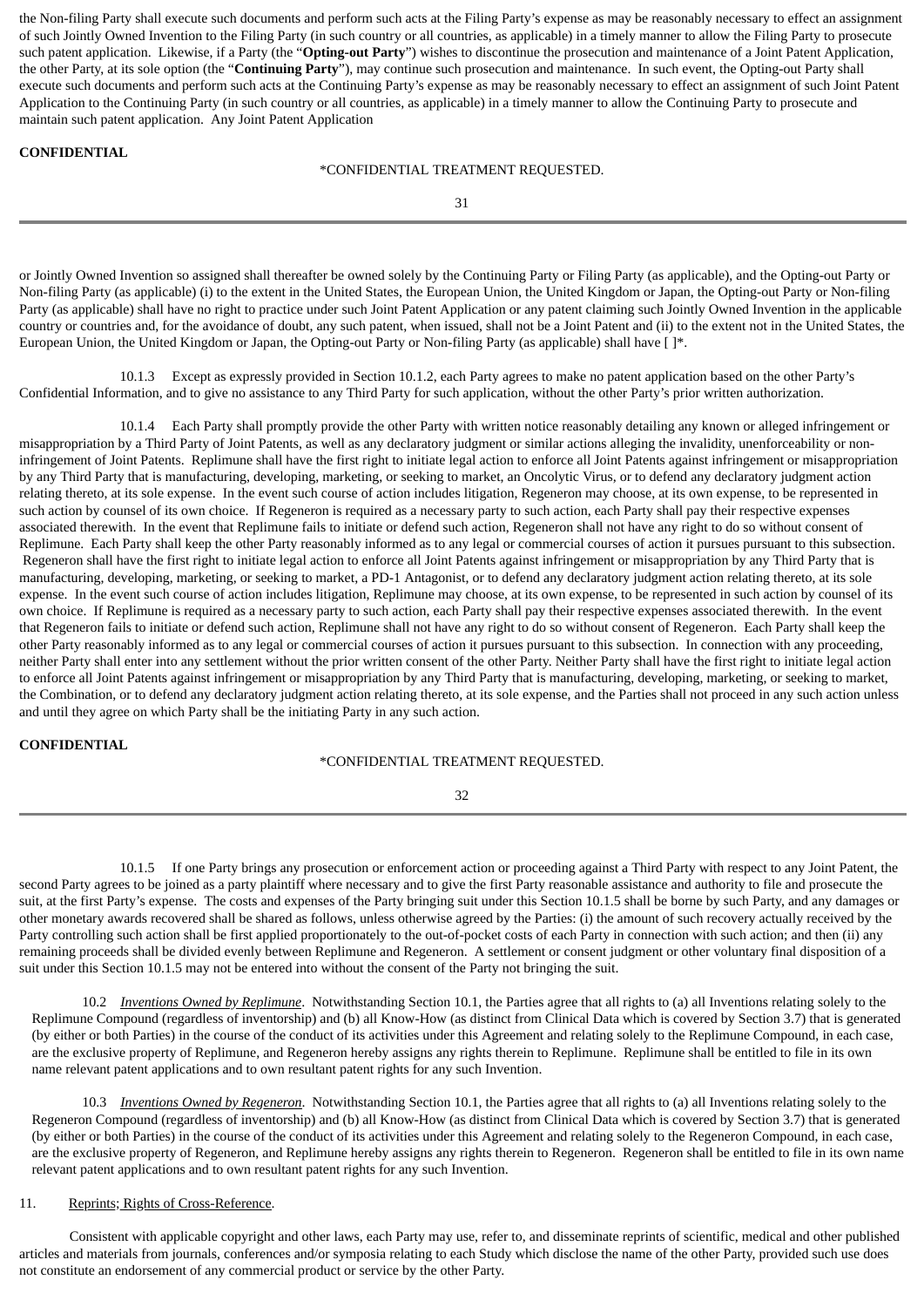#### 12. Publications.

12.1 The Sponsoring Party will register each Study with the Clinical Trials Registry located at www.clinicaltrials.gov no sooner than one (1) week prior to the date of First Site Ready for such Study (the "**First Site Ready Date**"), and no later than the First Site Ready Date, except to the extent required otherwise by Applicable Law. The Sponsoring Party is committed to timely publication of the results following Study Completion for a Study, after the Parties (or relevant Party) have taken appropriate action to secure intellectual property rights (if any) arising

#### **CONFIDENTIAL**

### \*CONFIDENTIAL TREATMENT REQUESTED.

33

from such Study. Authorship of publications of the Clinical Data for a Study will be determined in accordance with appropriate scientific and academic standards and customs. Proper acknowledgement will be made for the contributions of each Party to the Clinical Data for each Study.

12.2 The Sponsoring Party shall use reasonable efforts to publish or present scientific papers dealing with each Study in accordance with accepted scientific practice and its internal policies and procedures.

12.3 The Parties agree that prior to submission of the results of each Study for publication or presentation or any other dissemination of results including oral dissemination, the publishing Party shall invite the other to comment on the content of the material to be published or presented according to the following procedure:

(i) At least  $[$   $]$ \* prior to submission for publication of any paper, letter or any other publication, or  $[$   $]$ \* prior to submission for presentation of any abstract, poster, talk or any other presentation, the publishing Party shall provide to the other Party the full details of the proposed publication or presentation in an electronic version (cd-rom or email attachment). Upon written request from the other Party, the publishing Party agrees not to submit data for publication/presentation for [ ]\* in order to allow for actions to be taken to preserve rights for patent protection.

(ii) The publishing Party shall give reasonable consideration to any request by the other Party made at least [ ]\* prior to the running of the periods mentioned in clause (i) above to modify the publication.

(iii) The publishing Party shall remove all Confidential Information of the other Party as requested by the other Party before finalizing the publication.

12.4 Neither Party shall publish, for any purpose, the results of the applicable Study without the prior written approval of the other Party, which approval shall be obtained in accordance with the procedure set forth in Section 12.3 (i) through (iii) and shall not be unreasonably delayed, conditioned or withheld.

12.5 Except as required by judicial order or Applicable Law, neither Party shall make any public announcement concerning this Agreement or any Study Plan without the prior written consent of the other Party. The Party preparing any such public announcement pursuant to the previous sentence shall provide the other Party with a draft thereof at least [ ]\* prior to the date on which such Party would like to make the public announcement. Notwithstanding the foregoing, the Parties may issue a joint press release announcing the execution of this Agreement and the associated Study Plan executed concurrently with this Agreement. Each Party agrees to identify the other Party and acknowledge its support in any press release and any other publication or presentation of the results of the applicable Study.

### **CONFIDENTIAL**

## \*CONFIDENTIAL TREATMENT REQUESTED.

34

### 13. Representations and Warranties; Disclaimers.

13.1 Each of Replimune and Regeneron represents and warrants to the other that it has the full right and authority to enter into this Agreement and to perform its obligations hereunder, that it is authorized by any necessary corporate action to enter into this Agreement and that it has no impediment to enter into the transaction contemplated in this Agreement.

13.2 Neither Party undertakes that any Study shall lead to any particular result, nor is the success of a Study guaranteed. Neither Party accepts any responsibility for any use that the other Party may make of any Clinical Data nor for advice or information given in connection therewith.

### 13.3 *Anti-Corruption*.

13.3.1 In performing their respective obligations hereunder, the Parties acknowledge that the corporate policies of Replimune and Regeneron and their respective Affiliates require that each Party's business be conducted within the letter and spirit of the law. By signing this Agreement, each Party agrees to conduct the business contemplated herein in a manner that is consistent with all Applicable Law, including the U.S. Foreign Corrupt Practices Act, good business ethics, and its ethics and other corporate policies.

13.3.2 Each Party shall not contact, or otherwise knowingly meet with, any Government Official for the purpose of discussing activities arising out of or in connection with this Agreement, without the prior written approval of the other Party, except where such meeting is consistent with the purpose and terms of this Agreement and in compliance with Applicable Law.

13.3.3 Each Party represents that shall not employ or subcontract with any person or entity that is excluded, debarred, suspended or otherwise ineligible for government programs in the course of performing activities under this Agreement.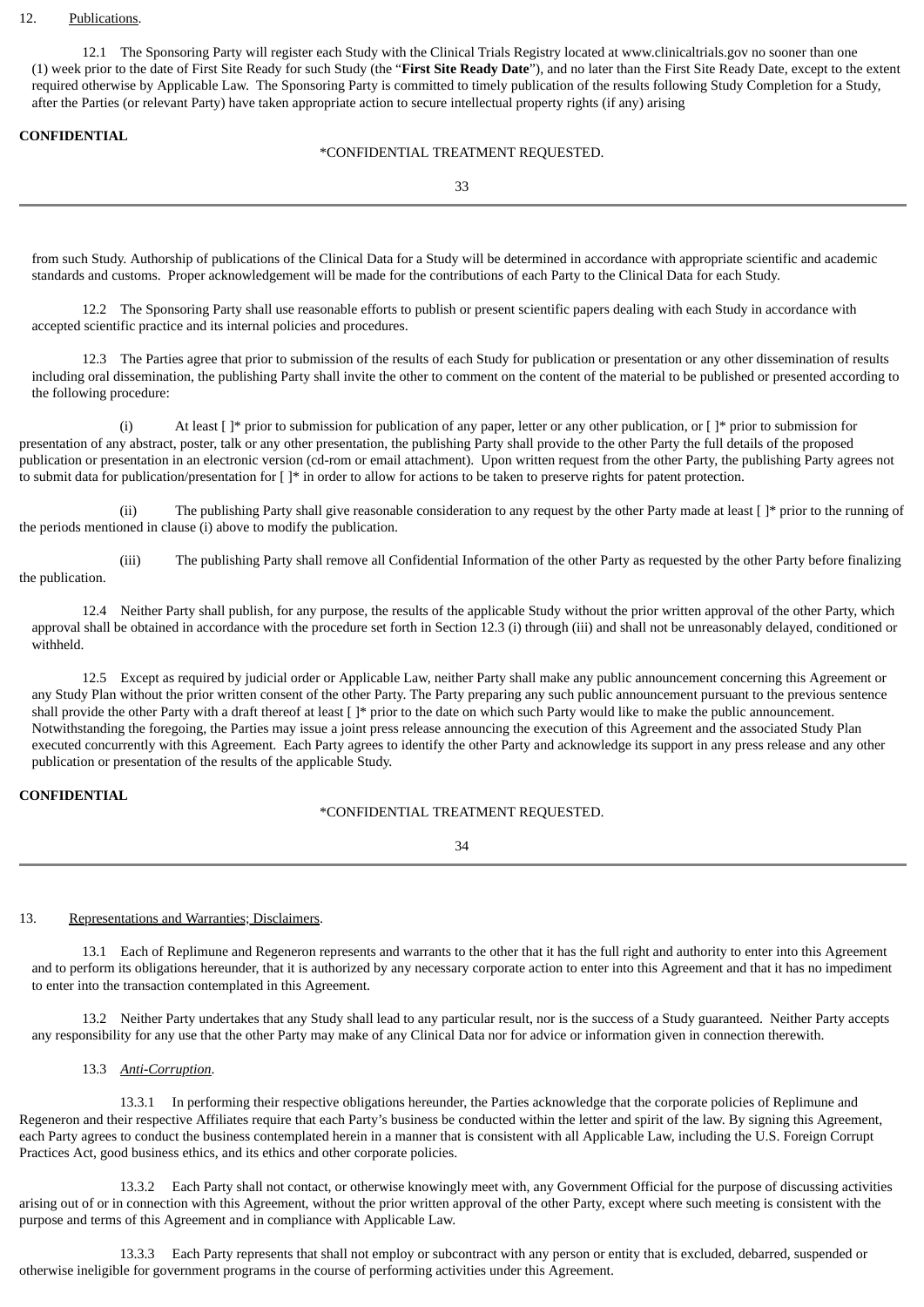13.3.4 Each Party represents that it is not excluded, debarred, suspended, proposed for suspension or debarment, or otherwise ineligible for government programs.

13.4 EXCEPT AS EXPRESSLY PROVIDED HEREIN, REGENERON MAKES NO WARRANTIES, EXPRESS OR IMPLIED, INCLUDING ANY WARRANTY OF MERCHANTABILITY OR FITNESS FOR A PARTICULAR PURPOSE, WITH RESPECT TO THE REGENERON COMPOUND, AND REPLIMUNE MAKES NO WARRANTIES, EXPRESS OR IMPLIED, INCLUDING ANY WARRANTY OF MERCHANTABILITY OR FITNESS FOR A PARTICULAR PURPOSE, WITH RESPECT TO THE REPLIMUNE COMPOUND. Replimune assumes no responsibility and shall have no liability for the nature, conduct or results of any research, testing or other work performed by or on behalf of Regeneron hereunder. Regeneron assumes no responsibility and shall have no liability for the nature, conduct or results of any research, testing or other work performed by or on behalf of Replimune hereunder

#### **CONFIDENTIAL**

#### \*CONFIDENTIAL TREATMENT REQUESTED.

35

#### 14. **Insurance**; Indemnification; Limitation of Liability.

14.1 *Insurance*. Each Party warrants that it maintains a policy or program of insurance or self-insurance at levels sufficient to support the indemnification obligations assumed herein. Specifically with regards to clinical trials, whichever party is designated as the Sponsor for the clinical trial, that party will be responsible to procure Products & Clinical Trial Liability insurance with an insurer that has an A.M. Best rating of at least A- VII that is valid for each country/geography that the trial is being conducted in and will name the other party as additional insured on the insurance policy. Upon written request, a Party shall provide evidence of such insurance.

#### 14.2 *Indemnification*.

14.2.1 *Indemnification by Replimune*. Replimune agrees to defend, indemnify and hold harmless Regeneron, its Affiliates, and its and their employees, directors, subcontractors and agents from and against any loss, damage, reasonable costs and expenses (including reasonable attorneys' fees and expenses) incurred in connection with any claim, proceeding, or investigation by a Third Party arising out of this Agreement or any Study (a "**Liability**"), to the extent that such Liability (A) was directly caused by (i) negligence or willful misconduct on the part of Replimune (or any of its Affiliates, or its or their employees, directors, subcontractors or agents); (ii) a breach on the part of Replimune of any of its representations and warranties or any other covenants or obligations of Replimune (or any of its Affiliates, or its or their employees, directors, subcontractors or agents) under this Agreement or any Study Plan; or (iii) a breach of Applicable Law by Replimune, or (B) is determined to be attributable solely to the Replimune Compound and not the Combination.

14.2.2 *Indemnification by Regeneron*. Regeneron agrees to defend, indemnify and hold harmless Replimune, its Affiliates, and its and their employees, directors, subcontractors and agents from and against any Liability to the extent such Liability (A) was directly caused by (i) negligence or willful misconduct on the part of Regeneron (or any of its Affiliates, or its and their employees, directors, subcontractors or agents); (ii) a breach on the part of Regeneron of any of its representations and warranties or any other covenants or obligations of Regeneron (or any of its Affiliates, or its or their employees, directors, subcontractors or agents) under this Agreement or any Study Plan; or (iii) a breach of Applicable Law by Regeneron; or (B) is determined to be attributable solely to the Regeneron Compound and not the Combination.

14.2.3 *Other Liability.* Any Liability that is not indemnifiable under either Section 14.2.1 or 14.2.2 shall be shared equally by the Parties.

14.2.4 *Procedure*. The obligations of Regeneron and Replimune under this Section 14.2 are conditioned upon the delivery of written notice to Regeneron or Replimune, as the case might be, of any potential Liability within a reasonable time after the indemnified Party becomes aware of such potential Liability. The indemnifying Party will have the right to assume the defense of any suit or claim related to the Liability if it has assumed responsibility for the suit or claim in writing. The indemnified Party may participate in (but not control) the defense thereof at its sole cost and expense.

#### **CONFIDENTIAL**

#### \*CONFIDENTIAL TREATMENT REQUESTED.

36

14.2.5 *Study Subjects*. Neither Party shall offer compensation on behalf of the other Party to any Study subject or bind the other Party to any indemnification obligations in favor of any Study subject without the express written consent of such other Party.

14.3 *LIMITATION OF LIABILITY*. OTHER THAN WITH RESPECT TO THE OBLIGATIONS OF EACH PARTY UNDER SECTION 2.7 AND ARTICLE 9, IN NO EVENT SHALL EITHER PARTY (OR ANY OF ITS AFFILIATES OR SUBCONTRACTORS) BE LIABLE TO THE OTHER PARTY FOR, NOR SHALL ANY INDEMNIFIED PARTY HAVE THE RIGHT TO RECOVER, EXCEPT AS PROVIDED BELOW, ANY SPECIAL, INDIRECT, INCIDENTAL, PUNITIVE OR CONSEQUENTIAL DAMAGES (INCLUDING LOST PROFITS OR DAMAGES FOR LOST OPPORTUNITIES), WHETHER IN CONTRACT, WARRANTY, NEGLIGENCE, TORT, STRICT LIABILITY OR OTHERWISE, ARISING OUT OF (x) THE MANUFACTURE OR USE OF ANY COMPOUND SUPPLIED HEREUNDER OR (y) ANY BREACH OF OR FAILURE TO PERFORM ANY OF THE PROVISIONS OF THIS AGREEMENT OR ANY REPRESENTATION, WARRANTY OR COVENANT CONTAINED IN OR MADE PURSUANT TO THIS AGREEMENT, EXCEPT THAT SUCH LIMITATION SHALL NOT APPLY TO ANY LIABILITY FOR DAMAGES PAID OR PAYABLE TO A THIRD PARTY BY AN INDEMNIFYING PARTY HEREUNDER.

### 15. Use of Name.

Except as otherwise provided herein, neither Party shall have any right, express or implied, to use in any manner the name or other designation of the other Party or any other trade name, trademark or logo of the other Party for any purpose in connection with the performance of this Agreement.

#### 16. Force Majeure.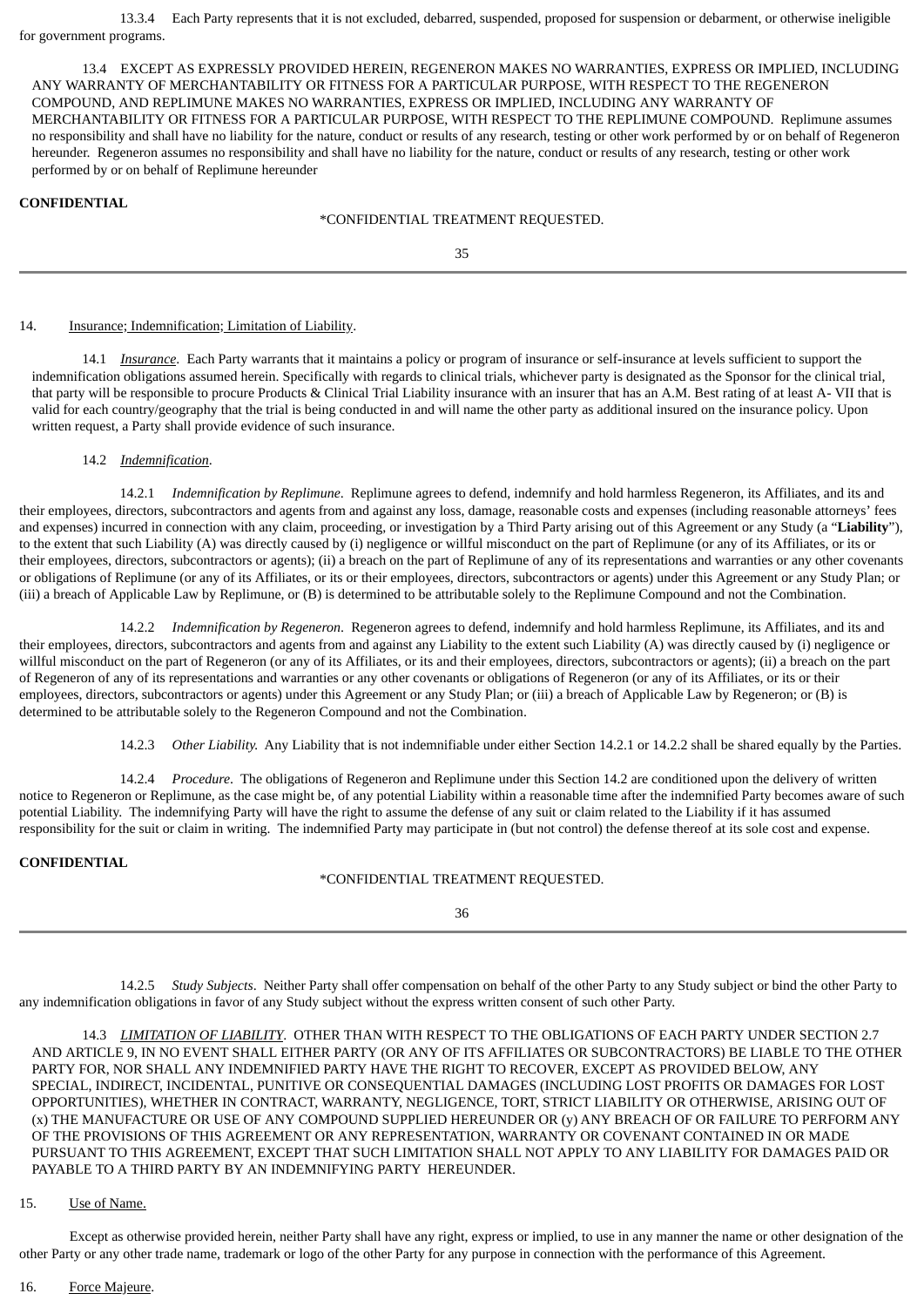If in the performance of this Agreement, one of the Parties is prevented, hindered or delayed by reason of any cause beyond such Party's reasonable control (*e.g.*, war, riots, fire, strike, governmental laws), such Party shall be excused from performance to the extent that it is necessarily prevented, hindered or delayed ("**Force Majeure**"). The non-performing Party will notify the other Party of such Force Majeure within ten (10) days after such occurrence by giving written notice to the other Party stating the nature of the event, its anticipated duration, and any action being taken to avoid or minimize its effect. The suspension of performance will be of no greater scope and no longer duration than is necessary and the non-performing Party will use commercially reasonable efforts to remedy its inability to perform.

#### 17. Entire Agreement; Modification.

The Parties agree to the full and complete performance of the mutual covenants contained in this Agreement. This Agreement, together with the Clinical Supply Quality Agreement(s), the Pharmacovigilance Agreement and any Study Plan, constitutes the sole, full and complete agreement by and between the Parties with respect to the subject matter of this Agreement, and all prior agreements, understandings, promises and representations, whether written or oral, with respect thereto are superseded by this Agreement. No amendments, changes, additions, deletions

#### **CONFIDENTIAL**

#### \*CONFIDENTIAL TREATMENT REQUESTED.

37

or modifications to or of this Agreement shall be valid unless reduced to writing and signed by the Parties hereto.

#### 18. Assignment.

Neither Party shall assign or transfer this Agreement or any Study Plan without the prior written consent of the other Party, which consent shall not be unreasonably withheld; provided, however, that either Party may assign this Agreement or any Study Plan, in whole or in part, to one or more of its Affiliates without the other Party's consent, and any and all rights and obligations of either Party may be exercised or performed by its Affiliates, provided that such Affiliates agree to be bound by this Agreement. Notwithstanding the foregoing, Regeneron may, without Replimune's consent, assign this Agreement and the Study Plans and its rights and obligations hereunder and thereunder in connection with a Change of Control of Regeneron and Replimune may, without Regeneron's consent, assign this Agreement and the Study Plans and its rights and obligations hereunder and thereunder in connection with a Change of Control of Replimune.

#### 19. Invalid Provision.

If any provision of this Agreement is held to be illegal, invalid or unenforceable, the remaining provisions shall remain in full force and effect and will not be affected by the illegal, invalid or unenforceable provision. In lieu of the illegal, invalid or unenforceable provision, the Parties shall negotiate in good faith to agree upon a reasonable provision that is legal, valid and enforceable to carry out as nearly as practicable the original intention of the entire Agreement.

#### 20. No Additional Obligations.

Replimune and Regeneron have no obligation to renew this Agreement or apply this Agreement to any clinical trial other than each Study. Neither Party is under any obligation to enter into another type of agreement at this time or in the future.

#### 21. Dispute Resolution and Jurisdiction.

21.1 The Parties shall attempt in good faith to settle all disputes arising out of or in connection with this Agreement or any Study Plan in an amicable manner. Any claim, dispute or controversy arising out of or relating to this Agreement or any Study Plan, including the breach, termination or validity hereof or thereof (each, a "**Dispute**"), shall be governed by and construed in accordance with the substantive laws of the State of New York, without giving effect to its choice of law principles.

21.2 Each Party irrevocably and unconditionally submits to the exclusive jurisdiction of the United States District Court for the Southern District of New York solely and specifically for the purposes of any action or proceeding arising out of or in connection with this Agreement (other than appeals therefrom), waives any objections to such jurisdiction and venue and agrees not to commence any action, suit or proceeding relating to this Agreement except in such courts.

## **CONFIDENTIAL**

### \*CONFIDENTIAL TREATMENT REQUESTED.

38

21.3 Nothing contained in this Agreement or any Study Plan shall deny either Party the right to seek injunctive or other equitable relief from a court of competent jurisdiction in the context of a bona fide emergency or prospective irreparable harm, and such an action may be filed or maintained notwithstanding any ongoing discussions between the Parties.

#### 22. Notices.

All notices or other communications that are required or permitted hereunder shall be in writing and delivered personally, sent by facsimile (and promptly confirmed by personal delivery or overnight courier), or sent by internationally-recognized overnight courier addressed as follows: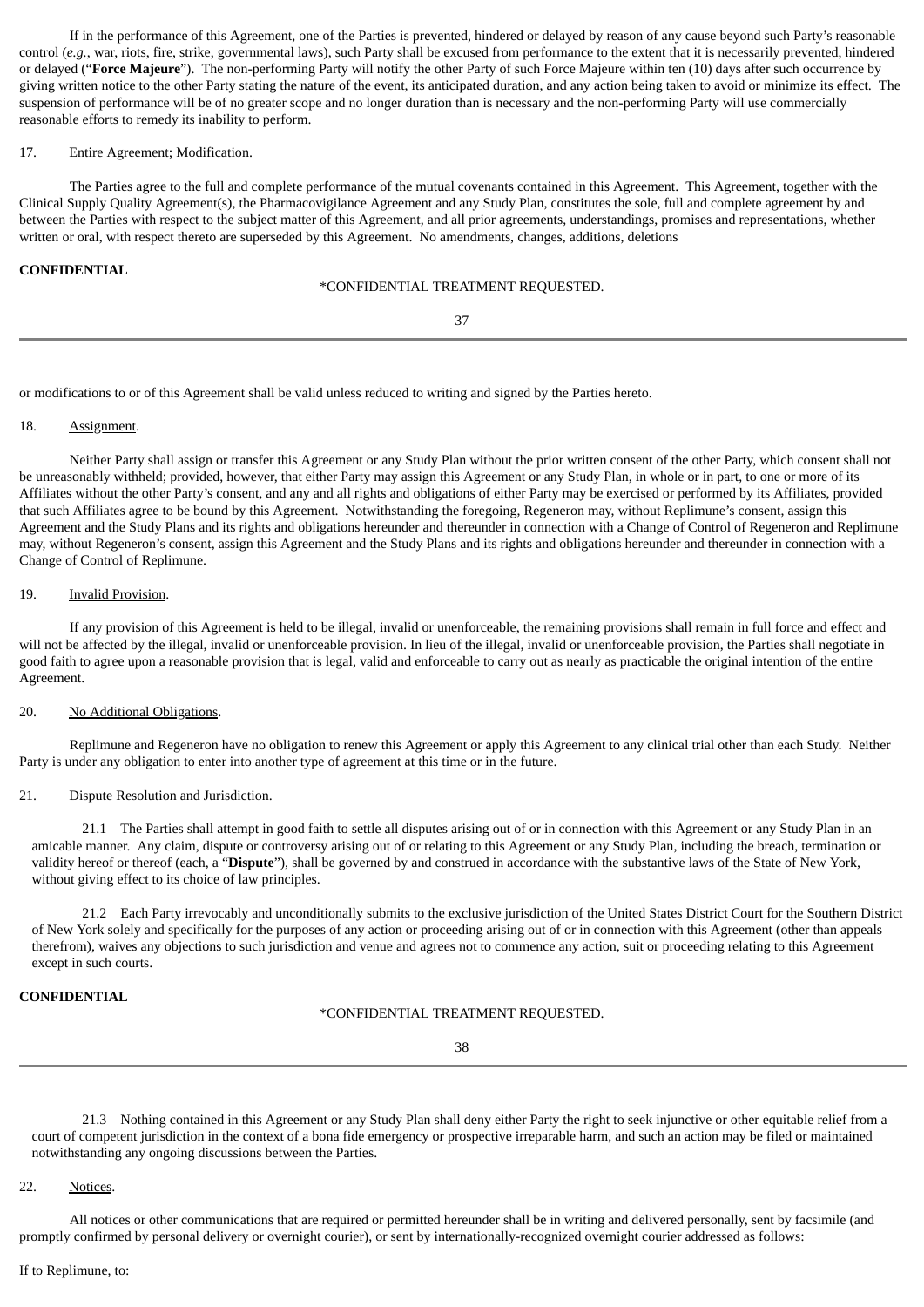Replimune Group, Inc. 18 Commerce Way Suite 4800 Woburn, Massachusetts 01801 Attention: Robert Coffin, CEO

With a copy to:

Replimune Group, Inc. 18 Commerce Way Suite 4800 Woburn, Massachusetts 01801 Attention: Pamela Esposito, CBO

If to Regeneron, to:

Regeneron Pharmaceuticals, Inc. 777 Old Saw Mill River Road Tarrytown, New York 10591 Attention: General Counsel

With a copy (which shall not constitute notice) to:

Regeneron Pharmaceuticals, Inc. 777 Old Saw Mill River Road Tarrytown, New York 10591 Attention: Vice President, Head of Business Development

#### **CONFIDENTIAL**

#### \*CONFIDENTIAL TREATMENT REQUESTED.

39

#### 23. Relationship of the Parties.

The relationship between the Parties is and shall be that of independent contractors, and does not and shall not constitute a partnership, joint venture, agency or fiduciary relationship. Neither Party shall have the authority to make any statements, representations or commitments of any kind, or take any actions, which are binding on the other Party, except with the prior written consent of the other Party to do so. All persons employed by a Party will be the employees of such Party and not of the other Party and all costs and obligations incurred by reason of any such employment shall be for the account and expense of such Party.

#### 24. Counterparts and Due Execution.

This Agreement and any amendment may be executed in two (2) or more counterparts (including by way of facsimile or electronic transmission), each of which shall be deemed an original, but all of which together shall constitute one and the same instrument, notwithstanding any electronic transmission, storage and printing of copies of this Agreement from computers or printers. When executed by the Parties, this Agreement shall constitute an original instrument, notwithstanding any electronic transmission, storage and printing of copies of this Agreement from computers or printers. For clarity, facsimile signatures and signatures transmitted via PDF shall be treated as original signatures.

### 25. Construction.

Except where the context otherwise requires, wherever used, the singular will include the plural, the plural the singular, the use of any gender will be applicable to all genders, and the word "or" is used in the inclusive sense (and/or). Whenever this Agreement refers to a number of days, unless otherwise specified, such number refers to calendar days. The captions of this Agreement are for convenience of reference only and in no way define, describe, extend or limit the scope or intent of this Agreement or the intent of any provision contained in this Agreement. The term "including" as used herein shall be deemed to be followed by the phrase "without limitation" or like expression. The term "will" as used herein means shall. References to "Article," "Section" or "Appendix" are references to the numbered sections of this Agreement and the appendices attached to this Agreement, unless expressly stated otherwise. Except where the context otherwise requires, references to this "Agreement" shall include the appendices attached to this Agreement. The language of this Agreement shall be deemed to be the language mutually chosen by the Parties and no rule of strict construction will be applied against either Party hereto.

*[Remainder of page intentionally left blank.]*

### **CONFIDENTIAL**

#### \*CONFIDENTIAL TREATMENT REQUESTED.

40

IN WITNESS WHEREOF, the respective representatives of the Parties have executed this Agreement as of the Effective Date.

#### **REPLIMUNE, INC**

By: /s/ Robert Coffin

Robert Coffin

Name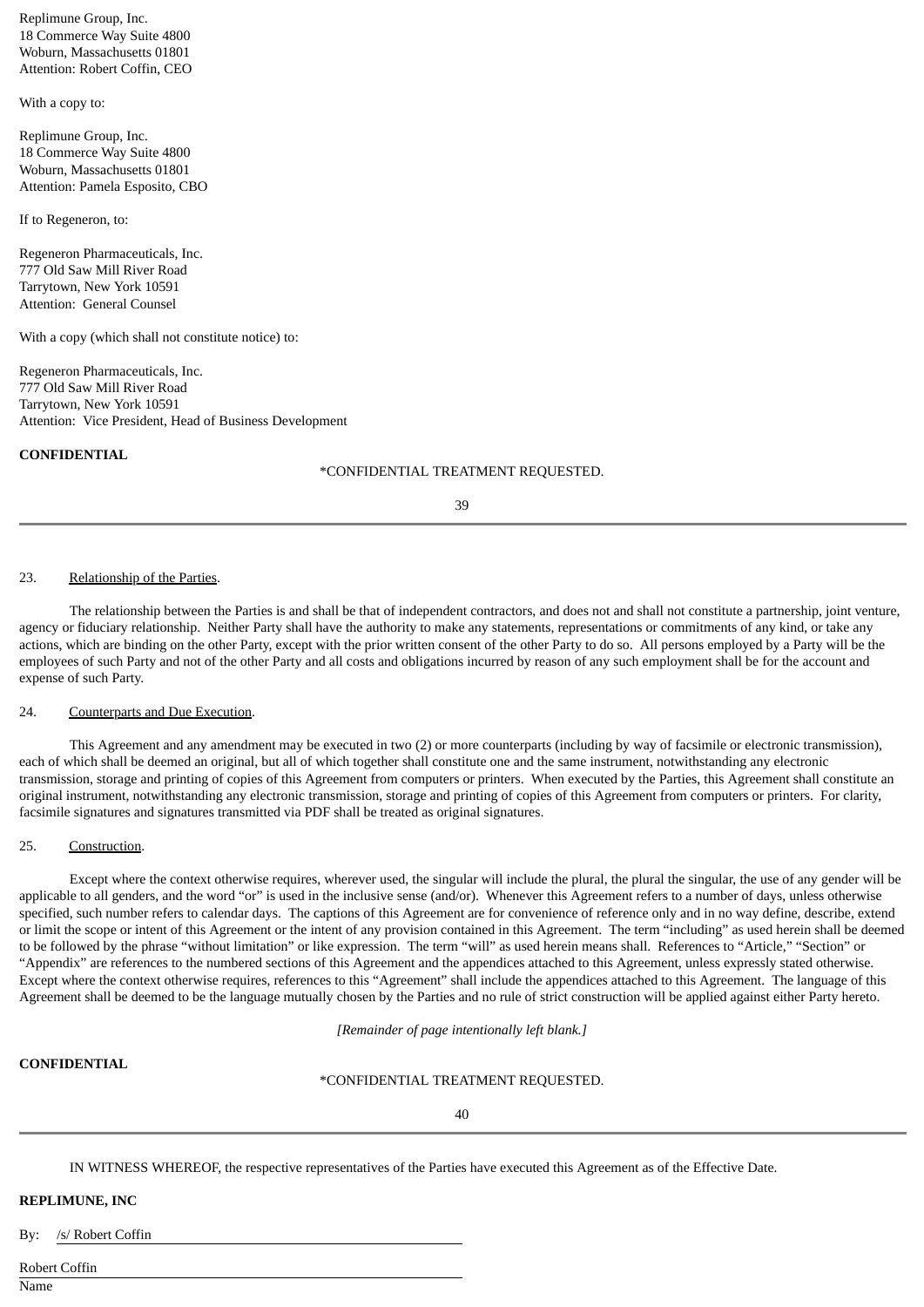| <b>Chief Executive Officer</b>                                                                                           |  |
|--------------------------------------------------------------------------------------------------------------------------|--|
| Title                                                                                                                    |  |
| <b>CONFIDENTIAL</b><br>*CONFIDENTIAL TREATMENT REQUESTED.                                                                |  |
| IN WITNESS WHEREOF, the respective representatives of the Parties have executed this Agreement as of the Effective Date. |  |
| REGENERON PHARMACEUTICALS, INC.                                                                                          |  |
| /s/ Leonard Schleifer<br>$\mathbf{B} \mathbf{v}$ :                                                                       |  |
| Leonard Schleifer, MD, PhD<br>Name                                                                                       |  |
| <b>Chief Executive Officer</b>                                                                                           |  |
| Title                                                                                                                    |  |
| <b>CONFIDENTIAL</b><br>*CONFIDENTIAL TREATMENT REQUESTED.                                                                |  |
|                                                                                                                          |  |

### **Appendix A**

## **FORM OF STUDY PLAN**

### **Study Plan No.** [·]

This Study Plan No. [·] ("**Study Plan No.** [·]") is governed by the terms of that certain Master Clinical Trial Collaboration and Supply Agreement in effect by and among is by and among Regeneron Pharmaceuticals, Inc., having a place of business at 777 Old Saw Mill River Road, Tarrytown, NY 10591 ("Regeneron"), and [Replimune Ltd. having a place of business at 18 Commerce Way, Woburn, MA 01801] ("**Replimune**"), dated [DATE], 2018 (the "Agreement"). Any item in this Study Plan No. [·] that is inconsistent with Sections 1-25 of the Agreement is invalid unless this Study Plan No. [·] expressly states that the Parties intend to amend a specific provision of Sections 1-25 of the Agreement and has been duly executed by appropriate authorized representatives of the Parties.

- (a) **Study Identifier** (including tumor type, line of therapy, study number):
- (b) **Study Effective Date**: [DATE]
- (c) **Sponsoring Party**: [PARTY]
- (d) **Project Manager**:
	- (i) Replimune:
	- (ii) Regeneron:
- (e) **Wire Instructions**:
	- (i) Replimune:
	- (ii) Regeneron:
- (f) **Protocol (or Protocol Synopsis)**: See Exhibit 1.
- (g) **Compound Supply**: See Exhibit 2.
- (h) **Sample Analysis and Ownership and Sharing**: See Exhibit 3.
- (i) **Clinical Obligations Schedule**: See Exhibit 4.
- (j) **Budget and Cost Share**: See Exhibit 5.
- (k) Press Release: See Exhibit 6. [NTD: Include only if Study is not the subject of a Press Release issued upon execution of the **Master Agreement**]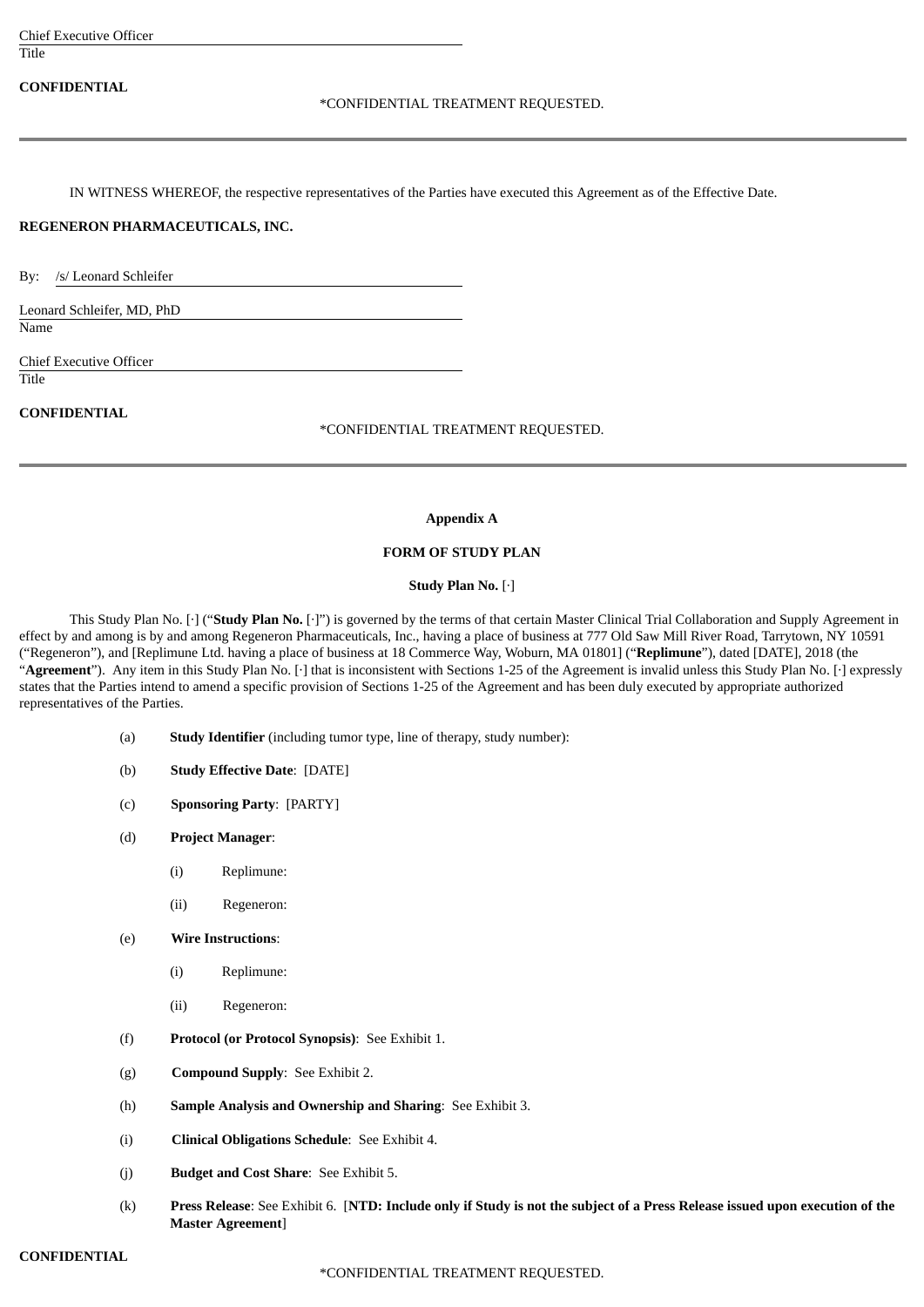| (1)<br>Other deviations |                                                                                                                                         |
|-------------------------|-----------------------------------------------------------------------------------------------------------------------------------------|
|                         | [Remainder of page intentionally left blank]                                                                                            |
| <b>CONFIDENTIAL</b>     | *CONFIDENTIAL TREATMENT REQUESTED.                                                                                                      |
|                         | $A-2$                                                                                                                                   |
|                         |                                                                                                                                         |
|                         | IN WITNESS WHEREOF, the respective representatives of the Parties have executed this Study Plan No. [·] as of the Study Effective Date. |
| REPLIMUNE, INC.         |                                                                                                                                         |
| By:                     | <u> 1980 - Johann Barn, mars ann an t-Amhain Aonaich an t-Aonaich an t-Aonaich ann an t-Aonaich ann an t-Aonaich</u>                    |
|                         |                                                                                                                                         |
| Name                    |                                                                                                                                         |
| Title                   |                                                                                                                                         |
| <b>CONFIDENTIAL</b>     | *CONFIDENTIAL TREATMENT REQUESTED.                                                                                                      |
|                         | $A-3$                                                                                                                                   |
|                         |                                                                                                                                         |
| By:                     |                                                                                                                                         |
| Name:<br>Title:         | <u> 1980 - Johann Barbara, martxa alemaniar amerikan a</u>                                                                              |
| <b>CONFIDENTIAL</b>     | *CONFIDENTIAL TREATMENT REQUESTED.                                                                                                      |
|                         | $A-4$                                                                                                                                   |
|                         |                                                                                                                                         |
|                         | Exhibit 1                                                                                                                               |
|                         | PROTOCOL (OR PROTOCOL SYNOPSIS)                                                                                                         |
| <b>CONFIDENTIAL</b>     | [SEE ATTACHED]                                                                                                                          |
|                         | *CONFIDENTIAL TREATMENT REQUESTED.                                                                                                      |
|                         | $A-5$                                                                                                                                   |
|                         |                                                                                                                                         |
|                         | <b>Exhibit 2</b>                                                                                                                        |
|                         | <b>COMPOUND SUPPLY</b>                                                                                                                  |
|                         | [SEE ATTACHED]                                                                                                                          |

**CONFIDENTIAL**